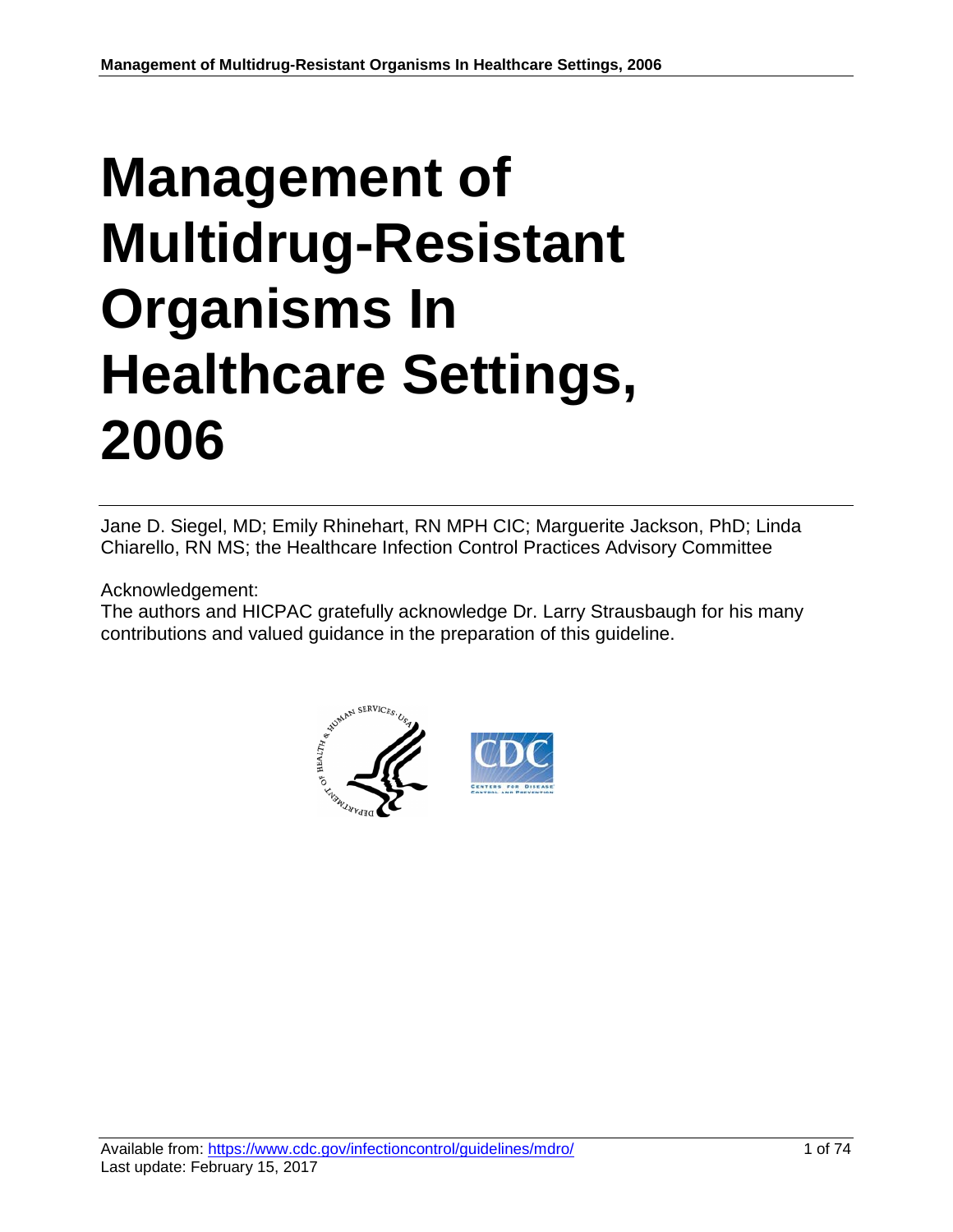### **Healthcare Infection Control Practices Advisory Committee (HICPAC):**

#### **Chair**

Patrick J. Brennan, MD Professor of Medicine Division of Infectious Diseases University of Pennsylvania Medical School

#### **Executive Secretary**

Michael Bell, MD Division of Healthcare Quality Promotion National Center for Infectious Diseases Centers for Disease Control and Prevention

### **Members**

BRINSKO, Vicki L., RN, BA Infection Control Coordinator Vanderbilt University Medical Center

DELLINGER, E. Patchen., MD Professor of Surgery University of Washington School of Medicine

ENGEL, Jeffrey, MD Head General Communicable Disease Control Branch North Carolina State Epidemiologist

GORDON, Steven M., MD Chairman, Department of Infectious Diseases Hospital Epidemiologist Cleveland Clinic Foundation Department of Infectious Disease

HARRELL, Lizzie J., PhD, D (ABMM) Research Professor of Molecular Genetics, Microbiology and Pathology Associate Director, Clinical Microbiology Duke University Medical Center

O'BOYLE, Carol, PhD, RN Assistant Professor, School of Nursing University of Minnesota

PEGUES, David Alexander, MD Division of Infectious Diseases David Geffen School of Medicine at UCLA

PERROTTA, Dennis M. PhD., CIC Adjunct Associate Professor of Epidemiology University of Texas School of Public Health Texas A&M University School of Rural Public **Health** 

PITT, Harriett M., MS, CIC, RN Director, Epidemiology Long Beach Memorial Medical Center

RAMSEY, Keith M., MD Professor of Medicine Medical Director of Infection Control The Brody School of Medicine at East Carolina University

SINGH, Nalini, MD, MPH Professor of Pediatrics Epidemiology and International Health The George Washington University Children's National Medical Center

STEVENSON, Kurt Brown, MD, MPH Division of Infectious Diseases Department of Internal Medicine The Ohio State University Medical Center

SMITH, Philip W., MD Chief, Section of Infectious Diseases Department of Internal Medicine University of Nebraska Medical Center

#### *HICPAC membership (past)*

Robert A. Weinstein, MD ( Chair) Cook County Hospital Chicago, IL

Jane D. Siegel, MD ( Co-Chair) University of Texas Southwestern Medical **Center** Dallas, TX

Michele L. Pearson, MD (Executive Secretary)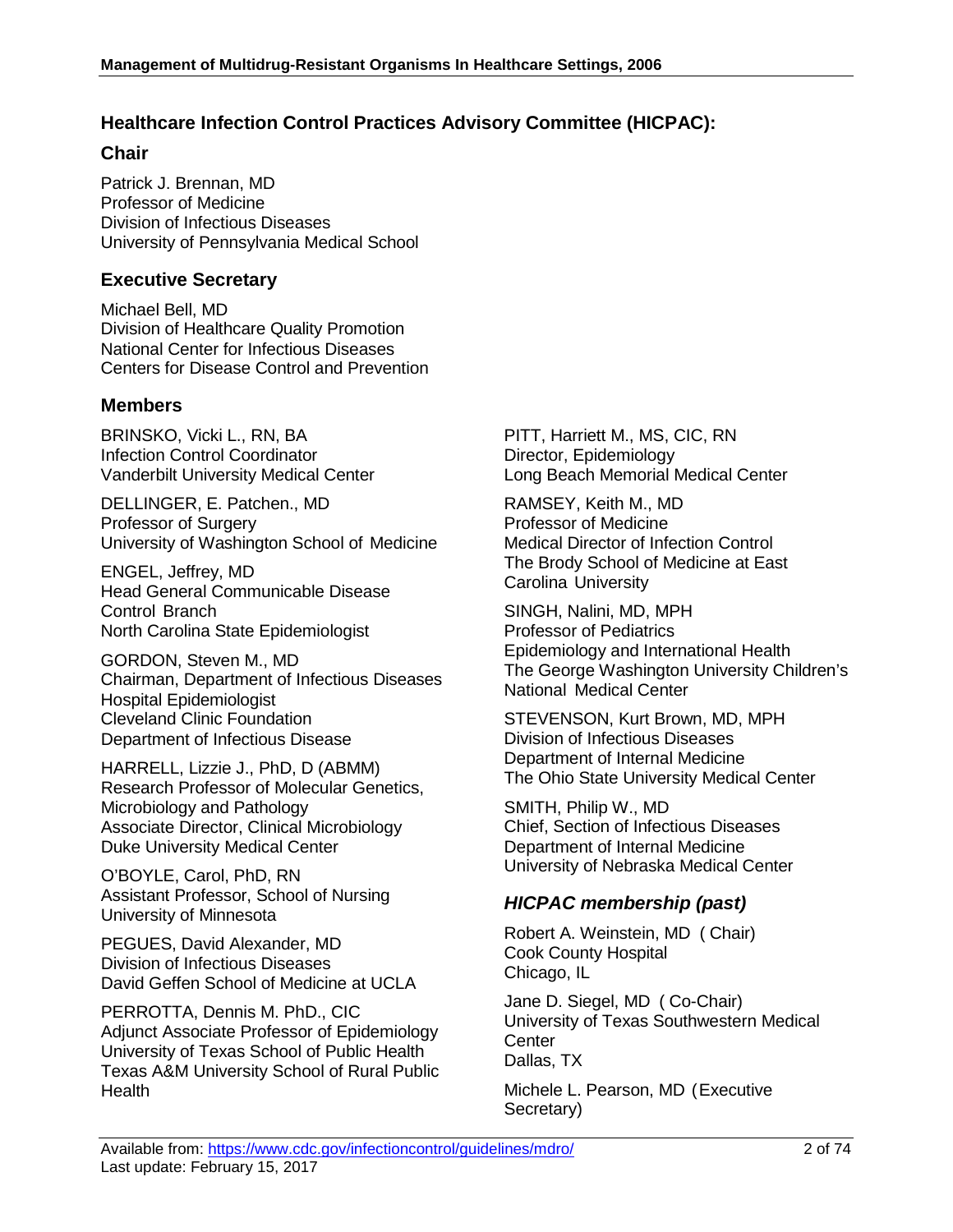Centers for Disease Control and Prevention Atlanta, GA

Raymond Y.W. Chinn, MD Sharp Memorial Hospital San Diego, CA

Alfred DeMaria, Jr, MD Massachusetts Department of Public Health Jamaica Plain, MA

James T. Lee, MD, PhD University of Minnesota Minneapolis, MN

William A. Rutala, PhD, MPH University of North Carolina Health Care **System** Chapel Hill, NC

William E. Scheckler, MD University of Wisconsin Madison, WI

Beth H. Stover, RN Kosair Children's Hospital Louisville, KY

Marjorie A. Underwood, RN, BSN CIC Mt. Diablo Medical Center Concord, CA

## *HICPAC Liaisons*

William B. Baine, MD Liaison to Agency for Healthcare Quality Research

Joan Blanchard, RN, MSN, CNOR Liaison to Association of periOperative Registered Nurses

Patrick J. Brennan, MD Liaison to Board of Scientific Counselors

Nancy Bjerke, RN, MPH, CIC Liaison to Association of Professionals in Infection Prevention and Control

Jeffrey P. Engel, MD Liaison to Advisory Committee on Elimination of Tuberculosis

David Henderson, MD Liaison to National Institutes of Health Lorine J. Jay MPH, RN, CPHQ Liaison to Healthcare Resources Services Administration

Stephen F. Jencks, MD, MPH Liaison to Center for Medicare and Medicaid **Services** 

Sheila A. Murphey, MD Liaison to Food and Drug Administration

Mark Russi, MD, MPH Liaison to American College of Occupational and Environmental Medicine

Rachel L. Stricof, MPH Liaison to Advisory Committee on Elimination of Tuberculosis

Michael L. Tapper, MD Liaison to Society for Healthcare Epidemiology of America

Robert A. Wise, MD Liaison to Joint Commission on the Accreditation of Healthcare Organizations

### **Authors' Associations**

Jane D. Siegel, MD Professor of Pediatrics Department of Pediatrics University of Texas Southwestern Medical **Center** 

Emily Rhinehart RN MPH CIC CPHQ Vice President AIG Consultants, Inc.

Marguerite Jackson, RN PhD CIC Director, Administrative Unit, National Tuberculosis Curriculum Consortium, Department of Medicine University of California San Diego

Linda Chiarello, RN MS Division of Healthcare Quality Promotion National Center for Infectious Diseases, CDC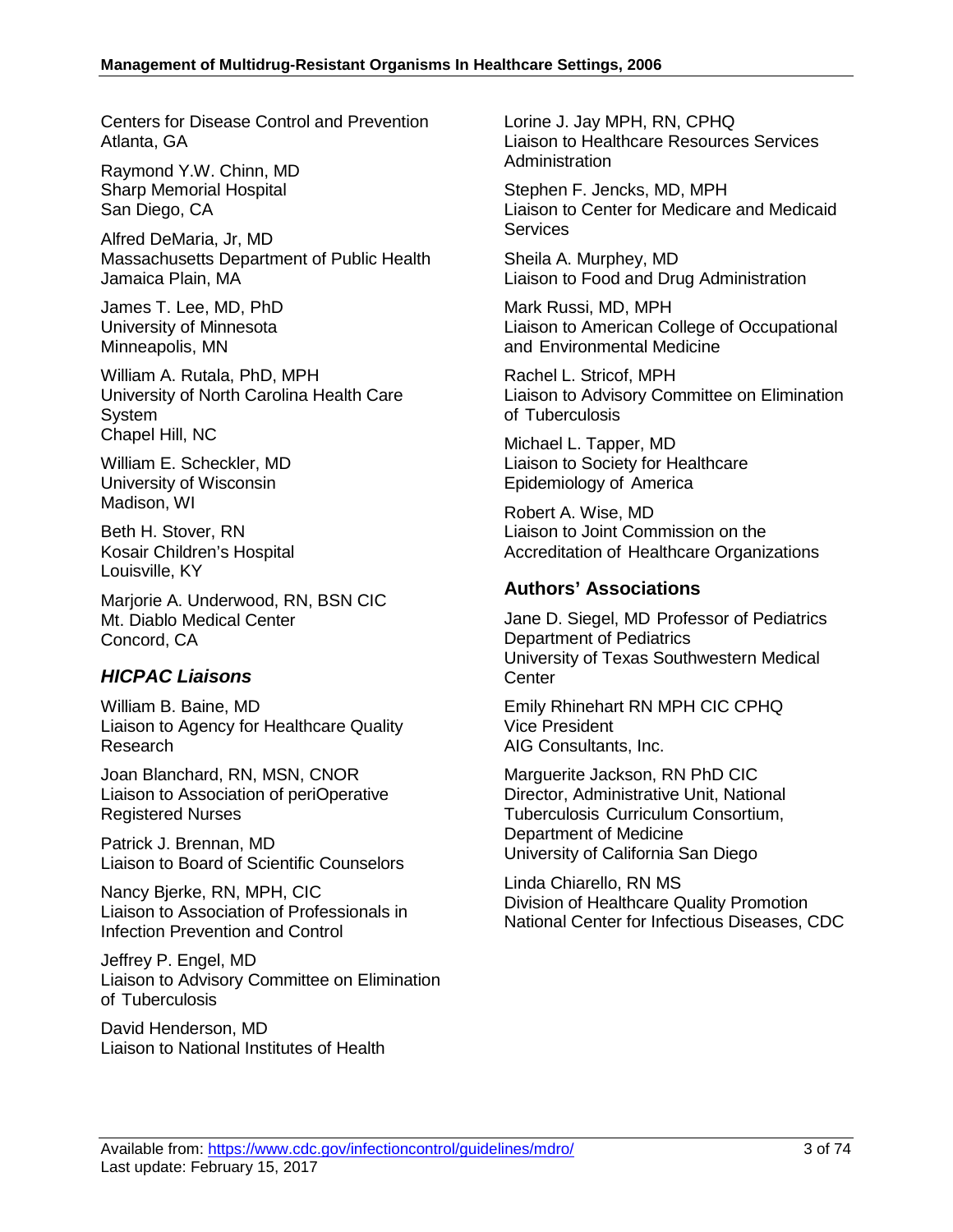| <b>Table of Contents</b>                                                                |  |
|-----------------------------------------------------------------------------------------|--|
|                                                                                         |  |
|                                                                                         |  |
|                                                                                         |  |
|                                                                                         |  |
|                                                                                         |  |
|                                                                                         |  |
|                                                                                         |  |
|                                                                                         |  |
|                                                                                         |  |
|                                                                                         |  |
|                                                                                         |  |
|                                                                                         |  |
|                                                                                         |  |
|                                                                                         |  |
|                                                                                         |  |
|                                                                                         |  |
|                                                                                         |  |
|                                                                                         |  |
|                                                                                         |  |
|                                                                                         |  |
|                                                                                         |  |
|                                                                                         |  |
|                                                                                         |  |
|                                                                                         |  |
|                                                                                         |  |
|                                                                                         |  |
|                                                                                         |  |
| Table 1. Categorization of Reports about Control of MDROs in Healthcare Settings, 1982- |  |
|                                                                                         |  |
|                                                                                         |  |
|                                                                                         |  |
|                                                                                         |  |
|                                                                                         |  |
|                                                                                         |  |
| Table 2. Number of Studies Using Control Measures for MDROs Employed in Studies         |  |
| Table 3. Tier 1. General Recommendations for Routine Prevention and Control of MDROs in |  |
| Table 3. Tier 2. Recommendations for Intensified MDRO Control Efforts74                 |  |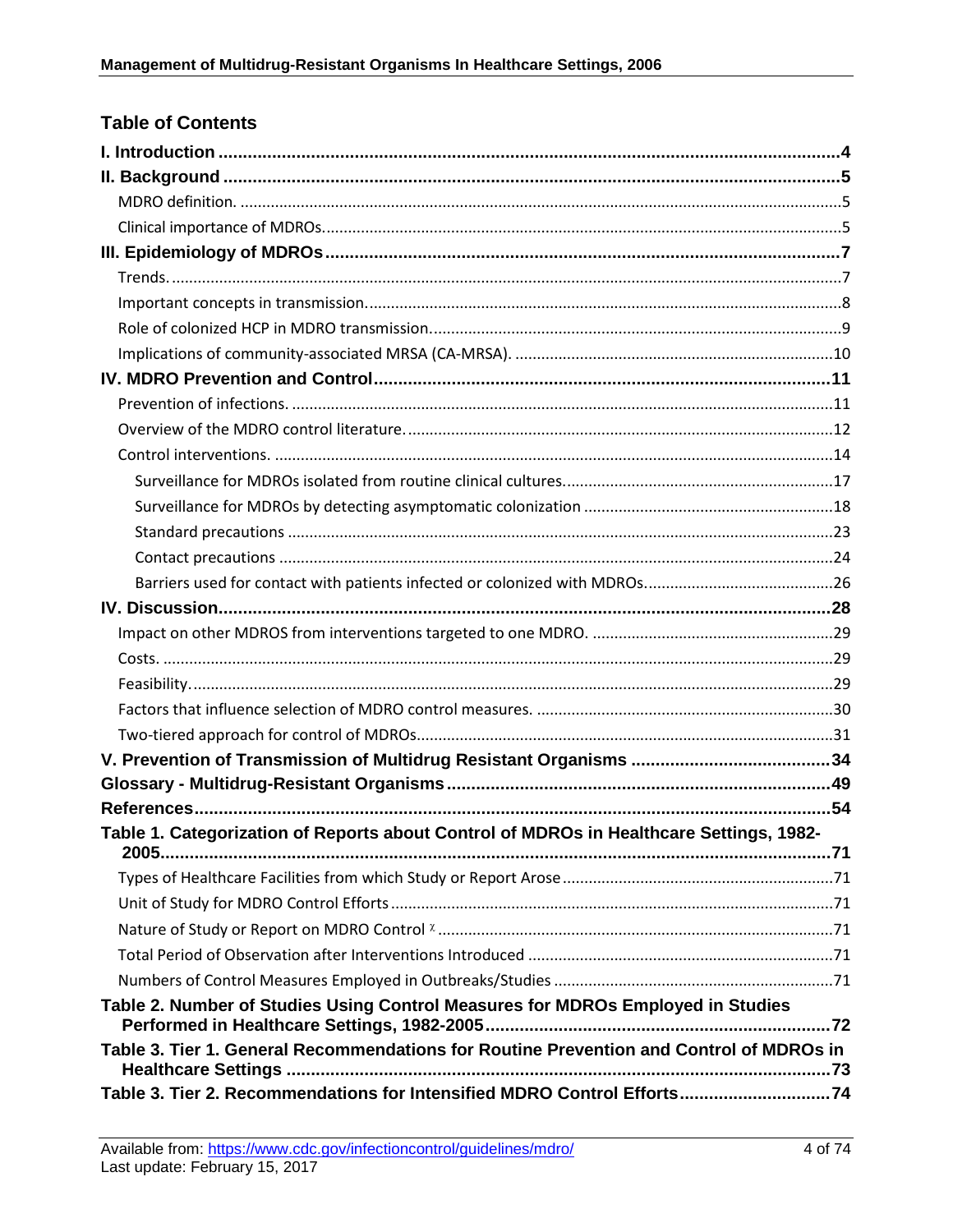# <span id="page-4-0"></span>**I. Introduction**

Multidrug-resistant organisms (MDROs), including methicillin-resistant *Staphylococcus aureus (*MRSA), vancomycin-resistant enterococci (VRE) and certain gram-negative bacilli (GNB) have important infection control implications that either have not been addressed or received only limited consideration in previous isolation guidelines. Increasing experience with these organisms is improving understanding of the routes of transmission and effective preventive measures. Although transmission of MDROs is most frequently documented in acute care facilities, all healthcare settings are affected by the emergence and transmission of antimicrobial-resistant microbes. The severity and extent of disease caused by these pathogens varies by the population(s) affected and by the institution(s) in which they are found. Institutions, in turn, vary widely in physical and functional characteristics, ranging from long-term care facilities (LTCF) to specialty units (e.g., intensive care units [ICU], burn units, neonatal ICUs [NICUs]) in tertiary care facilities. Because of this, the approaches to prevention and control of these pathogens need to be tailored to the specific needs of each population and individual institution. The prevention and control of MDROs is a national priority - one that requires that all healthcare facilities and agencies assume responsibility (1, 2). The following discussion and recommendations are provided to guide the implementation of strategies and practices to prevent the transmission of MRSA, VRE, and other MDROs. The administration of healthcare organizations and institutions should ensure that appropriate strategies are fully implemented, regularly evaluated for effectiveness, and adjusted such that there is a consistent decrease in the incidence of targeted MDROs.

Successful prevention and control of MDROs requires administrative and scientific leadership and a financial and human resource commitment (3-5). Resources must be made available for infection prevention and control, including expert consultation, laboratory support, adherence monitoring, and data analysis. Infection prevention and control professionals have found that healthcare personnel (HCP) are more receptive and adherent to the recommended control measures when organizational leaders participate in efforts to reduce MDRO transmission (3).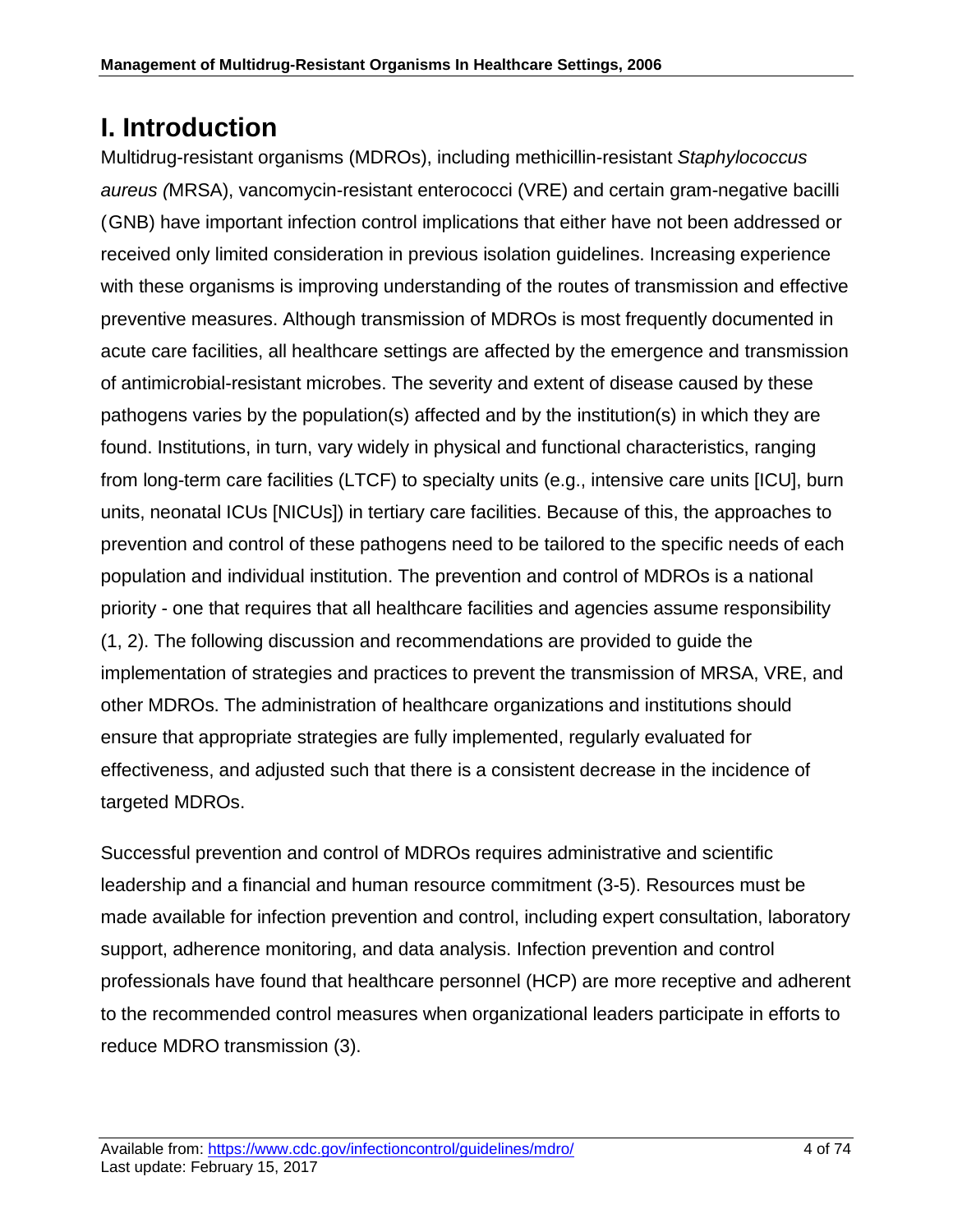# <span id="page-5-0"></span>**II. Background**

<span id="page-5-1"></span>*MDRO definition. For epidemiologic purposes, MDROs are defined as* microorganisms, predominantly bacteria, that are resistant to one or more classes of antimicrobial agents (1). Although the names of certain MDROs describe resistance to only one agent (e.g., MRSA, VRE), these pathogens are frequently resistant to most available antimicrobial agents.

These highly resistant organisms deserve special attention in healthcare facilities (2). In addition to MRSA and VRE, certain GNB, including those producing extended spectrum beta-lactamases (ESBLs) and others that are resistant to multiple classes of antimicrobial agents, are of particular concern<sup>1</sup>. In addition to *Escherichia coli* and *Klebsiella pneumoniae*, these include strains of *Acinetobacter baumannii* resistant to all antimicrobial agents, or all except imipenem, (6-12), and organisms such as *Stenotrophomonas maltophilia (*12-14), *Burkholderia cepacia (15, 16)*, and *Ralstonia pickettii (17)* that are intrinsically resistant to the broadest-spectrum antimicrobial agents. In some residential settings (e.g., LTCFs), it is important to control multidrug-resistant *S. pneumoniae (*MDRSP) that are resistant to penicillin and other broad-spectrum agents such as macrolides and fluroquinolones (18, 19). Strains of *S. aureus* that have intermediate susceptibility or are resistant to vancomycin (i.e., vancomycin-intermediate *S. aureus* [VISA], vancomycin-resistant *S. aureus* [VRSA]) (20-30) have affected specific populations, such as hemodialysis patients.

<span id="page-5-2"></span>*Clinical importance of MDROs.* In most instances, MDRO infections have clinical manifestations that are similar to infections caused by susceptible pathogens. However, options for treating patients with these infections are often extremely limited. For example, until recently, only vancomycin provided effective therapy for potentially lifethreatening MRSA infections and during the 1990's there were virtually no antimicrobial agents to treat infections caused by VRE. Although antimicrobials are now available for treatment of MRSA and VRE infections, resistance to each new agent has already emerged

 $\overline{a}$ 

<span id="page-5-3"></span><sup>1</sup> Multidrug-resistant strains of *M. tuberculosis* are not addressed in this document because of the markedly different patterns of transmission and spread of the pathogen and the very different control interventions that are needed for prevention of *M. tuberculosis*  infection. Current recommendations for prevention and control of tuberculosis can be found at: Guidelines for Preventing the Transmission of *Mycobacterium tuberculosis* [in Health-Care Settings, 2005](http://www.cdc.gov/mmwr/pdf/rr/rr5417.pdf) [\(https://www.cdc.gov/mmwr/pdf/rr/rr5417.pdf\)](https://www.cdc.gov/mmwr/pdf/rr/rr5417.pdf)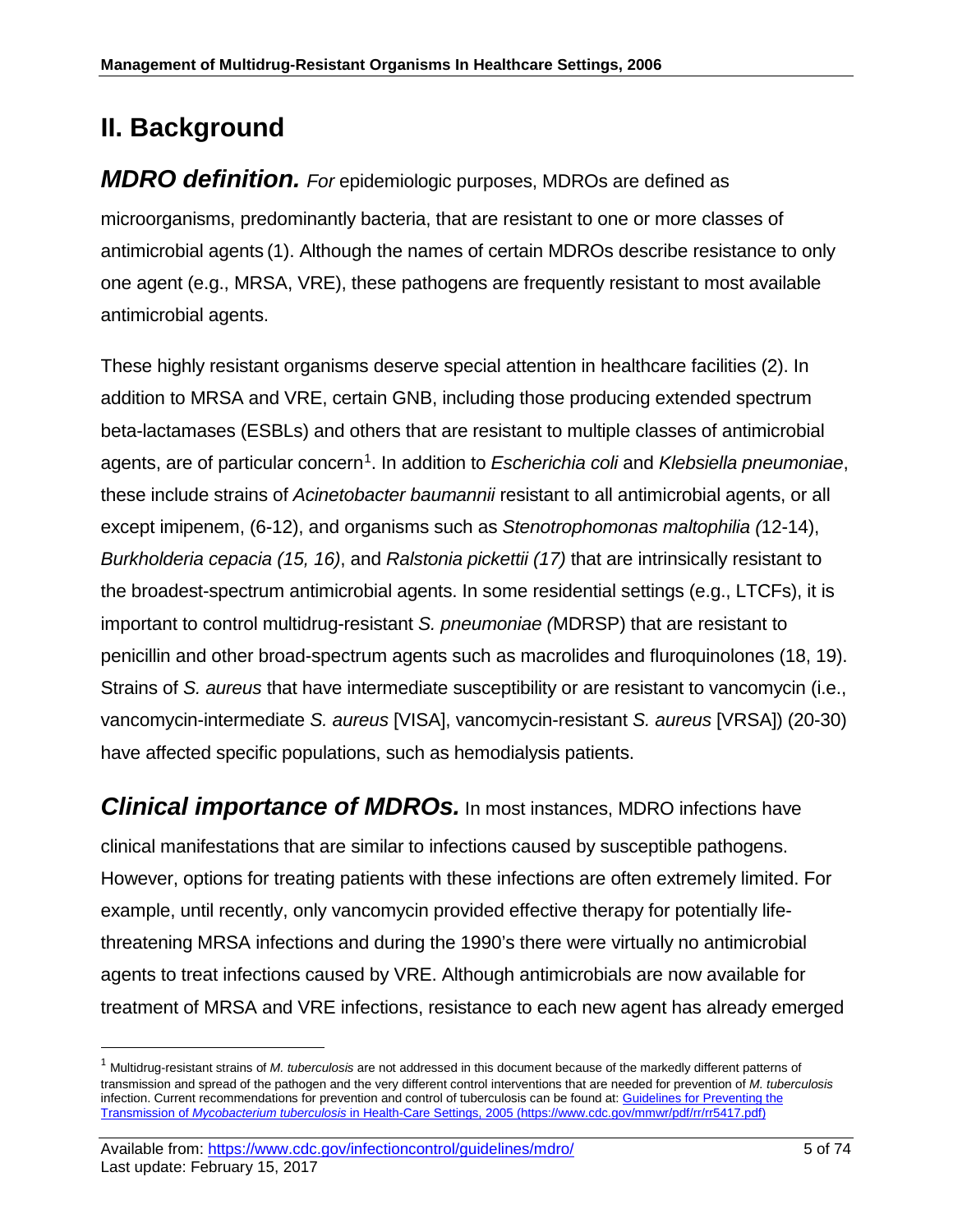in clinical isolates (31-37). Similarly, therapeutic options are limited for ESBL-producing isolates of gram-negative bacilli, strains of *A. baumannii* resistant to all antimicrobial agents except imipenem (8-11, 38) and intrinsically resistant *Stenotrophomonas* sp. (12-14, 39). These limitations may influence antibiotic usage patterns in ways that suppress normal flora and create a favorable environment for development of colonization when exposed to potential MDR pathogens (i.e., selective advantage) (40).

Increased lengths of stay, costs, and mortality also have been associated with MDROs (41- 46). Two studies documented increased mortality, hospital lengths of stay, and hospital charges associated with multidrug-resistant gram-negative bacilli (MDR-GNBs), including an NICU outbreak of ESBL-producing *Klebsiella pneumoniae (*47) and the emergence of third- generation cephalosporin resistance in *Enterobacter* spp. in hospitalized adults (48).

Vancomycin resistance has been reported to be an independent predictor of death from enterococcal bacteremia (44, 49-53). Furthermore, VRE was associated with increased mortality, length of hospital stay, admission to the ICU, surgical procedures, and costs when VRE patients were compared with a matched hospital population (54).

However, MRSA may behave differently from other MDROs. When patients with MRSA have been compared to patients with methicillin-susceptible *S. aureus (*MSSA), MRSAcolonized patients more frequently develop symptomatic infections (55, 56). Furthermore, higher case fatality rates have been observed for certain MRSA infections, including bacteremia (57-62), poststernotomy mediastinitis (63), and surgical site infections (64). These outcomes may be a result of delays in the administration of vancomycin, the relative decrease in the bactericidal activity of vancomycin (65), or persistent bacteremia associated with intrinsic characteristics of certain MRSA strains (66). Mortality may be increased further by *S. aureus* with reduced vancomycin susceptibility (VISA) (26, 67). Also some studies have reported an association between MRSA infections and increased length of stay, and healthcare costs (46, 61, 62), while others have not (64). Finally, some hospitals have observed an increase in the overall occurrence of staphylococcal infections following the introduction of MRSA into a hospital or special-care unit (68, 69).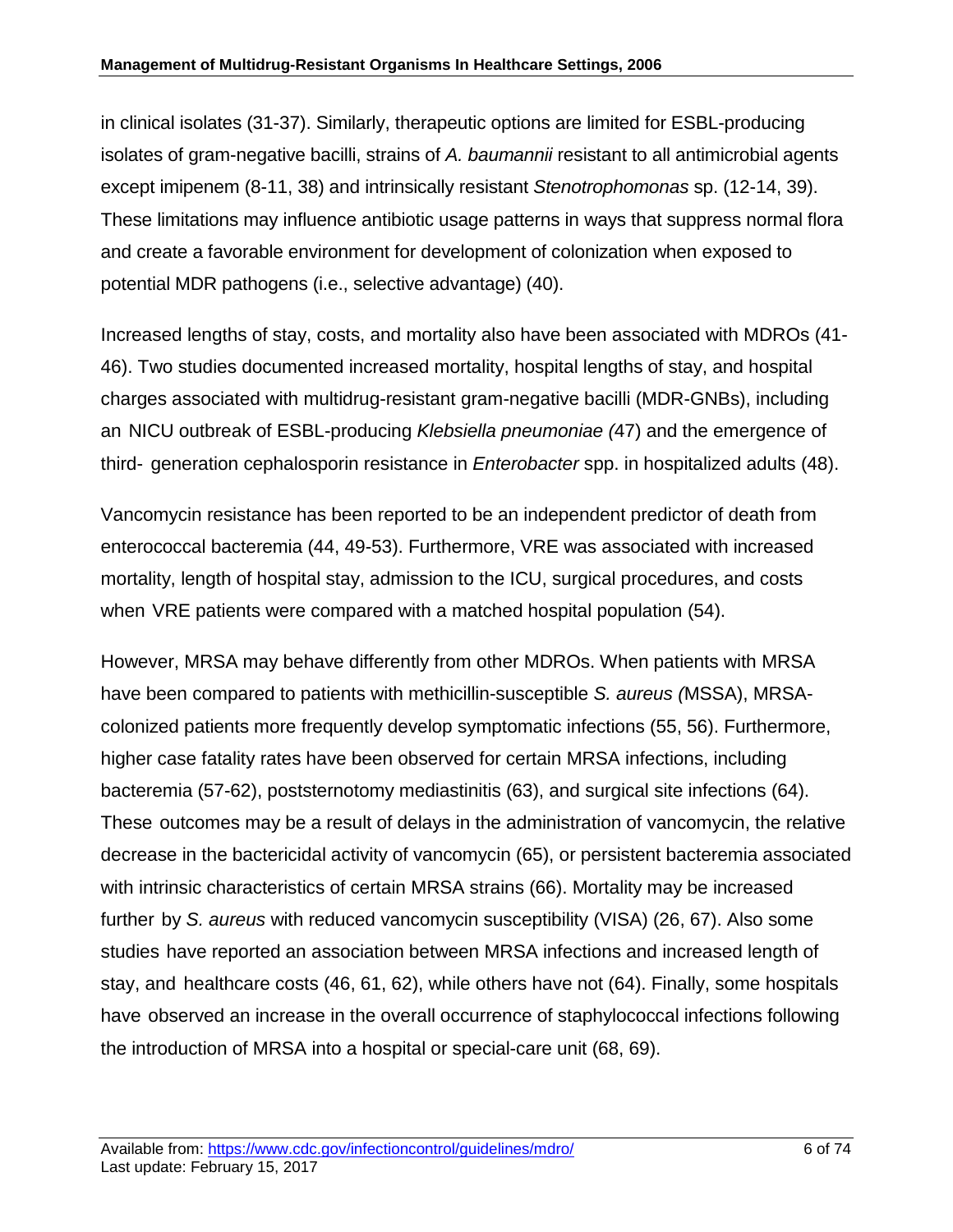# <span id="page-7-0"></span>**III. Epidemiology of MDROs**

<span id="page-7-1"></span>*Trends.* Prevalence of MDROs varies temporally, geographically, and by healthcare setting (70, 71). For example, VRE emerged in the eastern United States in the early 1990s, but did not appear in the western United States until several years later, and MDRSP varies in prevalence by state (72). The type and level of care also influence the prevalence of MDROs. ICUs, especially those at tertiary care facilities, may have a higher prevalence of MDRO infections than do non-ICU settings (73, 74). Antimicrobial resistance rates are also strongly correlated with hospital size, tertiary-level care, and facility type (e.g., LTCF) (75, 76). The frequency of clinical infection caused by these pathogens is low in LTCFs (77, 78). Nonetheless, MDRO infections in LTCFs can cause serious disease and mortality, and colonized or infected LTCF residents may serve as reservoirs and vehicles for MDRO introduction into acute care facilities (78-88). Another example of population differences in prevalence of target MDROs is in the pediatric population. Point prevalence surveys conducted by the Pediatric Prevention Network (PPN) in eight U.S. PICUs and 7 U.S. NICUs in 2000 found ≤4% of patients were colonized with MRSA or VRE compared with 10-24% were colonized with ceftazidime- or aminoglycoside-resistant gram-negative bacilli; < 3% were colonized with ESBL-producing gram negative bacilli. Despite some evidence that MDRO burden is greatest in adult hospital patients, MDRO require similar control efforts in pediatric populations as well (89).

During the last several decades, the prevalence of MDROs in U.S. hospitals and medical centers has increased steadily (90, 91). MRSA was first isolated in the United States in 1968. By the early 1990s, MRSA accounted for 20%-25% of *Staphylococcus aureus* isolates from hospitalized patients (92). In 1999, MRSA accounted for >50% of *S. aureus* isolates from patients in ICUs in the National Nosocomial Infection Surveillance (NNIS) system; in 2003, 59.5% of *S. aureus* isolates in NNIS ICUs were MRSA (93). A similar rise in prevalence has occurred with VRE (94). From 1990 to 1997, the prevalence of VRE in enterococcal isolates from hospitalized patients increased from <1% to approximately 15% (95). VRE accounted for almost 25% of enterococcus isolates in NNIS ICUs in 1999 (94), and 28.5% in 2003 (93).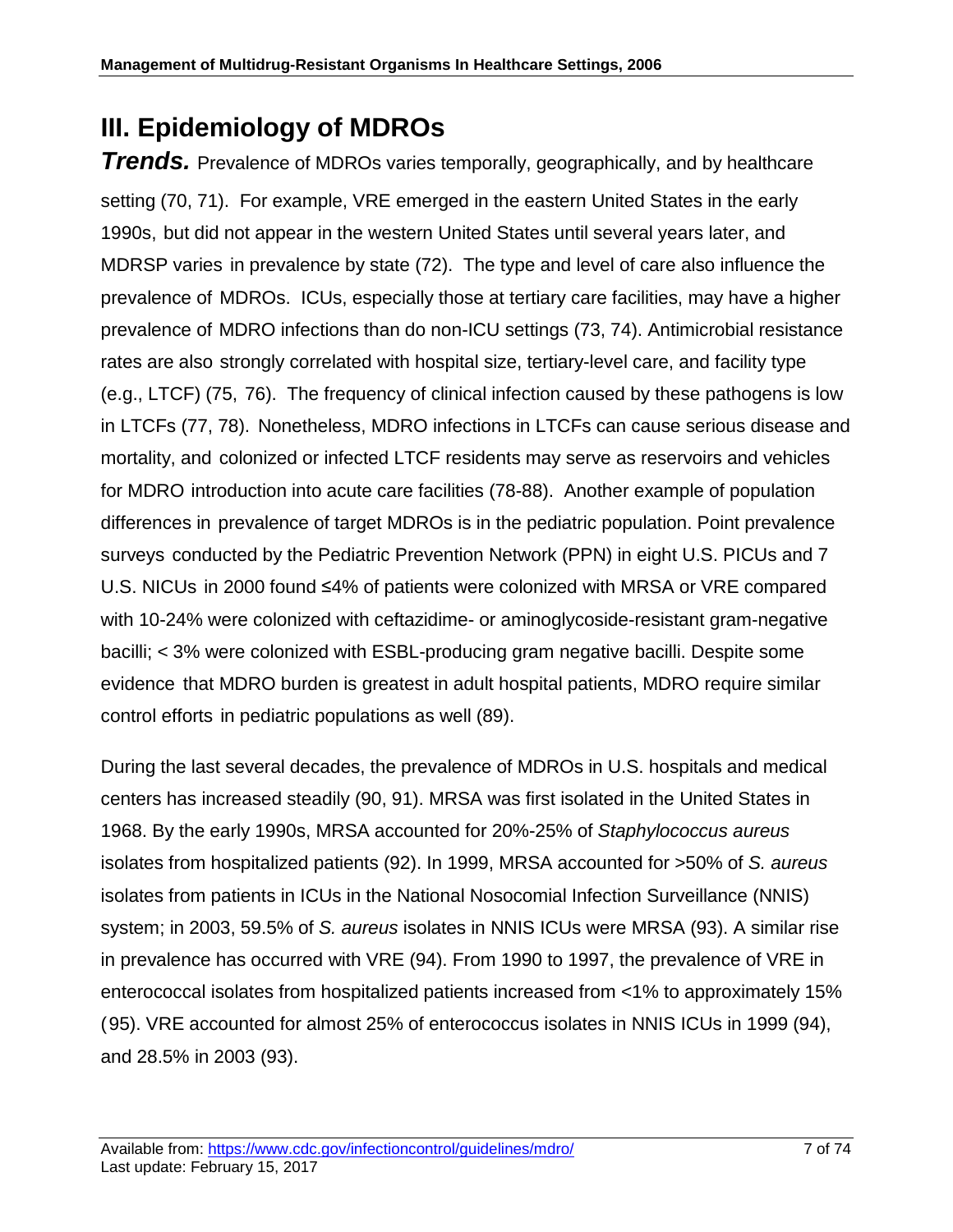GNB resistant to ESBLs, fluoroquinolones, carbapenems, and aminoglycosides also have increased in prevalence. For example, in 1997, the SENTRY Antimicrobial Surveillance Program found that among *K. pneumoniae* strains isolated in the United States, resistance rates to ceftazidime and other third-generation cephalosporins were 6.6%, 9.7%, 5.4%, and 3.6% for bloodstream, pneumonia, wound, and urinary tract infections, respectively (95). In 2003, 20.6% of all *K. pneumoniae* isolates from NNIS ICUs were resistant to these drugs (93). Similarly, between 1999 and 2003, *Pseudomonas aeruginosa* resistance to fluoroquinolone antibiotics increased from 23% to 29.5% in NNIS ICUs (74). Also, a 3 month survey of 15 Brooklyn hospitals in 1999 found that 53% of *A. baumannii* strains exhibited resistance to carbapenems and 24% of *P. aeruginosa* strains were resistant to imipenem (10). During 1994-2000, a national review of ICU patients in 43 states found that the overall susceptibility to ciprofloxacin decreased from 86% to 76% and was temporally associated with increased use of fluoroquinolones in the United States (96).

Lastly, an analysis of temporal trends of antimicrobial resistance in non-ICU patients in 23 U.S. hospitals during 1996-1997 and 1998-1999 (97) found significant increases in the prevalence of resistant isolates including MRSA, ciprofloxacin-resistant *P. aeruginosa*, and ciprofloxacin- or ofloxacin-resistant *E. coli.* Several factors may have contributed to these increases including: selective pressure exerted by exposure to antimicrobial agents, particularly fluoroquinolones, outside of the ICU and/or in the community (7, 96, 98); increasing rates of community-associated MRSA colonization and infection (99, 100); inadequate adherence to infection control practices; or a combination of these factors.

<span id="page-8-0"></span>**Important concepts in transmission.** Once MDROs are introduced into a healthcare setting, transmission and persistence of the resistant strain is determined by the availability of vulnerable patients, selective pressure exerted by antimicrobial use, increased potential for transmission from larger numbers of colonized or infected patients ("colonization pressure") (101, 102); and the impact of implementation and adherence to prevention efforts. Patients vulnerable to colonization and infection include those with severe disease, especially those with compromised host defenses from underlying medical conditions; recent surgery; or indwelling medical devices (e.g.,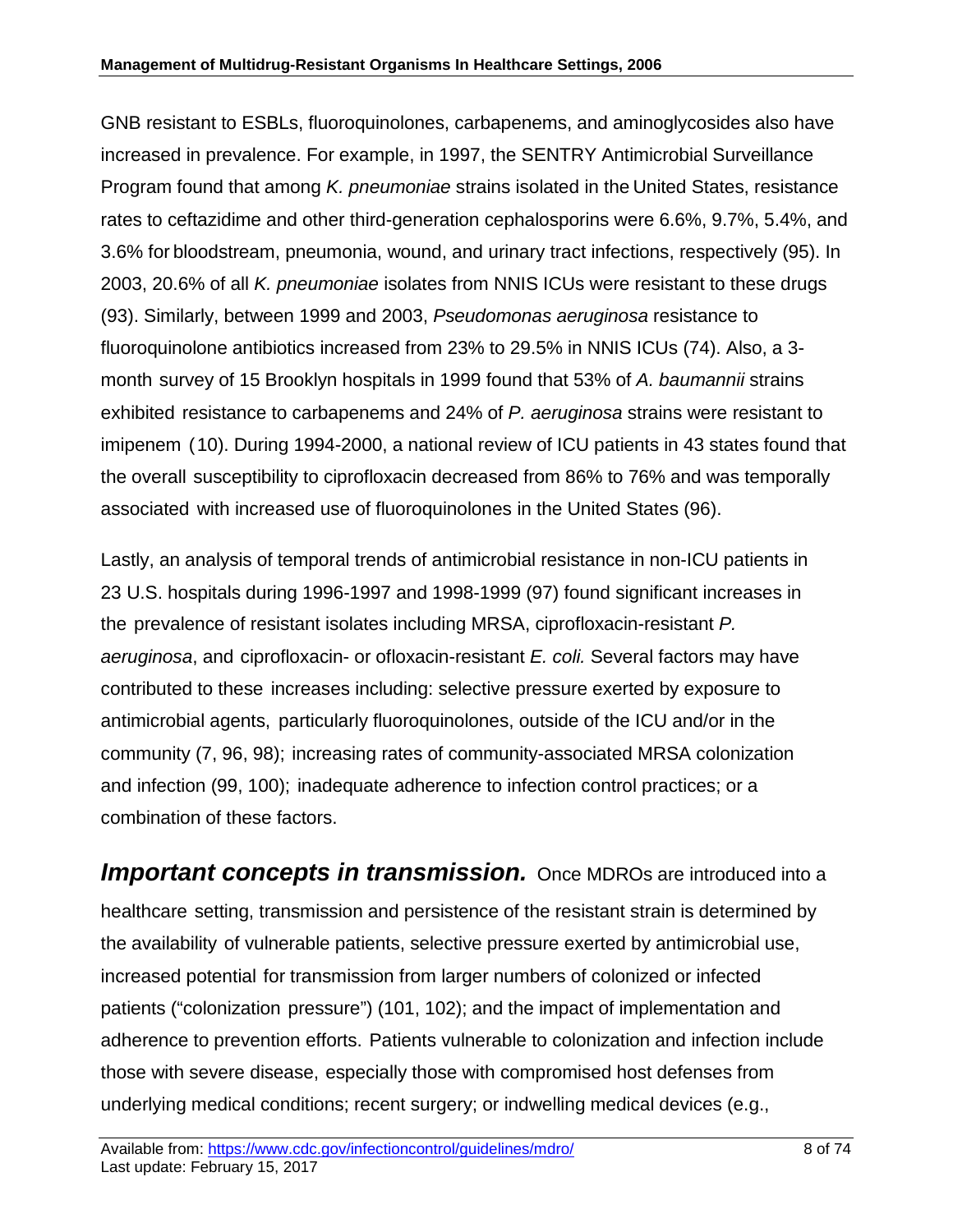urinary catheters or endotracheal tubes (103, 104)). Hospitalized patients, especially ICU patients, tend to have more risk factors than non-hospitalized patients do, and have the highest infection rates. For example, the risk that an ICU patient will acquire VRE increases significantly once the proportion of ICU patients colonized with VRE exceeds 50% (101) or the number days of exposure to a VRE-patient exceeds 15 days (105). A similar effect of colonization pressure has been demonstrated for MRSA in a medical ICU (102). Increasing numbers of infections with MDROs also have been reported in non-ICU areas of hospitals (97).

There is ample epidemiologic evidence to suggest that MDROs are carried from one person to another via the hands of HCP (106-109). Hands are easily contaminated during the process of care-giving or from contact with environmental surfaces in close proximity to the patient (110-113). The latter is especially important when patients have diarrhea and the reservoir of the MDRO is the gastrointestinal tract (114-117). Without adherence to published recommendations for hand hygiene and glove use (111) HCP are more likely to transmit MDROs to patients. Thus, strategies to increase and monitor adherence are important components of MDRO control programs (106, 118).

Opportunities for transmission of MDROs beyond the acute care hospital results from patients receiving care at multiple healthcare facilities and moving between acute-care, ambulatory and/or chronic care, and LTC environments. System-wide surveillance at LDS Hospital in Salt Lake City, Utah, monitored patients identified as being infected or colonized with MRSA or VRE, and found that those patients subsequently received inpatient or outpatient care at as many as 62 different healthcare facilities in that system during a 5 year span (119).

## <span id="page-9-0"></span>*Role of colonized HCP in MDRO transmission.* Rarely, HCP may

introduce an MDRO into a patient care unit (120-123). Occasionally, HCP can become persistently colonized with an MDRO, but these HCP have a limited role in transmission, unless other factors are present. Additional factors that can facilitate transmission, include chronic sinusitis (120), upper respiratory infection (123), and dermatitis (124).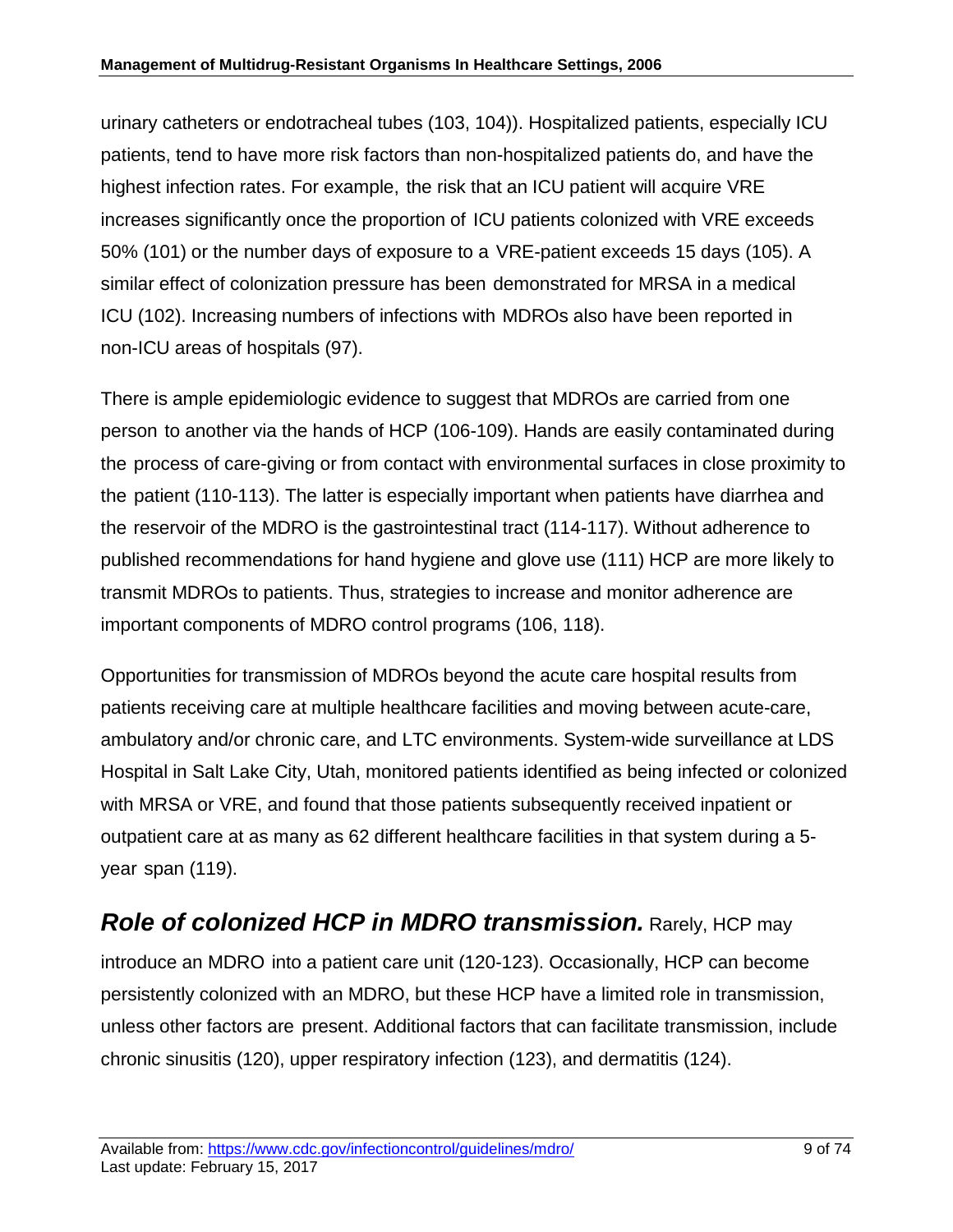## <span id="page-10-0"></span>*Implications of community-associated MRSA (CA-MRSA).* **The**

emergence of new epidemic strains of MRSA in the community, among patients without established MRSA risk factors, may present new challenges to MRSA control in healthcare settings (125-128).

Historically, genetic analyses of MRSA isolated from patients in hospitals worldwide revealed that a relatively small number of MRSA strains have unique qualities that facilitate their transmission from patient to patient within healthcare facilities over wide geographic areas, explaining the dramatic increases in HAIs caused by MRSA in the 1980s and early 1990s (129). To date, most MRSA strains isolated from patients with CA-MRSA infections have been microbiologically distinct from those endemic in healthcare settings, suggesting that some of these strains may have arisen *de novo* in the community via acquisition of methicillin resistance genes by established methicillin-susceptible *S. aureus (*MSSA) strains (130-132). Two pulsed-field types, termed USA300 and USA400 according to a typing scheme established at CDC, have accounted for the majority of CA-MRSA infections characterized in the United States, whereas pulsed-field types USA100 and USA200 are the predominant genotypes endemic in healthcare settings (133).

USA300 and USA400 genotypes almost always carry type IV of the staphylococcal chromosomal cassette (SCC) *mec*, the mobile genetic element that carries the *mec*A methicillin-resistance gene (133, 134). This genetic cassette is smaller than types I through III, the types typically found in healthcare associated MRSA strains, and is hypothesized to be more easily transferable between *S. aureus* strains.

CA-MRSA infection presents most commonly as relatively minor skin and soft tissue infections, but severe invasive disease, including necrotizing pneumonia, necrotizing fasciitis, severe osteomyelitis, and a sepsis syndrome with increased mortality have also been described in children and adults (134-136).

Transmission within hospitals of MRSA strains first described in the community (e.g. USA300 and USA400) are being reported with increasing frequency (137-140). Changing resistance patterns of MRSA in ICUs in the NNIS system from 1992 to 2003 provide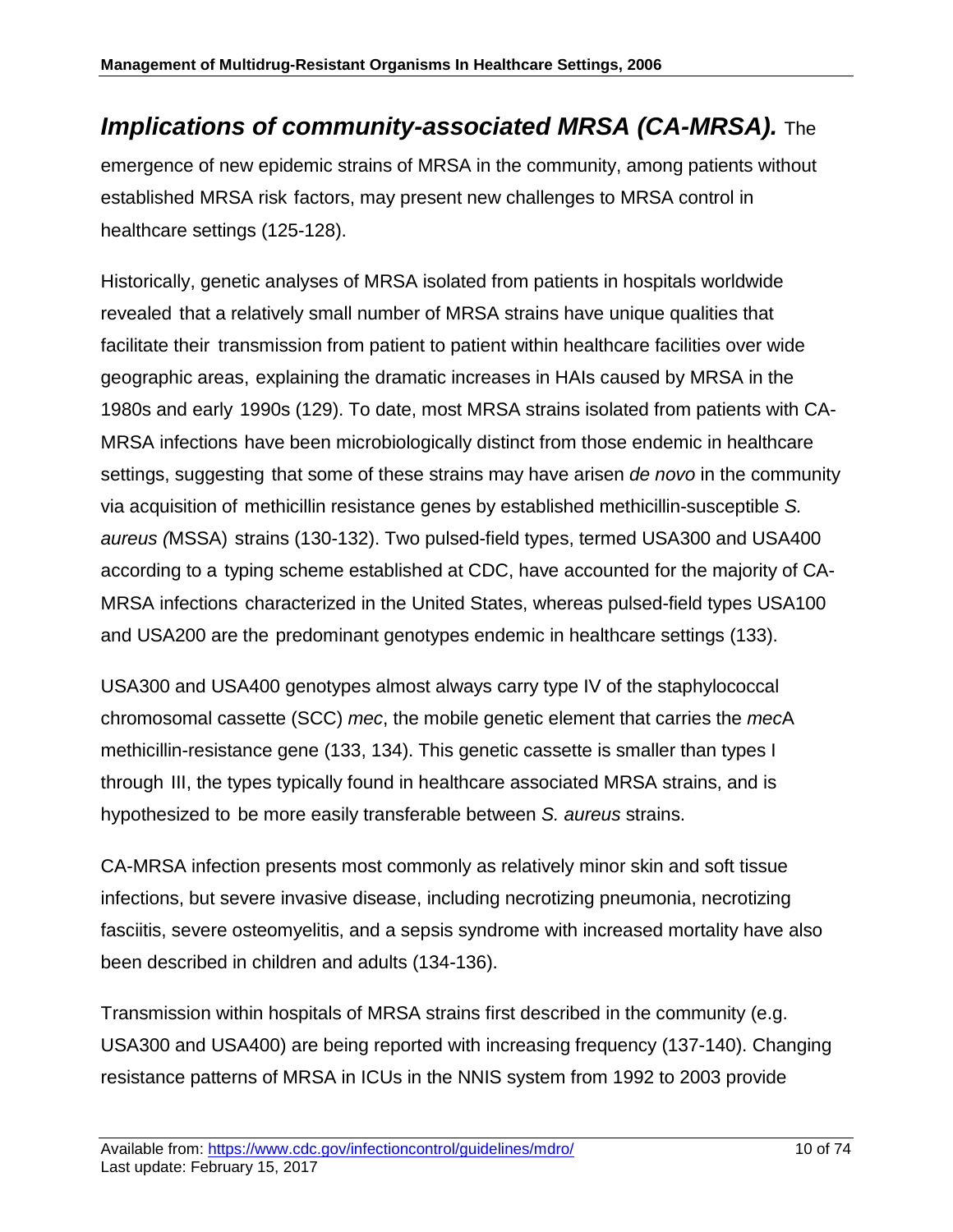additional evidence that the new epidemic MRSA strains are becoming established healthcare-associated as well as community pathogens (90). Infections with these strains have most commonly presented as skin disease in community settings. However, intrinsic virulence characteristics of the organisms can result in clinical manifestations similar to or potentially more severe than traditional healthcare-associated MRSA infections among hospitalized patients. The prevalence of MRSA colonization and infection in the surrounding community may therefore affect the selection of strategies for MRSA control in healthcare settings.

# <span id="page-11-0"></span>**IV. MDRO Prevention and Control**

<span id="page-11-1"></span>**Prevention of infections.** Preventing infections will reduce the burden of MDROs in healthcare settings. Prevention of antimicrobial resistance depends on appropriate clinical practices that should be incorporated into all routine patient care. These include optimal management of vascular and urinary catheters, prevention of lower respiratory tract infection in intubated patients, accurate diagnosis of infectious etiologies, and judicious antimicrobial selection and utilization. Guidance for these preventive practices include the Campaign to Reduce Antimicrobial Resistance in Healthcare Settings ([This link is no longer active: www.cdc.gov/drugresistance/healthcare.]), a multifaceted, evidence-based approach with four parallel strategies: infection prevention; accurate and prompt diagnosis and treatment; prudent use of antimicrobials; and prevention of transmission. Campaign materials are available for acute care hospitals, surgical settings, dialysis units, LTCFs and pediatric acute care units.

To reduce rates of central-venous-line associated bloodstream infections (CVL-BSIs) and ventilator-associated pneumonia (VAP), a group of bundled evidence-based clinical practices have been implemented in many U.S. healthcare facilities (118, 141-144). One report demonstrated a sustained effect on the reduction in CVL-BSI rates with this approach (145). Although the specific effect on MDRO infection and colonization rates have not been reported, it is logical that decreasing these and other healthcare-associated infections will in turn reduce antimicrobial use and decrease opportunities for emergence and transmission of MDROs.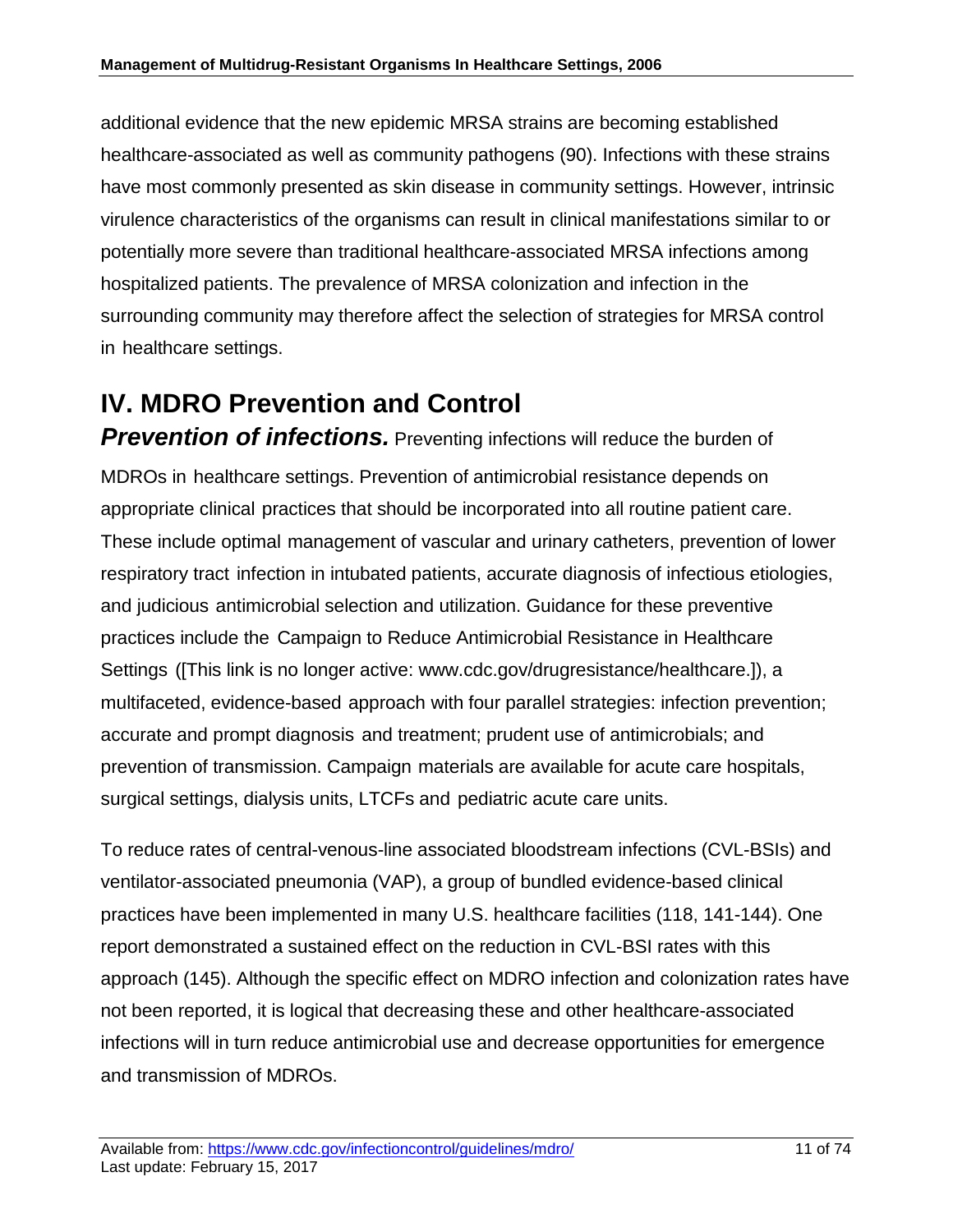## <span id="page-12-0"></span>**Overview of the MDRO control literature.** Successful control of MDROs

has been documented in the United States and abroad using a variety of combined interventions. These include improvements in hand hygiene, use of Contact Precautions until patients are culture-negative for a target MDRO, active surveillance cultures (ASC), education, enhanced environmental cleaning, and improvements in communication about patients with MDROs within and between healthcare facilities.

Representative studies include:

- 1. Reduced rates of MRSA transmission in The Netherlands, Belgium, Denmark, and other Scandinavian countries after the implementation of aggressive and sustained infection control interventions (i.e., ASC; preemptive use of Contact Precautions upon admission until proven culture negative; and, in some instances, closure of units to new admissions). MRSA generally accounts for a very small proportion of *S. aureus* clinical isolates in these countries (146-150).
- 2. Reduced rates of VRE transmission in healthcare facilities in the three-state Siouxland region (Iowa, Nebraska, and South Dakota) following formation of a coalition and development of an effective region-wide infection control intervention that included ASC and isolation of infected patients. The overall prevalence rate of VRE in the 30 participating facilities decreased from 2.2% in 1997 to 0.5% in 1999 (151).
- 3. Eradication of endemic MRSA infections from two NICUs. The first NICU included implementation of ASC, Contact Precautions, use of triple dye on the umbilical cord, and systems changes to improve surveillance and adherence to recommended practices and to reduce overcrowding (152). The second NICU used ASC and Contact Precautions; surgical masks were included in the barriers used for Contact Precautions (153).
- 4. Control of an outbreak and eventual eradication of VRE from a burn unit over a 13 month period with implementation of aggressive culturing, environmental cleaning, and barrier isolation (154).
- 5. Control of an outbreak of VRE in a NICU over a 3-year period with implementation of ASC, other infection control measures such as use of a waterless hand disinfectant, and mandatory in-service education (155).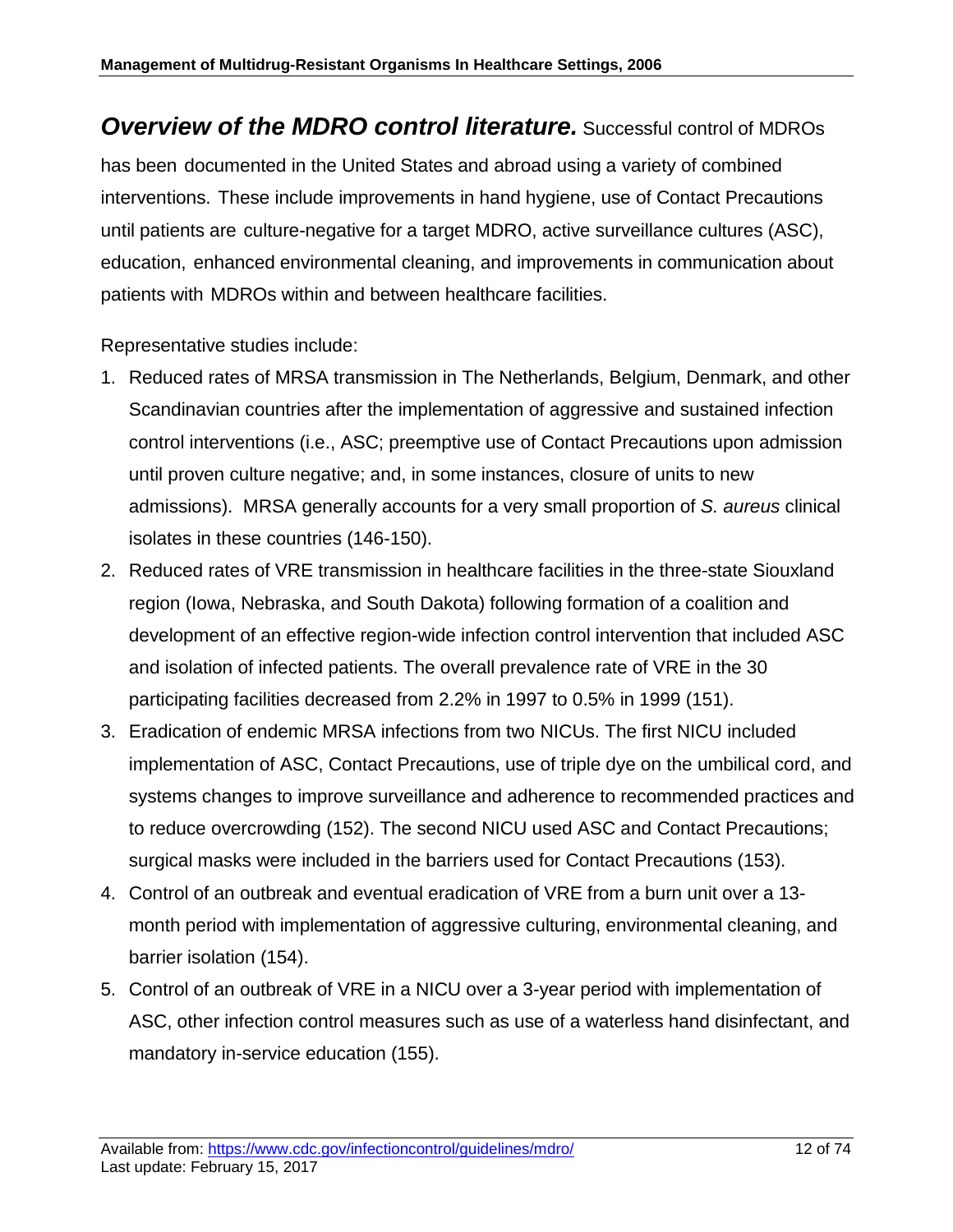- 6. Eradication of MDR-strains of *A. baumannii* from a burn unit over a 16-month period with implementation of strategies to improve adherence to hand hygiene, isolation, environmental cleaning, and temporary unit closure (38).
- 7. In addition, more than 100 reports published during 1982-2005 support the efficacy of combinations of various control interventions to reduce the burden of MRSA, VRE, and MDR-GNBs (Tables 1 and 2). Case-rate reduction or pathogen eradication was reported in a majority of studies.
- 8. VRE was eradicated in seven special-care units (154, 156-160), two hospitals (161, 162), and one LTCF (163).
- 9. MRSA was eradicated from nine special-care units (89, 152, 153, 164-169), two hospitals (170), one LTCF (167), and one Finnish district (171). Furthermore, four MRSA reports described continuing success in sustaining low endemic MDRO rates for over 5 years (68, 166, 172, 173).
- 10.An MDR-GNB was eradicated from 13 special-care units (8, 9, 38, 174-180) and two hospitals (11, 181).

These success stories testify to the importance of having dedicated and knowledgeable teams of healthcare professionals who are willing to persist for years, if necessary, to control MDROs. Eradication and control of MDROs, such as those reported, frequently required periodic reassessment and the addition of new and more stringent interventions over time (tiered strategy). For example, interventions were added in a stepwise fashion during a 3-year effort that eventually eradicated MRSA from an NICU (152). A series of interventions was adopted throughout the course of a year to eradicate VRE from a burn unit (154). Similarly, eradication of carbapenem-resistant strains of *A. baumannii* from a hospital required multiple and progressively more intense interventions over several years (11).

Nearly all studies reporting successful MDRO control employed a median of 7 to 8 different interventions concurrently or sequentially (Table 1). These figures may underestimate the actual number of control measures used, because authors of these reports may have considered their earliest efforts routine (e.g., added emphasis on handwashing), and did not include them as interventions, and some "single measures" are, in fact, a complex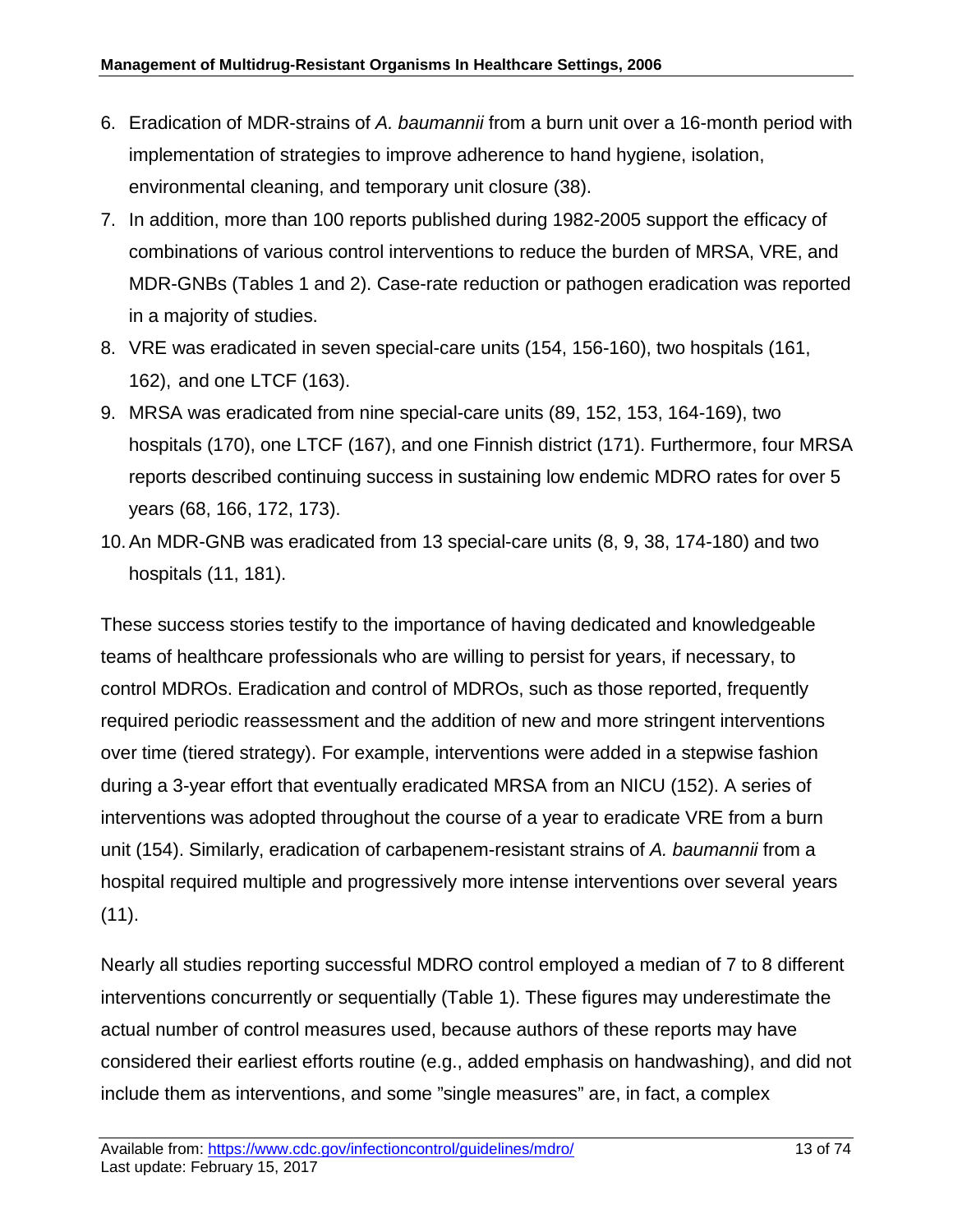combination of several interventions. The use of multiple concurrent control measures in these reports underscores the need for a comprehensive approach for controlling MDROs.

Several factors affect the ability to generalize the results of the various studies reviewed, including differences in definition, study design, endpoints and variables measured, and period of follow-up. Two-thirds of the reports cited in Tables 1 and 2 involved perceived outbreaks, and one-third described efforts to reduce endemic transmission. Few reports described preemptive efforts or prospective studies to control MDROs before they had reached high levels within a unit or facility.

With these and other factors, it has not been possible to determine the effectiveness of individual interventions, or a specific combination of interventions, that would be appropriate for all healthcare facilities to implement in order to control their target MDROs. Randomized controlled trials are necessary to acquire this level of evidence. An NIHsponsored, randomized controlled trial on the prevention of MRSA and VRE transmission in adult ICUs is ongoing and may provide further insight into optimal control measures ([Current version of this document may differ from original.] [Strategies to Reduce](https://clinicaltrials.gov/ct/show/NCT00100386?order=1)  [Transmission of Antimicrobial Resistant Bacteria in Intensive Care Units \(STAR\\*ICU\) Trial](https://clinicaltrials.gov/ct/show/NCT00100386?order=1) (https://clinicaltrials.gov/ct/show/NCT00100386?order=1)). This trial compares the use of education (to improve adherence to hand hygiene) and Standard Precautions to the use of ASC and Contact Precautions.

<span id="page-14-0"></span>*Control interventions.* The various types of interventions used to control or eradicate MDROs may be grouped into seven categories. These include administrative support, judicious use of antimicrobials, surveillance (routine and enhanced), Standard and Contact Precautions, environmental measures, education and decolonization. These interventions provide the basis for the recommendations for control of MDROs in healthcare settings that follow this review and as summarized in Table 3. In the studies reviewed, these interventions were applied in various combinations and degrees of intensity, with differences in outcome.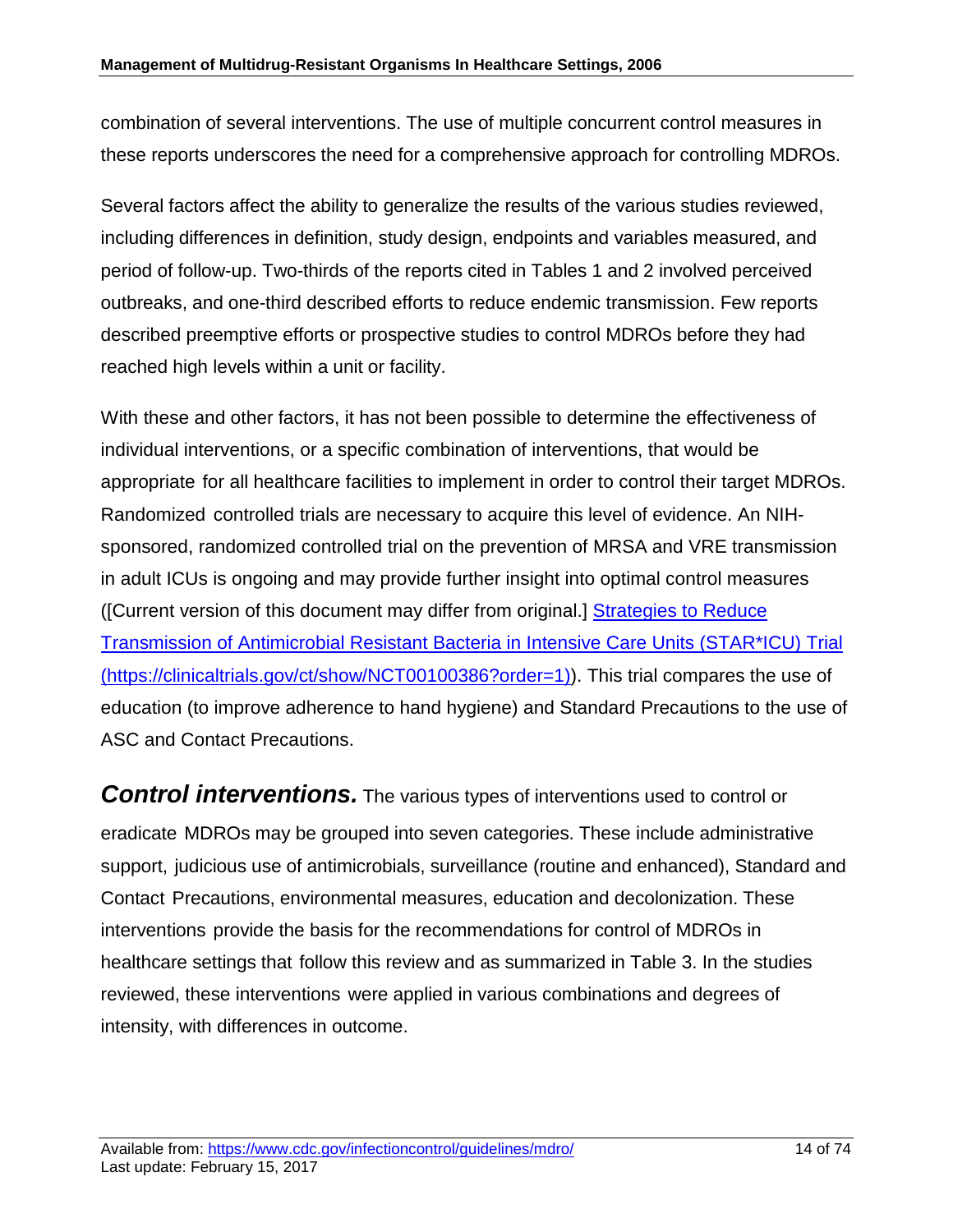- 1. *Administrative support.* In several reports, administrative support and involvement were important for the successful control of the target MDRO (3, 152, 182-185), and authorities in infection control have strongly recommended such support (2, 106, 107, 186). There are several examples of MDRO control interventions that require administrative commitment of fiscal and human resources. One is the use of ASC (8, 38, 68, 107, 114, 151, 152, 167, 168, 183, 184, 187-192). Other interventions that require administrative support include:
	- 1. implementing system changes to ensure prompt and effective communications e.g., computer alerts to identify patients previously known to be colonized/infected with MDROs (184, 189, 193, 194);
	- 2. providing the necessary number and appropriate placement of hand washing sinks and alcohol-containing hand rub dispensers in the facility (106, 195);
	- 3. maintaining staffing levels appropriate to the intensity of care required (152, 196-202); and
	- 4. enforcing adherence to recommended infection control practices (e.g., hand hygiene, Standard and Contact Precautions) for MDRO control. Other measures that have been associated with a positive impact on prevention efforts, that require administrative support, are direct observation with feedback to HCP on adherence to recommended precautions and keeping HCP informed about changes in transmission rates (3, 152, 182, 203-205). A "How-to guide" for implementing change in ICUs, including analysis of structure, process, and outcomes when designing interventions, can assist in identification of needed administrative interventions (195).

Lastly, participation in existing, or the creation of new, city-wide, state-wide, regional or national coalitions, to combat emerging or growing MDRO problems is an effective strategy that requires administrative support (146, 151, 167, 188, 206, 207).

2. *Education.* Facility-wide, unit-targeted, and informal, educational interventions were included in several successful studies (3, 189, 193, 208-211). The focus of the interventions was to encourage a behavior change through improved understanding of the problem MDRO that the facility was trying to control. Whether the desired change involved hand hygiene, antimicrobial prescribing patterns, or other outcomes, enhancing understanding and creating a culture that supported and promoted the desired behavior, were viewed as essential to the success of the intervention. Educational campaigns to enhance adherence to hand hygiene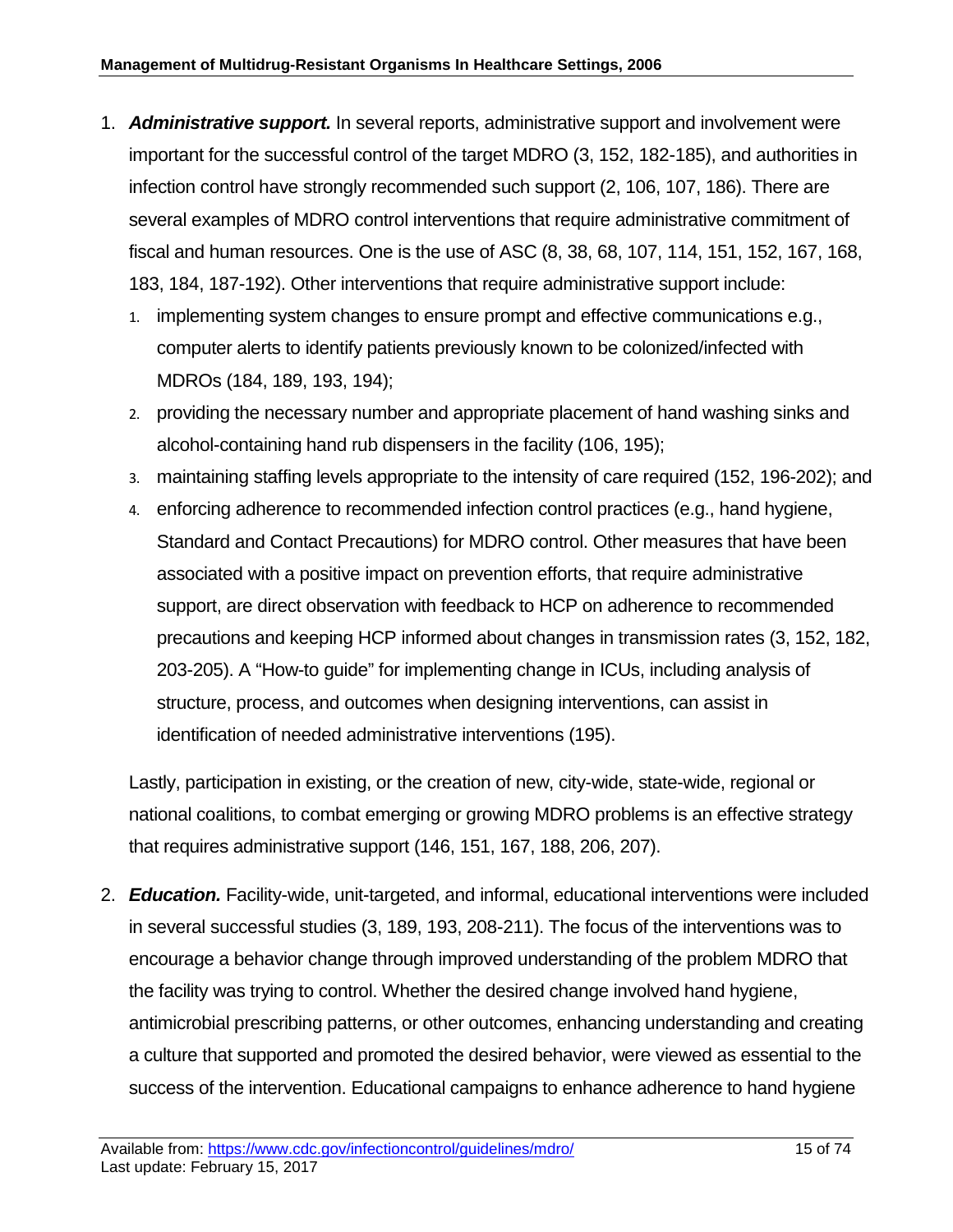practices in conjunction with other control measures have been associated temporally with decreases in MDRO transmission in various healthcare settings (3, 106, 163).

- 3. *Judicious use of antimicrobial agents.* While a comprehensive review of antimicrobial stewardship is beyond the scope of this guideline, recommendations for control of MDROs must include attention to judicious antimicrobial use. A temporal association between formulary changes and decreased occurrence of a target MDRO was found in several studies, especially in those that focused on MDR-GNBs (98, 177, 209, 212-218). Occurrence of C. difficile-associated disease has also been associated with changes in antimicrobial use (219). Although some MRSA and VRE control efforts have attempted to limit antimicrobial use, the relative importance of this measure for controlling these MDROs remains unclear (193, 220). Limiting antimicrobial use alone may fail to control resistance due to a combination of factors; including
	- 1. the relative effect of antimicrobials on providing initial selective pressure, compared to perpetuating resistance once it has emerged;
	- 2. inadequate limits on usage; or
	- 3. insufficient time to observe the impact of this intervention. With the intent of addressing #2 and #3 above in the study design, one study demonstrated a decrease in the prevalence of VRE associated with a formulary switch from ticarcillin-clavulanate to piperacillin-tazobactam (221).

The CDC Campaign to Prevent Antimicrobial Resistance that was launched in 2002 provides evidence-based principles for judicious use of antimicrobials and tools for implementation (222) [This link is no longer active:

www.cdc.gov/drugresistance/healthcare.]. This effort targets all healthcare settings and focuses on effective antimicrobial treatment of infections, use of narrow spectrum agents, treatment of infections and not contaminants, avoiding excessive duration of therapy, and restricting use of broad-spectrum or more potent antimicrobials to treatment of serious infections when the pathogen is not known or when other effective agents are unavailable. Achieving these objectives would likely diminish the selective pressure that favors proliferation of MDROs. Strategies for influencing antimicrobial prescribing patterns within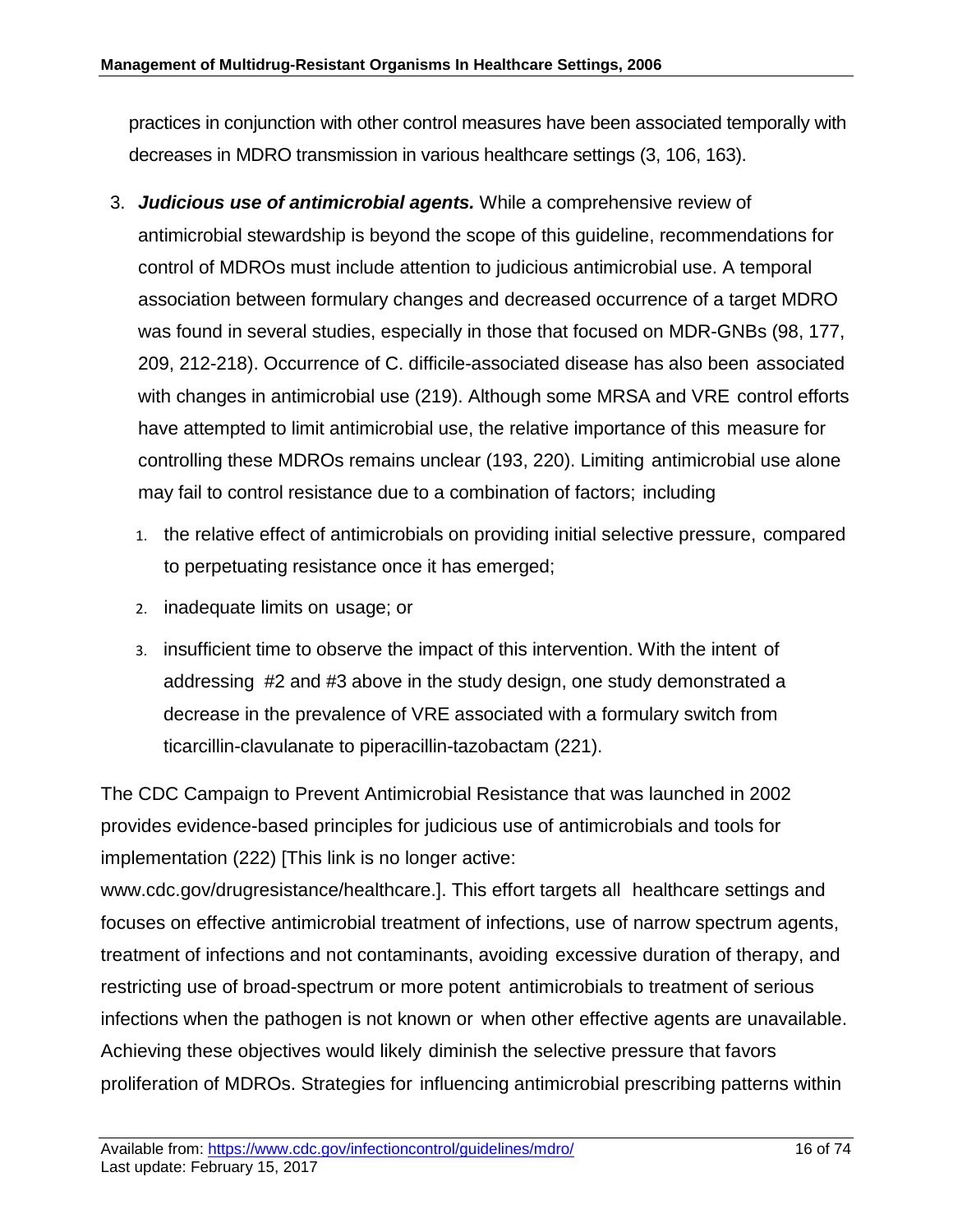healthcare facilities include education; formulary restriction; prior-approval programs, including pre-approved indications; automatic stop orders; academic interventions to counteract pharmaceutical influences on prescribing patterns; antimicrobial cycling (223- 226); computer-assisted management programs (227-229); and active efforts to remove redundant antimicrobial combinations (230). A systematic review of controlled studies identified several successful practices. These include social marketing (i.e. consumer education), practice guidelines, authorization systems, formulary restriction, mandatory consultation, and peer review and feedback. It further suggested that online systems that provide clinical information, structured order entry, and decision support are promising strategies (231). These changes are best accomplished through an organizational, multidisciplinary, antimicrobial management program (232).

4. *MDRO surveillance.* Surveillance is a critically important component of any MDRO control program, allowing detection of newly emerging pathogens, monitoring epidemiologic trends, and measuring the effectiveness of interventions. Multiple MDRO surveillance strategies have been employed, ranging from surveillance of clinical microbiology laboratory results obtained as part of routine clinical care, to use of ASC to detect asymptomatic colonization.

## <span id="page-17-0"></span>**Surveillance for MDROs isolated from routine clinical cultures.**

*Antibiograms.* The simplest form of MDRO surveillance is monitoring of clinical microbiology isolates resulting from tests ordered as part of routine clinical care. This method is particularly useful to detect emergence of new MDROs not previously detected, either within an individual healthcare facility or community-wide. In addition, this information can be used to prepare facility- or unit-specific summary antimicrobial susceptibility reports that describe pathogen-specific prevalence of resistance among clinical isolates. Such reports may be useful to monitor for changes in known resistance patterns that might signal emergence or transmission of MDROs, and also to provide clinicians with information to guide antimicrobial prescribing practices (233 - 235).

*MDRO Incidence Based on Clinical Culture Results.* Some investigators have used clinical microbiology results to calculate measures of incidence of MDRO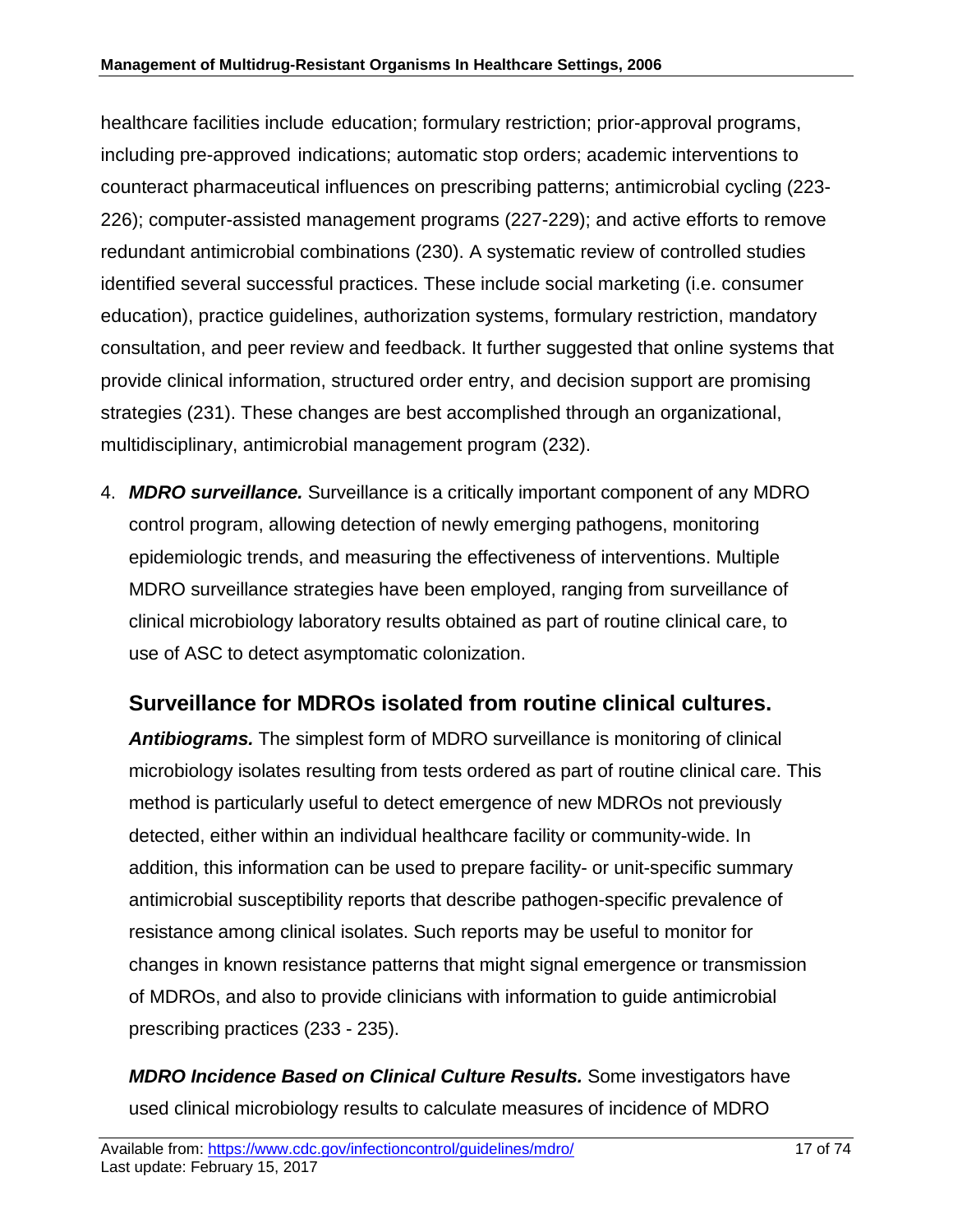isolates in specific populations or patient care locations (e.g. new MDRO isolates/1,000 patient days, new MDRO isolates per month) (205, 236, 237). Such measures may be useful for monitoring MDRO trends and assessing the impact of prevention programs, although they have limitations. Because they are based solely on positive culture results without accompanying clinical information, they do not distinguish colonization from infection, and may not fully demonstrate the burden of MDRO-associated disease. Furthermore, these measures do not precisely measure acquisition of MDRO colonization in a given population or location. Isolating an MDRO from a clinical culture obtained from a patient several days after admission to a given unit or facility does not establish that the patient acquired colonization in that unit. On the other hand, patients who acquire MDRO colonization may remain undetected by clinical cultures (107). Despite these limitations, incidence measures based on clinical culture results may be highly correlated with actual MDRO transmission rates derived from information using ASC, as demonstrated in a recent multicenter study (237). These results suggest that incidence measures based on clinical cultures alone might be useful surrogates for monitoring changes in MDRO transmission rates.

*MDRO Infection Rates.* Clinical cultures can also be used to identify targeted MDRO infections in certain patient populations or units (238, 239). This strategy requires investigation of clinical circumstances surrounding a positive culture to distinguish colonization from infection, but it can be particularly helpful in defining the clinical impact of MDROs within a facility.

*Molecular typing of MDRO isolates.* Many investigators have used molecular typing of selected isolates to confirm clonal transmission to enhance understanding of MDRO transmission and the effect of interventions within their facility (38, 68, 89, 92, 138, 152, 190, 193, 236, 240).

<span id="page-18-0"></span>**Surveillance for MDROs by detecting asymptomatic colonization** Another form of MDRO surveillance is the use of active surveillance cultures (ASC) to identify patients who are colonized with a targeted MDRO (38, 107, 241). This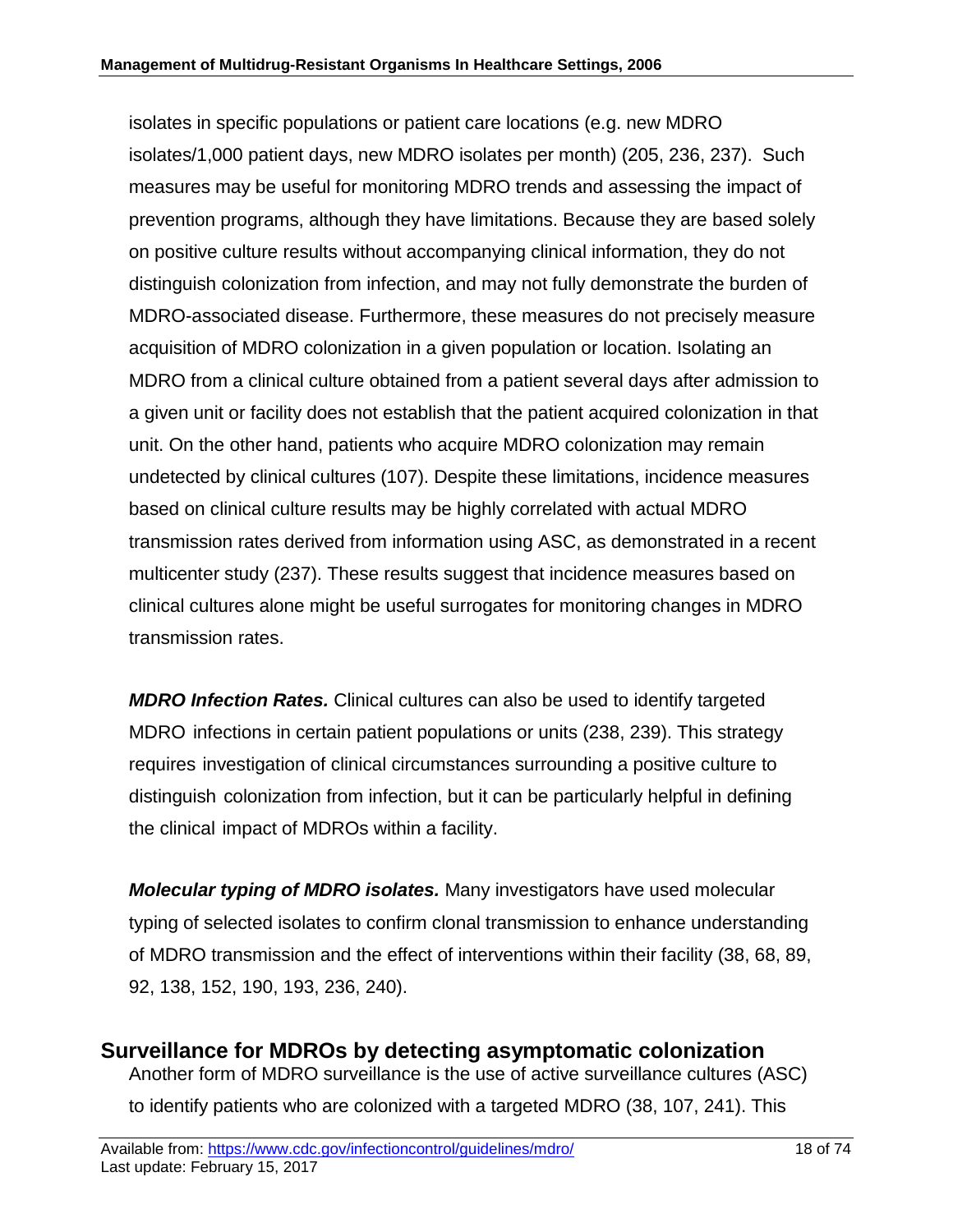approach is based upon the observation that, for some MDROs, detection of colonization may be delayed or missed completely if culture results obtained in the course of routine clinical care are the primary means of identifying colonized patients (8, 38, 107, 114, 151, 153, 167, 168, 183, 184, 187, 189, 191-193, 242- 244). Several authors report having used ASC when new pathogens emerge in order to define the epidemiology of the particular agent (22, 23, 107, 190). In addition, the authors of several reports have concluded that ASC, in combination with use of Contact Precautions for colonized patients, contributed directly to the decline or eradication of the target MDRO (38, 68, 107, 151, 153, 184, 217, 242). However, not all studies have reached the same conclusion. Poor control of MRSA despite use of ASC has been described (245). A recent study failed to identify crosstransmission of MRSA or MSSA in a MICU during a 10 week period when ASC were obtained, despite the fact that culture results were not reported to the staff (246). The investigators suggest that the degree of cohorting and adherence to Standard Precautions might have been the important determinants of transmission prevention, rather than the use of ASC and Contact Precautions for MRSA-colonized patients. The authors of a systematic review of the literature on the use of isolation measures to control healthcare-associated MRSA concluded that there is evidence that concerted efforts that include ASC and isolation can reduce MRSA even in endemic settings. However, the authors also noted that methodological weaknesses and inadequate reporting in published research make it difficult to rule out plausible alternative explanations for reductions in MRSA acquisition associated with these interventions, and therefore concluded that the precise contribution of active surveillance and isolation alone is difficult to assess (247).

Mathematical modeling studies have been used to estimate the impact of ASC use in control of MDROs. One such study evaluating interventions to decrease VRE transmission indicated that use of ASC (versus no cultures) could potentially decrease transmission 39% and that with pre-emptive isolation plus ASC, transmission could be decreased 65% (248). Another mathematical model examining the use of ASC and isolation for control of MRSA predicted that isolating colonized or infected patients on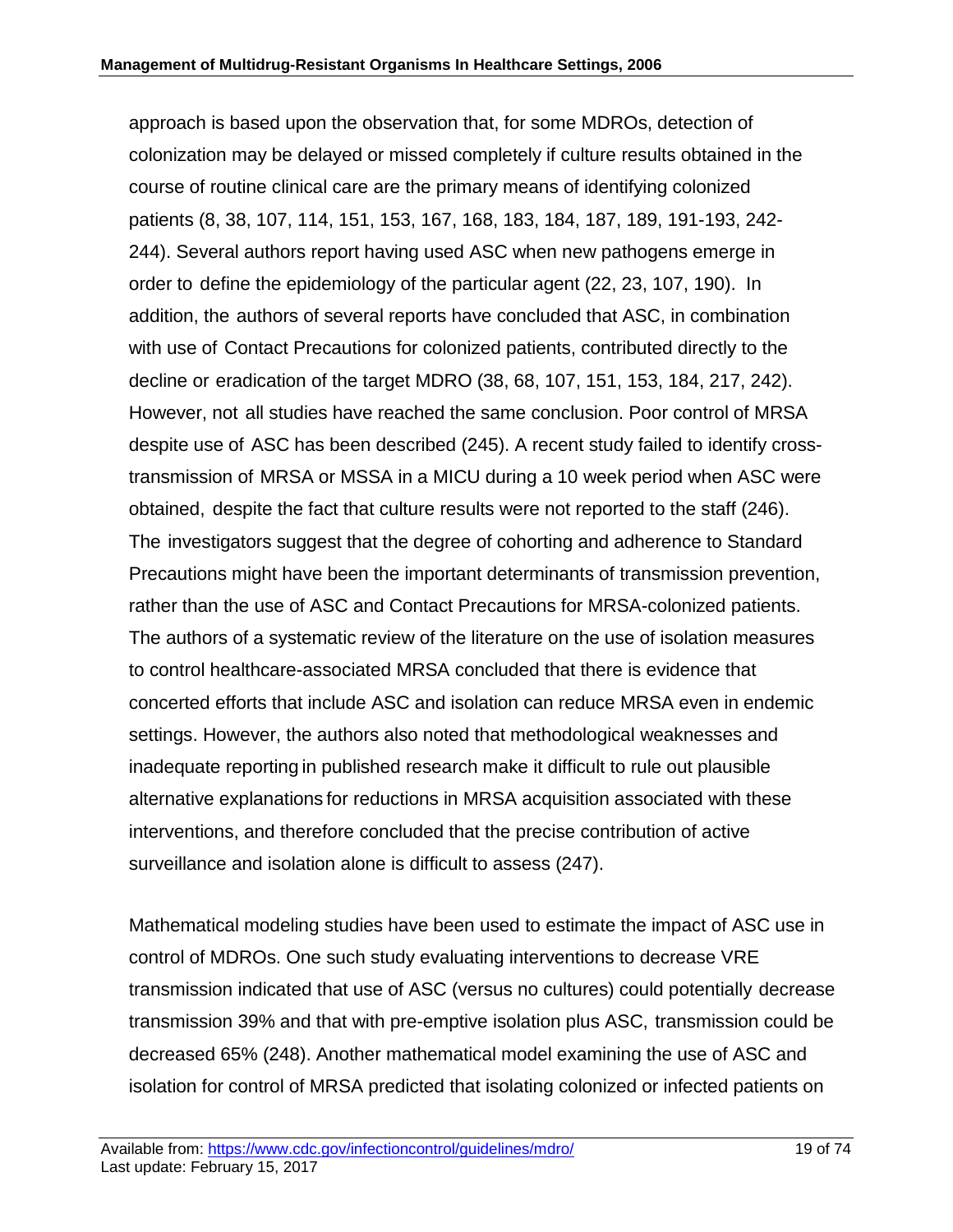the basis of clinical culture results is unlikely to be successful at controlling MRSA, whereas use of active surveillance and isolation can lead to successful control, even in settings where MRSA is highly endemic. (249) There is less literature on the use of ASC in controlling MDR-GNBs. Active surveillance cultures have been used as part of efforts to successful control of MDR-GNBs in outbreak settings. The experience with ASC as part of successful control efforts in endemic settings is mixed. One study reported successful reduction of extended- spectrum beta-lactamase –producing Enterobacteriaceae over a six year period using a multifaceted control program that included use of ASC (245). Other reports suggest that use of ASC is not necessary to control endemic MDR-GNBs. (250, 251).

More research is needed to determine the circumstances under which ASC are most beneficial (252), but their use should be considered in some settings, especially if other control measures have been ineffective. When use of ASC is incorporated into MDRO prevention programs, the following should be considered:

- The decision to use ASC as part of an infection prevention and control program requires additional support for successful implementation, including:
	- 1. personnel to obtain the appropriate cultures,
	- 2. microbiology laboratory personnel to process the cultures,
	- 3. mechanism for communicating results to caregivers,
	- 4. concurrent decisions about use of additional isolation measures triggered by a positive culture (e.g. Contact Precautions) and
	- 5. mechanism for assuring adherence to the additional isolation measures.
- The populations targeted for ASC are not well defined and vary among published reports. Some investigators have chosen to target specific patient populations considered at high risk for MDRO colonization based on factors such as location (e.g. ICU with high MDRO rates), antibiotic exposure history, presence of underlying diseases, prolonged duration of stay, exposure to other MDRO- colonized patients, patients transferred from other facilities known to have a high prevalence of MDRO carriage, or having a history of recent hospital or nursing home stays (107, 151, 253). A more commonly employed strategy involves obtaining surveillance cultures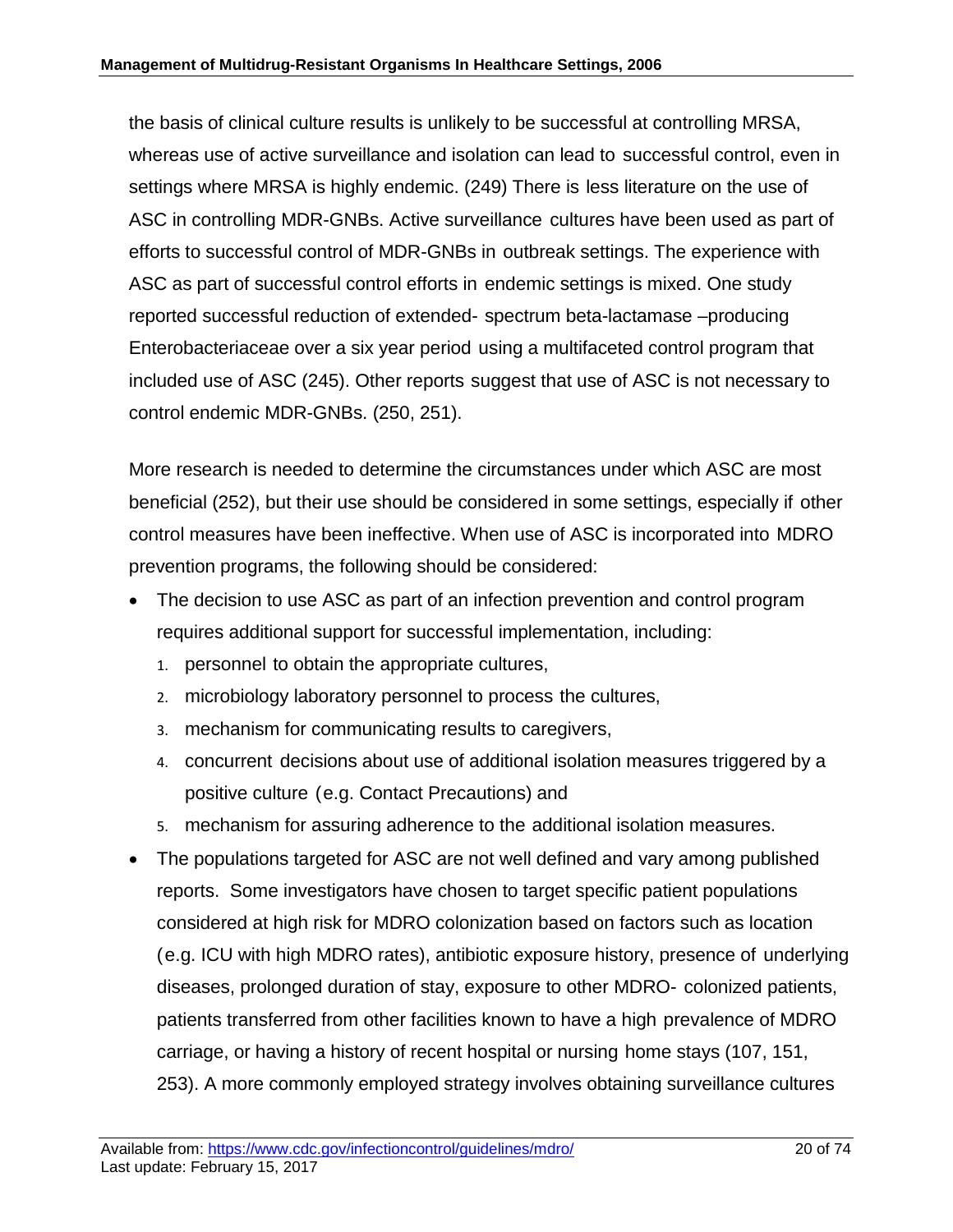from all patients admitted to units experiencing high rates of colonization/infection with the MDROs of interest, unless they are already known to be MDRO carriers (153, 184, 242, 254). In an effort to better define target populations for active surveillance, investigators have attempted to create prediction rules to identify subpopulations of patients at high risk for colonization on hospital admission (255, 256). Decisions about which populations should be targeted for active surveillance should be made in the context of local determinations of the incidence and prevalence of MDRO colonization within the intervention facility as well as other facilities with whom patients are frequently exchanged (257).

- Optimal timing and interval of ASC are not well defined. In many reports, cultures were obtained at the time of admission to the hospital or intervention unit or at the time of transfer to or from designated units (e.g., ICU) (107). In addition, some hospitals have chosen to obtain cultures on a periodic basis [e.g., weekly] (8, 153, 159) to detect silent transmission. Others have based follow-up cultures on the presence of certain risk factors for MDRO colonization, such as antibiotic exposure, exposure to other MDRO colonized patients, or prolonged duration of stay in a high risk unit (253).
- Methods for obtaining ASC must be carefully considered, and may vary depending upon the MDRO of interest.
	- o MRSA: Studies suggest that cultures of the nares identify most patients with MRSA and perirectal and wound cultures can identify additional carriers (152, 258-261).
	- o VRE: Stool, rectal, or perirectal swabs are generally considered a sensitive method for detection of VRE. While one study suggested that rectal swabs may identify only 60% of individuals harboring VRE, and may be affected by VRE stool density (262), this observation has not been reported elsewhere in the literature.
	- o MDR-GNBs: Several methods for detection of MDR-GNBs have been employed, including use of peri-rectal or rectal swabs alone or in combination with oro-pharyngeal, endotracheal, inguinal, or wound cultures. The absence of standardized screening media for many gram-negative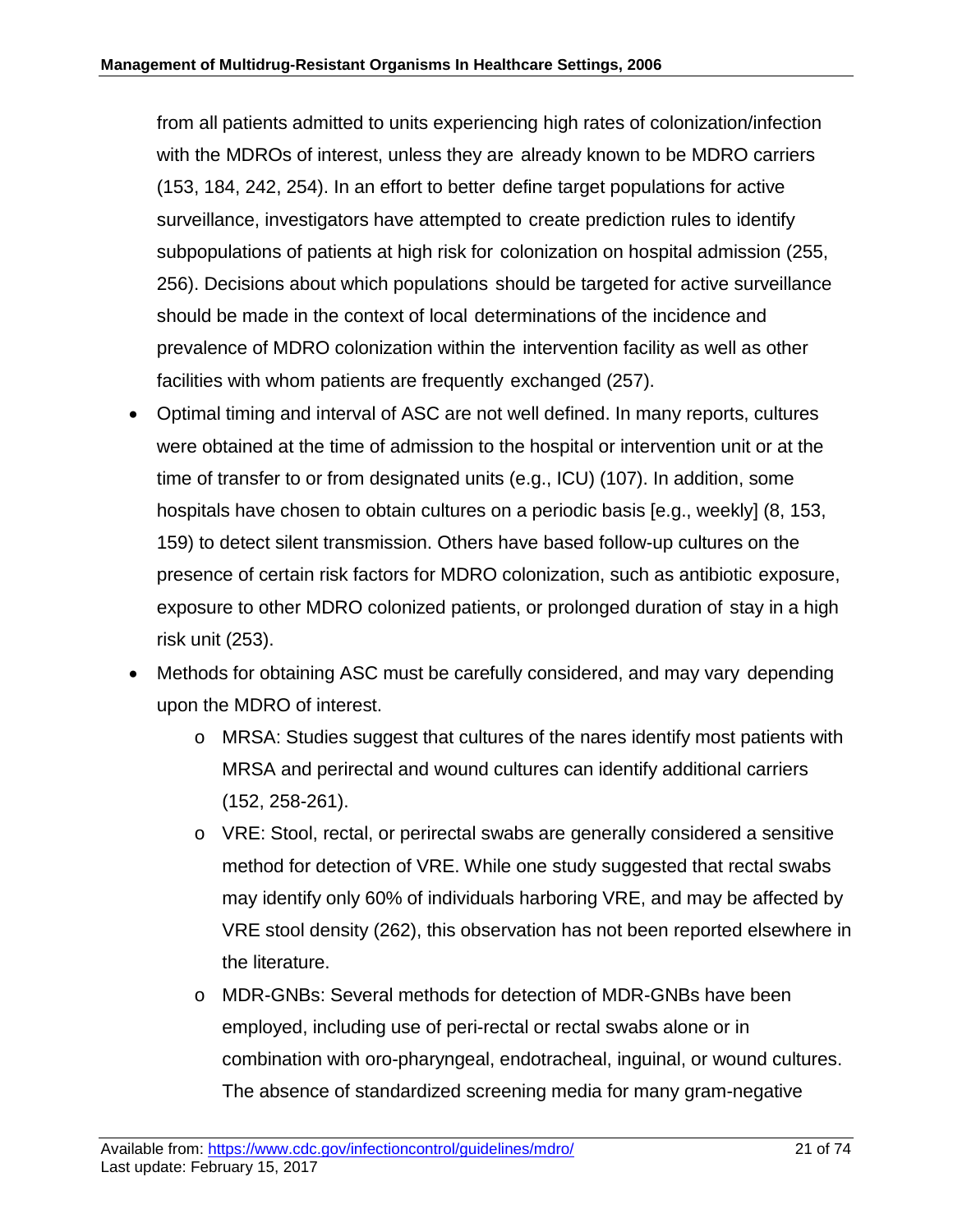bacilli can make the process of isolating a specific MDR-GNB a relatively labor-intensive process (38, 190, 241, 250).

- o Rapid detection methods: Using conventional culture methods for active surveillance can result in a delay of 2-3 days before results are available. If the infection control precautions (e.g., Contact Precautions) are withheld until the results are available, the desired infection control measures could be delayed. If empiric precautions are used pending negative surveillance culture results, precautions may be unnecessarily implemented for many, if not most, patients. For this reason, investigators have sought methods for decreasing the time necessary to obtain a result from ASC. Commercially available media containing chromogenic enzyme substrates (CHROMagar MRSA) (263, 264) has been shown to have high sensitivity and specificity for identification of MRSA and facilitate detection of MRSA colonies in screening cultures as early as 16 hours after inoculation. In addition, real- time PCRbased tests for rapid detection of MRSA directly from culture swabs (< 1-2 hours) are now commercially available (265-267), as well as PCR-based tests for detection of *vanA* and *vanB* genes from rectal swabs (268). The impact of rapid testing on the effectiveness of active surveillance as a prevention strategy, however, has not been fully determined. Rapid identification of MRSA in one study was associated with a significant reduction in MRSA infections acquired in the medical ICU, but not the surgical ICU (265). A mathematical model characterizing MRSA transmission dynamics predicted that, in comparison to conventional culture methods, the use of rapid detection tests may decrease isolation needs in settings of low-endemicity and result in more rapid reduction in prevalence in highly-endemic settings (249).
- Some MDRO control reports described surveillance cultures of healthcare personnel during outbreaks, but colonized or infected healthcare personnel are rarely the source of ongoing transmission, and this strategy should be reserved for settings in which specific healthcare personnel have been epidemiologically implicated in the transmission of MDROs (38, 92, 152-154, 188).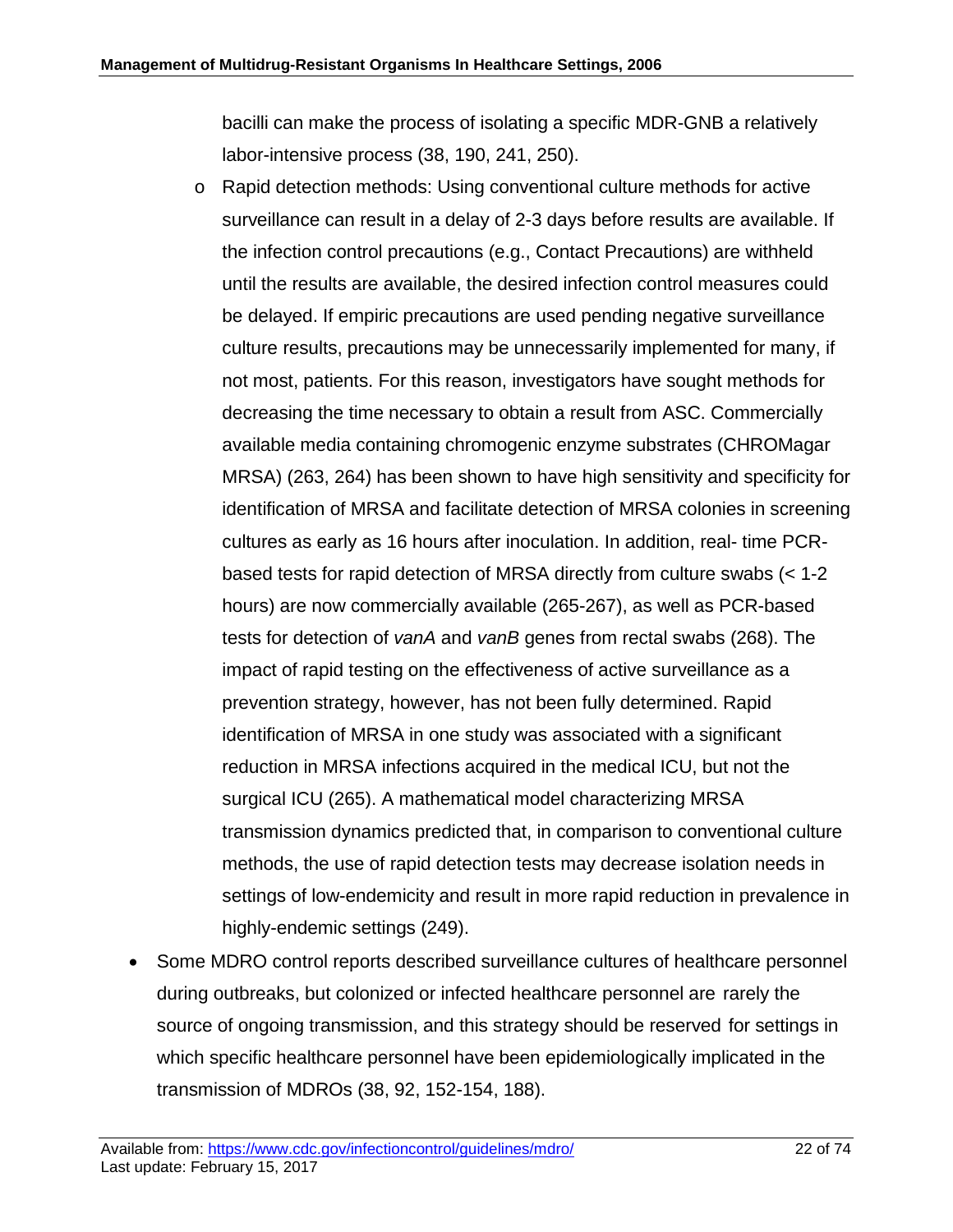5. *Infection Control Precautions.* Since 1996 CDC has recommended the use of Standard and Contact Precautions for MDROs "judged by an infection control program…to be of special clinical and epidemiologic significance." This recommendation was based on general consensus and was not necessarily evidence-based. No studies have directly compared the efficacy of Standard Precautions alone versus Standard Precautions and Contact Precautions, with or without ASC, for control of MDROs. Some reports mention the use of one or both sets of precautions as part of successful MDRO control efforts; however, the precautions were not the primary focus of the study intervention (164, 190, 205, 269- 271). The NIH-sponsored study mentioned earlier (Section: *Overview of the MDRO control literature*) may provide some answers [\(Strategies to Reduce](https://clinicaltrials.gov/ct/show/NCT00100386?order=1)  [Transmission of Antimicrobial Resistant Bacteria in Intensive Care Units](https://clinicaltrials.gov/ct/show/NCT00100386?order=1)  [\(STAR\\*ICU\) Trial \(https://clinicaltrials.gov/ct/show/NCT00100386?order=1\)](https://clinicaltrials.gov/ct/show/NCT00100386?order=1) [Current version of this document may differ from original.].

<span id="page-23-0"></span>**Standard precautions** have an essential role in preventing MDRO transmission, even in facilities that use Contact Precautions for patients with an identified MDRO. Colonization with MDROs is frequently undetected; even surveillance cultures may fail to identify colonized persons due to lack of sensitivity, laboratory deficiencies, or intermittent colonization due to antimicrobial therapy (262). Therefore, Standard Precautions must be used in order to prevent transmission from potentially colonized patients. Hand hygiene is an important component of Standard Precautions. The authors of the *Guideline for Hand Hygiene in Healthcare Settings (106)* cited nine studies that demonstrated a temporal relationship between improved adherence to recommended hand hygiene practices and control of MDROs. It is noteworthy that in one report the frequency of hand hygiene did not improve with use of Contact Precautions but did improve when gloves were used (per Standard Precautions) for contact with MDRO patients (272).

MDRO control efforts frequently involved changes in isolation practices, especially during outbreaks. In the majority of reports, Contact Precautions were implemented for all patients found to be colonized or infected with the target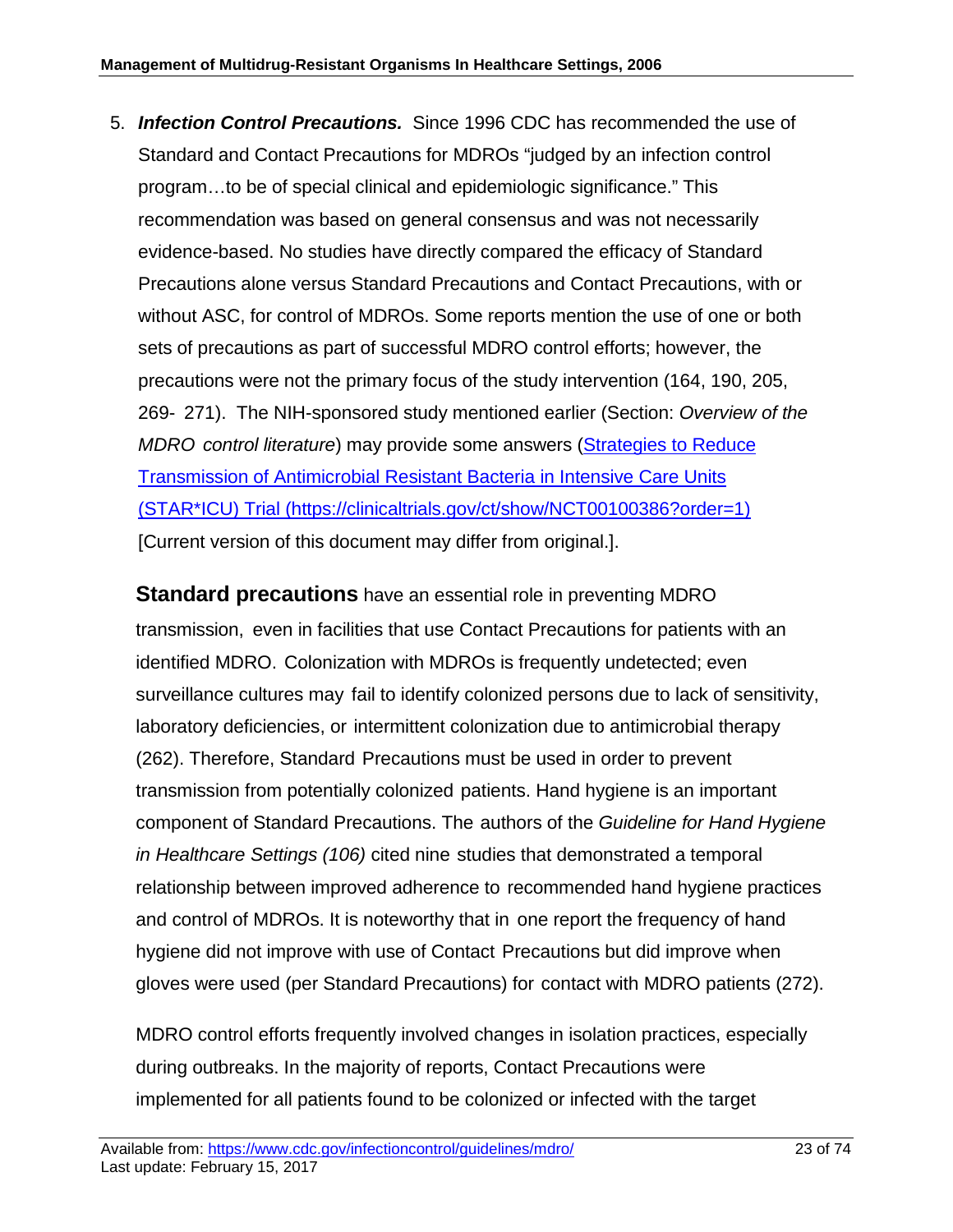MDRO (See Table 2). Some facilities also preemptively used Contact Precautions, in conjunction with ASC, for all new admissions or for all patients admitted to a specific unit, until a negative screening culture for the target MDRO was reported (30, 184, 273).

<span id="page-24-0"></span>**Contact precautions** are intended to prevent transmission of infectious agents, including epidemiologically important microorganisms, which are transmitted by direct or indirect contact with the patient or the patient's environment. A singlepatient room is preferred for patients who require Contact Precautions. When a single-patient room is not available, consultation with infection control is necessary to assess the various risks associated with other patient placement options (e.g., cohorting, keeping the patient with an existing roommate). HCP caring for patients on Contact Precautions should wear a gown and gloves for all interactions that may involve contact with the patient or potentially contaminated areas in the patient's environment. Donning gown and gloves upon room entry and discarding before exiting the patient room is done to contain pathogens, especially those that have been implicated in transmission through environmental contamination (e.g., VRE, *C. difficile,* noroviruses and other intestinal tract agents; RSV) (109, 111, 274-277).

*Cohorting and other MDRO control strategies.* In several reports, cohorting of patients (152, 153, 167, 183, 184, 188, 189, 217, 242), cohorting of staff (184, 217, 242, 278), use of designated beds or units (183, 184), and even unit closure (38, 146, 159, 161, 279, 280) were necessary to control transmission. Some authors indicated that implementation of the latter two strategies were the turning points in their control efforts; however, these measures usually followed many other actions to prevent transmission. In one, two-center study, moving MRSA-positive patients into single rooms or cohorting these patients in designated bays failed to reduce transmission in ICUs. However, in this study adherence to recommendations for hand hygiene between patient contacts was only 21% (281). Other published studies, including one commissioned by the American Institute of Architects and the Facility Guidelines Institute ([This link is no longer active: www.aia.org/aah\_gd\_hospcons.]), have documented a beneficial relationship between private rooms and reduction in risk of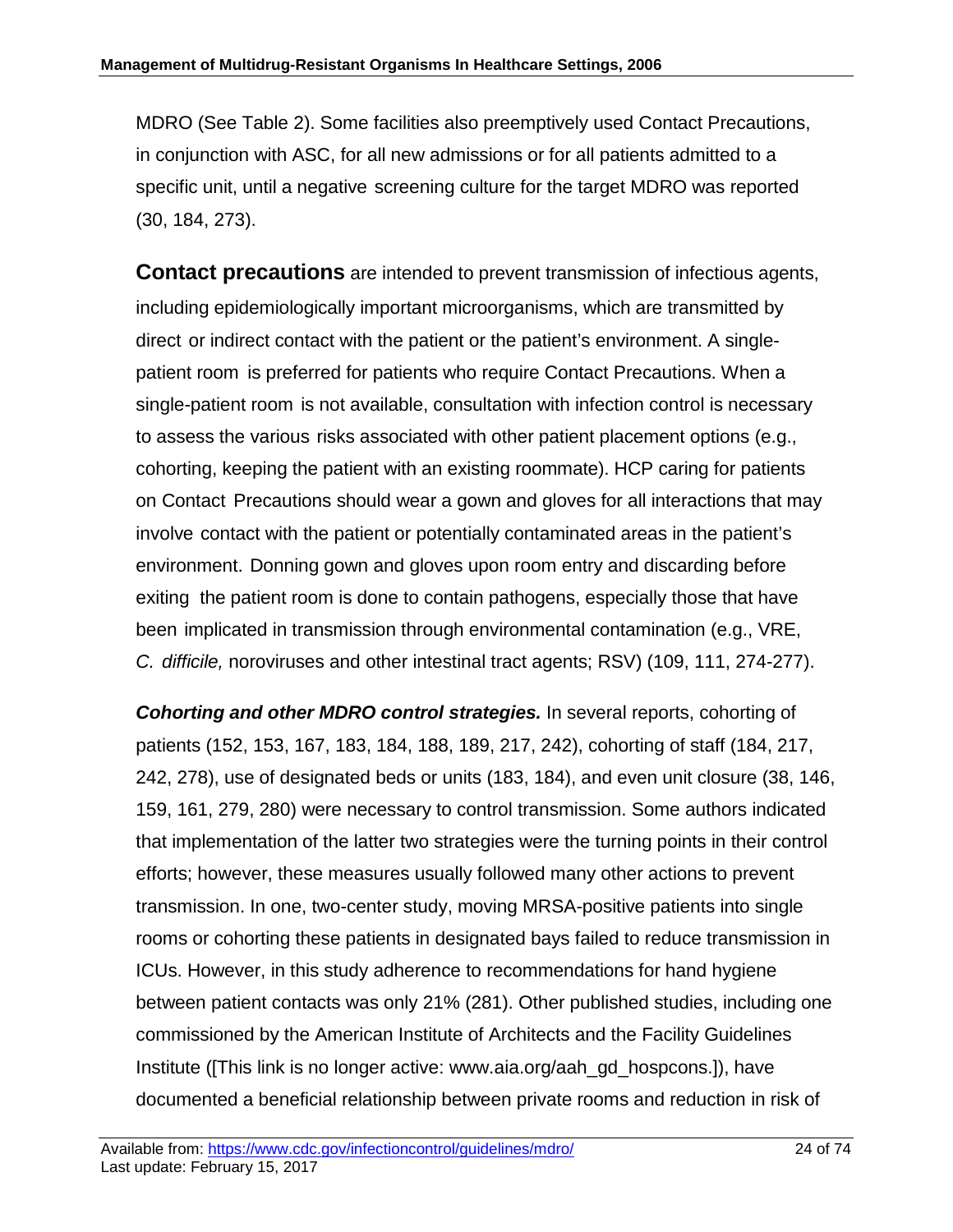acquiring MDROs (282). Additional studies are needed to define the specific contribution of using single-patient rooms and/or cohorting on preventing transmission of MDROs.

*Duration of Contact Precautions.* The necessary duration of Contact Precautions for patients treated for infection with an MDRO, but who may continue to be colonized with the organism at one or more body sites, remains an unresolved issue. Patients may remain colonized with MDROs for prolonged periods; shedding of these organisms may be intermittent, and surveillance cultures may fail to detect their presence (84, 250, 283). The 1995 HICPAC guideline for preventing the transmission of VRE suggested three negative stool/perianal cultures obtained at weekly intervals as a criterion for discontinuation of Contact Precautions (274). One study found these criteria generally reliable (284). However, this and other studies have noted a recurrence of VRE positive cultures in persons who subsequently receive antimicrobial therapy and persistent or intermittent carriage of VRE for more than 1 year has been reported (284-286). Similarly, colonization with MRSA can be prolonged (287, 288). Studies demonstrating initial clearance of MRSA following decolonization therapy have reported a high frequency of subsequent carriage (289, 290). There is a paucity of information in the literature on when to discontinue Contact Precautions for patients colonized with a MDR-GNB, possibly because infection and colonization with these MDROs are often associated with outbreaks.

Despite the uncertainty about when to discontinue Contact Precautions, the studies offer some guidance. In the context of an outbreak, prudence would dictate that Contact Precautions be used indefinitely for all previously infected and known colonized patients. Likewise, if ASC are used to detect and isolate patients colonized with MRSA or VRE, and there is no decolonization of these patients, it is logical to assume that Contact Precautions would be used for the duration of stay in the setting where they were first implemented. In general, it seems reasonable to discontinue Contact Precautions when three or more surveillance cultures for the target MDRO are repeatedly negative over the course of a week or two in a patient who has not received antimicrobial therapy for several weeks, especially in the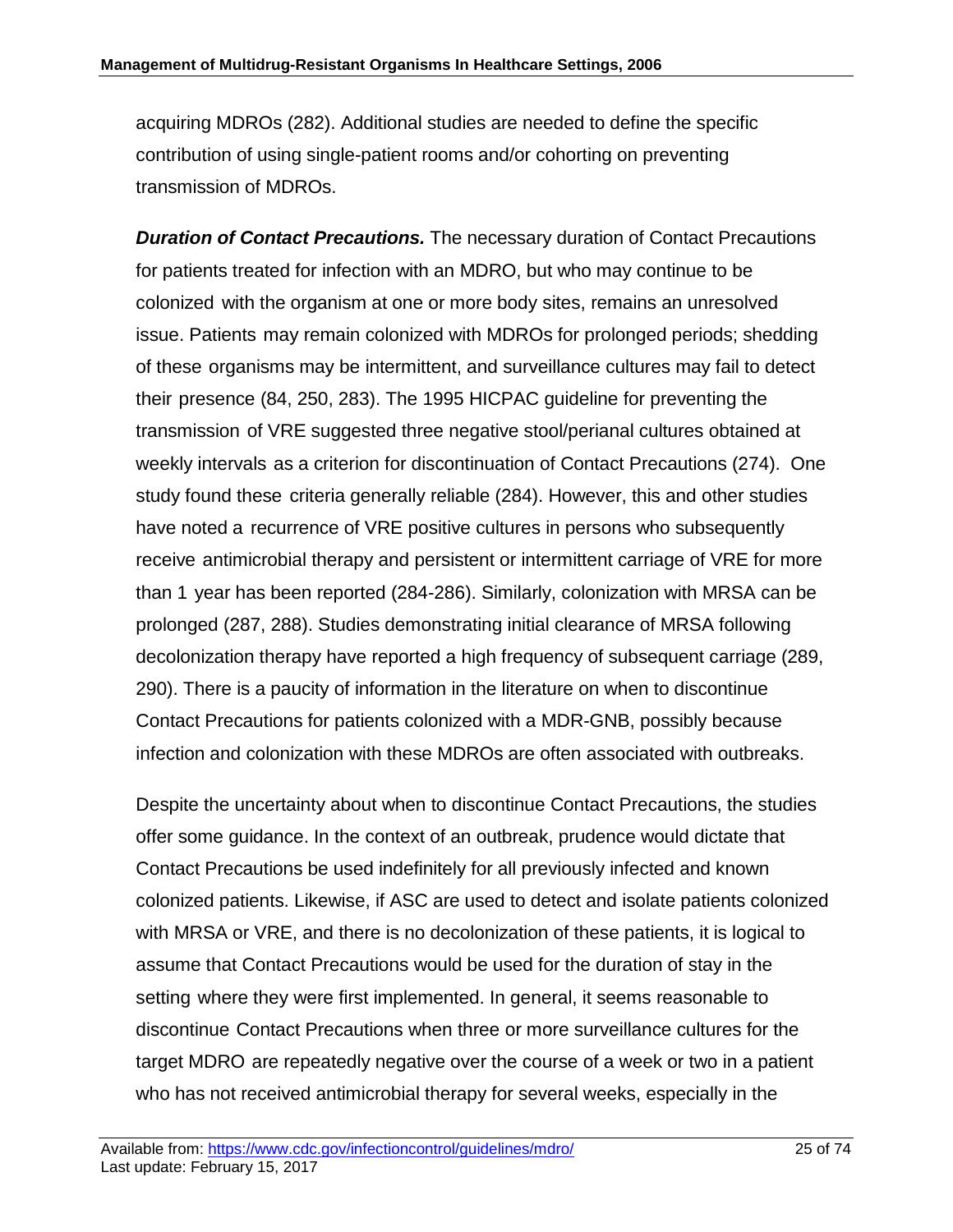absence of a draining wound, profuse respiratory secretions, or evidence implicating the specific patient in ongoing transmission of the MDRO within the facility.

## <span id="page-26-0"></span>**Barriers used for contact with patients infected or colonized with**

**MDROs.** Three studies evaluated the use of gloves with or without gowns for all patient contacts to prevent VRE acquisition in ICU settings (30, 105, 273). Two of the studies showed that use of both gloves and gowns reduced VRE transmission (30, 105) while the third showed no difference in transmission based on the barriers used (273). One study in a LTCF compared the use of gloves only, with gloves plus contact isolation, for patients with four MDROs, including VRE and MRSA, and found no difference (86). However, patients on contact isolation were more likely to acquire MDR-*K. pneumoniae* strains that were prevalent in the facility; reasons for this were not specifically known. In addition to differences in outcome, differing methodologies make comparisons difficult. Specifically, HCP adherence to the recommended protocol, the influence of added precautions on the number of HCPpatient interactions, and colonization pressure were not consistently assessed.

**Impact of Contact Precautions on patient care and well-being.** There are limited data regarding the impact of Contact Precautions on patients. Two studies found that HCP, including attending physicians, were half as likely to enter the rooms of (291), or examine (292), patients on Contact Precautions. Other investigators have reported similar observations on surgical wards (293). Two studies reported that patients in private rooms and on barrier precautions for an MDRO had increased anxiety and depression scores (294, 295). Another study found that patients placed on Contact Precautions for MRSA had significantly more preventable adverse events, expressed greater dissatisfaction with their treatment, and had less documented care than control patients who were not in isolation (296). Therefore, when patients are placed on Contact Precautions, efforts must be made by the healthcare team to counteract these potential adverse effects.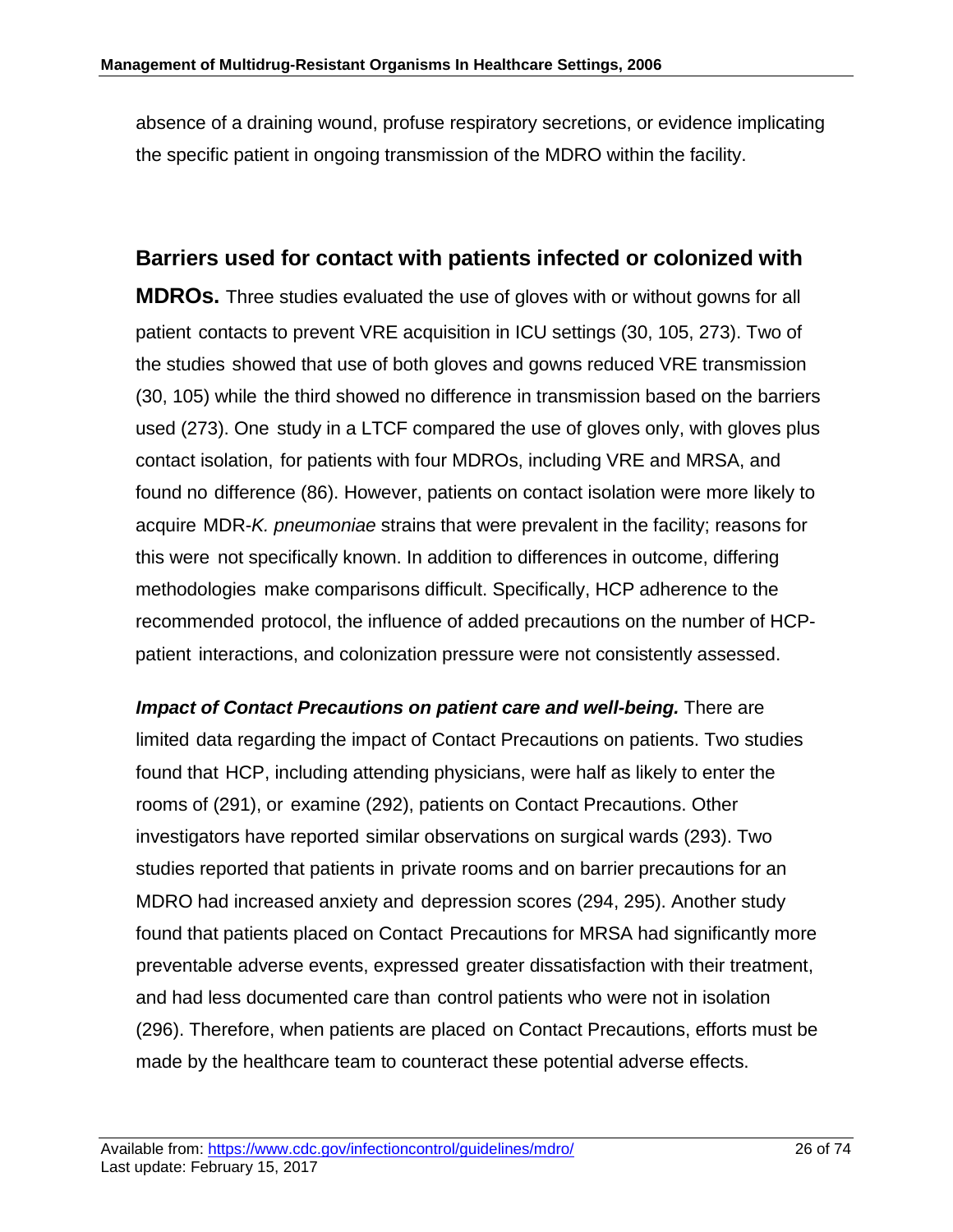6. *Environmental measures.* The potential role of environmental reservoirs, such as surfaces and medical equipment, in the transmission of VRE and other MDROs has been the subject of several reports (109-111, 297, 298). While environmental cultures are not routinely recommended (299), environmental cultures were used in several studies to document contamination, and led to interventions that included the use of dedicated noncritical medical equipment (217, 300), assignment of dedicated cleaning personnel to the affected patient care unit (154), and increased cleaning and disinfection of frequently-touched surfaces (e.g., bedrails, charts, bedside commodes, doorknobs). A common reason given for finding environmental contamination with an MDRO was the lack of adherence to facility procedures for cleaning and disinfection. In an educational and observational intervention, which targeted a defined group of housekeeping personnel, there was a persistent decrease in the acquisition of VRE in a medical ICU (301). Therefore, monitoring for adherence to recommended environmental cleaning practices is an important determinant for success in controlling transmission of MDROs and other pathogens in the environment (274, 302).

In the MDRO reports reviewed, enhanced environmental cleaning was frequently undertaken when there was evidence of environmental contamination and ongoing transmission. Rarely, control of the target MDRO required vacating a patient care unit for complete environmental cleaning and assessment (175, 279).

7. *Decolonization.* Decolonization entails treatment of persons colonized with a specific MDRO, usually MRSA, to eradicate carriage of that organism. Although some investigators have attempted to decolonize patients harboring VRE (220), few have achieved success. However, decolonization of persons carrying MRSA in their nares has proved possible with several regimens that include topical mupirocin alone or in combination with orally administered antibiotics (e.g., rifampin in combination with trimethoprim- sulfamethoxazole or ciprofloxacin) plus the use of an antimicrobial soap for bathing (303). In one report, a 3-day regimen of baths with povidone-iodine and nasal therapy with mupirocin resulted in eradication of nasal MRSA colonization (304). These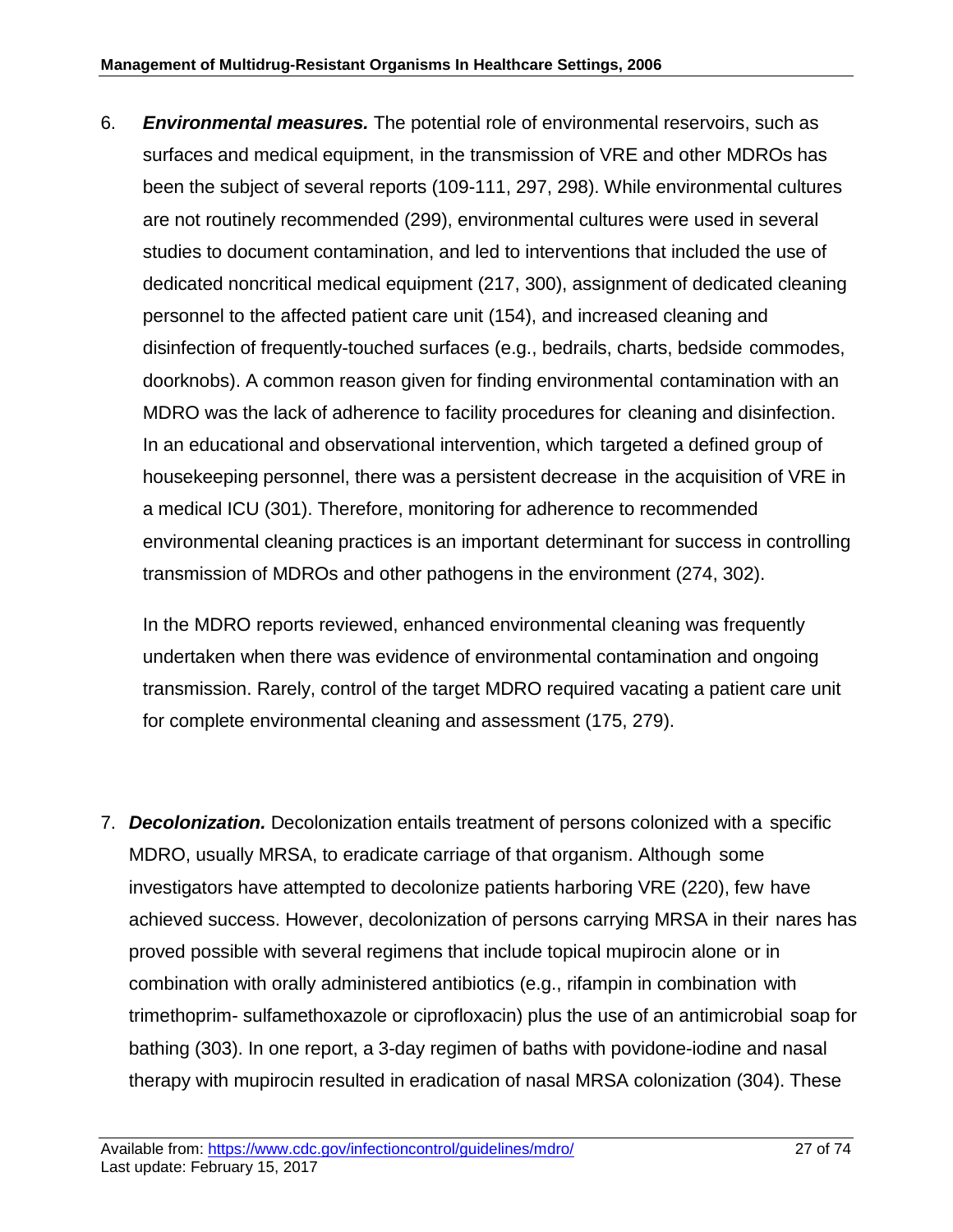and other methods of MRSA decolonization have been thoroughly reviewed. (303, 305- 307).

Decolonization regimens are not sufficiently effective to warrant routine use. Therefore, most healthcare facilities have limited the use of decolonization to MRSA outbreaks, or other high prevalence situations, especially those affecting special-care units. Several factors limit the utility of this control measure on a widespread basis:

- 1. identification of candidates for decolonization requires surveillance cultures;
- 2. candidates receiving decolonization treatment must receive follow-up cultures to ensure eradication; and
- 3. recolonization with the same strain, initial colonization with a mupirocin-resistant strain, and emergence of resistance to mupirocin during treatment can occur (289, 303, 308- 310).

HCP implicated in transmission of MRSA are candidates for decolonization and should be treated and culture negative before returning to direct patient care. In contrast, HCP who are colonized with MRSA, but are asymptomatic, and have not been linked epidemiologically to transmission, do not require decolonization.

## <span id="page-28-0"></span>**IV. Discussion**

This review demonstrates the depth of published science on the prevention and control of MDROs. Using a combination of interventions, MDROs in endemic, outbreak, and non-endemic settings have been brought under control. However, despite the volume of literature, an appropriate set of evidence-based control measures that can be universally applied in all healthcare settings has not been definitively established. This is due in part to differences in study methodology and outcome measures, including an absence of randomized, controlled trials comparing one MDRO control measure or strategy with another. Additionally, the data are largely descriptive and quasi-experimental in design (311). Few reports described preemptive efforts or prospective studies to control MDROs before they had reached high levels within a unit or facility. Furthermore, small hospitals and LTCFs are infrequently represented in the literature.

A number of questions remain and are discussed below.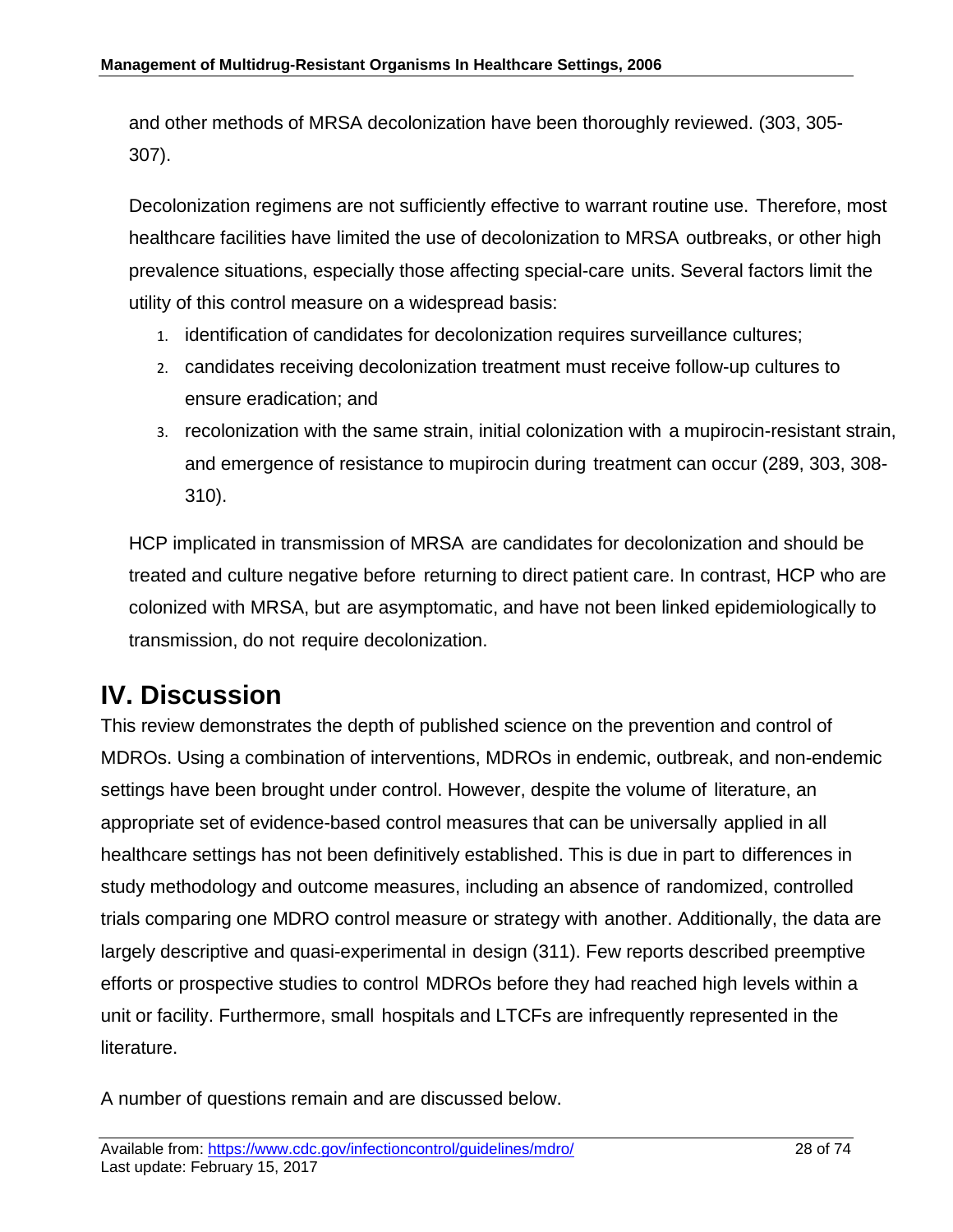## <span id="page-29-0"></span>*Impact on other MDROS from interventions targeted to one*

*MDRO.* Only one report described control efforts directed at more than one MDRO, i.e., MDR-GNB and MRSA (312). Several reports have shown either decreases or increases in other pathogens with efforts to control one MDRO. For example, two reports on VRE control efforts demonstrated an increase in MRSA following the prioritization of VRE patients to private rooms and cohort beds (161). Similarly an outbreak of *Serratia marcescens* was temporally associated with a concurrent, but unrelated, outbreak of MRSA in an NICU (313). In contrast, Wright and colleagues reported a decrease in MRSA and VRE acquisition in an ICU during and after their successful effort to eradicate an MDRstrain of *A. baumannii* from the unit (210).

Colonization with multiple MDROs appears to be common (314, 315). One study found that nearly 50% of residents in a skilled-care unit in a LTCF were colonized with a target MDRO and that 26% were co-colonized with >1 MDRO; a detailed analysis showed that risk factors for colonization varied by pathogen (316). One review of the literature (317) reported that patient risk factors associated with colonization with MRSA, VRE, MDR-GNB, *C. difficile* and *Candida sp* were the same. This review concluded that control programs that focus on only one organism or one antimicrobial drug are unlikely to succeed because vulnerable patients will continue to serve as a magnet for other MDROs.

<span id="page-29-1"></span>*Costs.* Several authors have provided evidence for the cost-effectiveness of approaches that use ASC (153, 191, 253, 318, 319). However, the supportive evidence often relied on assumptions, projections, and estimated attributable costs of MDRO infections. Similar limitations apply to a study suggesting that gown use yields a cost benefit in controlling transmission of VRE in ICUs (320). To date, no studies have directly compared the benefits and costs associated with different MDRO control strategies.

<span id="page-29-2"></span>**Feasibility.** The subject of feasibility, as it applies to the extrapolation of results to other healthcare settings, has not been addressed. For example, smaller hospitals and LTCFs may lack the on-site laboratory services needed to obtain ASC in a timely manner. This factor could limit the applicability of an aggressive program based on obtaining ASC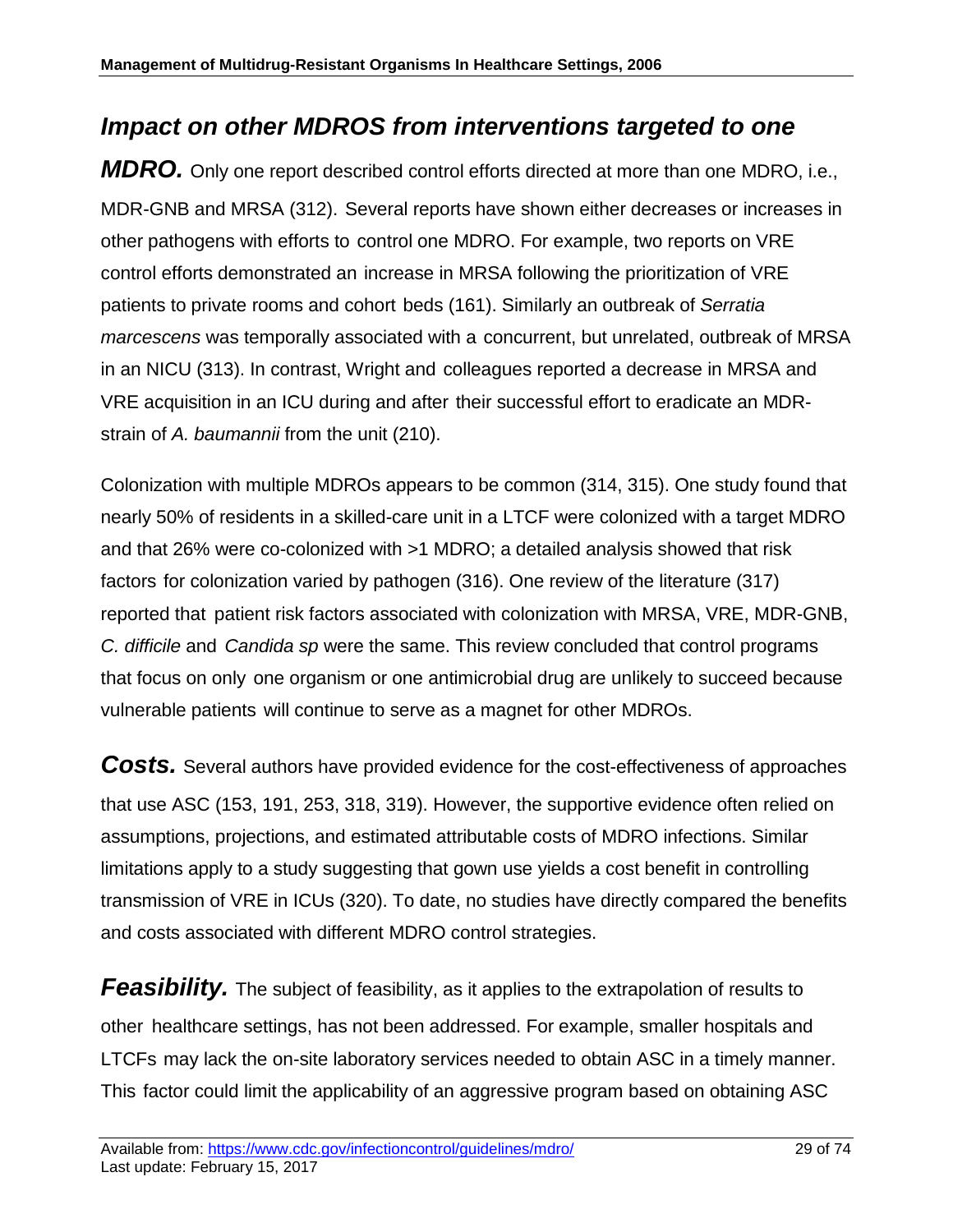and preemptive placement of patients on Contact Precautions in these settings. However, with the growing problem of antimicrobial resistance, and the recognized role of all healthcare settings for control of this problem, it is imperative that appropriate human and fiscal resources be invested to increase the feasibility of recommended control strategies in every setting.

## <span id="page-30-0"></span>*Factors that influence selection of MDRO control measures.*

Although some common principles apply, the preceding literature review indicates that no single approach to the control of MDROs is appropriate for all healthcare facilities. Many factors influence the choice of interventions to be applied within an institution, including:

- *Type and significance of problem MDROs within the institution***.** Many facilities have an MRSA problem while others have ESBL-producing *K. pneumoniae*. Some facilities have no VRE colonization or disease; others have high rates of VRE colonization without disease; and still others have ongoing VRE outbreaks. The magnitude of the problem also varies**.**  Healthcare facilities may have very low numbers of cases, e.g., with a newly introduced strain, or may have prolonged, extensive outbreaks or colonization in the population. Between these extremes, facilities may have low or high levels of endemic colonization and variable levels of infection.
- *Population and healthcare-settings.* The presence of high-risk patients (e.g., transplant, hematopoietic stem-cell transplant) and special-care units (e.g. adult, pediatric, and neonatal ICUs; burn; hemodialysis) will influence surveillance needs and could limit the areas of a facility targeted for MDRO control interventions. Although it appears that MDRO transmission seldom occurs in ambulatory and outpatient settings, some patient populations (e.g., hemodialysis, cystic fibrosis) and patients receiving chemotherapeutic agents are at risk for colonization and infection with MDROs. Furthermore, the emergence of VRSA within the outpatient setting (22, 23, 25) demonstrates that even these settings need to make MDRO prevention a priority.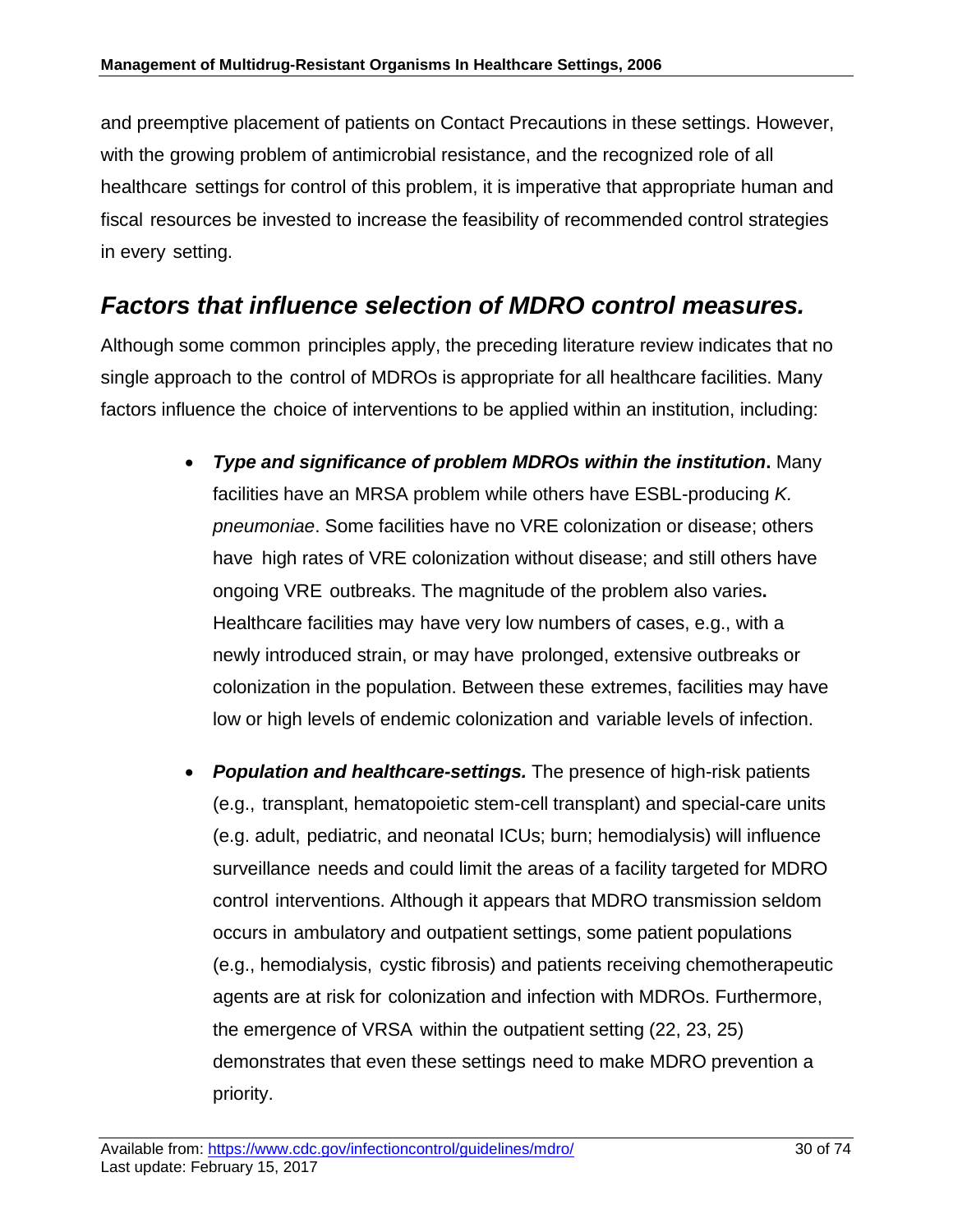Differences of opinion on the optimal strategy to control MDROs. Published guidance on the control of MDROs reflects areas of ongoing debate on optimal control strategies. A key issue is the use of ASC in control efforts and preemptive use of Contact Precautions pending negative surveillance culture results (107, 321, 322). The various guidelines currently available exhibit a spectrum of approaches, which their authors deem to be evidence-based. One guideline for control of MRSA and VRE, the Society for Healthcare Epidemiology of America (SHEA) guideline from 2003 (107), emphasizes routine use of ASC and Contact Precautions. That position paper does not address control of MDR-GNBs. The salient features of SHEA recommendations for MRSA and VRE control and the recommendations in this guideline for control of MDROs, including MRSA and VRE, have been compared (323); recommended interventions are similar. Other guidelines for VRE and MRSA, e.g., those proffered by the Michigan Society for Infection Control ([This link is no longer active www.msiconline.org/resource\_sections/aro\_guidelines.]), emphasize consistent practice of Standard Precautions and tailoring the use of ASC and Contact Precautions to local conditions, the specific MDROs that are prevalent and being transmitted, and the presence of risk factors for transmission. A variety of approaches have reduced MDRO rates (3, 164, 165, 209, 214, 240, 269, 324). Therefore, selection of interventions for controlling MDRO transmission should be based on assessments of the local problem, the prevalence of various MDRO and feasibility. Individual facilities should seek appropriate guidance and adopt effective measures that fit their circumstances and needs. Most studies have been in acute care settings; for non-acute care settings (e.g., LCTF, small rural hospitals), the optimal approach is not well defined.

<span id="page-31-0"></span>*Two-tiered approach for control of MDROs. Reports describing successful* control of MDRO transmission in healthcare facilities have included seven categories of interventions (Table 3). As a rule, these reports indicate that facilities confronted with an MDRO problem selected a combination of control measures, implemented them, and reassessed their impact. In some cases, new measures were added serially to further enhance control efforts. This evidence indicates that the control of MDROs is a dynamic process that requires a systematic approach tailored to the problem and healthcare setting. The nature of this evidence gave rise to the two-tiered approach to MDRO control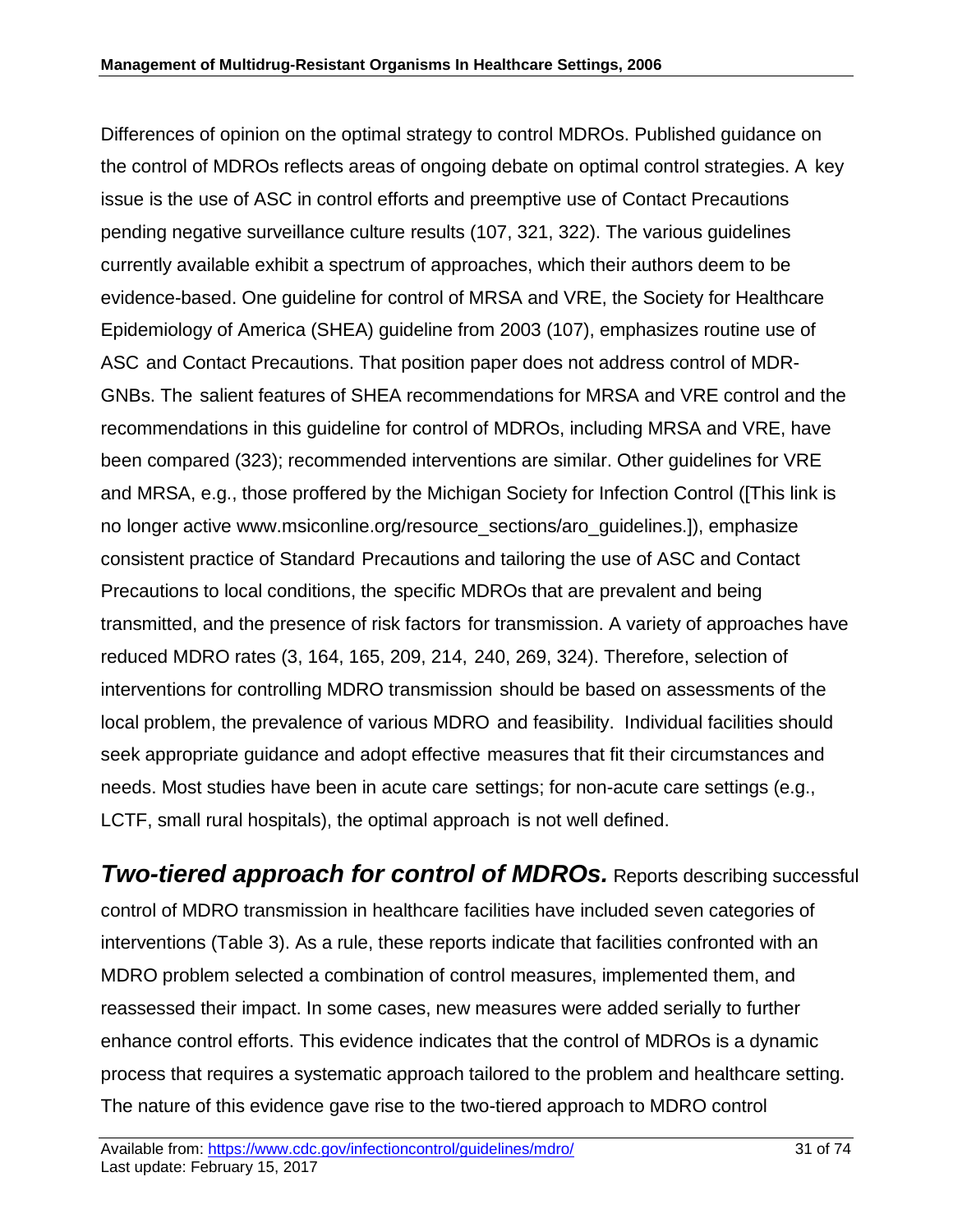recommended in this guideline. This approach provides the flexibility needed to prevent and control MDRO transmission in every kind of facility addressed by this guideline. Detailed recommendations for MDRO control in all healthcare settings follow and are summarized in Table 3 (Tier 1). Table 3, which applies to all healthcare settings, contains two tiers of activities. In the first tier are the baseline level of MDRO control activities designed to ensure recognition of MDROs as a problem, involvement of healthcare administrators, and provision of safeguards for managing unidentified carriers of MDROs.

With the emergence of an MDRO problem that cannot be controlled with the basic set of infection control measures, additional control measures should be selected from the second tier of interventions presented in Table 3 (Tier 2). Decisions to intensify MDRO control activity arise from surveillance observations and assessments of the risk to patients in various settings.

Circumstances that may trigger these decisions include:

- Identification of an MDRO from even one patient in a facility or special unit with a highly vulnerable patient population (e.g., an ICU, NICU, burn unit) that had previously not encountered that MDRO.
- Failure to decrease the prevalence or incidence of a specific MDRO (e.g., incidence of resistant clinical isolates) despite infection control efforts to stop its transmission. (Statistical process control charts or other validated methods that account for normal variation can be used to track rates of targeted MDROs) (205, 325, 326).

The combination of new or increased frequency of MDRO isolates and patients at risk necessitates escalation of efforts to achieve or re-establish control, i.e., to reduce rates of transmission to the lowest possible level. Intensification of MDRO control activities should begin with an assessment of the problem and evaluation of the effectiveness of measures in current use. Once the problem is defined, appropriate additional control measures should be selected from the second tier of Table 3. A knowledgeable infection prevention and control professional or healthcare epidemiologist should make this determination. This approach requires support from the governing body and medical staff of the facility. Once interventions are implemented, ongoing surveillance should be used to determine whether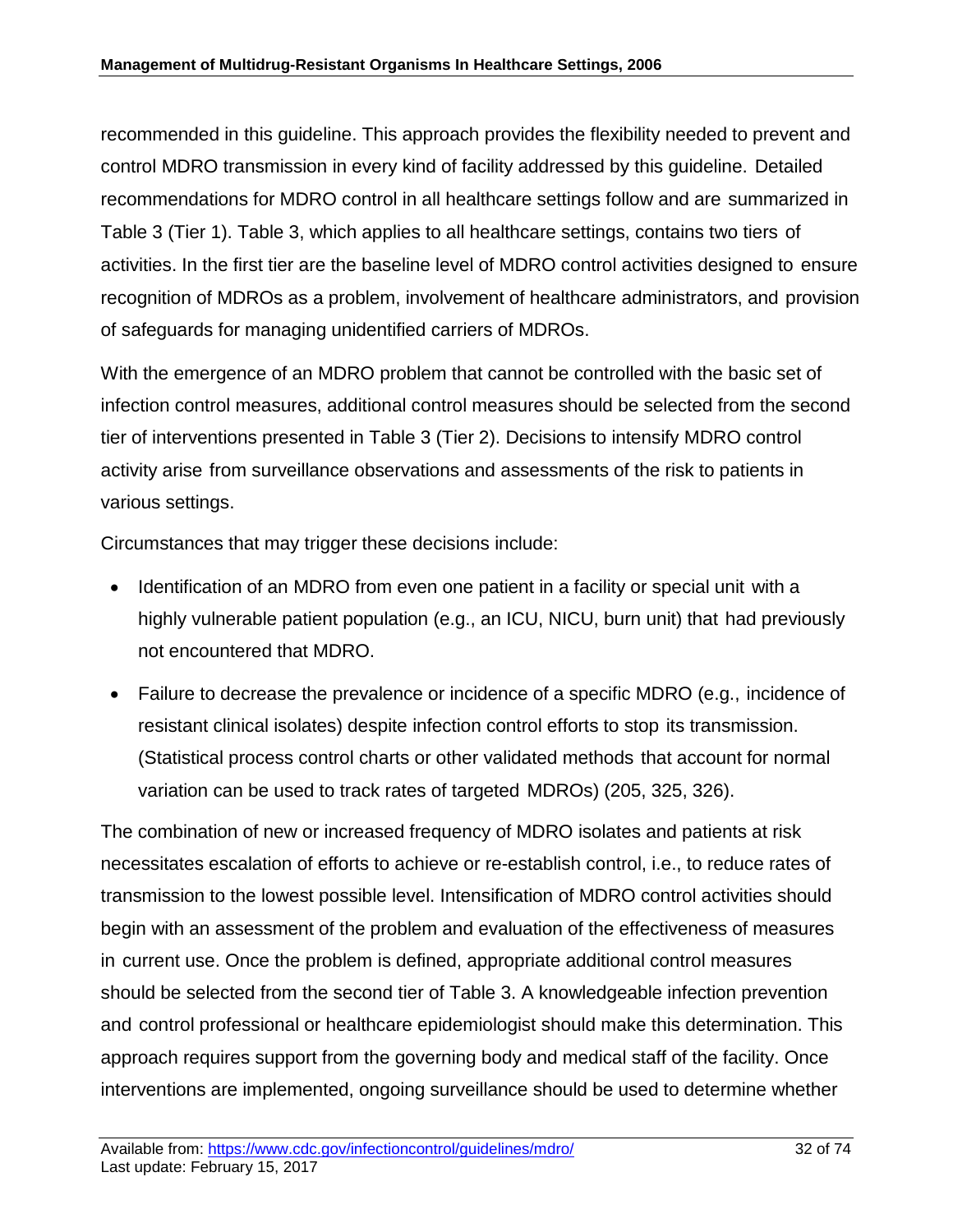selected control measures are effective and if additional measures or consultation are indicated. The result of this process should be to decrease MDRO rates to minimum levels.

Healthcare facilities must not accept ongoing MDRO outbreaks or high endemic rates as the status quo. With selection of infection control measures appropriate to their situation, all facilities *can achieve* the desired goal and reduce the MDRO burden substantially.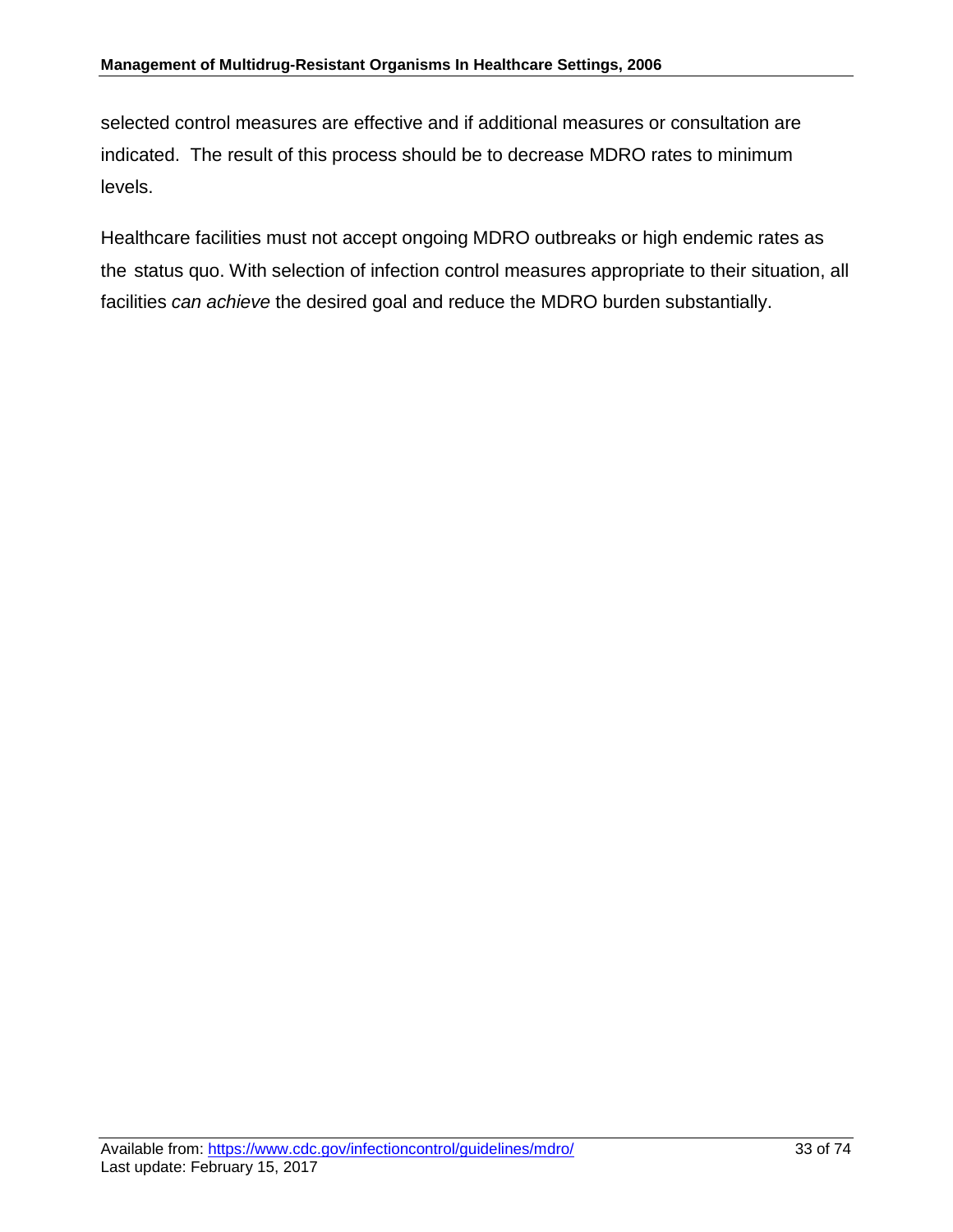# <span id="page-34-0"></span>**V. Prevention of Transmission of Multidrug Resistant Organisms**

The CDC/HICPAC system for categorizing recommendations is as follows:

**Category IA** Strongly recommended for implementation and strongly supported by welldesigned experimental, clinical, or epidemiologic studies.

**Category IB** Strongly recommended for implementation and supported by some experimental, clinical, or epidemiologic studies and a strong theoretical rationale.

**Category IC** Required for implementation, as mandated by federal and/or state regulation or standard.

**Category II** Suggested for implementation and supported by suggestive clinical or epidemiologic studies or a theoretical rationale.

**No recommendation** Unresolved issue. Practices for which insufficient evidence or no consensus regarding efficacy exists.

- **V.A. General recommendations for all healthcare settings independent of the prevalence of multidrug resistant organism (MDRO) infections or the population served. (See Table 3, Tier 1.)** 
	- **V.A.1. Administrative measures** 
		- V.A.1.a. Make MDRO prevention and control an organizational patient safety priority. [\(3,](http://www.cdc.gov/hicpac/mdro/mdro_reference.html#3) [146,](http://www.cdc.gov/hicpac/mdro/mdro_reference.html#146) [151,](http://www.cdc.gov/hicpac/mdro/mdro_reference.html#151) [154,](http://www.cdc.gov/hicpac/mdro/mdro_reference.html#154) [182,](http://www.cdc.gov/hicpac/mdro/mdro_reference.html#182) [185,](http://www.cdc.gov/hicpac/mdro/mdro_reference.html#185) [194,](http://www.cdc.gov/hicpac/mdro/mdro_reference.html#194) [205,](http://www.cdc.gov/hicpac/mdro/mdro_reference.html#205) [208,](http://www.cdc.gov/hicpac/mdro/mdro_reference.html#208) [210,](http://www.cdc.gov/hicpac/mdro/mdro_reference.html#210) [242,](http://www.cdc.gov/hicpac/mdro/mdro_reference.html#242) [327,](http://www.cdc.gov/hicpac/mdro/mdro_reference.html#327) [328\)](http://www.cdc.gov/hicpac/mdro/mdro_reference.html#328) *Category IB*
		- V.A.1.b. Provide administrative support, and both fiscal and human resources, to prevent and control MDRO transmission within the healthcare organization [\(3,](http://www.cdc.gov/hicpac/mdro/mdro_reference.html#3) [9,](http://www.cdc.gov/hicpac/mdro/mdro_reference.html#9) [146,](http://www.cdc.gov/hicpac/mdro/mdro_reference.html#146) [152,](http://www.cdc.gov/hicpac/mdro/mdro_reference.html#152) [182-](http://www.cdc.gov/hicpac/mdro/mdro_reference.html#182)184, [208,](http://www.cdc.gov/hicpac/mdro/mdro_reference.html#208) [328,](http://www.cdc.gov/hicpac/mdro/mdro_reference.html#328) [329\)](http://www.cdc.gov/hicpac/mdro/mdro_reference.html#329) *Category IB*
		- V.A.1.c. In healthcare facilities without expertise for analyzing epidemiologic data, recognizing MDRO problems, or devising effective control strategies (e.g., small or rural hospitals, rehabilitation centers, long-term care facilities [LTCFs], freestanding ambulatory centers), identify experts who can provide consultation as needed. (151, 188) *Category II*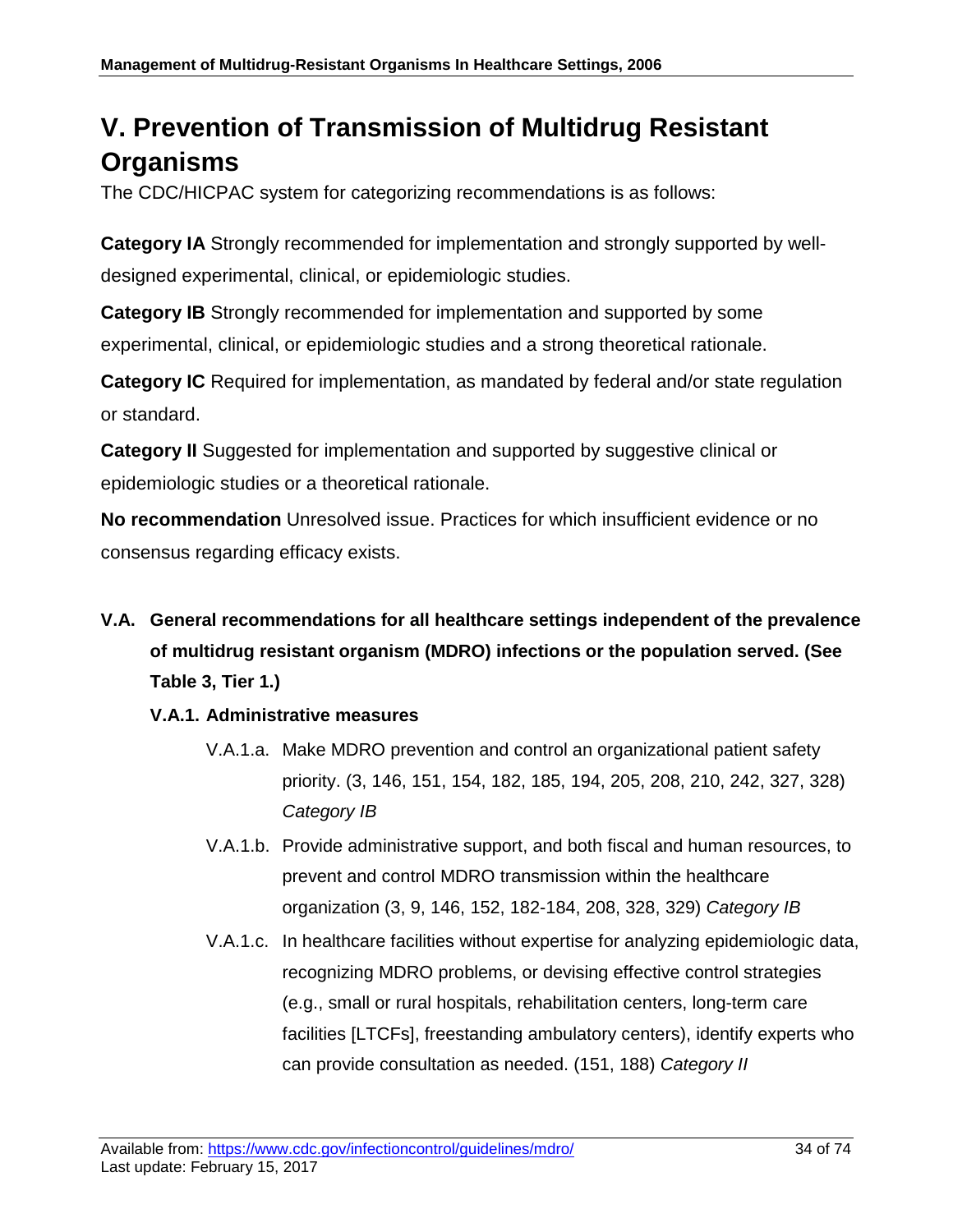- V.A.1.d. Implement systems to communicate information about reportable MDROs [e.g., VRSA, VISA, MRSA, Penicillin resistant S. pneumoniae (PRSP)] to administrative personnel and as required by state and local health authorities ([This link is no longer active: www.cdc.gov/epo/dphsi/nndsshis.htm. Information may be available on [National Notifiable Diseases Surveillance System \(NNDSS\)](https://wwwn.cdc.gov/nndss/) [\(https://wwwn.cdc.gov/nndss/\)](https://wwwn.cdc.gov/nndss/) accessed May 4, 2016]).Refer to websites for updated requirements of local and state health departments. *Category II/IC*
- V.A.1.e. Implement a multidisciplinary process to monitor and improve healthcare personnel (HCP) adherence to recommended practices for Standard and Contact Precautions [\(3,](http://www.cdc.gov/hicpac/mdro/mdro_reference.html#3) [105,](http://www.cdc.gov/hicpac/mdro/mdro_reference.html#105) [182,](http://www.cdc.gov/hicpac/mdro/mdro_reference.html#182) [184,](http://www.cdc.gov/hicpac/mdro/mdro_reference.html#184) [189,](http://www.cdc.gov/hicpac/mdro/mdro_reference.html#189) [242,](http://www.cdc.gov/hicpac/mdro/mdro_reference.html#242) [273,](http://www.cdc.gov/hicpac/mdro/mdro_reference.html#273) [312,](http://www.cdc.gov/hicpac/mdro/mdro_reference.html#312) 330). *Category IB*
- V.A.1.f. Implement systems to designate patients known to be colonized or infected with a targeted MDRO and to notify receiving healthcare facilities and personnel prior to transfer of such patients within or between facilities. (87, 151) *Category IB*
- V.A.1.g. Support participation of the facility or healthcare system in local, regional, and national coalitions to combat emerging or growing MDRO problems. (41, [146,](http://www.cdc.gov/hicpac/mdro/mdro_reference.html#146) [151,](http://www.cdc.gov/hicpac/mdro/mdro_reference.html#151) 167, [188,](http://www.cdc.gov/hicpac/mdro/mdro_reference.html#188) [206,](http://www.cdc.gov/hicpac/mdro/mdro_reference.html#206) [207,](http://www.cdc.gov/hicpac/mdro/mdro_reference.html#207) [211,](http://www.cdc.gov/hicpac/mdro/mdro_reference.html#211) 331). *Category IB*
- V.A.1.h. Provide updated feedback at least annually to healthcare providers and administrators on facility and patient-care-unit trends in MDRO infections. Include information on changes in prevalence or incidence of infection, results of assessments for system failures, and action plans to improve adherence to and effectiveness of recommended infection control practices to prevent MDRO transmission. [\(152,](http://www.cdc.gov/hicpac/mdro/mdro_reference.html#152) [154,](http://www.cdc.gov/hicpac/mdro/mdro_reference.html#154) [159,](http://www.cdc.gov/hicpac/mdro/mdro_reference.html#159) [184,](http://www.cdc.gov/hicpac/mdro/mdro_reference.html#184) [204,](http://www.cdc.gov/hicpac/mdro/mdro_reference.html#204) [205,](http://www.cdc.gov/hicpac/mdro/mdro_reference.html#205) [242,](http://www.cdc.gov/hicpac/mdro/mdro_reference.html#242) [312,](http://www.cdc.gov/hicpac/mdro/mdro_reference.html#312) [332\)](http://www.cdc.gov/hicpac/mdro/mdro_reference.html#332) *Category IB*

## **V.A.2. Education and training of healthcare personnel**

V.A.2.a. Provide education and training on risks and prevention of MDRO transmission during orientation and periodic educational updates for healthcare personnel; include information on organizational experience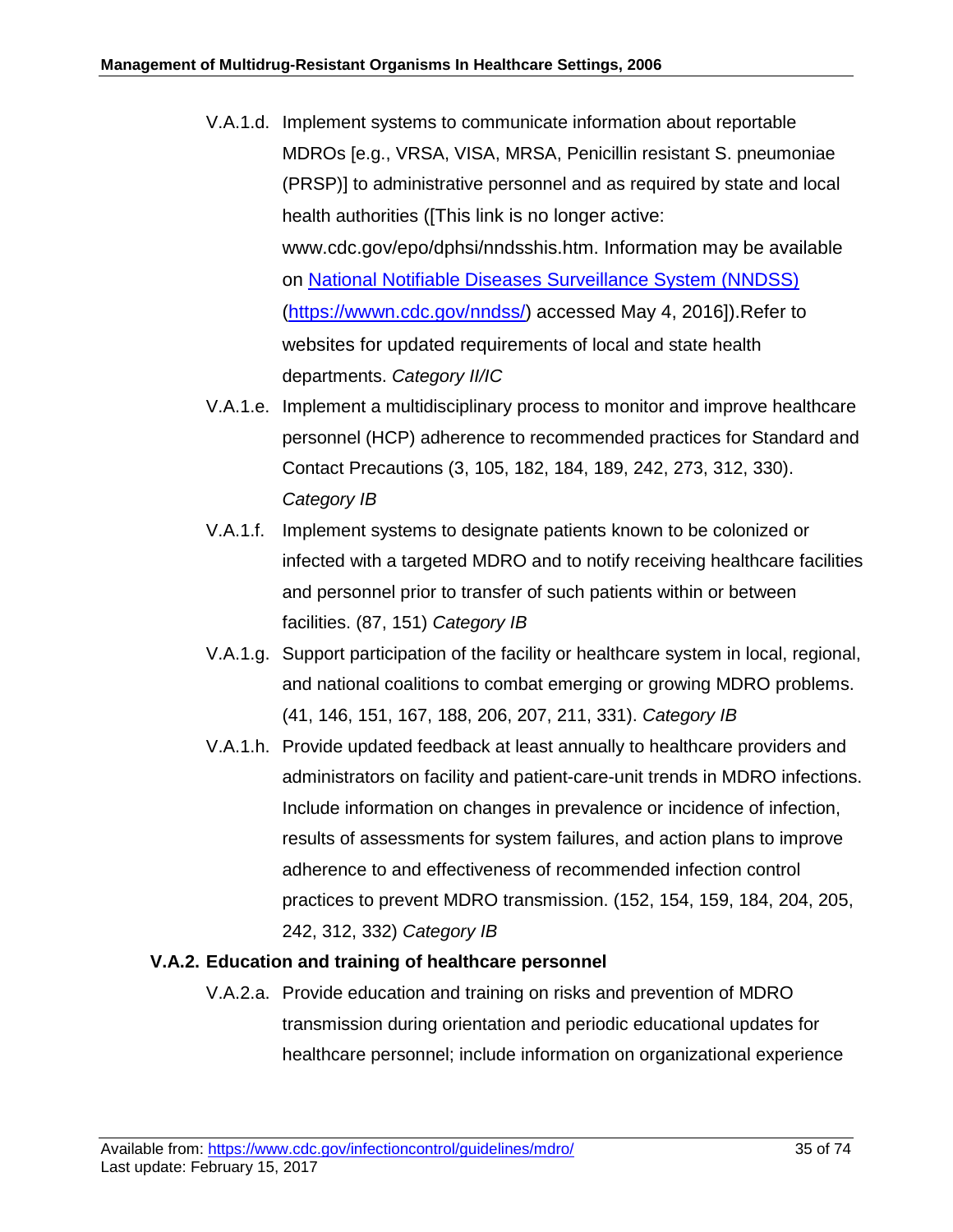with MDROs and prevention strategies. [\(38,](http://www.cdc.gov/hicpac/mdro/mdro_reference.html#38) [152,](http://www.cdc.gov/hicpac/mdro/mdro_reference.html#152) [154,](http://www.cdc.gov/hicpac/mdro/mdro_reference.html#154) [173,](http://www.cdc.gov/hicpac/mdro/mdro_reference.html#173) [176,](http://www.cdc.gov/hicpac/mdro/mdro_reference.html#176) [189,](http://www.cdc.gov/hicpac/mdro/mdro_reference.html#189) [190,](http://www.cdc.gov/hicpac/mdro/mdro_reference.html#190) [203,](http://www.cdc.gov/hicpac/mdro/mdro_reference.html#203) [204,](http://www.cdc.gov/hicpac/mdro/mdro_reference.html#204) [217,](http://www.cdc.gov/hicpac/mdro/mdro_reference.html#217) [242,](http://www.cdc.gov/hicpac/mdro/mdro_reference.html#242) [330,](http://www.cdc.gov/hicpac/mdro/mdro_reference.html#330) [333,](http://www.cdc.gov/hicpac/mdro/mdro_reference.html#333) 334) *Category IB*

**A** Edit [February 2017]: An § indicates text that was edited for clarity. The edit does not constitute change to the intent of the recommendations.

- **V.A.3. Judicious use of antimicrobial agents §** (i.e., systems to promote optimal treatment of infections and appropriate antimicrobial use).
	- V.A.3.a. **In hospitals and LTCFs**, ensure that a multidisciplinary process is in place to review antimicrobial utilization, local susceptibility patterns (antibiograms), and antimicrobial agents included in the formulary to foster appropriate antimicrobial use. (209, [212,](http://www.cdc.gov/hicpac/mdro/mdro_reference.html#212) [214,](http://www.cdc.gov/hicpac/mdro/mdro_reference.html#214) [215,](http://www.cdc.gov/hicpac/mdro/mdro_reference.html#215) [217,](http://www.cdc.gov/hicpac/mdro/mdro_reference.html#217) [242,](http://www.cdc.gov/hicpac/mdro/mdro_reference.html#242) 254, 334[-339\)](http://www.cdc.gov/hicpac/mdro/mdro_reference.html#339) *Category IB*
	- V.A.3.b. Implement systems (e.g., computerized physician order entry, comment in microbiology susceptibility report, notification from a clinical pharmacist or unit director) to prompt clinicians to use the appropriate antimicrobial agent and regimen for the given clinical situation. (156, 157, [161,](http://www.cdc.gov/hicpac/mdro/mdro_reference.html#161) [166,](http://www.cdc.gov/hicpac/mdro/mdro_reference.html#166) [174,](http://www.cdc.gov/hicpac/mdro/mdro_reference.html#174) [175,](http://www.cdc.gov/hicpac/mdro/mdro_reference.html#175) [212,](http://www.cdc.gov/hicpac/mdro/mdro_reference.html#212) [214,](http://www.cdc.gov/hicpac/mdro/mdro_reference.html#214) [218,](http://www.cdc.gov/hicpac/mdro/mdro_reference.html#218) 254, 334, 335, 337, 340-346) *Category IB*
		- V.A.3.b.i. Provide clinicians with antimicrobial susceptibility reports and analysis of current trends, updated at least annually, to guide antimicrobial prescribing practices. (342, 347) *Category IB*
		- V.A.3.b.ii. In settings that administer antimicrobial agents but have limited electronic communication system infrastructures to implement physician prompts (e.g., LTCFs, home care and infusion companies), implement a process for appropriate review of prescribed antimicrobials. Prepare and distribute reports to prescribers that summarize findings and provide suggestions for improving antimicrobial use. (342, 348, 349) *Category II*

#### **V.A.4. Surveillance**

V.A.4.a. In microbiology laboratories, use standardized laboratory methods and follow published guidance for determining antimicrobial susceptibility of targeted (e.g., MRSA, VRE, MDR-ESBLs) and emerging (e.g., VRSA,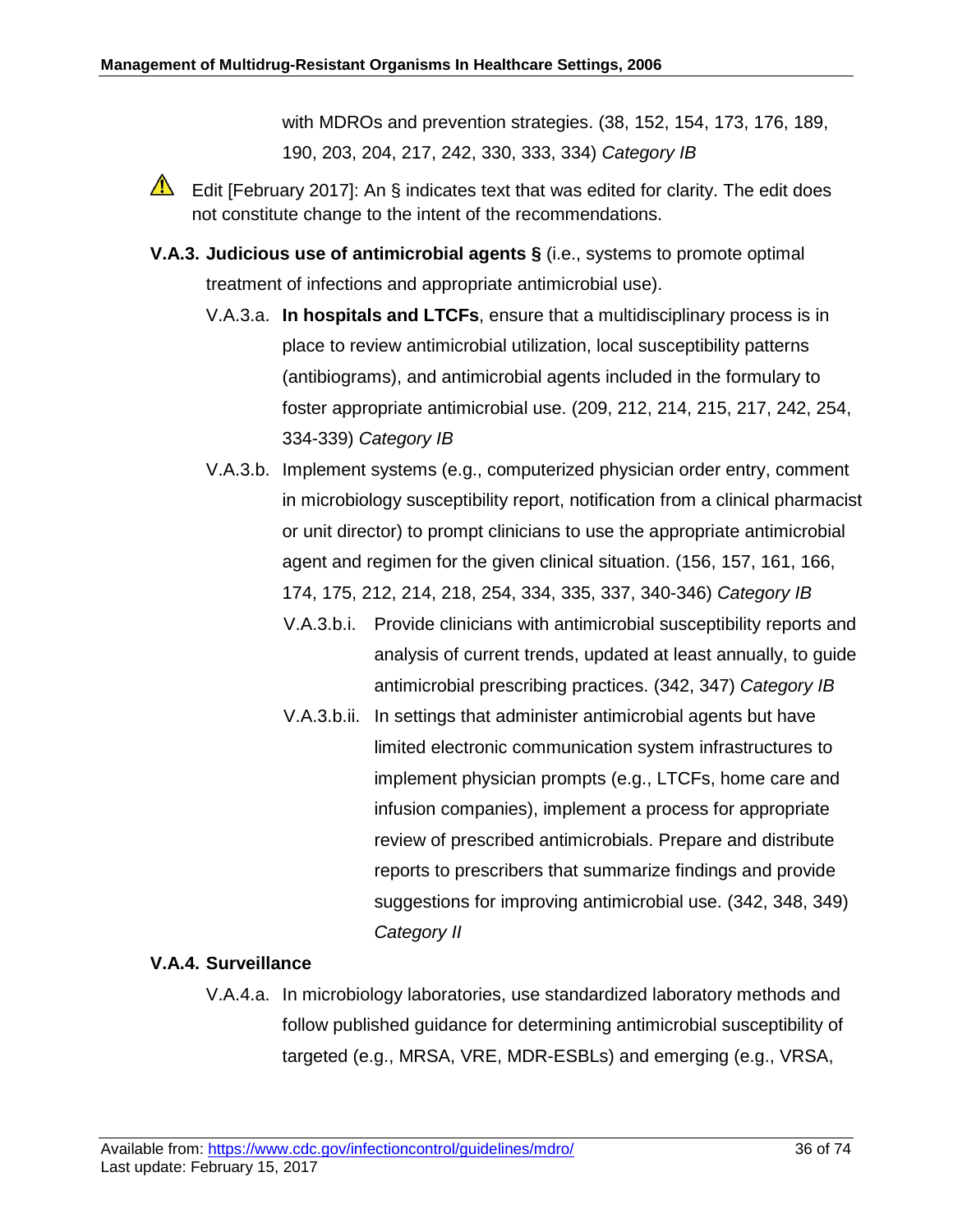MDR-*Acinetobacter baumannii*) MDROs. [\(8,](http://www.cdc.gov/hicpac/mdro/mdro_reference.html#8) [154,](http://www.cdc.gov/hicpac/mdro/mdro_reference.html#154) [177,](http://www.cdc.gov/hicpac/mdro/mdro_reference.html#177) [190,](http://www.cdc.gov/hicpac/mdro/mdro_reference.html#190) [193,](http://www.cdc.gov/hicpac/mdro/mdro_reference.html#193) [209,](http://www.cdc.gov/hicpac/mdro/mdro_reference.html#209) 254, 347, 350-353) *Category IB*

- V.A.4.b. In all healthcare organizations, establish systems to ensure that clinical microbiology laboratories (in-house and out-sourced) promptly notify infection control staff or a medical director/ designee when a novel resistance pattern for that facility is detected. [\(9,](http://www.cdc.gov/hicpac/mdro/mdro_reference.html#9) 22, [154,](http://www.cdc.gov/hicpac/mdro/mdro_reference.html#154) 162, 169) *Category IB*
- V.A.4.c. **In hospitals and LTCFs**, develop and implement laboratory protocols for storing isolates of selected MDROs for molecular typing when needed to confirm transmission or delineate the epidemiology of the MDRO within the healthcare setting. [\(7,](http://www.cdc.gov/hicpac/mdro/mdro_reference.html#7) 8, [38,](http://www.cdc.gov/hicpac/mdro/mdro_reference.html#38) 140, 153, [154,](http://www.cdc.gov/hicpac/mdro/mdro_reference.html#154) [187,](http://www.cdc.gov/hicpac/mdro/mdro_reference.html#187) [190,](http://www.cdc.gov/hicpac/mdro/mdro_reference.html#190) [208,](http://www.cdc.gov/hicpac/mdro/mdro_reference.html#208) [217,](http://www.cdc.gov/hicpac/mdro/mdro_reference.html#217) 354, 355) *Category IB*
- V.A.4.d. Prepare facility-specific antimicrobial susceptibility reports as recommended by the Clinical and Laboratory Standards Institute (CLSI) ([This link is no longer active:

www.phppo.cdc.gov/dls/master/default.aspx.]); monitor these reports for evidence of changing resistance patterns that may indicate the emergence or transmission of MDROs. (347, 351, 356, 357) *Category IB*/IC

- V.A.4.d.i. In **hospitals and LTCFs with special-care units** (e.g., ventilator-dependent, ICU, or oncology units), develop and monitor unit-specific antimicrobial susceptibility reports. (358- 361) *Category IB*
- V.A.4.d.ii. Establish a frequency for preparing summary reports based on volume of clinical isolates, with updates at least annually. (347, 362) *Category II/IC*
- V.A.4.d.iii. In healthcare organizations that outsource microbiology laboratory services (e.g., ambulatory care, home care, LTCFs, smaller acute care hospitals), specify by contract that the laboratory provide either facility-specific susceptibility data or local or regional aggregate susceptibility data in order to identify prevalent MDROs and trends in the geographic area served. (363) *Category II*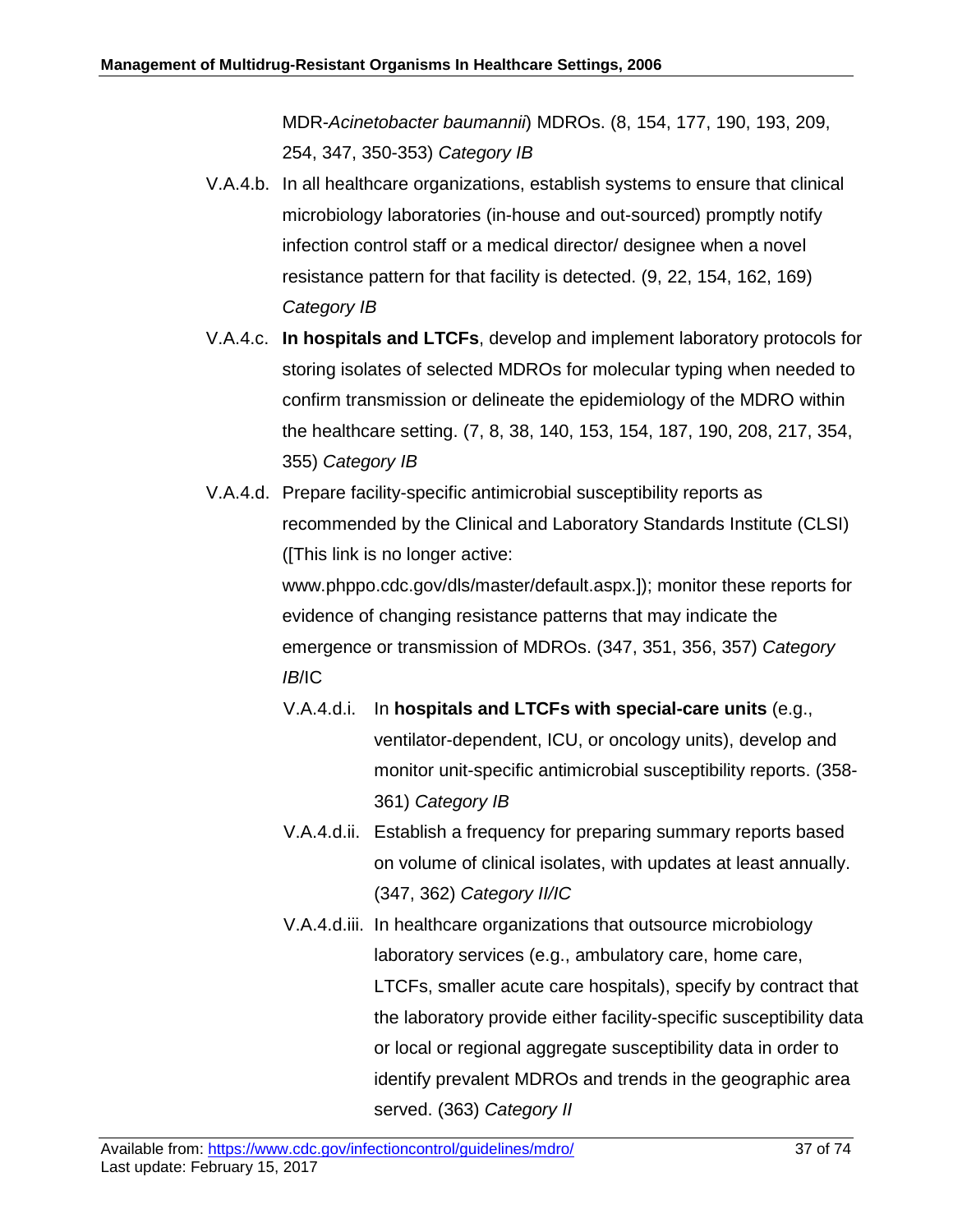- V.A.4.e. Monitor trends in the incidence of target MDROs in the facility over time using appropriate statistical methods to determine whether MDRO rates are decreasing and whether additional interventions are needed. [\(152,](http://www.cdc.gov/hicpac/mdro/mdro_reference.html#152) [154,](http://www.cdc.gov/hicpac/mdro/mdro_reference.html#154) [183,](http://www.cdc.gov/hicpac/mdro/mdro_reference.html#183) [193,](http://www.cdc.gov/hicpac/mdro/mdro_reference.html#193) [205,](http://www.cdc.gov/hicpac/mdro/mdro_reference.html#205) [209,](http://www.cdc.gov/hicpac/mdro/mdro_reference.html#209) [217,](http://www.cdc.gov/hicpac/mdro/mdro_reference.html#217) [242,](http://www.cdc.gov/hicpac/mdro/mdro_reference.html#242) [300,](http://www.cdc.gov/hicpac/mdro/mdro_reference.html#300) [325,](http://www.cdc.gov/hicpac/mdro/mdro_reference.html#325) [326,](http://www.cdc.gov/hicpac/mdro/mdro_reference.html#326) [364,](http://www.cdc.gov/hicpac/mdro/mdro_reference.html#364) [365\)](http://www.cdc.gov/hicpac/mdro/mdro_reference.html#365) *Category IA*
	- V.A.4.e.i. Specify isolate origin (i.e., location and clinical service) in MDRO monitoring protocols in hospitals and other large multiunit facilities with high-risk patients. [\(8,](http://www.cdc.gov/hicpac/mdro/mdro_reference.html#8) [38,](http://www.cdc.gov/hicpac/mdro/mdro_reference.html#38) [152](http://www.cdc.gov/hicpac/mdro/mdro_reference.html#152)[-154,](http://www.cdc.gov/hicpac/mdro/mdro_reference.html#154) [217,](http://www.cdc.gov/hicpac/mdro/mdro_reference.html#217) 358, 361) *Category IB*
	- V.A.4.e.ii. Establish a baseline (e.g., incidence) for targeted MDRO isolates by reviewing results of clinical cultures; if more timely or localized information is needed, perform baseline point prevalence studies of colonization in high-risk units. When possible, distinguish colonization from infection in analysis of these data. [\(152,](http://www.cdc.gov/hicpac/mdro/mdro_reference.html#152) 153, [183,](http://www.cdc.gov/hicpac/mdro/mdro_reference.html#183) [184,](http://www.cdc.gov/hicpac/mdro/mdro_reference.html#184) [189,](http://www.cdc.gov/hicpac/mdro/mdro_reference.html#189) [190,](http://www.cdc.gov/hicpac/mdro/mdro_reference.html#190) [193,](http://www.cdc.gov/hicpac/mdro/mdro_reference.html#193) [205,](http://www.cdc.gov/hicpac/mdro/mdro_reference.html#205) [242,](http://www.cdc.gov/hicpac/mdro/mdro_reference.html#242) [365\)](http://www.cdc.gov/hicpac/mdro/mdro_reference.html#365) *Category IB*

#### **V.A.5. Infection control precautions to prevent transmission of MDROs**

**A** Edit [February 2017]: An \* indicates recommendations that were renumbered for clarity. The renumbering does not constitute change to the intent of the recommendations.

- V.A.5.a. Follow Standard Precautions during all patient encounters in all settings in which healthcare is delivered. (119, [164,](http://www.cdc.gov/hicpac/mdro/mdro_reference.html#164) 255, [315,](http://www.cdc.gov/hicpac/mdro/mdro_reference.html#315) [316\)](http://www.cdc.gov/hicpac/mdro/mdro_reference.html#316) *Category IB*
- V.A.5.b. Use masks according to Standard Precautions when performing splashgenerating procedures (e.g., wound irrigation, oral suctioning, intubation); when caring for patients with open tracheostomies and the potential for projectile secretions; and in circumstances where there is evidence of transmission from heavily colonized sources (e.g., burn wounds). Masks are not otherwise recommended for prevention of MDRO transmission from patients to healthcare personnel during routine care (e.g., upon room entry). [\(8,](http://www.cdc.gov/hicpac/mdro/mdro_reference.html#8) 22, [151,](http://www.cdc.gov/hicpac/mdro/mdro_reference.html#151) [152,](http://www.cdc.gov/hicpac/mdro/mdro_reference.html#152) [154,](http://www.cdc.gov/hicpac/mdro/mdro_reference.html#154) [189,](http://www.cdc.gov/hicpac/mdro/mdro_reference.html#189) [190,](http://www.cdc.gov/hicpac/mdro/mdro_reference.html#190) [193,](http://www.cdc.gov/hicpac/mdro/mdro_reference.html#193) [208,](http://www.cdc.gov/hicpac/mdro/mdro_reference.html#208) [240,](http://www.cdc.gov/hicpac/mdro/mdro_reference.html#240) [366\)](http://www.cdc.gov/hicpac/mdro/mdro_reference.html#366) *Category IB*

## **V.A.5.c. Use of Contact Precautions**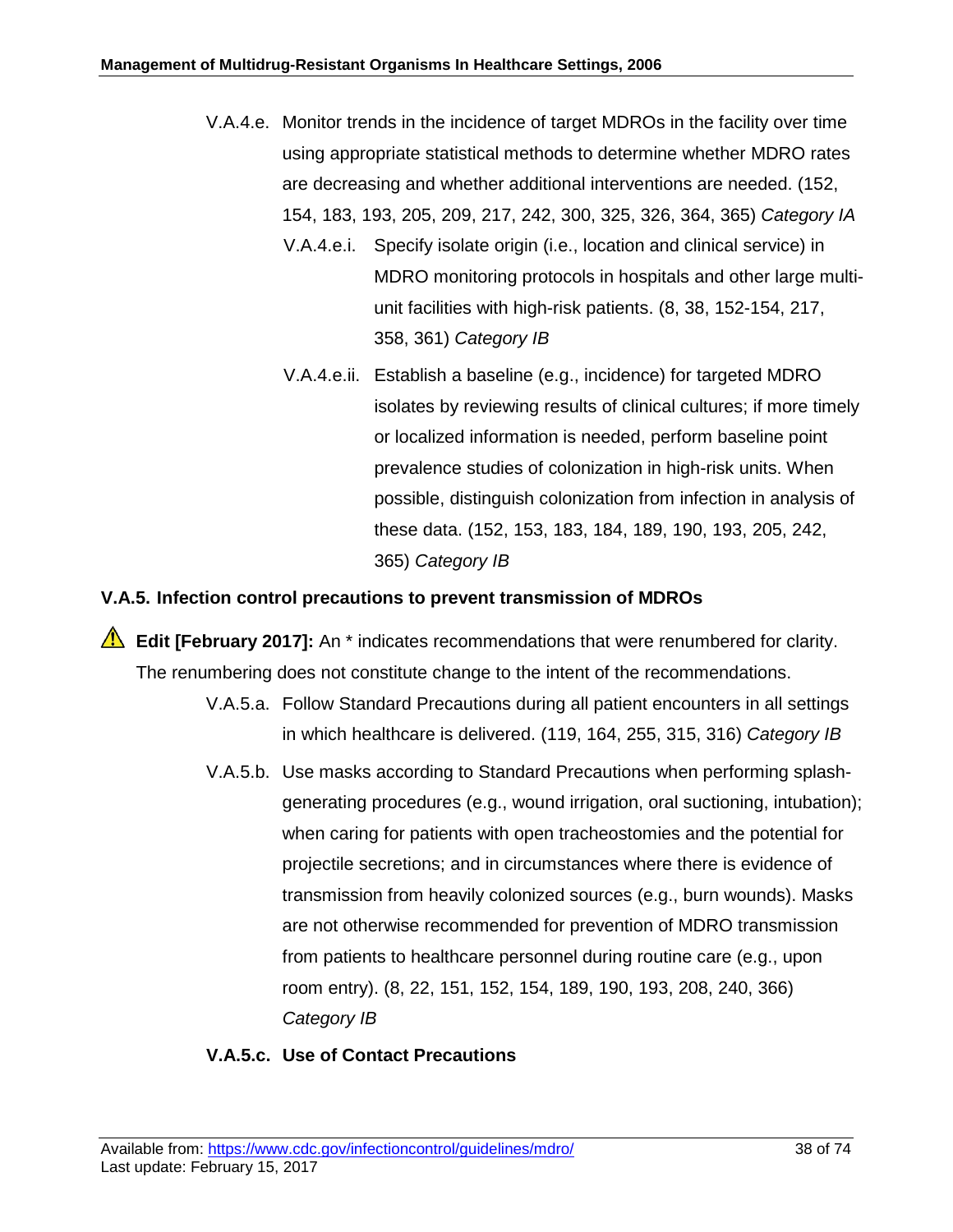- V.A.5.c.i. **In acute-care hospitals**, implement Contact Precautions routinely for all patients infected with target MDROs and for patients that have been previously identified as being colonized with target MDROs (e.g., patients transferred from other units or facilities who are known to be colonized). [\(11,](http://www.cdc.gov/hicpac/mdro/mdro_reference.html#11) [38,](http://www.cdc.gov/hicpac/mdro/mdro_reference.html#38) [68,](http://www.cdc.gov/hicpac/mdro/mdro_reference.html#68) [114,](http://www.cdc.gov/hicpac/mdro/mdro_reference.html#114) [151,](http://www.cdc.gov/hicpac/mdro/mdro_reference.html#151) [183,](http://www.cdc.gov/hicpac/mdro/mdro_reference.html#183) [188,](http://www.cdc.gov/hicpac/mdro/mdro_reference.html#188) [204,](http://www.cdc.gov/hicpac/mdro/mdro_reference.html#204) [217,](http://www.cdc.gov/hicpac/mdro/mdro_reference.html#217) [242,](http://www.cdc.gov/hicpac/mdro/mdro_reference.html#242) [304\)](http://www.cdc.gov/hicpac/mdro/mdro_reference.html#304) *Category IB*
- V.A.5.c.ii. **In LTCFs**,
	- 1. \* Consider the individual patient's clinical situation and prevalence or incidence of MDRO in the facility when deciding whether to implement or modify Contact Precautions in addition to Standard Precautions for a patient infected or colonized with a target MDRO. *Category II*
	- 2. \* For relatively healthy residents (e.g., mainly independent) follow Standard Precautions, making sure that gloves and gowns are used for contact with uncontrolled secretions, pressure ulcers, draining wounds, stool incontinence, and ostomy tubes/bags. (78-80, 85, [151,](http://www.cdc.gov/hicpac/mdro/mdro_reference.html#151) [367,](http://www.cdc.gov/hicpac/mdro/mdro_reference.html#367) 368) *Category II*
	- 3. \* For ill residents (e.g., those totally dependent upon healthcare personnel for healthcare and activities of daily living, ventilator-dependent) and for those residents whose infected secretions or drainage cannot be contained, use Contact Precautions in addition to Standard Precautions. [\(316,](http://www.cdc.gov/hicpac/mdro/mdro_reference.html#316) 369, 370) *Category II*
	- 4. \* For MDRO colonized or infected patients without draining wounds, diarrhea, or uncontrolled secretions, establish ranges of permitted ambulation, socialization, and use of common areas based on their risk to other patients and on the ability of the colonized or infected patients to observe proper hand hygiene and other recommended precautions to contain secretions and excretions. (151, [163,](http://www.cdc.gov/hicpac/mdro/mdro_reference.html#163) 371) *Category II*
- V.A.5.d. **In ambulatory settings**, use Standard Precautions for patients known to be infected or colonized with target MDROs, making sure that gloves and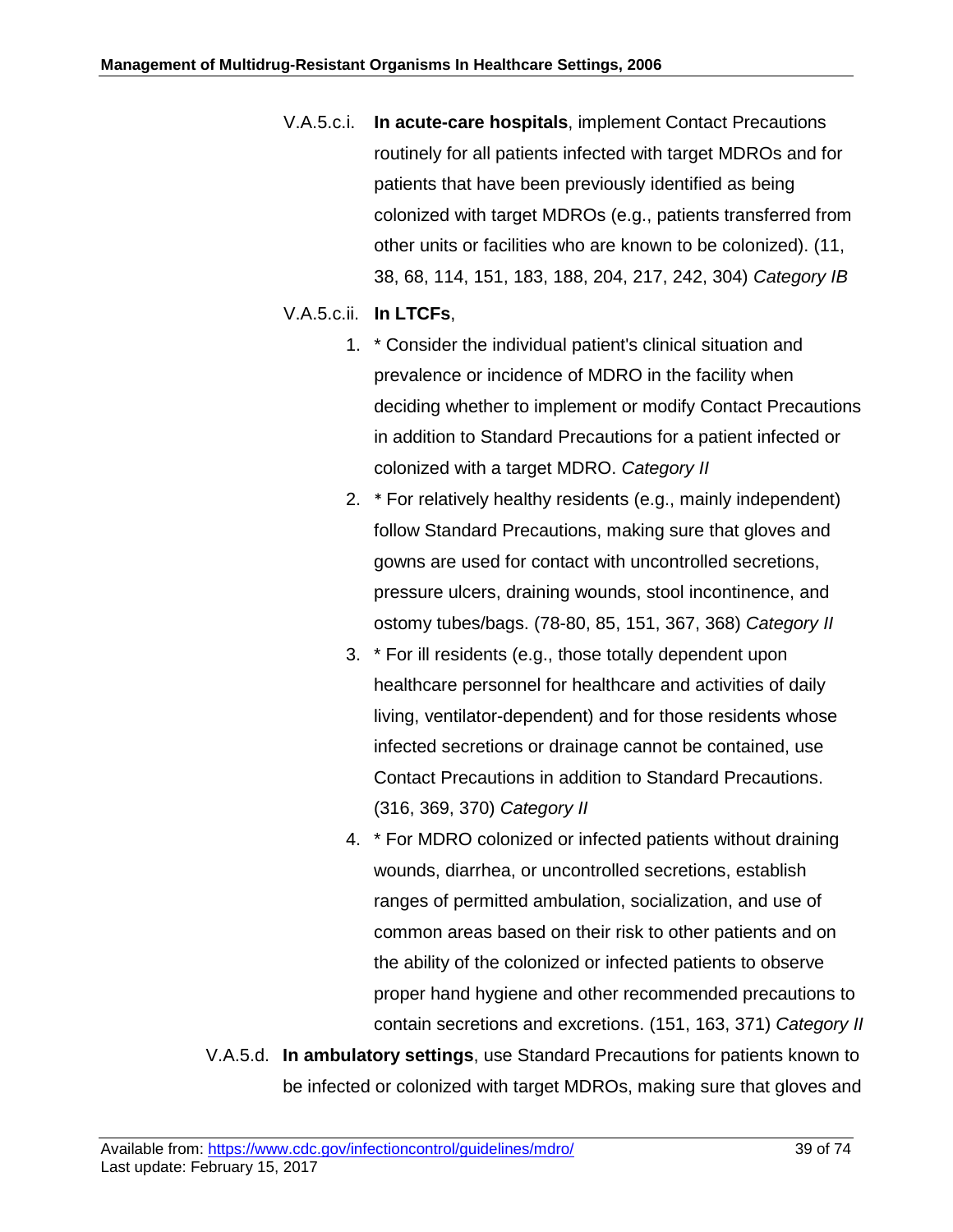gowns are used for contact with uncontrolled secretions, pressure ulcers, draining wounds, stool incontinence, and ostomy tubes and bags. *Category II*

#### V.A.5.e. **In home care settings**

- 1. \* Follow Standard Precautions making sure to use gowns and gloves for contact with uncontrolled secretions, pressure ulcers, draining wounds, stool incontinence, and ostomy tubes and bags. *Category II*
- 2. \* Limit the amount of reusable patient-care equipment that is brought into the home of patients infected or colonized with MDROs. When possible, leave patient-care equipment in the home until the patient is discharged from home care services. *Category II*
- 3. \* If noncritical patient-care equipment (e.g., stethoscopes) cannot remain in the home, clean and disinfect items before removing them from the home, using a low to intermediate level disinfectant, or place reusable items in a plastic bag for transport to another site for subsequent cleaning and disinfection. *Category II*
- V.A.5.f. \* **In ambulatory or home care settings**, no recommendation is made for routine use of gloves, gowns, or both to prevent MDRO transmission in ambulatory or home care settings. *Unresolved issue*
- V.A.5.g. \* **In hemodialysis units,** follow the "Recommendations to Prevent Transmission of Infections in Chronic Hemodialysis Patients"(372) ([This link is no longer active: www.cms.hhs.gov/home/regsguidance.asp]).*Category IC*
- **V.A.5.h.** \* **Discontinuation of Contact Precautions**. No recommendation can be made regarding when to discontinue Contact Precautions. *Unresolved issue* (See Background for discussion of options.)

## **V.A.5.i.** \* **Patient placement in hospitals and LTCFs**

V.A.5.i.1. \* When single-patient rooms are available, assign priority for these rooms to patients with known or suspected MDRO colonization or infection. Give highest priority to those patients who have conditions that may facilitate transmission,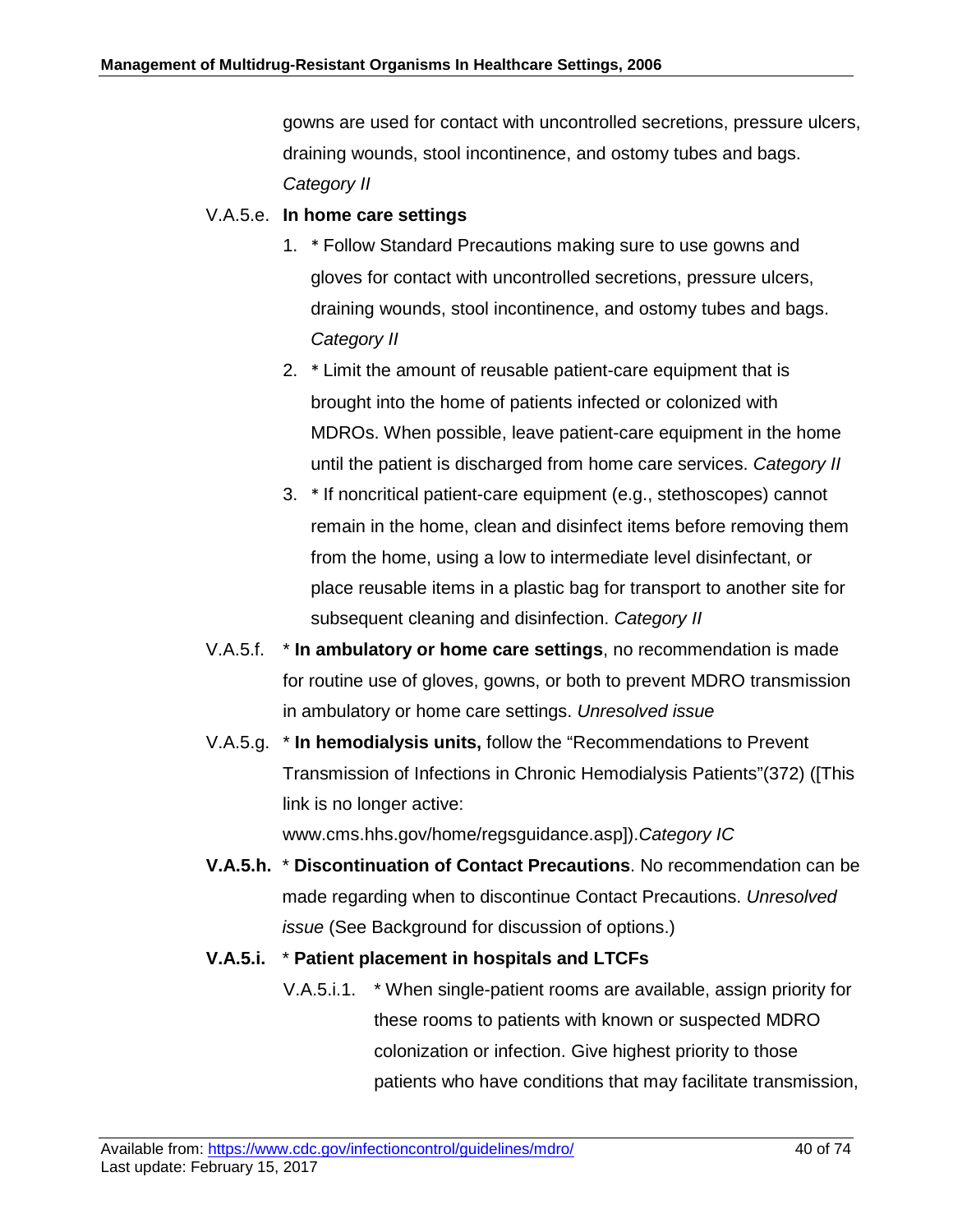e.g., uncontained secretions or excretions. [\(8,](http://www.cdc.gov/hicpac/mdro/mdro_reference.html#8) [38,](http://www.cdc.gov/hicpac/mdro/mdro_reference.html#38) [110,](http://www.cdc.gov/hicpac/mdro/mdro_reference.html#110) [151,](http://www.cdc.gov/hicpac/mdro/mdro_reference.html#151) [188,](http://www.cdc.gov/hicpac/mdro/mdro_reference.html#188) [208,](http://www.cdc.gov/hicpac/mdro/mdro_reference.html#208) [240,](http://www.cdc.gov/hicpac/mdro/mdro_reference.html#240) [304\)](http://www.cdc.gov/hicpac/mdro/mdro_reference.html#304) *Category IB*

- V.A.5.i.2. \* When single-patient rooms are not available, cohort patients with the same MDRO in the same room or patient-care area. [\(8,](http://www.cdc.gov/hicpac/mdro/mdro_reference.html#8) [38,](http://www.cdc.gov/hicpac/mdro/mdro_reference.html#38) 92, 151-153, 162, [183,](http://www.cdc.gov/hicpac/mdro/mdro_reference.html#183) [184,](http://www.cdc.gov/hicpac/mdro/mdro_reference.html#184) [188,](http://www.cdc.gov/hicpac/mdro/mdro_reference.html#188) [217,](http://www.cdc.gov/hicpac/mdro/mdro_reference.html#217) [242,](http://www.cdc.gov/hicpac/mdro/mdro_reference.html#242) [304\)](http://www.cdc.gov/hicpac/mdro/mdro_reference.html#304) *Category IB*
- V.A.5.i.3. \* When cohorting patients with the same MDRO is not possible, place MDRO patients in rooms with patients who are at low risk for acquisition of MDROs and associated adverse outcomes from infection and are likely to have short lengths of stay. *Category II*

#### **V.A.6. Environmental measures**

- V.A.6.a. Clean and disinfect surfaces and equipment that may be contaminated with pathogens, including those that are in close proximity to the patient (e.g., bed rails, over bed tables) and frequently-touched surfaces in the patient care environment (e.g., door knobs, surfaces in and surrounding toilets in patients' rooms) on a more frequent schedule compared to that for minimal touch surfaces (e.g., horizontal surfaces in waiting rooms). (111, [297,](http://www.cdc.gov/hicpac/mdro/mdro_reference.html#297) 373) *Category IB*
- V.A.6.b. Dedicate noncritical medical items to use on individual patients known to be infected or colonized with MDROs. [\(38,](http://www.cdc.gov/hicpac/mdro/mdro_reference.html#38) [217,](http://www.cdc.gov/hicpac/mdro/mdro_reference.html#217) [323,](http://www.cdc.gov/hicpac/mdro/mdro_reference.html#323) 374, 375) *Category IB*
- V.A.6.c. Prioritize room cleaning of patients on Contact Precautions. Focus on cleaning and disinfecting frequently touched surfaces (e.g., bedrails, bedside commodes, bathroom fixtures in the patient's room, doorknobs) and equipment in the immediate vicinity of the patient. (109, [110,](http://www.cdc.gov/hicpac/mdro/mdro_reference.html#110) 114- 117, [297,](http://www.cdc.gov/hicpac/mdro/mdro_reference.html#297) [301,](http://www.cdc.gov/hicpac/mdro/mdro_reference.html#301) 373, 376, 377) *Category IB*

## **V.B. Intensified interventions to prevent MDRO transmission (See Table 3, Tier 2.)**

The interventions presented below have been utilized in various combinations to reduce transmission of MDROs in healthcare facilities. Neither the effectiveness of individual components nor that of specific combinations of control measures has been assessed in controlled trials. Nevertheless, various combinations of control elements selected under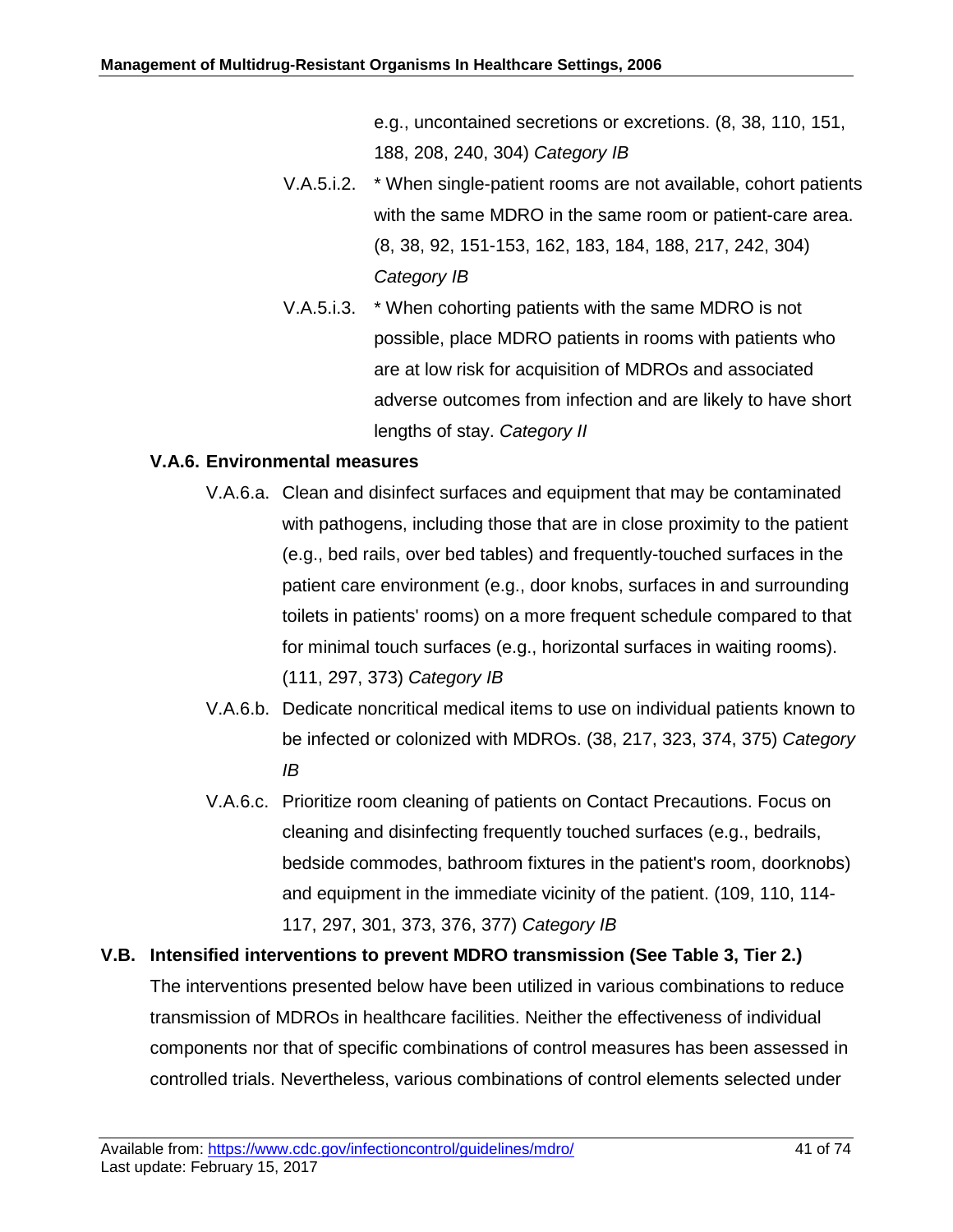the guidance of knowledgeable content experts have repeatedly reduced MDRO transmission rates in a variety of healthcare settings.

#### **V.B.1. Indications and approach**

- V.B.1.a. Indications for intensified MDRO control efforts (VII.B.1.a.i and VII.B.1.a.ii) should result in selection and implementation of one or more of the interventions described in VII.B.2 to VII.B.8 below. Individualize the selection of control measures according to local considerations [\(8,](http://www.cdc.gov/hicpac/mdro/mdro_reference.html#8) [11,](http://www.cdc.gov/hicpac/mdro/mdro_reference.html#11) [38,](http://www.cdc.gov/hicpac/mdro/mdro_reference.html#38) 68, [114,](http://www.cdc.gov/hicpac/mdro/mdro_reference.html#114) [152-](http://www.cdc.gov/hicpac/mdro/mdro_reference.html#152)[154,](http://www.cdc.gov/hicpac/mdro/mdro_reference.html#154) 183-185, [189,](http://www.cdc.gov/hicpac/mdro/mdro_reference.html#189) [190,](http://www.cdc.gov/hicpac/mdro/mdro_reference.html#190) [193,](http://www.cdc.gov/hicpac/mdro/mdro_reference.html#193) [194,](http://www.cdc.gov/hicpac/mdro/mdro_reference.html#194) [209,](http://www.cdc.gov/hicpac/mdro/mdro_reference.html#209) [217,](http://www.cdc.gov/hicpac/mdro/mdro_reference.html#217) [242,](http://www.cdc.gov/hicpac/mdro/mdro_reference.html#242) [312,](http://www.cdc.gov/hicpac/mdro/mdro_reference.html#312) [364,](http://www.cdc.gov/hicpac/mdro/mdro_reference.html#364) [365\)](http://www.cdc.gov/hicpac/mdro/mdro_reference.html#365). *Category IB*
	- V.B.1.a.i. When incidence or prevalence of MDROs are not decreasing despite implementation of and correct adherence to the routine control measures described above, intensify MDRO control efforts by adopting one or more of the interventions described below. (92, [152,](http://www.cdc.gov/hicpac/mdro/mdro_reference.html#152) [183,](http://www.cdc.gov/hicpac/mdro/mdro_reference.html#183) [184,](http://www.cdc.gov/hicpac/mdro/mdro_reference.html#184) [193,](http://www.cdc.gov/hicpac/mdro/mdro_reference.html#193) [365\)](http://www.cdc.gov/hicpac/mdro/mdro_reference.html#365) *Category IB*
	- V.B.1.a.ii. When the *first* case or outbreak of an epidemiologically important MDRO (e.g., VRE, MRSA, VISA, VRSA, MDR-GNB) is identified within a healthcare facility or unit. (22, 23, 25, [68,](http://www.cdc.gov/hicpac/mdro/mdro_reference.html#68) [170,](http://www.cdc.gov/hicpac/mdro/mdro_reference.html#170) [172,](http://www.cdc.gov/hicpac/mdro/mdro_reference.html#172) [184,](http://www.cdc.gov/hicpac/mdro/mdro_reference.html#184) [240,](http://www.cdc.gov/hicpac/mdro/mdro_reference.html#240) [242,](http://www.cdc.gov/hicpac/mdro/mdro_reference.html#242) 378) *Category IB*
- V.B.1.b. Continue to monitor the incidence of target MDRO infection and colonization after additional interventions are implemented. If rates do not decrease, implement more interventions as needed to reduce MDRO transmission. [\(11,](http://www.cdc.gov/hicpac/mdro/mdro_reference.html#11) [38,](http://www.cdc.gov/hicpac/mdro/mdro_reference.html#38) [68,](http://www.cdc.gov/hicpac/mdro/mdro_reference.html#68) 92, [152,](http://www.cdc.gov/hicpac/mdro/mdro_reference.html#152) [175,](http://www.cdc.gov/hicpac/mdro/mdro_reference.html#175) [184,](http://www.cdc.gov/hicpac/mdro/mdro_reference.html#184) [365\)](http://www.cdc.gov/hicpac/mdro/mdro_reference.html#365) *Category IB*

#### **V.B.2. Administrative measures**

- V.B.2.a. Identify persons with experience in infection control and the epidemiology of MDRO, either in house or through outside consultation, for assessment of the local MDRO problem and for the design, implementation, and evaluation of appropriate control measures [\(3,](http://www.cdc.gov/hicpac/mdro/mdro_reference.html#3) [68,](http://www.cdc.gov/hicpac/mdro/mdro_reference.html#68) [146,](http://www.cdc.gov/hicpac/mdro/mdro_reference.html#146) 151[-154,](http://www.cdc.gov/hicpac/mdro/mdro_reference.html#154) 167, [184,](http://www.cdc.gov/hicpac/mdro/mdro_reference.html#184) [190,](http://www.cdc.gov/hicpac/mdro/mdro_reference.html#190) [193,](http://www.cdc.gov/hicpac/mdro/mdro_reference.html#193) [242,](http://www.cdc.gov/hicpac/mdro/mdro_reference.html#242) [328,](http://www.cdc.gov/hicpac/mdro/mdro_reference.html#328) 377). *Category IB*
- V.B.2.b. Provide necessary leadership, funding, and day-to-day oversight to implement interventions selected. Involve the governing body and leadership of the healthcare facility or system that have organizational responsibility for this and other infection control efforts. [\(8,](http://www.cdc.gov/hicpac/mdro/mdro_reference.html#8) [38,](http://www.cdc.gov/hicpac/mdro/mdro_reference.html#38) [152,](http://www.cdc.gov/hicpac/mdro/mdro_reference.html#152) [154,](http://www.cdc.gov/hicpac/mdro/mdro_reference.html#154) [184,](http://www.cdc.gov/hicpac/mdro/mdro_reference.html#184) [189,](http://www.cdc.gov/hicpac/mdro/mdro_reference.html#189) [190,](http://www.cdc.gov/hicpac/mdro/mdro_reference.html#190) 208) *Category IB*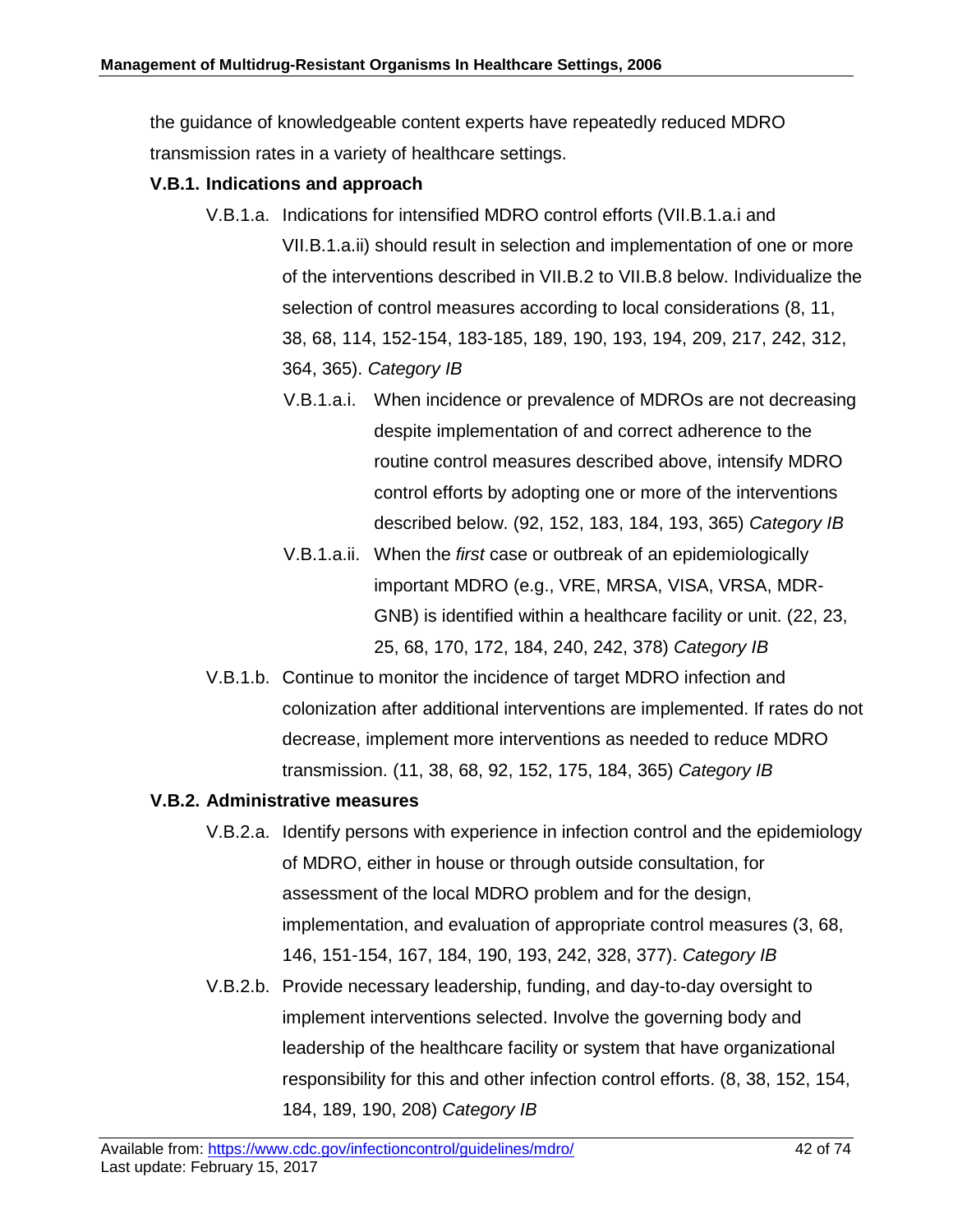- V.B.2.c. Evaluate healthcare system factors for their role in creating or perpetuating transmission of MDROs, including: staffing levels, education and training, availability of consumable and durable resources, communication processes, policies and procedures, and adherence to recommended infection control measures (e.g., hand hygiene and Standard or Contact Precautions). Develop, implement, and monitor action plans to correct system failures. [\(3,](http://www.cdc.gov/hicpac/mdro/mdro_reference.html#3) [8,](http://www.cdc.gov/hicpac/mdro/mdro_reference.html#8) [38,](http://www.cdc.gov/hicpac/mdro/mdro_reference.html#38) [152,](http://www.cdc.gov/hicpac/mdro/mdro_reference.html#152) [154,](http://www.cdc.gov/hicpac/mdro/mdro_reference.html#154) [172,](http://www.cdc.gov/hicpac/mdro/mdro_reference.html#172) [173,](http://www.cdc.gov/hicpac/mdro/mdro_reference.html#173) [175,](http://www.cdc.gov/hicpac/mdro/mdro_reference.html#175) [188,](http://www.cdc.gov/hicpac/mdro/mdro_reference.html#188) [196,](http://www.cdc.gov/hicpac/mdro/mdro_reference.html#196) [198,](http://www.cdc.gov/hicpac/mdro/mdro_reference.html#198) [199,](http://www.cdc.gov/hicpac/mdro/mdro_reference.html#199) [208,](http://www.cdc.gov/hicpac/mdro/mdro_reference.html#208) [217,](http://www.cdc.gov/hicpac/mdro/mdro_reference.html#217) [280,](http://www.cdc.gov/hicpac/mdro/mdro_reference.html#280) [323,](http://www.cdc.gov/hicpac/mdro/mdro_reference.html#323) [379,](http://www.cdc.gov/hicpac/mdro/mdro_reference.html#379) [380\)](http://www.cdc.gov/hicpac/mdro/mdro_reference.html#380) *Category IB*
- V.B.2.d. During the process, update healthcare providers and administrators on the progress and effectiveness of the intensified interventions. Include information on changes in prevalence, rates of infection and colonization; results of assessments and corrective actions for system failures; degrees of adherence to recommended practices; and action plans to improve adherence to recommended infection control practices to prevent MDRO transmission. [\(152,](http://www.cdc.gov/hicpac/mdro/mdro_reference.html#152) [154,](http://www.cdc.gov/hicpac/mdro/mdro_reference.html#154) [159,](http://www.cdc.gov/hicpac/mdro/mdro_reference.html#159) [184,](http://www.cdc.gov/hicpac/mdro/mdro_reference.html#184) [204,](http://www.cdc.gov/hicpac/mdro/mdro_reference.html#204) [205,](http://www.cdc.gov/hicpac/mdro/mdro_reference.html#205) [312,](http://www.cdc.gov/hicpac/mdro/mdro_reference.html#312) [332,](http://www.cdc.gov/hicpac/mdro/mdro_reference.html#332) 381) *Category IB*

#### **V.B.3. Educational interventions**

Intensify the frequency of MDRO educational programs for healthcare personnel, especially those who work in areas in which MDRO rates are not decreasing. Provide individual or unit-specific feedback when available. [\(3,](http://www.cdc.gov/hicpac/mdro/mdro_reference.html#3) [38,](http://www.cdc.gov/hicpac/mdro/mdro_reference.html#38) [152,](http://www.cdc.gov/hicpac/mdro/mdro_reference.html#152) [154,](http://www.cdc.gov/hicpac/mdro/mdro_reference.html#154) [159,](http://www.cdc.gov/hicpac/mdro/mdro_reference.html#159) [170,](http://www.cdc.gov/hicpac/mdro/mdro_reference.html#170) [182,](http://www.cdc.gov/hicpac/mdro/mdro_reference.html#182) [183,](http://www.cdc.gov/hicpac/mdro/mdro_reference.html#183) [189,](http://www.cdc.gov/hicpac/mdro/mdro_reference.html#189) [190,](http://www.cdc.gov/hicpac/mdro/mdro_reference.html#190) [193,](http://www.cdc.gov/hicpac/mdro/mdro_reference.html#193) [194,](http://www.cdc.gov/hicpac/mdro/mdro_reference.html#194) [204,](http://www.cdc.gov/hicpac/mdro/mdro_reference.html#204) [205,](http://www.cdc.gov/hicpac/mdro/mdro_reference.html#205) [209,](http://www.cdc.gov/hicpac/mdro/mdro_reference.html#209) [215,](http://www.cdc.gov/hicpac/mdro/mdro_reference.html#215) [218,](http://www.cdc.gov/hicpac/mdro/mdro_reference.html#218) [312\)](http://www.cdc.gov/hicpac/mdro/mdro_reference.html#312) *Category IB*

#### **V.B.4. Judicious use of antimicrobial agents**

Review the role of antimicrobial use in perpetuating the MDRO problem targeted for intensified intervention. Control and improve antimicrobial use as indicated. Antimicrobial agents that may be targeted include vancomycin, third-generation cephalosporins, and anti-anaerobic agents for VRE (217); third-generation cephalosporins for ESBLs (212, [214,](http://www.cdc.gov/hicpac/mdro/mdro_reference.html#214) 215); and quinolones and carbapenems (80, [156,](http://www.cdc.gov/hicpac/mdro/mdro_reference.html#156) [166,](http://www.cdc.gov/hicpac/mdro/mdro_reference.html#166) [174,](http://www.cdc.gov/hicpac/mdro/mdro_reference.html#174) [175,](http://www.cdc.gov/hicpac/mdro/mdro_reference.html#175) [209,](http://www.cdc.gov/hicpac/mdro/mdro_reference.html#209) [218,](http://www.cdc.gov/hicpac/mdro/mdro_reference.html#218) [242,](http://www.cdc.gov/hicpac/mdro/mdro_reference.html#242) 254, [329,](http://www.cdc.gov/hicpac/mdro/mdro_reference.html#329) 334, 335, 337, 341). *Category IB*

#### **V.B.5. Surveillance**

V.B.5.a. Calculate and analyze prevalence and incidence rates of targeted MDRO infection and colonization in populations at risk; when possible, distinguish colonization from infection [\(152,](http://www.cdc.gov/hicpac/mdro/mdro_reference.html#152) 153, [183,](http://www.cdc.gov/hicpac/mdro/mdro_reference.html#183) [184,](http://www.cdc.gov/hicpac/mdro/mdro_reference.html#184) [189,](http://www.cdc.gov/hicpac/mdro/mdro_reference.html#189) [190,](http://www.cdc.gov/hicpac/mdro/mdro_reference.html#190) [193,](http://www.cdc.gov/hicpac/mdro/mdro_reference.html#193) [205,](http://www.cdc.gov/hicpac/mdro/mdro_reference.html#205) [215,](http://www.cdc.gov/hicpac/mdro/mdro_reference.html#215) [242,](http://www.cdc.gov/hicpac/mdro/mdro_reference.html#242) [365\)](http://www.cdc.gov/hicpac/mdro/mdro_reference.html#365). *Category IB*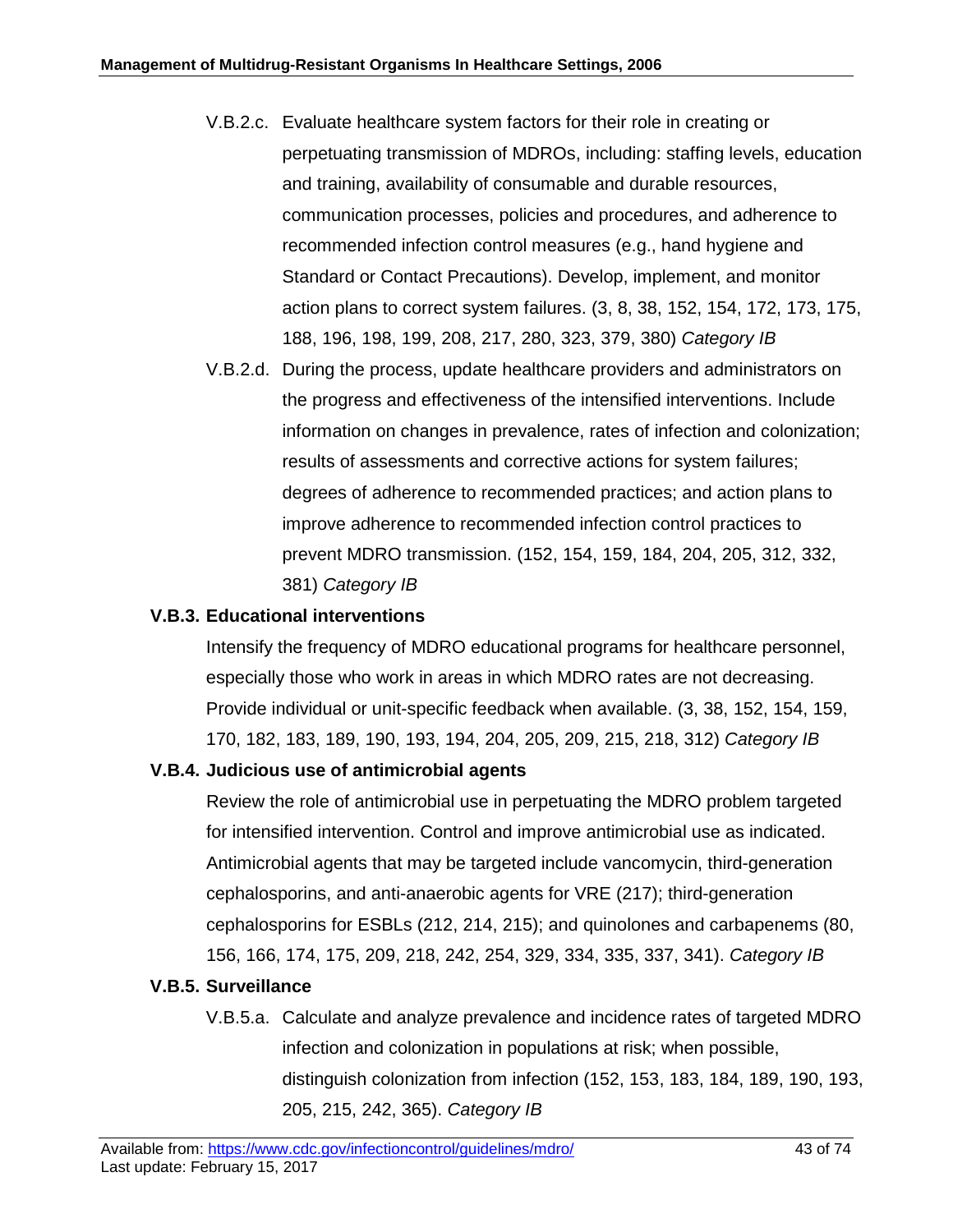- V.B.5.a.i. Include only one isolate per patient, not multiple isolates from the same patient, when calculating rates (347, 382). *Category II*
- V.B.5.a.ii. Increase the frequency of compiling and monitoring antimicrobial susceptibility summary reports for a targeted MDRO as indicated by an increase in incidence of infection or colonization with that MDRO. *Category II*
- V.B.5.b. Develop and implement protocols to obtain active surveillance cultures (ASC) for targeted MDROs from patients in populations at risk (e.g., patients in intensive care, burn, bone marrow/stem cell transplant, and oncology units; patients transferred from facilities known to have high MDRO prevalence rates; roommates of colonized or infected persons; and patients known to have been previously infected or colonized with an MDRO). [\(8,](http://www.cdc.gov/hicpac/mdro/mdro_reference.html#8) [38,](http://www.cdc.gov/hicpac/mdro/mdro_reference.html#38) [68,](http://www.cdc.gov/hicpac/mdro/mdro_reference.html#68) [114,](http://www.cdc.gov/hicpac/mdro/mdro_reference.html#114) 151-154, 167, [168,](http://www.cdc.gov/hicpac/mdro/mdro_reference.html#168) [183,](http://www.cdc.gov/hicpac/mdro/mdro_reference.html#183) [184,](http://www.cdc.gov/hicpac/mdro/mdro_reference.html#184) 187-190, [192,](http://www.cdc.gov/hicpac/mdro/mdro_reference.html#192) [193,](http://www.cdc.gov/hicpac/mdro/mdro_reference.html#193) [217,](http://www.cdc.gov/hicpac/mdro/mdro_reference.html#217) 242) *Category IB*
	- V.B.5.b.i. Obtain ASC from areas of skin breakdown and draining wounds. In addition, include the following sites according to target MDROs:
		- V.B.5.b.i.1. For MRSA: Sampling the anterior nares is usually sufficient; throat, endotracheal tube aspirate, percutaneous gastrostomy sites, and perirectal or perineal cultures may be added to increase the yield. Swabs from several sites may be placed in the same selective broth tube prior to transport. (117, 383, 384) *Category IB*
		- V.B.5.b.i.2. For VRE: Stool, rectal, or perirectal samples should be collected. (154, [193,](http://www.cdc.gov/hicpac/mdro/mdro_reference.html#193) [217,](http://www.cdc.gov/hicpac/mdro/mdro_reference.html#217) 242) *Category IB*
		- V.B.5.b.i.3. For MDR-GNB: Endotracheal tube aspirates or sputum should be cultured if a respiratory tract reservoir is suspected, (e.g., Acinetobacter spp.,
	- Burkholderia spp.). (385, 386) *Category IB*. V.B.5.b.ii. Obtain surveillance cultures for the target MDRO from

patients at the time of admission to high-risk areas, e.g.,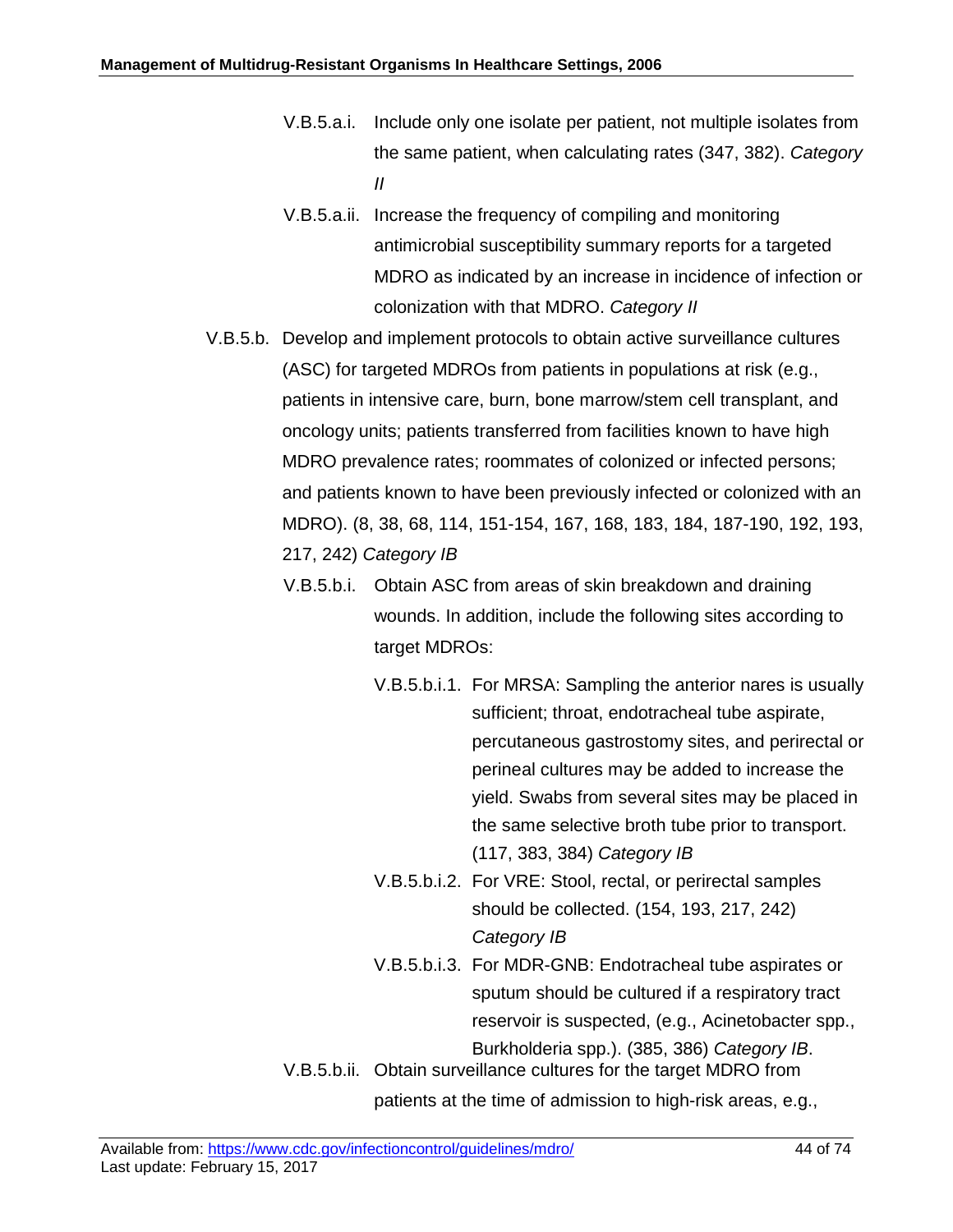ICUs, and at periodic intervals as needed to assess MDRO transmission. [\(8,](http://www.cdc.gov/hicpac/mdro/mdro_reference.html#8) [151,](http://www.cdc.gov/hicpac/mdro/mdro_reference.html#151) [154,](http://www.cdc.gov/hicpac/mdro/mdro_reference.html#154) [159,](http://www.cdc.gov/hicpac/mdro/mdro_reference.html#159) [184,](http://www.cdc.gov/hicpac/mdro/mdro_reference.html#184) [208,](http://www.cdc.gov/hicpac/mdro/mdro_reference.html#208) [215,](http://www.cdc.gov/hicpac/mdro/mdro_reference.html#215) [242,](http://www.cdc.gov/hicpac/mdro/mdro_reference.html#242) [387\)](http://www.cdc.gov/hicpac/mdro/mdro_reference.html#387) *Category IB*

- **V.B.5.c. Conduct culture surveys to assess the efficacy of the enhanced MDRO control interventions.** 
	- V.B.5.c.i. Conduct serial (e.g., weekly, until transmission has ceased and then decreasing frequency) unit-specific point prevalence culture surveys of the target MDRO to determine if transmission has decreased or ceased. (107, 167, [175,](http://www.cdc.gov/hicpac/mdro/mdro_reference.html#175) [184,](http://www.cdc.gov/hicpac/mdro/mdro_reference.html#184) [188,](http://www.cdc.gov/hicpac/mdro/mdro_reference.html#188) [218,](http://www.cdc.gov/hicpac/mdro/mdro_reference.html#218) [339\)](http://www.cdc.gov/hicpac/mdro/mdro_reference.html#339) *Category IB*
	- V.B.5.c.ii. Repeat point-prevalence culture surveys at routine intervals or at time of patient discharge or transfer until transmission has ceased. [\(8,](http://www.cdc.gov/hicpac/mdro/mdro_reference.html#8) [152-154,](http://www.cdc.gov/hicpac/mdro/mdro_reference.html#152) [168,](http://www.cdc.gov/hicpac/mdro/mdro_reference.html#168) [178,](http://www.cdc.gov/hicpac/mdro/mdro_reference.html#178) [190,](http://www.cdc.gov/hicpac/mdro/mdro_reference.html#190) [215,](http://www.cdc.gov/hicpac/mdro/mdro_reference.html#215) [218,](http://www.cdc.gov/hicpac/mdro/mdro_reference.html#218) [242,](http://www.cdc.gov/hicpac/mdro/mdro_reference.html#242) [388\)](http://www.cdc.gov/hicpac/mdro/mdro_reference.html#388) *Category IB*
	- V.B.5.c.iii. If indicated by assessment of the MDRO problem, collect cultures to assess the colonization status of roommates and other patients with substantial exposure to patients with known MDRO infection or colonization. (25, [68,](http://www.cdc.gov/hicpac/mdro/mdro_reference.html#68) 167, 193) *Category IB*
- V.B.5.d. Obtain cultures of healthcare personnel for target MDRO when there is epidemiologic evidence implicating the healthcare staff member as a source of ongoing transmission. (153, [365\)](http://www.cdc.gov/hicpac/mdro/mdro_reference.html#365) *Category IB*

#### **V.B.6. Enhanced infection control precautions**

**A** Edit [February 2017]: An \* indicates recommendations that were renumbered for clarity. The renumbering does not constitute change to the intent of the recommendations.

#### **V.B.6.a.** \* **Use of Contact Precautions**

- V.B.6.a.i. Implement Contact Precautions routinely for all patients colonized or infected with a target MDRO. [\(8,](http://www.cdc.gov/hicpac/mdro/mdro_reference.html#8) [11,](http://www.cdc.gov/hicpac/mdro/mdro_reference.html#11) [38,](http://www.cdc.gov/hicpac/mdro/mdro_reference.html#38) [68,](http://www.cdc.gov/hicpac/mdro/mdro_reference.html#68) [114,](http://www.cdc.gov/hicpac/mdro/mdro_reference.html#114) [151,](http://www.cdc.gov/hicpac/mdro/mdro_reference.html#151) [154,](http://www.cdc.gov/hicpac/mdro/mdro_reference.html#154) [183,](http://www.cdc.gov/hicpac/mdro/mdro_reference.html#183) [188,](http://www.cdc.gov/hicpac/mdro/mdro_reference.html#188) [189,](http://www.cdc.gov/hicpac/mdro/mdro_reference.html#189) [217,](http://www.cdc.gov/hicpac/mdro/mdro_reference.html#217) [242,](http://www.cdc.gov/hicpac/mdro/mdro_reference.html#242) [304\)](http://www.cdc.gov/hicpac/mdro/mdro_reference.html#304) *Category IA*
- V.B.6.a.ii. Because environmental surfaces and medical equipment, especially those in close proximity to the patient, may be contaminated, don gowns and gloves before or upon entry to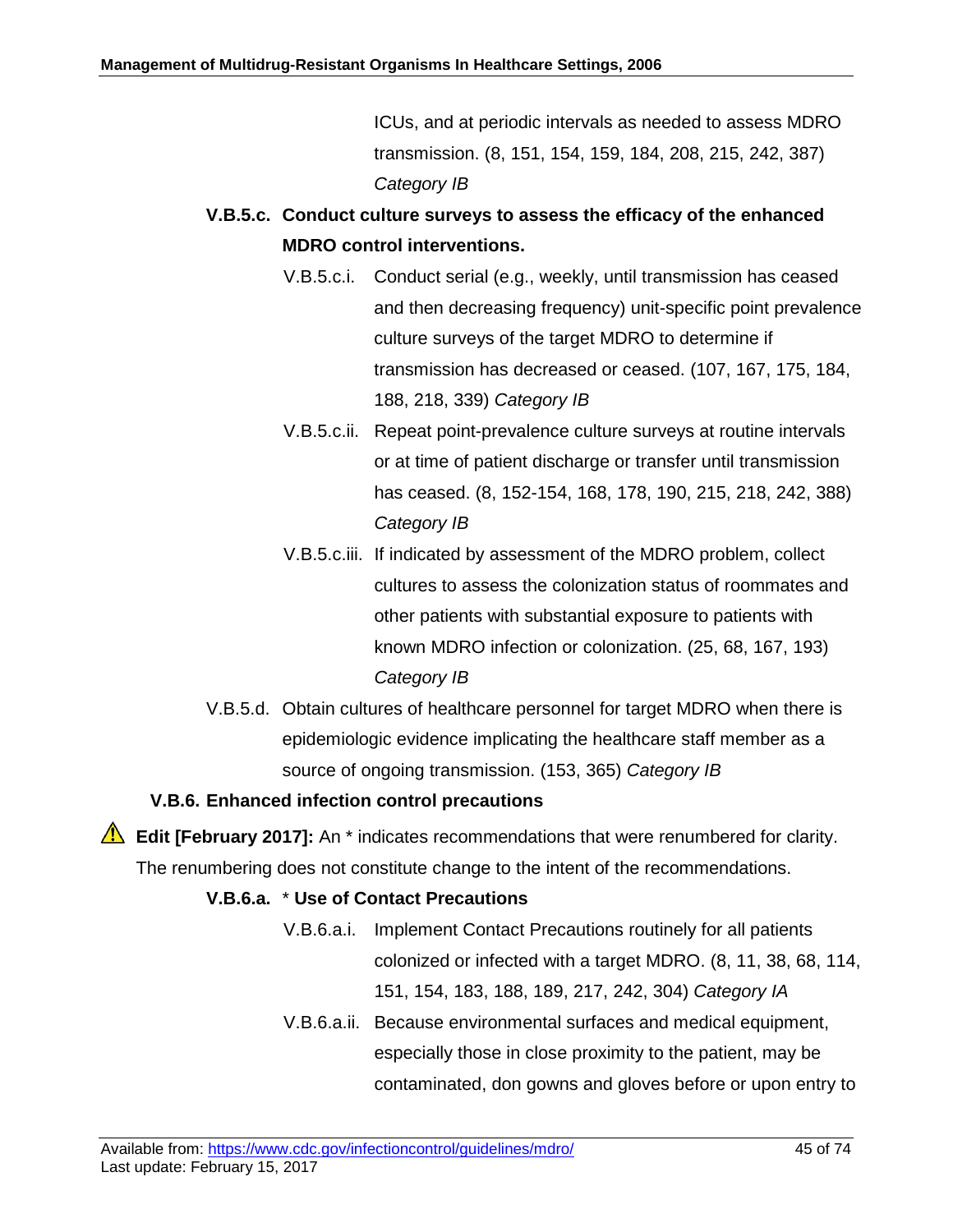the patient's room or cubicle. [\(38,](http://www.cdc.gov/hicpac/mdro/mdro_reference.html#38) [68,](http://www.cdc.gov/hicpac/mdro/mdro_reference.html#68) [154,](http://www.cdc.gov/hicpac/mdro/mdro_reference.html#154) [187,](http://www.cdc.gov/hicpac/mdro/mdro_reference.html#187) [189,](http://www.cdc.gov/hicpac/mdro/mdro_reference.html#189) 242) *Category IB*

- V.B.6.a.iii. **In LTCFs**, modify Contact Precautions to allow MDRO colonized/infected patients whose site of colonization or infection can be appropriately contained and who can observe good hand hygiene practices to enter common areas and participate in group activities. (78, 86, [151,](http://www.cdc.gov/hicpac/mdro/mdro_reference.html#151) [367\)](http://www.cdc.gov/hicpac/mdro/mdro_reference.html#367) *Category IB*
- V.B.6.b. When ASC are obtained as part of an intensified MDRO control program, implement Contact Precautions until the surveillance culture is reported negative for the target MDRO. [\(8,](http://www.cdc.gov/hicpac/mdro/mdro_reference.html#8) 30, 153, [389,](http://www.cdc.gov/hicpac/mdro/mdro_reference.html#389) 390) *Category IB*
- V.B.6.c. No recommendation is made regarding universal use of gloves, gowns, or both in high-risk units in acute-care hospitals. (153, [273,](http://www.cdc.gov/hicpac/mdro/mdro_reference.html#273) [312,](http://www.cdc.gov/hicpac/mdro/mdro_reference.html#312) [320,](http://www.cdc.gov/hicpac/mdro/mdro_reference.html#320) 391) *Unresolved issue*
- **V.B.7. Implement policies for patient admission and placement as needed to prevent transmission of a problem MDRO.** (183, [184,](http://www.cdc.gov/hicpac/mdro/mdro_reference.html#184) [189,](http://www.cdc.gov/hicpac/mdro/mdro_reference.html#189) [193,](http://www.cdc.gov/hicpac/mdro/mdro_reference.html#193) [242,](http://www.cdc.gov/hicpac/mdro/mdro_reference.html#242) [339,](http://www.cdc.gov/hicpac/mdro/mdro_reference.html#339) 392) *Category IB*
	- V.B.7.a.i. Place MDRO patients in single-patient rooms. [\(6,](http://www.cdc.gov/hicpac/mdro/mdro_reference.html#6) [151,](http://www.cdc.gov/hicpac/mdro/mdro_reference.html#151) [158,](http://www.cdc.gov/hicpac/mdro/mdro_reference.html#158) [160,](http://www.cdc.gov/hicpac/mdro/mdro_reference.html#160) [166,](http://www.cdc.gov/hicpac/mdro/mdro_reference.html#166) [170,](http://www.cdc.gov/hicpac/mdro/mdro_reference.html#170) [187,](http://www.cdc.gov/hicpac/mdro/mdro_reference.html#187) [208,](http://www.cdc.gov/hicpac/mdro/mdro_reference.html#208) [240,](http://www.cdc.gov/hicpac/mdro/mdro_reference.html#240) [282,](http://www.cdc.gov/hicpac/mdro/mdro_reference.html#282) 393-395) *Category IB*
	- V.B.7.a.ii. Cohort patients with the same MDRO in designated areas (e.g., rooms, bays, patient care areas. [\(8,](http://www.cdc.gov/hicpac/mdro/mdro_reference.html#8) [151,](http://www.cdc.gov/hicpac/mdro/mdro_reference.html#151) [152,](http://www.cdc.gov/hicpac/mdro/mdro_reference.html#152) [159,](http://www.cdc.gov/hicpac/mdro/mdro_reference.html#159) [161,](http://www.cdc.gov/hicpac/mdro/mdro_reference.html#161) [176,](http://www.cdc.gov/hicpac/mdro/mdro_reference.html#176) [181,](http://www.cdc.gov/hicpac/mdro/mdro_reference.html#181) [183,](http://www.cdc.gov/hicpac/mdro/mdro_reference.html#183) [184,](http://www.cdc.gov/hicpac/mdro/mdro_reference.html#184) [188,](http://www.cdc.gov/hicpac/mdro/mdro_reference.html#188) [208,](http://www.cdc.gov/hicpac/mdro/mdro_reference.html#208) [217,](http://www.cdc.gov/hicpac/mdro/mdro_reference.html#217) [242,](http://www.cdc.gov/hicpac/mdro/mdro_reference.html#242) [280,](http://www.cdc.gov/hicpac/mdro/mdro_reference.html#280) [339,](http://www.cdc.gov/hicpac/mdro/mdro_reference.html#339) 344) *Category IB*
	- V.B.7.a.iii. When transmission continues despite adherence to Standard and Contact Precautions and cohorting patients, assign dedicated nursing and ancillary service staff to the care of MDRO patients only. Some facilities may consider this option when intensified measures are first implemented. (184, [217,](http://www.cdc.gov/hicpac/mdro/mdro_reference.html#217) [242,](http://www.cdc.gov/hicpac/mdro/mdro_reference.html#242) [278\)](http://www.cdc.gov/hicpac/mdro/mdro_reference.html#278) *Category IB*
	- V.B.7.a.iv. Stop new admissions to the unit of facility if transmission continues despite the implementation of the enhanced control measures described above. (Refer to state or local regulations that may apply upon closure of hospital units or services.) [\(9,](http://www.cdc.gov/hicpac/mdro/mdro_reference.html#9) [38,](http://www.cdc.gov/hicpac/mdro/mdro_reference.html#38) [146,](http://www.cdc.gov/hicpac/mdro/mdro_reference.html#146) [159,](http://www.cdc.gov/hicpac/mdro/mdro_reference.html#159) [161,](http://www.cdc.gov/hicpac/mdro/mdro_reference.html#161) [168,](http://www.cdc.gov/hicpac/mdro/mdro_reference.html#168) [175,](http://www.cdc.gov/hicpac/mdro/mdro_reference.html#175) [205,](http://www.cdc.gov/hicpac/mdro/mdro_reference.html#205) [279,](http://www.cdc.gov/hicpac/mdro/mdro_reference.html#279) [280,](http://www.cdc.gov/hicpac/mdro/mdro_reference.html#280) [332,](http://www.cdc.gov/hicpac/mdro/mdro_reference.html#332) [339,](http://www.cdc.gov/hicpac/mdro/mdro_reference.html#339) 396) *Category IB*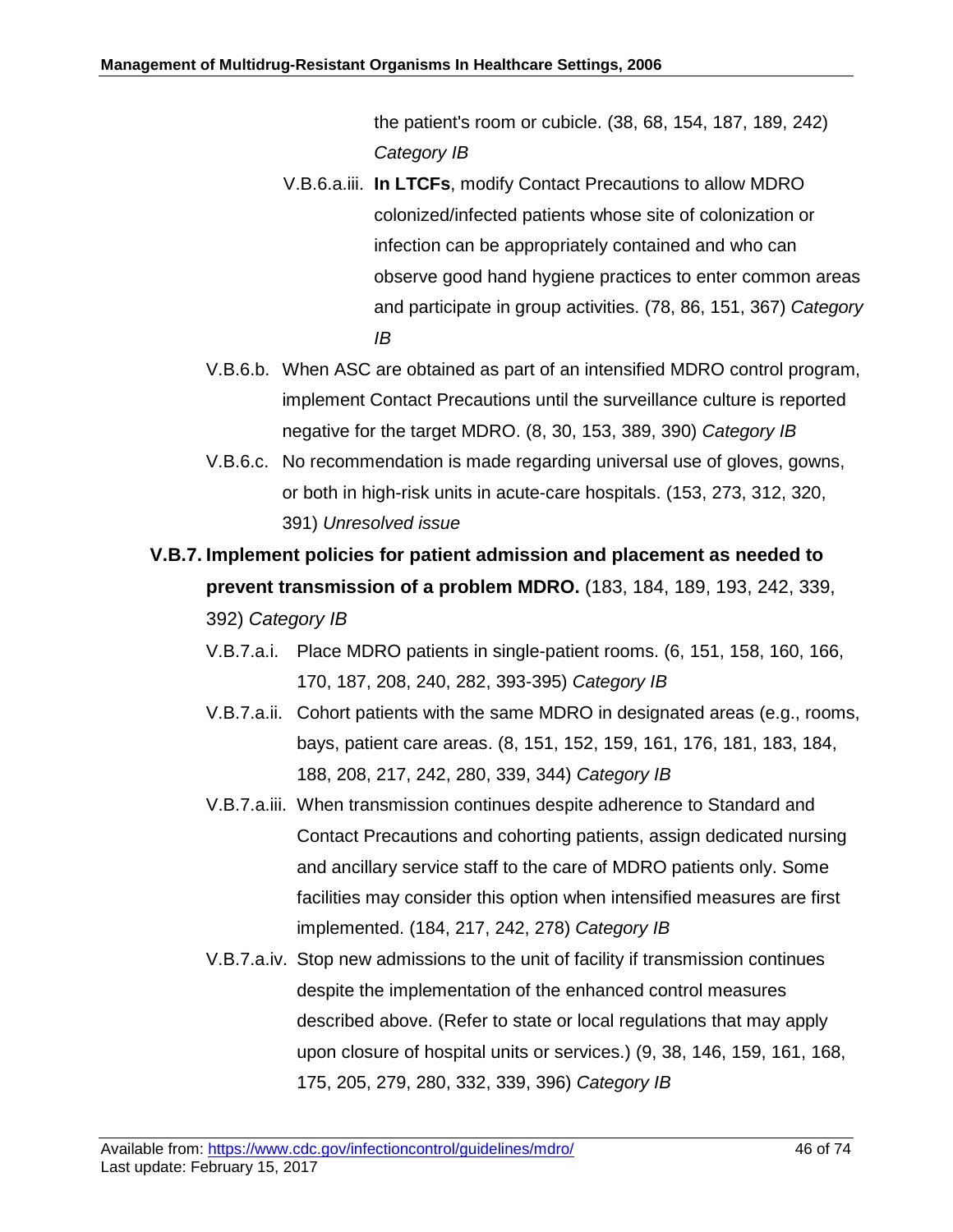#### **V.B.8. Enhanced environmental measures**

- V.B.8.a. Implement patient-dedicated or single-use disposable noncritical equipment (e.g., blood pressure cuff, stethoscope) and instruments and devices. [\(38,](http://www.cdc.gov/hicpac/mdro/mdro_reference.html#38) [104,](http://www.cdc.gov/hicpac/mdro/mdro_reference.html#104) [151,](http://www.cdc.gov/hicpac/mdro/mdro_reference.html#151) [156,](http://www.cdc.gov/hicpac/mdro/mdro_reference.html#156) [159,](http://www.cdc.gov/hicpac/mdro/mdro_reference.html#159) [163,](http://www.cdc.gov/hicpac/mdro/mdro_reference.html#163) [181,](http://www.cdc.gov/hicpac/mdro/mdro_reference.html#181) [217,](http://www.cdc.gov/hicpac/mdro/mdro_reference.html#217) [323,](http://www.cdc.gov/hicpac/mdro/mdro_reference.html#323) [329,](http://www.cdc.gov/hicpac/mdro/mdro_reference.html#329) [367,](http://www.cdc.gov/hicpac/mdro/mdro_reference.html#367) [389,](http://www.cdc.gov/hicpac/mdro/mdro_reference.html#389) [390,](http://www.cdc.gov/hicpac/mdro/mdro_reference.html#390) [394\)](http://www.cdc.gov/hicpac/mdro/mdro_reference.html#394) *Category IB*
- V.B.8.b. Intensify and reinforce training of environmental staff who work in areas targeted for intensified MDRO control and monitor adherence to environmental cleaning policies. Some facilities may choose to assign dedicated staff to targeted patient care areas to enhance consistency of proper environmental cleaning and disinfection services. [\(38,](http://www.cdc.gov/hicpac/mdro/mdro_reference.html#38) [154,](http://www.cdc.gov/hicpac/mdro/mdro_reference.html#154) [159,](http://www.cdc.gov/hicpac/mdro/mdro_reference.html#159) [165,](http://www.cdc.gov/hicpac/mdro/mdro_reference.html#165) [172,](http://www.cdc.gov/hicpac/mdro/mdro_reference.html#172) [173,](http://www.cdc.gov/hicpac/mdro/mdro_reference.html#173) [175,](http://www.cdc.gov/hicpac/mdro/mdro_reference.html#175) [178-181,](http://www.cdc.gov/hicpac/mdro/mdro_reference.html#178) [193,](http://www.cdc.gov/hicpac/mdro/mdro_reference.html#193) [205,](http://www.cdc.gov/hicpac/mdro/mdro_reference.html#205) [208,](http://www.cdc.gov/hicpac/mdro/mdro_reference.html#208) [217,](http://www.cdc.gov/hicpac/mdro/mdro_reference.html#217) [279,](http://www.cdc.gov/hicpac/mdro/mdro_reference.html#279) [301,](http://www.cdc.gov/hicpac/mdro/mdro_reference.html#301) [327,](http://www.cdc.gov/hicpac/mdro/mdro_reference.html#327) [339,](http://www.cdc.gov/hicpac/mdro/mdro_reference.html#339) 397) *Category IB*
- V.B.8.c. Monitor (i.e., supervise and inspect) cleaning performance to ensure consistent cleaning and disinfection of surfaces in close proximity to the patient and those likely to be touched by the patient and HCP (e.g., bedrails, carts, bedside commodes, doorknobs, faucet handles). [\(8,](http://www.cdc.gov/hicpac/mdro/mdro_reference.html#8) [38,](http://www.cdc.gov/hicpac/mdro/mdro_reference.html#38) [109,](http://www.cdc.gov/hicpac/mdro/mdro_reference.html#109) [111,](http://www.cdc.gov/hicpac/mdro/mdro_reference.html#111) [154,](http://www.cdc.gov/hicpac/mdro/mdro_reference.html#154) [169,](http://www.cdc.gov/hicpac/mdro/mdro_reference.html#169) [180,](http://www.cdc.gov/hicpac/mdro/mdro_reference.html#180) [208,](http://www.cdc.gov/hicpac/mdro/mdro_reference.html#208) [217,](http://www.cdc.gov/hicpac/mdro/mdro_reference.html#217) [301,](http://www.cdc.gov/hicpac/mdro/mdro_reference.html#301) [333,](http://www.cdc.gov/hicpac/mdro/mdro_reference.html#333) [398\)](http://www.cdc.gov/hicpac/mdro/mdro_reference.html#398) *Category IB*
- V.B.8.d. Obtain environmental cultures (e.g., surfaces, shared medical equipment) when there is epidemiologic evidence that an environmental source is associated with ongoing transmission of the targeted MDRO. [\(399-](http://www.cdc.gov/hicpac/mdro/mdro_reference.html#399)[402\)](http://www.cdc.gov/hicpac/mdro/mdro_reference.html#402) *Category IB*
- V.B.8.e. Vacate units for environmental assessment and intensive cleaning when previous efforts to eliminate environmental reservoirs have failed. [\(175,](http://www.cdc.gov/hicpac/mdro/mdro_reference.html#175) [205,](http://www.cdc.gov/hicpac/mdro/mdro_reference.html#205) [279,](http://www.cdc.gov/hicpac/mdro/mdro_reference.html#279) [339,](http://www.cdc.gov/hicpac/mdro/mdro_reference.html#339) [403\)](http://www.cdc.gov/hicpac/mdro/mdro_reference.html#403) *Category II*

#### **V.B.9. Decolonization**

- V.B.9.a. Consult with physicians with expertise in infectious diseases and/or healthcare epidemiology on a case-by-case basis regarding the appropriate use of decolonization therapy for patients or staff during limited periods of time, as a component of an intensified MRSA control program. [\(152,](http://www.cdc.gov/hicpac/mdro/mdro_reference.html#152) [168,](http://www.cdc.gov/hicpac/mdro/mdro_reference.html#168) [170,](http://www.cdc.gov/hicpac/mdro/mdro_reference.html#170) [172,](http://www.cdc.gov/hicpac/mdro/mdro_reference.html#172) [183,](http://www.cdc.gov/hicpac/mdro/mdro_reference.html#183) [194,](http://www.cdc.gov/hicpac/mdro/mdro_reference.html#194) [304\)](http://www.cdc.gov/hicpac/mdro/mdro_reference.html#304) *Category II*
- V.B.9.b. When decolonization for MRSA is used, perform susceptibility testing for the decolonizing agent against the target organism in the individual being treated or the MDRO strain that is epidemiologically implicated in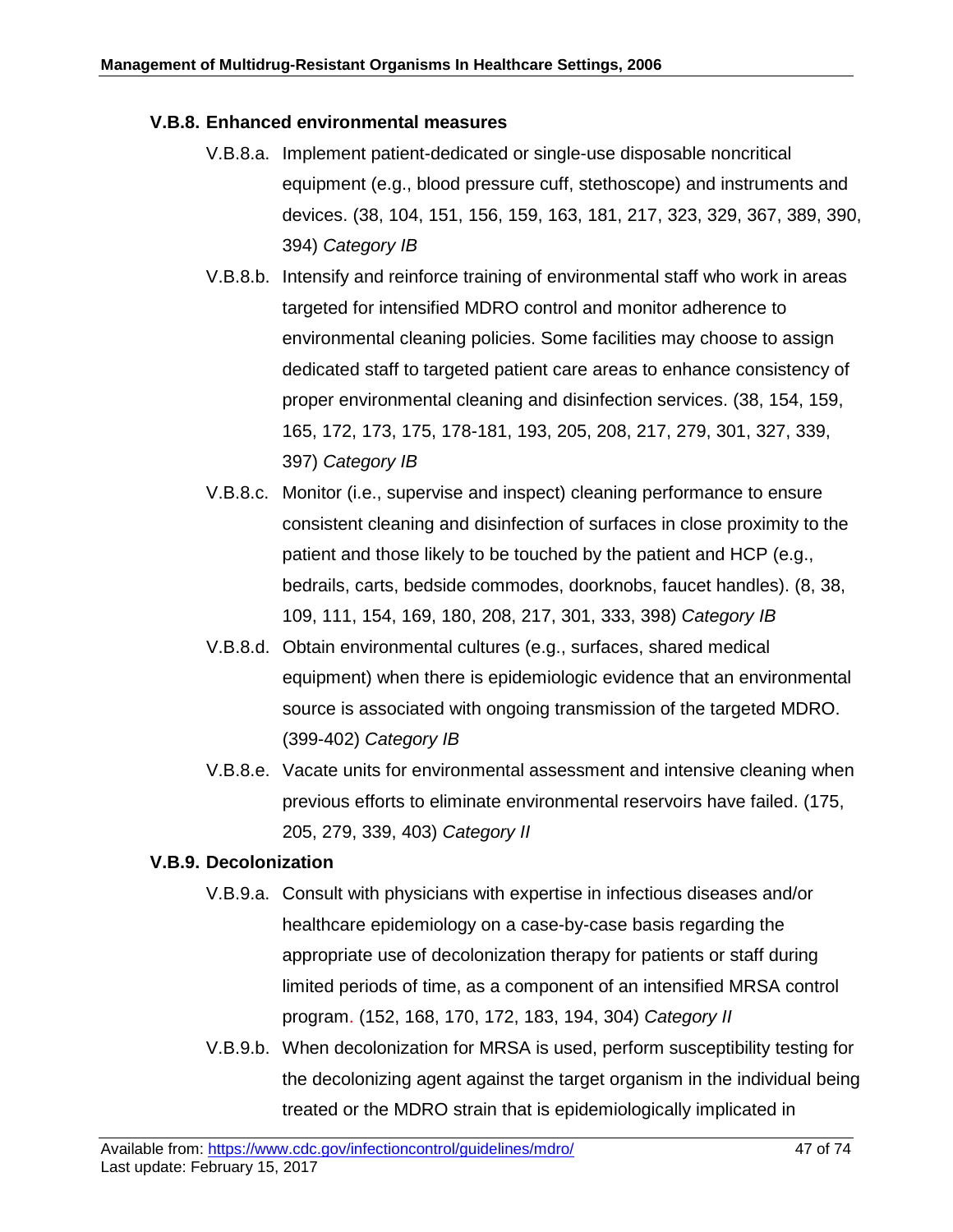transmission. Monitor susceptibility to detect emergence of resistance to the decolonizing agent. Consult with a microbiologist for appropriate testing for mupirocin resistance, since standards have not been established. [\(289,](http://www.cdc.gov/hicpac/mdro/mdro_reference.html#289) [290,](http://www.cdc.gov/hicpac/mdro/mdro_reference.html#290) [304,](http://www.cdc.gov/hicpac/mdro/mdro_reference.html#304) [308\)](http://www.cdc.gov/hicpac/mdro/mdro_reference.html#308) *Category IB*

- V.B.9.b.i. Because mupirocin-resistant strains may emerge and because it is unusual to eradicate MRSA when multiple body sites are colonized, do not use topical mupirocin routinely for MRSA decolonization of patients as a component of MRSA control programs in any healthcare setting. [\(289,](http://www.cdc.gov/hicpac/mdro/mdro_reference.html#289) [404\)](http://www.cdc.gov/hicpac/mdro/mdro_reference.html#404) *Category IB*
- V.B.9.b.ii. Limit decolonization of HCP found to be colonized with MRSA to persons who have been epidemiologically linked as a likely source of ongoing transmission to patients. Consider reassignment of HCP if decolonization is not successful and ongoing transmission to patients persists. (120, [122,](http://www.cdc.gov/hicpac/mdro/mdro_reference.html#122) 168) *Category IB*
- V.B.9.c. No recommendation can be made for decolonizing patients with VRE or MDR-GNB. Regimens and efficacy of decolonization protocols for VRE and MDR-GNB have not been established. [\(284,](http://www.cdc.gov/hicpac/mdro/mdro_reference.html#284) [286,](http://www.cdc.gov/hicpac/mdro/mdro_reference.html#286) [288,](http://www.cdc.gov/hicpac/mdro/mdro_reference.html#288) [307,](http://www.cdc.gov/hicpac/mdro/mdro_reference.html#307) [387,](http://www.cdc.gov/hicpac/mdro/mdro_reference.html#387) [405\)](http://www.cdc.gov/hicpac/mdro/mdro_reference.html#405) *Unresolved issue*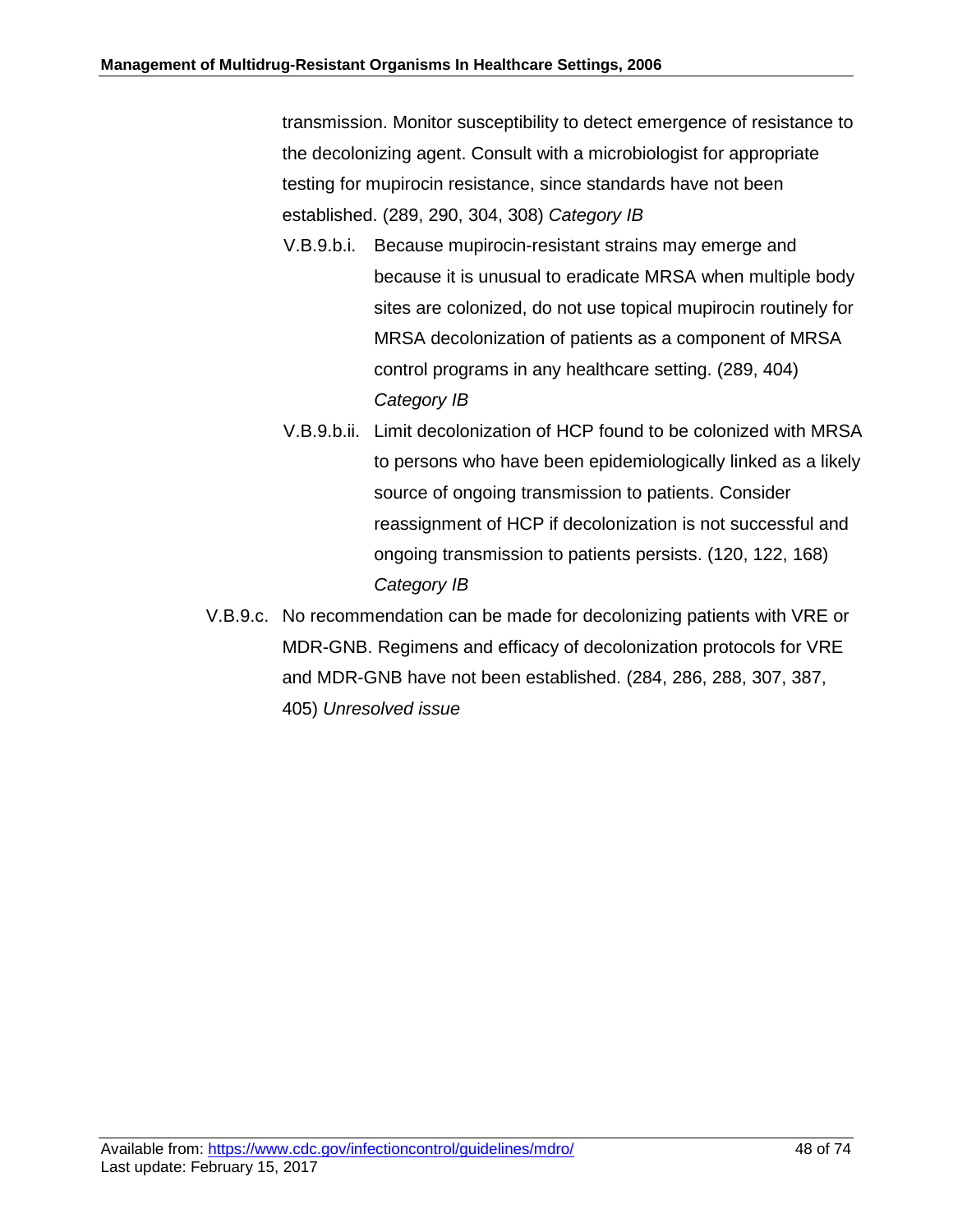# **Glossary - Multidrug-Resistant Organisms**

**Ambulatory care settings.** Facilities that provide health care to patients who do not remain overnight (e.g., hospital-based outpatient clinics, nonhospital-based clinics and physician offices, urgent care centers, surgicenters, free-standing dialysis centers, public health clinics, imaging centers, ambulatory behavioral health and substance abuse clinics, physical therapy and rehabilitation centers, and dental practices.

**Cohorting.** In the context of this guideline, this term applies to the practice of grouping patients infected or colonized with the same infectious agent together to confine their care to one area and prevent contact with susceptible patients (cohorting patients). During outbreaks, healthcare personnel may be assigned to a cohort of patients to further limit opportunities for transmission (cohorting staff).

**Contact Precautions.** Contact Precautions are a set of practices used to prevent transmission of infectious agents that are spread by direct or indirect contact with the patient or the patient's environment. Contact Precautions also apply where the presence of excessive wound drainage, fecal incontinence, or other discharges from the body suggest an increased transmission risk. A single patient room is preferred for patients who require Contact Precautions. When a single patient room is not available, consultation with infection control is helpful to assess the various risks associated with other patient placement options (e.g., cohorting, keeping the patient with an existing roommate). In multi-patient rooms, ≥3 feet spatial separation of between beds is advised to reduce the opportunities for inadvertent sharing of items between the infected/colonized patient and other patients. Healthcare personnel caring for patients on Contact Precautions wear a gown and gloves for all interactions that may involve contact with the patient or potentially contaminated areas in the patient's environment. Donning of gown and gloves upon room entry, removal before exiting the patient room and performance of hand hygiene immediately upon exiting are done to contain pathogens.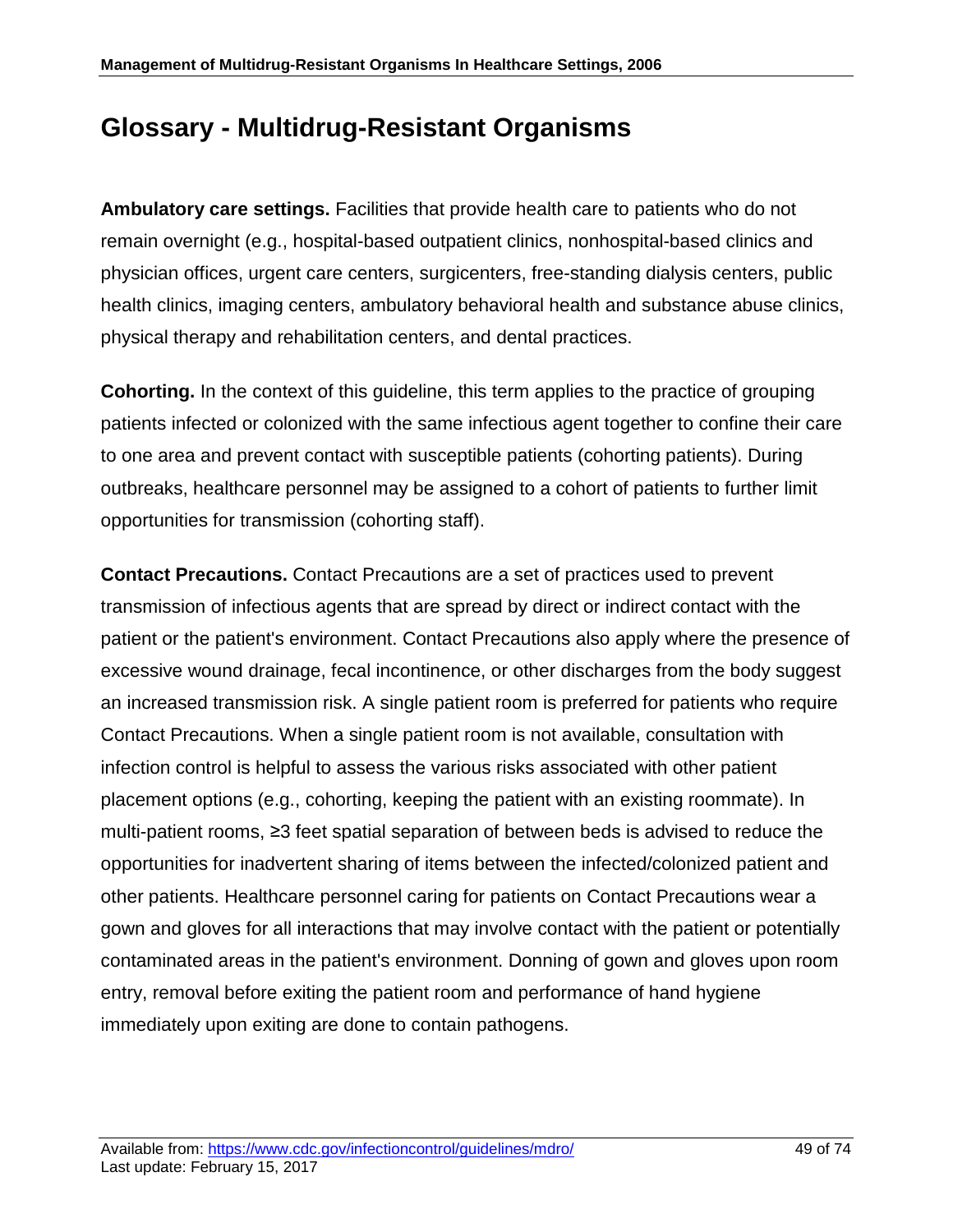**Epidemiologically important pathogens.** Infectious agents that have one or more of the following characteristics:

- 1. A propensity for transmission within healthcare facilities based on published reports and the occurrence of temporal or geographic clusters of ≥2 patients, (e.g., VRE, MRSA and MSSA, *Clostridium difficile*, norovirus, RSV, influenza, rotavirus, Enterobacter spp; Serratia spp., group A streptococcus). However, for group A streptococcus, most experts consider a single case of healthcare-associated disease a trigger for investigation and enhanced control measures because of the devastating outcomes associated with HAI group A streptococcus infections. For susceptible bacteria that are known to be associated with asymptomatic colonization, isolation from normally sterile body fluids in patients with significant clinical disease would be the trigger to consider the organism as epidemiologically important.
- 2. Antimicrobial resistance implications:
	- Resistance to first-line therapies (e.g., MRSA, VRE, VISA, VRSA, ESBLproducing organisms).
	- Unusual or usual agents with unusual patterns of resistance within a facility, (e.g., the first isolate of *Burkholderia cepacia* complex or Ralstonia spp. in non-CF patients or a quinolone-resistant strain of Pseudomonas in a facility.
	- Difficult to treat because of innate or acquired resistance to multiple classes of antimicrobial agents (e.g., Stenotrophomonas maltophilia, Acinetobacter spp.).
- 3. Associated with serious clinical disease, increased morbidity and mortality (e.g., MRSA and MSSA, group A streptococcus); or
- 4. A newly discovered or reemerging pathogen. The strategies described for MDROs may be applied for control of epidemiologically important organisms other than MDROs.

**Hand hygiene.** A general term that applies to any one of the following:

- 1. handwashing with plain (nonantimicrobial) soap and water);
- 2. antiseptic hand wash (soap containing antiseptic agents and water);
- 3. antiseptic hand rub (waterless antiseptic product, most often alcohol-based, rubbed on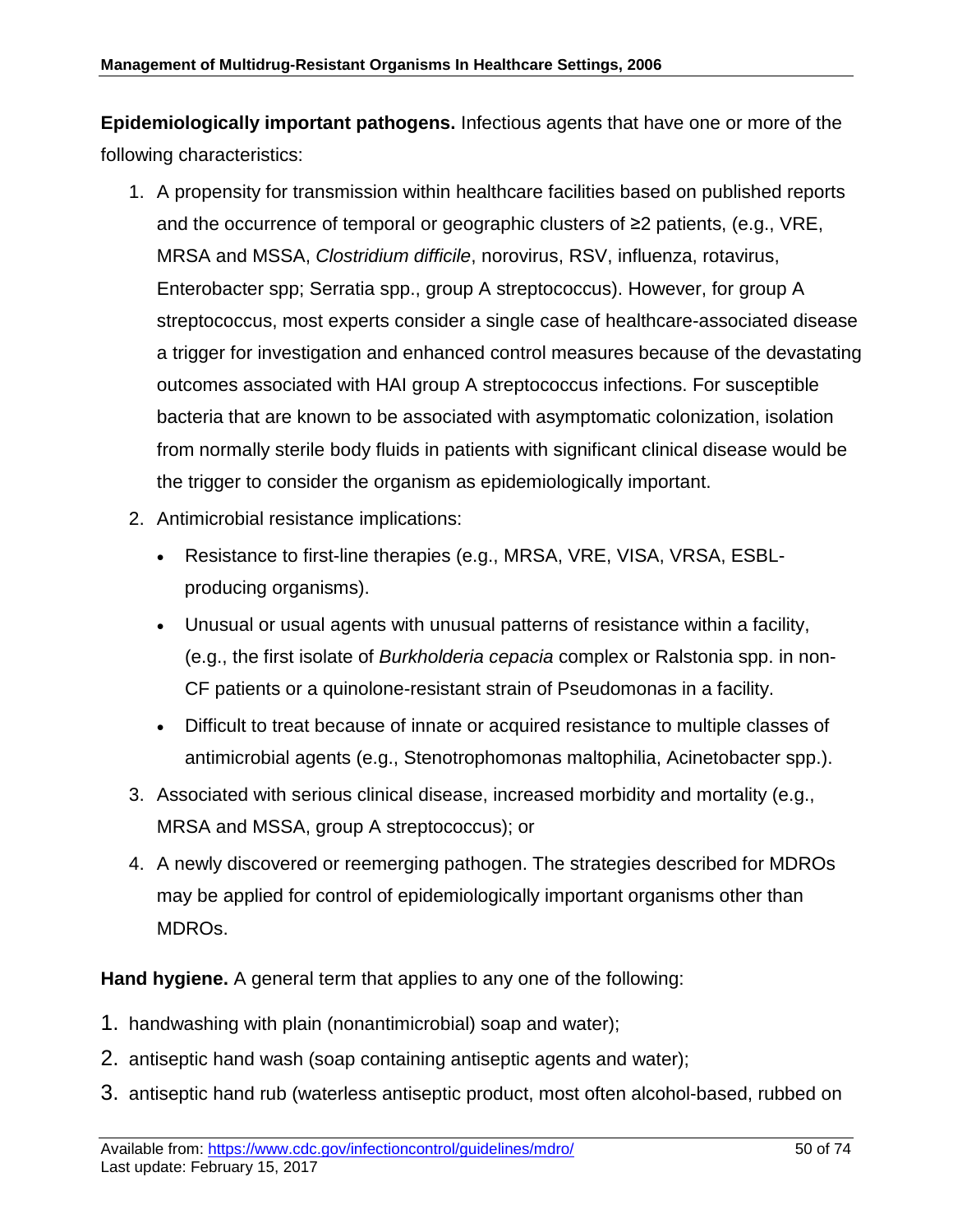all surfaces of hands); or

4. surgical hand antisepsis (antiseptic hand wash or antiseptic hand rub performed preoperatively by surgical personnel to eliminate transient hand flora and reduce resident hand flora).

**Healthcare-associated infection (HAI).** An infection that develops in a patient who is cared for in any setting where healthcare is delivered (e.g., acute care hospital, chronic care facility, ambulatory clinic, dialysis center, surgicenter, home) and is related to receiving health care (i.e., was not incubating or present at the time healthcare was provided). In ambulatory and home settings, HAI would apply to any infection that is associated with a medical or surgical intervention performed in those settings.

**Healthcare epidemiologist.** A person whose primary training is medical (M.D., D.O.) and/or masters or doctorate-level epidemiology who has received advanced training in healthcare epidemiology. Typically these professionals direct or provide consultation to an infection prevention and control program in a hospital, long term care facility (LTCF), or healthcare delivery system (also see infection prevention and control professional).

**Healthcare personnel (HCP).** All paid and unpaid persons who work in a healthcare setting, also known as healthcare workers (e.g. any person who has professional or technical training in a healthcare-related field and provides patient care in a healthcare setting or any person who provides services that support the delivery of healthcare such as dietary, housekeeping, engineering, maintenance personnel).

**Home care.** A wide-range of medical, nursing, rehabilitation, hospice, and social services delivered to patients in their place of residence (e.g., private residence, senior living center, assisted living facility). Home health-care services include care provided by home health aides and skilled nurses, respiratory therapists, dieticians, physicians, chaplains, and volunteers; provision of durable medical equipment; home infusion therapy; and physical, speech, and occupational therapy.

**Infection prevention and control professional (ICP).** A person whose primary training is in either nursing, medical technology, microbiology, or epidemiology and who has acquired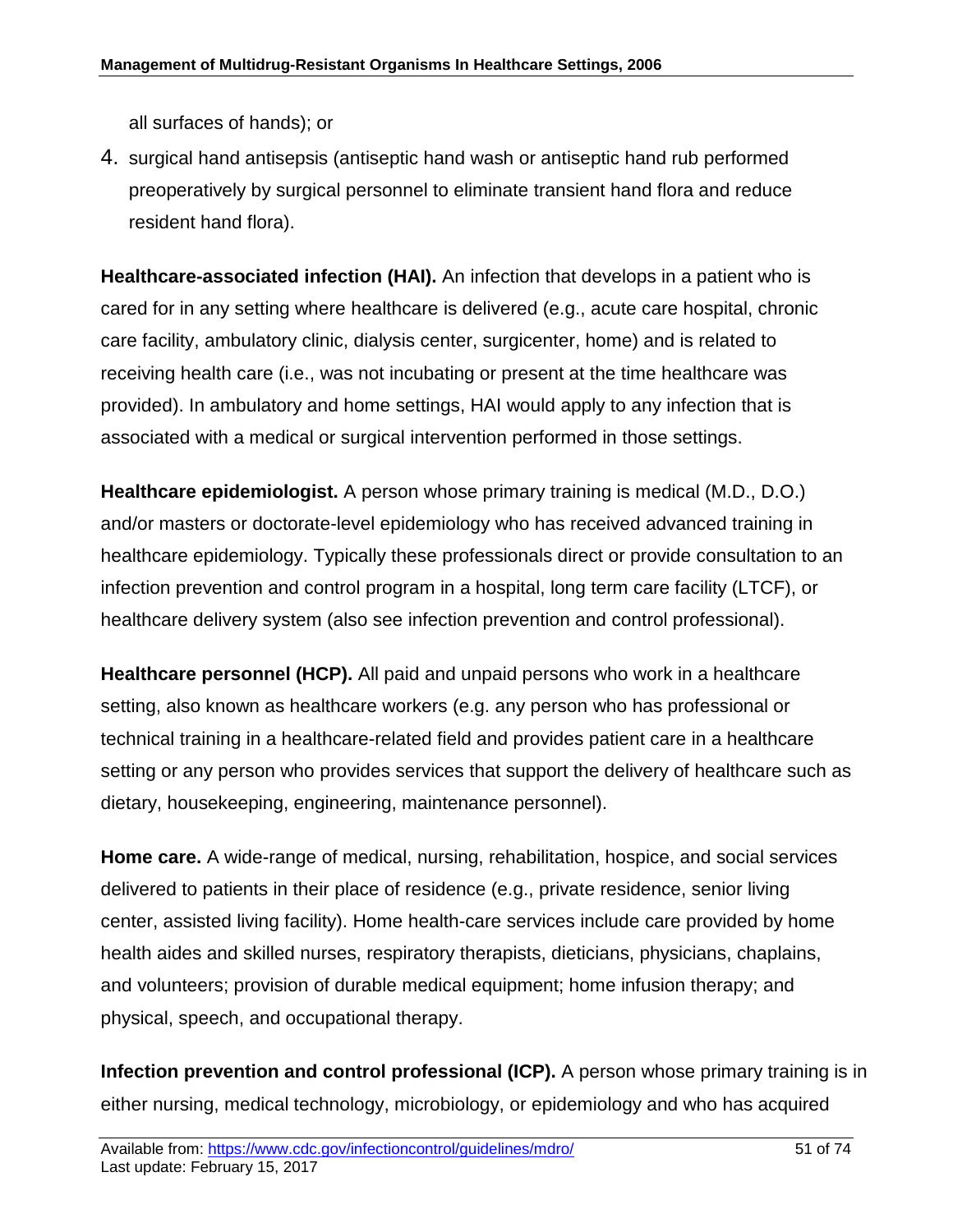specialized training in infection control. Responsibilities may include collection, analysis, and feedback of infection data and trends to healthcare providers; consultation on infection risk assessment, prevention and control strategies; performance of education and training activities; implementation of evidence-based infection control practices or those mandated by regulatory and licensing agencies; application of epidemiologic principles to improve patient outcomes; participation in planning renovation and construction projects (e.g., to ensure appropriate containment of construction dust); evaluation of new products or procedures on patient outcomes; oversight of employee health services related to infection prevention; implementation of preparedness plans; communication within the healthcare setting, with local and state health departments, and with the community at large concerning infection control issues; and participation in research.

**Infection prevention and control program.** A multidisciplinary program that includes a group of activities to ensure that recommended practices for the prevention of healthcare-associated infections are implemented and followed by healthcare personnel, making the healthcare setting safe from infection for patients and healthcare personnel. The Joint Commission on Accreditation of Healthcare Organizations (JCAHO) requires the following five components of an infection prevention and control program for accreditation:

- 1. *surveillance:* monitoring patients and healthcare personnel for acquisition of infection and/or colonization;
- 2. *investigation:* identification and analysis of infection problems or undesirable trends;
- 3. *prevention:* implementation of measures to prevent transmission of infectious agents and to reduce risks for device- and procedure-related infections;
- 4. *control:* evaluation and management of outbreaks; and
- 5. *reporting:* provision of information to external agencies as required by state and federal law and regulation ([This link is no longer active: www.jcaho.org.]). The infection prevention and control program staff has the ultimate authority to determine infection control policies for a healthcare organization with the approval of the organization's governing body.

**Long-term care facilities (LTCFs).** An array of residential and outpatient facilities designed to meet the bio-psychosocial needs of persons with sustained self-care deficits. These include skilled nursing facilities, chronic disease hospitals, nursing homes, foster and group homes,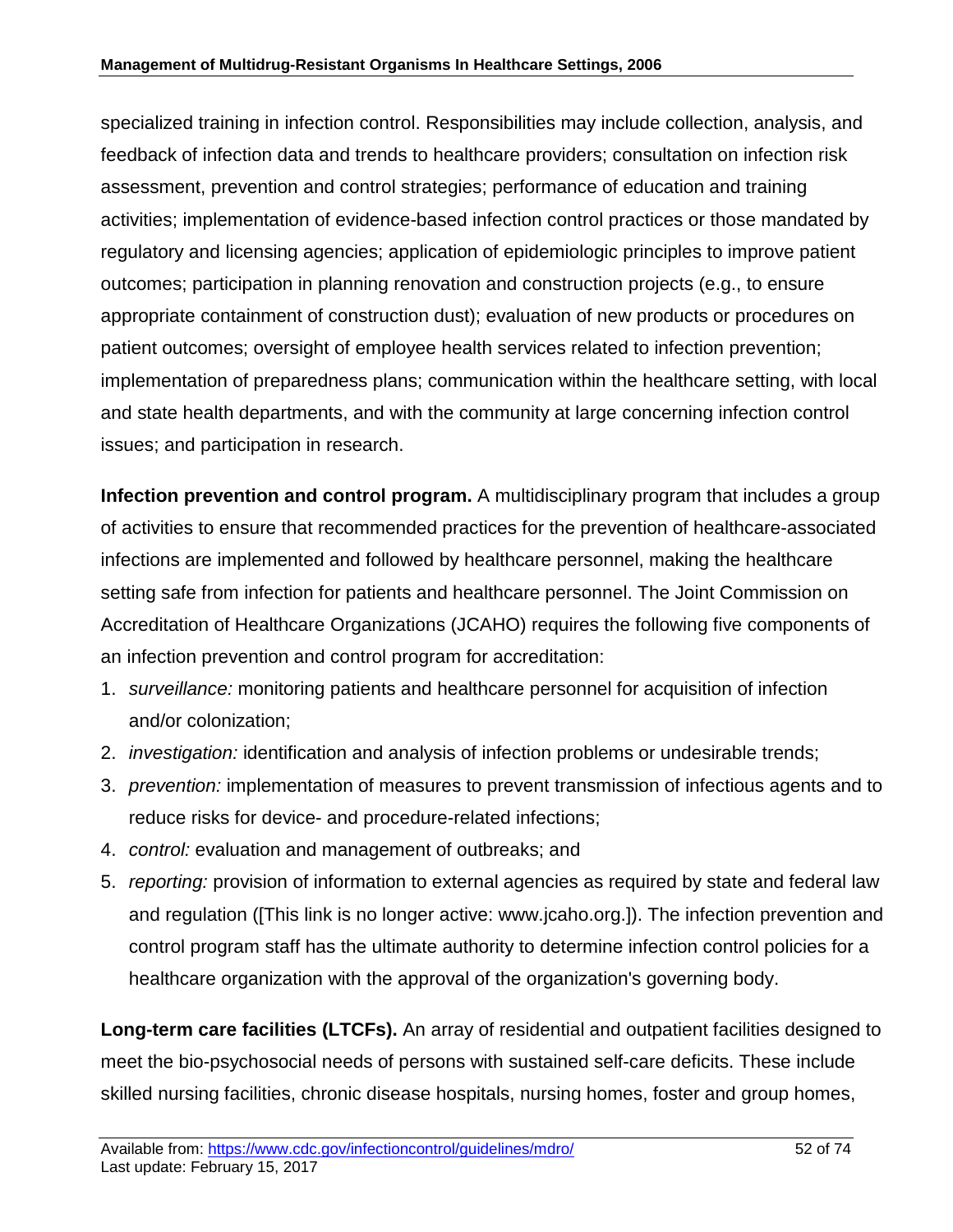institutions for the developmentally disabled, residential care facilities, assisted living facilities, retirement homes, adult day health care facilities, rehabilitation centers, and long-term psychiatric hospitals.

**Mask.** A term that applies collectively to items used to cover the nose and mouth and includes both procedure masks and surgical masks ([This link is no longer active: www.fda.gov/cdrh/ode/guidance/094.html#4.]).

**Multidrug-resistant organisms (MDROs).** In general, bacteria (excluding M. tuberculosis) that are resistant to one or more classes of antimicrobial agents and usually are resistant to all but one or two commercially available antimicrobial agents (e.g., MRSA, VRE, extended spectrum beta-lactamase [ESBL]-producing or intrinsically resistant gramnegative bacilli).

**Nosocomial infection.** Derived from two Greek words "nosos" (disease) and "komeion" (to take care of). Refers to any infection that develops during or as a result of an admission to an acute care facility (hospital) and was not incubating at the time of admission.

**Standard Precautions.** A group of infection prevention practices that apply to all patients, regardless of suspected or confirmed diagnosis or presumed infection status. Standard Precautions are a combination and expansion of Universal Precautions and Body Substance Isolation. Standard Precautions are based on the principle that all blood, body fluids, secretions, excretions except sweat, nonintact skin, and mucous membranes may contain transmissible infectious agents. Standard Precautions includes hand hygiene, and depending on the anticipated exposure, use of gloves, gown, mask, eye protection, or face shield. Also, equipment or items in the patient environment likely to have been contaminated with infectious fluids must be handled in a manner to prevent transmission of infectious agents, (e.g. wear gloves for handling, contain heavily soiled equipment, properly clean and disinfect or sterilize reusable equipment before use on another patient).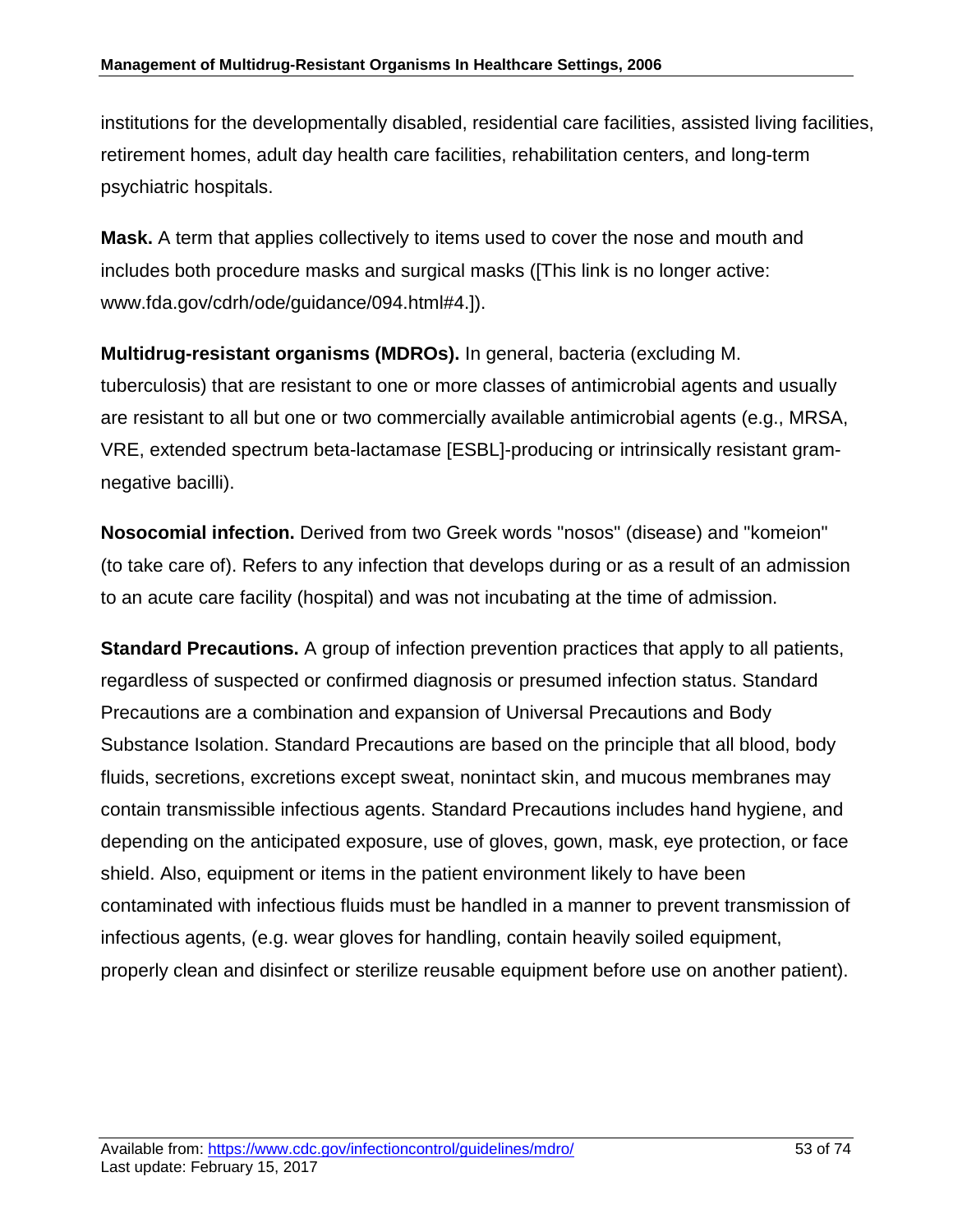# **References**

- 1. IOM (1998), eds. Harrison, P. F. Lederberg, J. (National Academy Press, Washington, DC), pp. 8-74.
- 2. Shlaes, D. M., Gerding, D. N., John, J. F., Jr., Craig, W. A., Bornstein, D. L., Duncan, R. A., Eckman, M. R., Farrer, W. E., Greene, W. H., Lorian, V., et al. (1997) Infect Control Hosp Epidemiol18, 275-291.
- 3. Larson, E. L., Early, E., Cloonan, P., Sugrue, S., Parides, M. (2000) Behav Med 26, 14-22.
- 4. Goldmann, D. A., Weinstein, R. A., Wenzel, R. P., Tablan, O. C., Duma, R. J., Gaynes, R. P., Schlosser, J., Martone, W. J. (1996) JAMA 275, 234-240.
- 5. Murthy, R. (2001) Chest 119, 405S-411S.
- 6. Mahgoub, S., Ahmed, J., Glatt, A. E. (2002) Infect Control Hosp Epidemiol 23, 477- 479.
- 7. Fournier, P. E., Richet, H. (2006) Clin Infect Dis 42, 692-699.
- 8. Fierobe, L., Lucet, J. C., Decre, D., Muller-Serieys, C., Deleuze, A., Joly-Guillou, M. L., Mantz, J., Desmonts, J. M. (2001) Infect Control Hosp Epidemiol 22, 35-40.
- 9. Ling, M. L., Ang, A., Wee, M., Wang, G. C. (2001) Infect Control Hosp Epidemiol 22, 48-49.
- 10. Landman, D., Quale, J. M., Mayorga, D., Adedeji, A., Vangala, K., Ravishankar, J., Flores, C., Brooks, S. (2002) Arch Intern Med 162, 1515-1520.
- 11. Urban, C., Segal-Maurer, S., Rahal, J. J. (2003) Clin Infect Dis 36, 1268-1274.
- 12. Gales, A. C., Jones, R. N., Forward, K. R., Linares, J., Sader, H. S., Verhoef, J. (2001) Clin Infect Dis 32 Suppl 2, S104-113.
- 13. del Toro, M. D., Rodriguez-Bano, J., Herrero, M., Rivero, A., Garcia-Ordonez, M. A., Corzo, J., Perez-Cano, R. (2002) Medicine (Baltimore) 81, 228-239.
- 14. Hanes, S. D., Demirkan, K., Tolley, E., Boucher, B. A., Croce, M. A., Wood, G. C., & Fabian, T. C. (2002) Clin Infect Dis 35, 228-235.
- 15. Saiman, L., Siegel, J. (2003) Infect Control Hosp Epidemiol 24, S6-52.
- 16. Loukil, C., Saizou, C., Doit, C., Bidet, P., Mariani-Kurkdjian, P., Aujard, Y., Beaufils, F., & Bingen, E. (2003) Infect Control Hosp Epidemiol 24, 707-710.
- 17. Ryan, M. P., Pembroke, J. T., Adley, C. C. (2006) J Hosp Infect 62, 278-284.
- 18. Fry, A. M., Udeagu, C. C., Soriano-Gabarro, M., Fridkin, S., Musinski, D., LaClaire, L., Elliott, J., Cook, D. J., Kornblum, J., Layton, M., et al. (2005) Infect Control Hosp Epidemiol 26, 239-247.
- 19. Carter, R. J., Sorenson, G., Heffernan, R., Kiehlbauch, J. A., Kornblum, J. S., Leggiadro, R. J., Nixon, L. J., Wertheim, W. A., Whitney, C. G., Layton, M. (2005) Infect Control Hosp Epidemiol 26, 248-255.
- 20. Whitener, C. J., Park, S. Y., Browne, F. A., Parent, L. J., Julian, K., Bozdogan, B., Appelbaum, P. C., Chaitram, J., Weigel, L. M., Jernigan, J., et al. (2004) Clin Infect Dis 38, 1049-1055.
- 21. CDC (1997) MMWR Morb Mortal Wkly Rep 46 (33), 765-766.
- 22. CDC (2002) MMWR Morb Mortal Wkly Rep 51 (26), 565-567.
- 23. CDC (2002) MMWR Morbidity Mortality Weekly Report 51 (40), 902.
- 24. CDC (2004) MMWR Morb Mortal Wkly Rep 53, 322-323.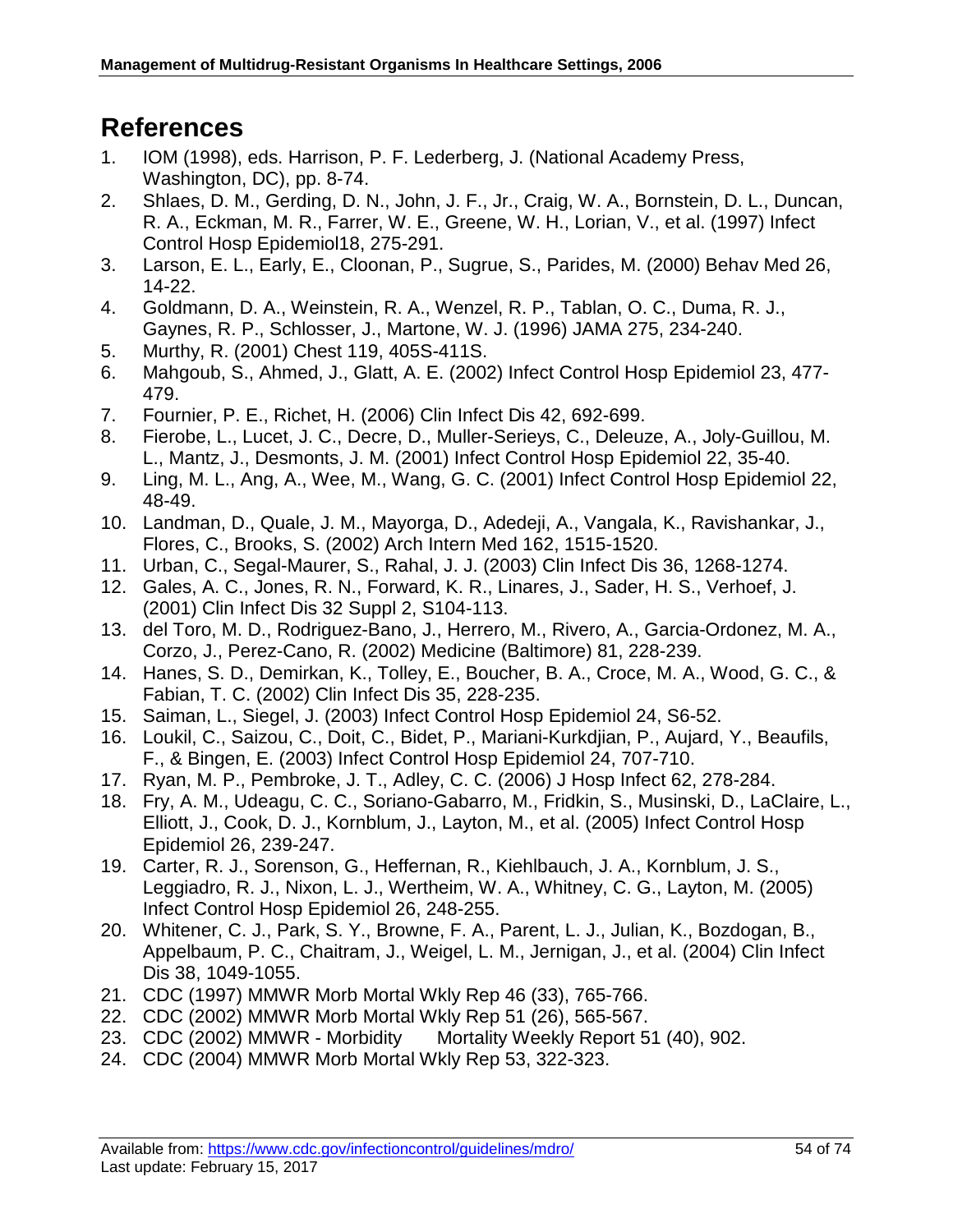- 25. Chang, S., Sievert, D. M., Hageman, J. C., Boulton, M. L., Tenover, F. C., Downes, F. P., Shah, S., Rudrik, J. T., Pupp, G. R., Brown, W. J., et al. (2003) N Engl J Med 348, 1342-1347.
- 26. Fridkin, S. K., Hageman, J., McDougal, L. K., Mohammed, J., Jarvis, W. R., Perl, T. M., & Tenover, F. C. (2003) Clin Infect Dis 36, 429-439.
- 27. Hageman, J. C., Fridkin, S. K., Mohammed, J. M., Steward, C. D., Gaynes, R. P., Tenover, F. C. (2003) Infect Control Hosp Epidemiol 24, 356-361.
- 28. Rotun, S. S., McMath, V., Schoonmaker, D. J., Maupin, P. S., Tenover, F. C., Hill, B. C., & Ackman, D. M. (1999) Emerg Infect Dis 5, 147-149.
- 29. Smith, T. L., Pearson, M. L., Wilcox, K. R., Cruz, C., Lancaster, M. V., Robinson-Dunn, B., Tenover, F. C., Zervos, M. J., Band, J. D., White, E., et al. (1999) N Engl J Med 340, 493-501.
- 30. Srinivasan, A., Dick, J. D., Perl, T. M. (2002) Clin Microbiol Rev 15, 430-438.
- 31. Gonzales, R. D., Schreckenberger, P. C., Graham, M. B., Kelkar, S., DenBesten, K., Quinn, J. P. (2001) Lancet 357, 1179.
- 32. Soltani, M., Beighton, D., Philpott-Howard, J., Woodford, N. (2001) Antimicrob Agents Chemother 45, 645-646.
- 33. Pai, M. P., Rodvold, K. A., Schreckenberger, P. C., Gonzales, R. D., Petrolatti, J. M., & Quinn, J. P. (2002) Clin Infect Dis 35, 1269-1272.
- 34. Pillai, S. K., Sakoulas, G., Wennersten, C., Eliopoulos, G. M., Moellering, R. C., Jr., Ferraro, M. J., Gold, H. S. (2002) J Infect Dis 186, 1603-1607.
- 35. Hershberger, E., Donabedian, S., Konstantinou, K., Zervos, M. J. (2004) Clin Infect Dis 38, 92-98.
- 36. Mangili, A., Bica, I., Snydman, D. R., Hamer, D. H. (2005) Clin Infect Dis 40, 1058- 1060.
- 37. Sabol, K., Patterson, J. E., Lewis, J. S., 2nd, Owens, A., Cadena, J., Jorgensen, J. H. (2005) Antimicrob Agents Chemother 49, 1664-1665.
- 38. Simor, A. E., Lee, M., Vearncombe, M., Jones-Paul, L., Barry, C., Gomez, M., Fish, J. S., Cartotto, R. C., Palmer, R., Louie, M. (2002) Infect Control Hosp Epidemiol 23, 261-267.
- 39. Clarke, N. M., Patterson, J., Lynch, I. J. (2003) Curr Opin Crit Care 9, 413-423.
- 40. Martone, W. J. (1998) Infect Control Hosp Epidemiol 19, 539-545.
- 41. The Brooklyn Antibiotic Task Force (2002) Infect Control Hosp Epidemiol 23, 106- 108.
- 42. Wilson, S. J., Knipe, C. J., Zieger, M. J., Gabehart, K. M., Goodman, J. E., Volk, H. M., & Sood, R. (2004) Am J Infect Control 32, 342-344.
- 43. Qavi, A., Segal-Maurer, S., Mariano, N., Urban, C., Rosenberg, C., Burns, J., Chiang, T., Maurer, J., Rahal, J. J. (2005) Infect Control Hosp Epidemiol 26, 63-68.
- 44. Song, X., Srinivasan, A., Plaut, D., Perl, T. M. (2003) Infect Control Hosp Epidemiol 24, 251-256.
- 45. Aloush, V., Navon-Venezia, S., Seigman-Igra, Y., Cabili, S., Carmeli, Y. (2006) Antimicrob Agents Chemother 50, 43-48.
- 46. Cosgrove, S. E. (2006) Clin Infect Dis 42 Suppl 2, S82-89.
- 47. Stone, P. W., Gupta, A., Loughrey, M., Della-Latta, P., Cimiotti, J., Larson, E., Rubenstein, D., Saiman, L. (2003) Infect Control Hosp Epidemiol 24, 601-606.

Available from[: https://www.cdc.gov/infectioncontrol/guidelines/mdro/](https://www.cdc.gov/infectioncontrol/guidelines/mdro/) 55 of 74 Last update: February 15, 2017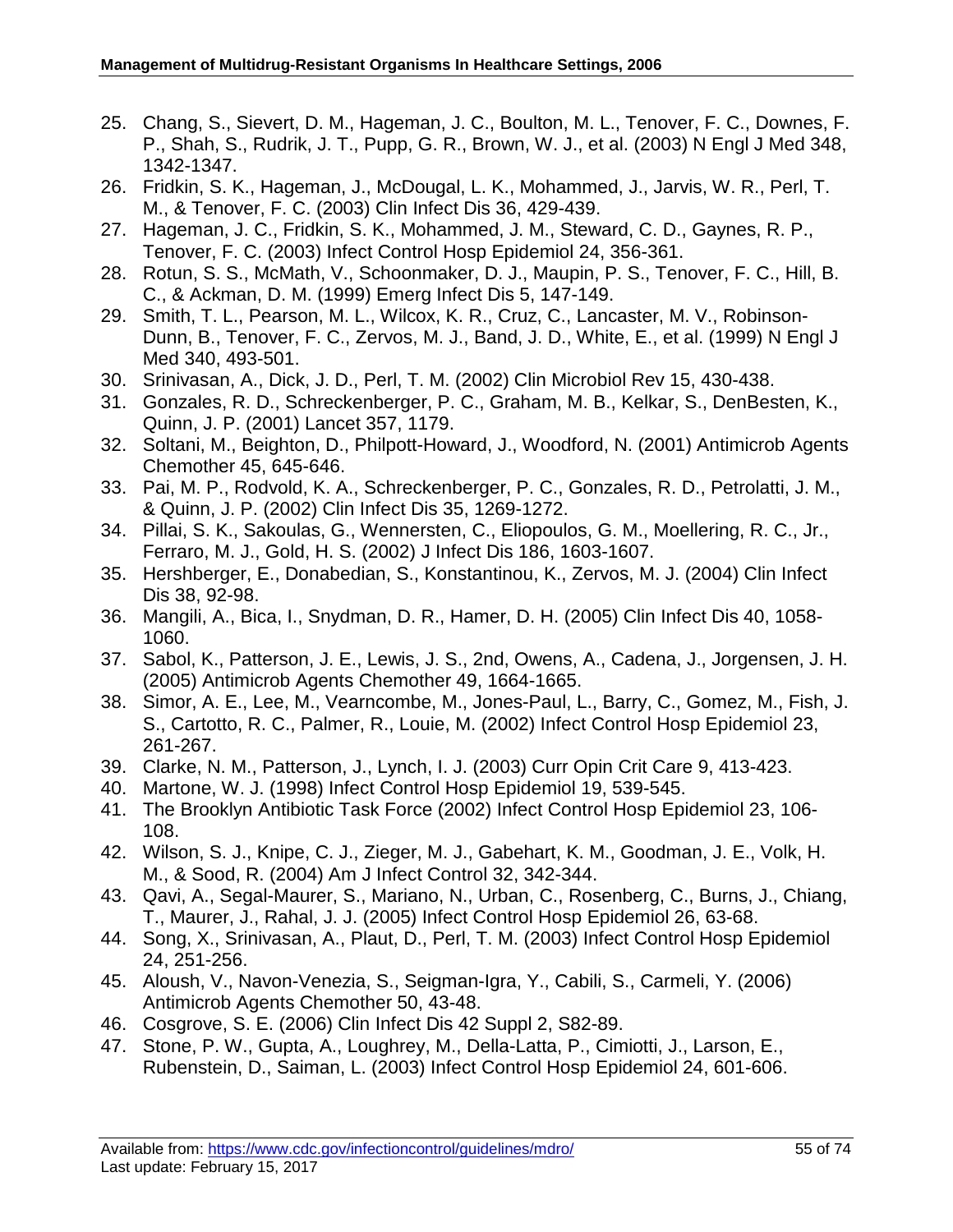- 48. Cosgrove, S. E., Kaye, K. S., Eliopoulous, G. M., Carmeli, Y. (2002) Arch Intern Med 162, 185-190.
- 49. Linden, P. K., Pasculle, A. W., Manez, R., Kramer, D. J., Fung, J. J., Pinna, A. D., Kusne, S. (1996) Clin Infect Dis 22, 663-670.
- 50. Vergis, E. N., Hayden, M. K., Chow, J. W., Snydman, D. R., Zervos, M. J., Linden, P. K., Wagener, M. M., Schmitt, B., Muder, R. R. (2001) Ann Intern Med 135, 484-492.
- 51. Salgado, C. D., Farr, B. M. (2003) Infect Control Hosp Epidemiol 24, 690-698.
- 52. DiazGranados, C. A., Jernigan, J. A. (2005) J Infect Dis 191, 588-595.
- 53. DiazGranados, C. A., Zimmer, S. M., Klein, M., Jernigan, J. A. (2005) Clin Infect Dis 41, 327-333.
- 54. Carmeli, Y., Eliopoulos, G., Mozaffari, E., Samore, M. (2002) Arch Intern Med 162, 2223-2228.
- 55. Davis, K. A., Stewart, J. J., Crouch, H. K., Florez, C. E., Hospenthal, D. R. (2004) Clin Infect Dis 39, 776-782.
- 56. Muder, R. R., Brennen, C., Wagener, M. M., Vickers, R. M., Rihs, J. D., Hancock, G. A., Yee, Y. C., Miller, J. M., Yu, V. L. (1991) Ann Intern Med 114, 107-112.
- 57. Cosgrove, S. E., Sakoulas, G., Perencevich, E. N., Schwaber, M. J., Karchmer, A. W., & Carmeli, Y. (2003) Clin Infect Dis 36, 53-59.
- 58. Melzer, M., Eykyn, S. J., Gransden, W. R., Chinn, S. (2003) Clin Infect Dis 37, 1453- 1460.
- 59. Selvey, L. A., Whitby, M., Johnson, B. (2000) Infect Control Hosp Epidemiol 21, 645- 648.
- 60. Romero-Vivas, J., Rubio, M., Fernandez, C., Picazo, J. J. (1995) Clin Infect Dis 21, 1417-1423.
- 61. Blot, S. I., Vandewoude, K. H., Hoste, E. A., Colardyn, F. A. (2002) Arch Intern Med 162, 2229-2235.
- 62. Reed, S. D., Friedman, J. Y., Engemann, J. J., Griffiths, R. I., Anstrom, K. J., Kaye, K. S., & al., e. (2005) Infect Control Hosp Epidemiol 26, 175-183.
- 63. Mekontso-Dessap, A., Kirsch, M., Brun-Buisson, C., Loisance, D. (2001) Clin Infect Dis 32, 877-883.
- 64. Engemann, J. J., Carmeli, Y., Cosgrove, S. E., Fowler, V. G., Bronstein, M. Z., Trivette, S. L., Briggs, J. P., Sexton, D. J., Kaye, K. S. (2003) Clin Infect Dis 36, 592- 598.
- 65. Jones, R. N. (2006) Clin Infect Dis 42 Suppl 1, S13-24.
- 66. Fowler, V. G., Jr., Sakoulas, G., McIntyre, L. M., Meka, V. G., Arbeit, R. D., Cabell, C. H., Stryjewski, M. E., Eliopoulos, G. M., Reller, L. B., Corey, G. R., et al. (2004) J Infect Dis 190, 1140-1149.
- 67. Woods, C. W., Cheng, A. C., Fowler, V. G., Jr., Moorefield, M., Frederick, J., Sakoulas, G., Meka, V. G., Tenover, F. C., Zwadyk, P., Wilson, K. H. (2004) Clin Infect Dis 38, 1188-1191.
- 68. Jernigan, J. A., Clemence, M. A., Stott, G. A., Titus, M. G., Alexander, C. H., Palumbo, C. M., Farr, B. M. (1995) Infect Control Hosp Epidemiol 16, 686-696.
- 69. Stamm, A. M., Long, M. N., Belcher, B. (1993) Am J Infect Control 21, 70-74.
- 70. Harbarth, S., Albrich, W., Goldmann, D. A., Huebner, J. (2001) Lancet Infect Dis 1, 251-261.
- 71. Zinn, C. S., Westh, H., Rosdahl, V. T. (2004) Microb Drug Resist 10, 160-168.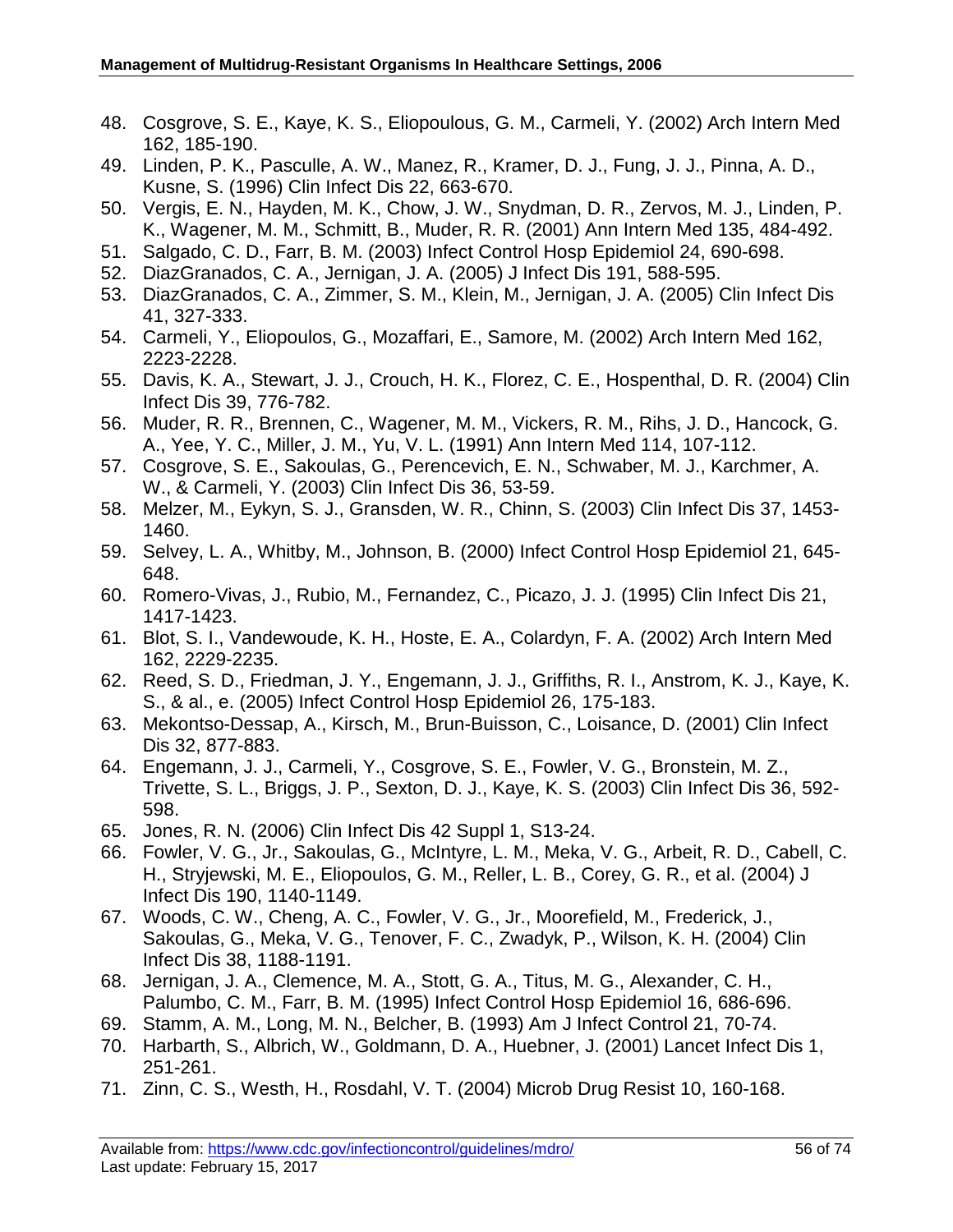- 72. Whitney, C. G., Farley, M. M., Hadler, J., Harrison, L. H., Lexau, C., Reingold, A., Lefkowitz, L., Cieslak, P. R., Cetron, M., Zell, E. R., et al. (2000) N Engl J Med 343, 1917-1924.
- 73. Kollef, M. H., Fraser, V. J. (2001) Ann Intern Med 134, 298-314.
- 74. Fridkin, S. K. (2001) Crit Care Med 29, N64-68.
- 75. Diekema, D. J., BootsMiller, B. J., Vaughn, T. E., Woolson, R. F., Yankey, J. W., Ernst, E. J., Flach, S. D., Ward, M. M., Franciscus, C. L., Pfaller, M. A., et al. (2004) Clin Infect Dis 38, 78-85.
- 76. Polgreen, P. M., Beekmann, S. E., Chen, Y. Y., Doern, G. V., Pfaller, M. A., Brueggemann, A. B., Herwaldt, L. A., Diekema, D. J. (2006) Infect Control Hosp Epidemiol 27, 252-256.
- 77. Bradley, S. F., Terpenning, M. S., Ramsey, M. A., Zarins, L. T., Jorgensen, K. A., Sottile, W. S., Schaberg, D. R., Kauffman, C. A. (1991) Ann Intern Med 115, 417-422.
- 78. Brennen, C., Wagener, M. M., Muder, R. R. (1998) J Am Geriatr Soc 46, 157-160.
- 79. Strausbaugh, L. J., Crossley, K. B., Nurse, B. A., Thrupp, L. D. (1996) Infect Control Hosp Epidemiol 17, 129-140.
- 80. Bradley, S. F. (1999) Infect Control Hosp Epidemiol 20, 362-366.
- 81. Bradley, S. F. (1999) Am J Med 106, 2S-10S; discussion 48S-52S.
- 82. Wiener, J., Quinn, J. P., Bradford, P. A., Goering, R. V., Nathan, C., Bush, K., Weinstein, R. A. (1999) Jama 281, 517-523.
- 83. McNeil, S. A., Mody, L., Bradley, S. F. (2002) Geriatrics 57, 16-18, 21-14, 27.
- 84. Pacio, G. A., Visintainer, P., Maguire, G., Wormser, G. P., Raffalli, J., Montecalvo, M. A. (2003) Infect Control Hosp Epidemiol 24, 246-250.
- 85. Rahimi, A. R. (1998) J Am Geriatr Soc 46, 1555-1557.
- 86. Trick, W. E., Weinstein, R. A., DeMarais, P. L., Tomaska, W., Nathan, C., McAllister, S. K., Hageman, J. C., Rice, T. W., Westbrook, G., Jarvis, W. R. (2004) J Am Geriatr Soc 52, 2003-2009.
- 87. Ben-Ami, R., Schwaber, M. J., Navon-Venezia, S., Schwartz, D., Giladi, M., Chmelnitsky, I., Leavitt, A., Carmeli, Y. (2006) Clin Infect Dis 42, 925-934.
- 88. Elizaga, M. L., Weinstein, R. A., Hayden, M. K. (2002) Clin Infect Dis 34, 441-446.
- 89. Saiman, L., Cronquist, A., Wu, F., Zhou, J., Rubenstein, D., Eisner, W., Kreiswirth, B. N., & Della-Latta, P. (2003) Infect Control Hosp Epidemiol 24, 317-321.
- 90. Klevens, R. M., Edwards, J. R., Tenover, F. C., McDonald, L. C., Horan, T., Gaynes, R. (2006) Clin Infect Dis 42, 389-391.
- 91. Gaynes, R., Edwards, J. R. (2005) Clin Infect Dis 41, 848-854.
- 92. Boyce, J. M., Jackson, M. M., Pugliese, G., Batt, M. D., Fleming, D., Garner, J. S., Hartstein, A. I., Kauffman, C. A., Simmons, M., Weinstein, R., et al. (1994) Infect Control Hosp Epidemiol 15, 105-115.
- 93. NNIS (2003) Am J Infect Control 31, 481-498.
- 94. Fridkin, S. K., Edwards, J. R., Courval, J. M., Hill, H., Tenover, F. C., Lawton, R., Gaynes, R. P., McGowan, J. E., Jr. (2001) Ann Intern Med 135, 175-183.
- 95. Jones, R. N. (2001) Chest 119, 397S-404S.
- 96. Neuhauser, M. M., Weinstein, R. A., Rydman, R., Danziger, L. H., Karam, G., Quinn, J. P. (2003) JAMA 289, 885-888.
- 97. Fridkin, S. K., Hill, H. A., Volkova, N. V., Edwards, J. R., Lawton, R. M., Gaynes, R. P., & McGowan, J. E., Jr. (2002) Emerg Infect Dis 8, 697-701.
- Available from[: https://www.cdc.gov/infectioncontrol/guidelines/mdro/](https://www.cdc.gov/infectioncontrol/guidelines/mdro/) 57 of 74 Last update: February 15, 2017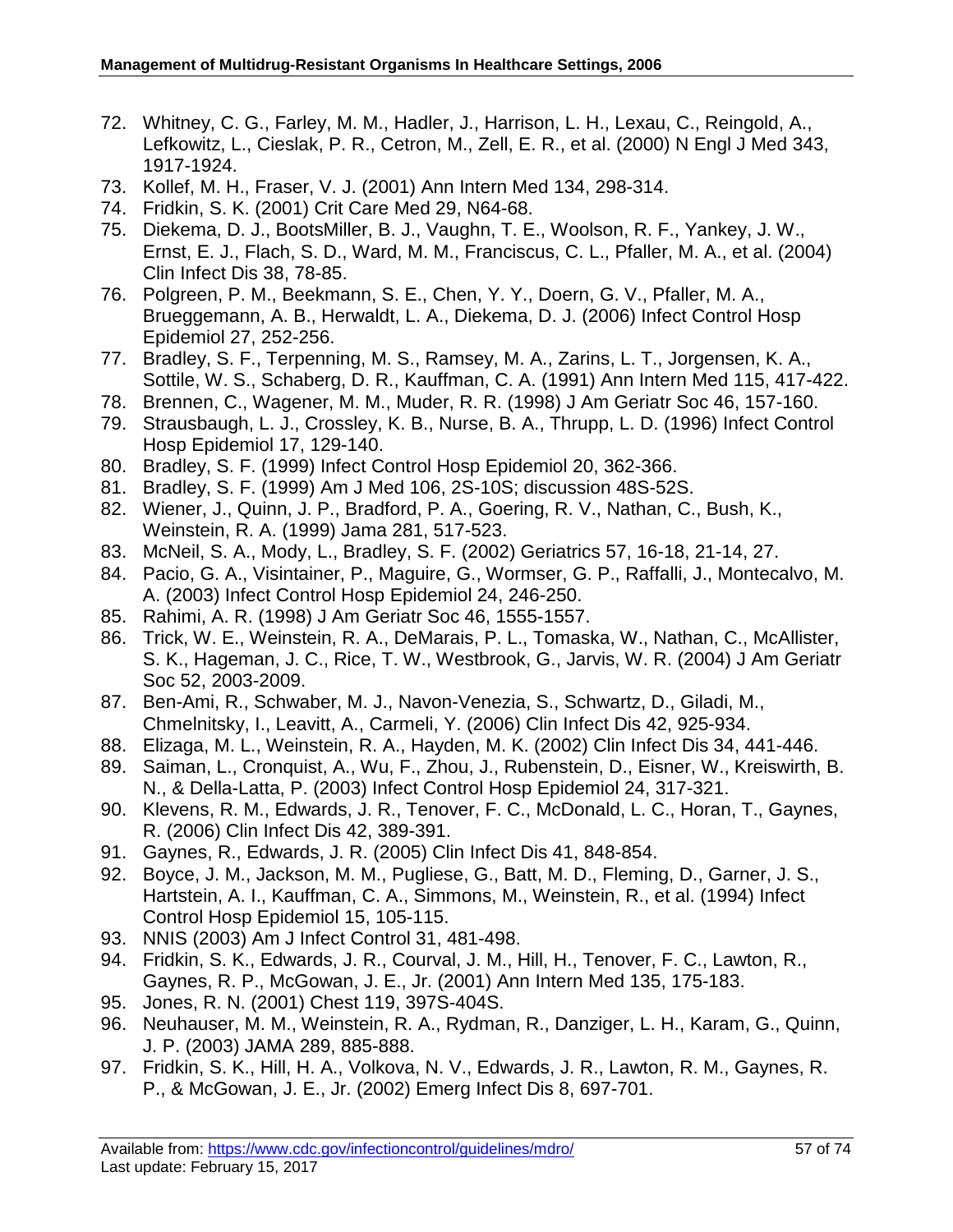- 98. Madaras-Kelly, K. J., Remington, R. E., Lewis, P. G., Stevens, D. L. (2006) Infect Control Hosp Epidemiol 27, 155-169.
- 99. Fridkin, S. K., Hageman, J. C., Morrison, M., Sanza, L. T., Como-Sabetti, K., Jernigan, J. A., Harriman, K., Harrison, L. H., Lynfield, R., Farley, M. M. (2005) N Engl J Med 352, 1436-1444.
- 100. Kuehnert, M. J., Kruszon-Moran, D., Hill, H. A., McQuillan, G., McAllister, S. K., Fosheim, G., McDougal, L. K., Chaitram, J., Jensen, B., Fridkin, S. K., et al. (2006) J Infect Dis 193, 172-179.
- 101. Bonten, M. J., Slaughter, S., Ambergen, A. W., Hayden, M. K., van Voorhis, J., Nathan, C., Weinstein, R. A. (1998) Arch Intern Med 158, 1127-1132.
- 102. Merrer, J., Santoli, F., Appere de Vecchi, C., Tran, B., De Jonghe, B., Outin, H. (2000) Infect Control Hosp Epidemiol 21, 718-723.
- 103. Lautenbach, E., Patel, J. B., Bilker, W. B., Edelstein, P. H., Fishman, N. O. (2001) Clin Infect Dis 32, 1162-1171.
- 104. Goetz, A. M., Rihs, J. D., Wagener, M. M., Muder, R. R. (1998) Am J Infect Control 26, 558-562.
- 105. Puzniak, L. A., Leet, T., Mayfield, J., Kollef, M., Mundy, L. M. (2002) Clin Infect Dis 35, 18-25.
- 106. CDC (2002) MMWR 51 (16), 1-44.
- 107. Muto, C. A., Jernigan, J. A., Ostrowsky, B. E., Richet, H. M., Jarvis, W. R., Boyce, J. M., & Farr, B. M. (2003) Infect Control Hosp Epidemiol 24, 362-386.
- 108. Almuneef, M. A., Baltimore, R. S., Farrel, P. A., Reagan-Cirincione, P., Dembry, L. M. (2001) Clin Infect Dis 32, 220-227.
- 109. Duckro, A. N., Blom, D. W., Lyle, E. A., Weinstein, R. A., Hayden, M. K. (2005) Arch Intern Med 165, 302-307.
- 110. Boyce, J. M., Potter-Bynoe, G., Chenevert, C., King, T. (1997) Infect Control Hosp Epidemiol 18, 622-627. (mj).
- 111. Bhalla, A., Pultz, N. J., Gries, D. M., Ray, A. J., Eckstein, E. C., Aron, D. C., Donskey, C. J. (2004) Infect Control Hosp Epidemiol 25, 164-167.
- 112. Larson, E. L., Cimiotti, J. P., Haas, J., Nesin, M., Allen, A., Della-Latta, P., Saiman, L. (2005) Pediatr Crit Care Med 6, 457-461.
- 113. Lee, Y. L., Cesario, T., Lee, R., Nothvogel, S., Nassar, J., Farsad, N., Thrupp, L. (1994) Am J Infect Control 22, 346-351.
- 114. Boyce, J. M., Opal, S. M., Chow, J. W., Zervos, M. J., Potter-Bynoe, G., Sherman, C. B., Romulo, R. L., Fortna, S., Medeiros, A. A. (1994) J Clin Microbiol 32, 1148-1153.
- 115. Gerding, D. N., Johnson, S., Peterson, L. R., Mulligan, M. E., Silva, J., Jr. (1995) Infect Control Hosp Epidemiol 16, 459-477.
- 116. Donskey, C. J. (2004) Clin Infect Dis 39, 219-226.
- 117. Boyce, J. M., Havill, N. L., Maria, B. (2005) J Clin Microbiol 43, 5992-5995.
- 118. Institute for Healthcare Improvement. [This link is no longer active: www.ihi.org/IHI/Programs/Campaign.]
- 119. Evans, R., Lloyd, J. F., Abouzelof, R. H., Taylor, C. W., Anderson, V. R., Samore, M. H. (2004) Medinfo 2004, 212-216.
- 120. Boyce, J. M., Opal, S. M., Potter-Bynoe, G., Medeiros, A. A. (1993) Clin Infect Dis 17, 496-504.

Available from[: https://www.cdc.gov/infectioncontrol/guidelines/mdro/](https://www.cdc.gov/infectioncontrol/guidelines/mdro/) 58 of 74 Last update: February 15, 2017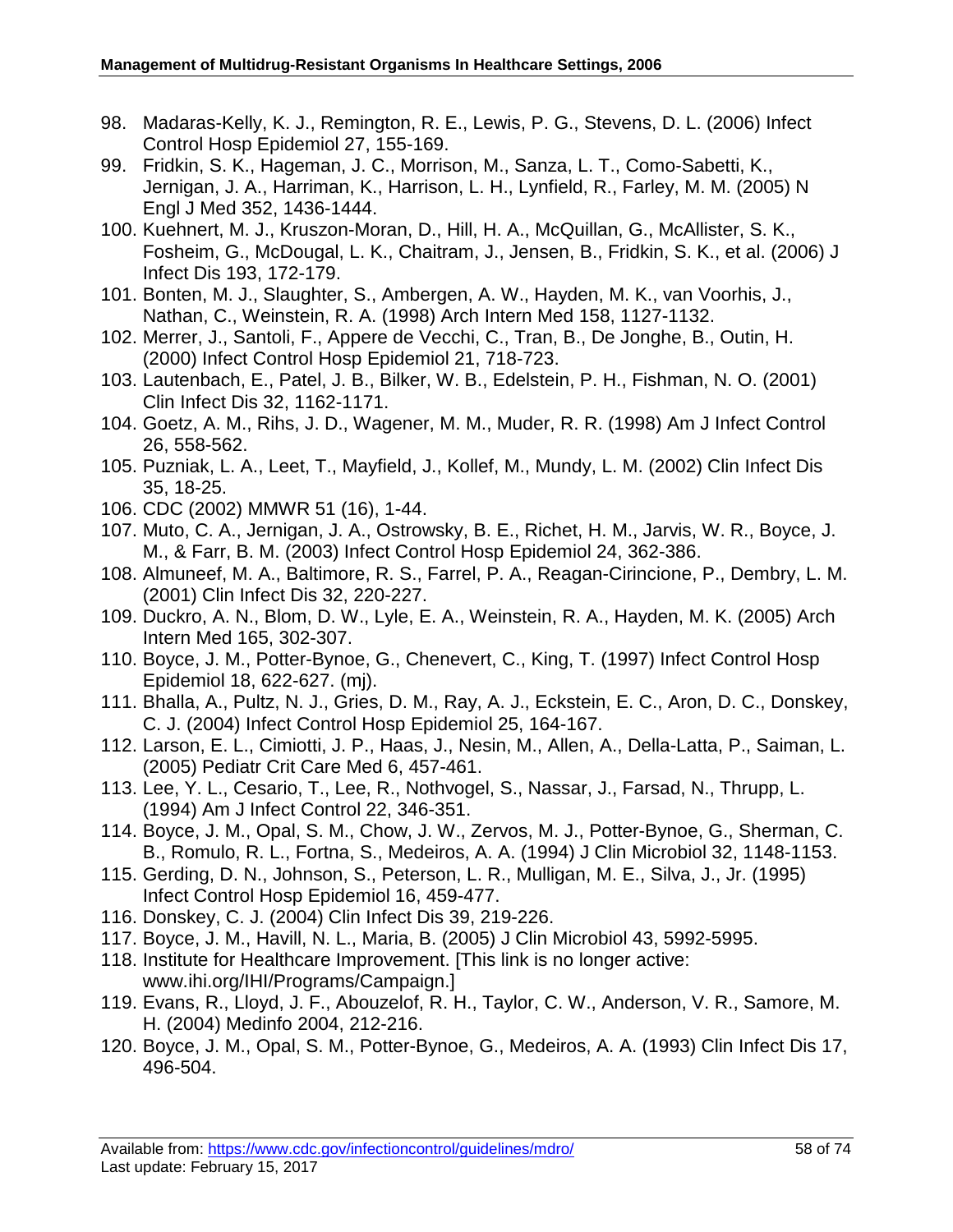- 121. Zawacki, A., O'Rourke, E., Potter-Bynoe, G., Macone, A., Harbarth, S., Goldmann, D. (2004) Infect Control Hosp Epidemiol 25, 1083-1089.
- 122. Faibis, F., Laporte, C., Fiacre, A., Delisse, C., Lina, G., Demachy, M.-C., Botterel, F. (2005) Infect Control Hosp Epidemiol 26, 213-215.
- 123. Sheretz, R. J., Reagan, D. R., Hampton, K. D., Robertson, K. L., Streed, S. A., Hoen, H. M., Thomas, R., Gwaltney, J. M., Jr. (1996) Ann Intern Med 124, 539-547.
- 124. Wang, J. T., Chang, S. C., Ko, W. J., Chang, Y. Y., Chen, M. L., Pan, H. J., Luh, K. T. (2001) J Hosp Infect 47, 104-109.
- 125. Herold, B. C., Immergluck, L. C., Maranan, M. C., Lauderdale, D. S., Gaskin, R. E., Boyle- Vavra, S., Leitch, C. D., Daum, R. S. (1998) JAMA 279, 593-598.
- 126. CDC (1999) MMWR Morbidity Mortality Weekly Report 48, 707-710.
- 127. Fergie, J. E., Purcell, K. (2001) Pediatr Infect Dis J 20, 860-863.
- 128. Sattler, C. A., Mason, E. O., Jr., Kaplan, S. L. (2002) Pediatr Infect Dis J 21, 910-917.
- 129. Enright, M. C., Robinson, D. A., Randle, G., Feil, E. J., Grundmann, H., Spratt, B. G. (2002) Proc Natl Acad Sci U S A 99, 7687-7692.
- 130. Pan, E. S., Diep, B. A., Carleton, H. A., Charlebois, E. D., Sensabaugh, G. F., Haller, B. L., Perdreau-Remington, F. (2003) Clin Infect Dis 37, 1384-1388.
- 131. Daum, R. S., Ito, T., Hiramatsu, K., Hussain, F., Mongkolrattanothai, K., Jamklang, M., & Boyle-Vavra, S. (2002) J Infect Dis 186, 1344-1347.
- 132. Said-Salim, B., Mathema, B., Kreiswirth, B. N. (2003) Infect Control Hosp Epidemiol 24, 451-455.
- 133. McDougal, L. K., Steward, C. D., Killgore, G. E., Chaitram, J. M., McAllister, S. K., & Tenover, F. C. (2003) J Clin Microbiol 41, 5113-5120.
- 134. Zetola, N., Francis, J. S., Nuermberger, E. L.,Bishai, W. R. (2005) Lancet Infect Dis 5, 275-286.
- 135. Adem, P. V., Montgomery, C. P., Husain, A. N., Koogler, T. K., Arangelovich, V., Humilier, M., Boyle-Vavra, S., Daum, R. S. (2005) N Engl J Med 353, 1245-1251.
- 136. Bocchini, C. E., Hulten, K. G., Mason, E. O., Jr., Gonzalez, B. E., Hammerman, W. A., & Kaplan, S. L. (2006) Pediatrics 117, 433-440.
- 137. Healy, C. M., Hulten, K. G., Palazzi, D. L., Campbell, J. R.,Baker, C. J. (2004) Clin Infect Dis 39, 1460-1466.
- 138. Saiman, L., O'keefe, M., Graham, P. L., Wu, F., Said-Salim, B., Kreiswirth, B., LaSala, A., Schlievert, P. M.,Della Latta, P. (2003) Clin Infect Dis 37, 1313-1319.
- 139. Eckhardt, C., Halvosa, J. S., Ray, S. M., Blumberg, H. M. (2003) Infect Control Hosp Epidemiol 24, 460-461.
- 140. Seybold, U., Kourbatova, E. V., Johnson, J. G., Halvosa, S. J., Wang, Y. F., King, M. D., Ray, S. M., Blumberg, H. M. (2006) Clin Infect Dis 42, 647-656.
- 141. Berenholtz, S. M., Pronovost, P. J., Lipsett, P. A., Hobson, D., Earsing, K., Farley, J. E., Milanovich, S., Garrett-Mayer, E., Winters, B. D., Rubin, H. R., et al. (2004) Crit Care Med 32, 2014-2020.
- 142. . Coopersmith, C. M., Rebmann, T. L., Zack, J. E., Ward, M. R., Corcoran, R. M., Schallom, M. E., Sona, C. S., Buchman, T. G., Boyle, W. A., Polish, L. B., et al. (2002) Crit Care Med 30, 59-64.
- 143. Babcock, H. M., Zack, J. E., Garrison, T., Trovillion, E., Jones, M., Fraser, V. J., Kollef, M. H. (2004) Chest 125, 2224-2231.

Available from[: https://www.cdc.gov/infectioncontrol/guidelines/mdro/](https://www.cdc.gov/infectioncontrol/guidelines/mdro/) 59 of 74 Last update: February 15, 2017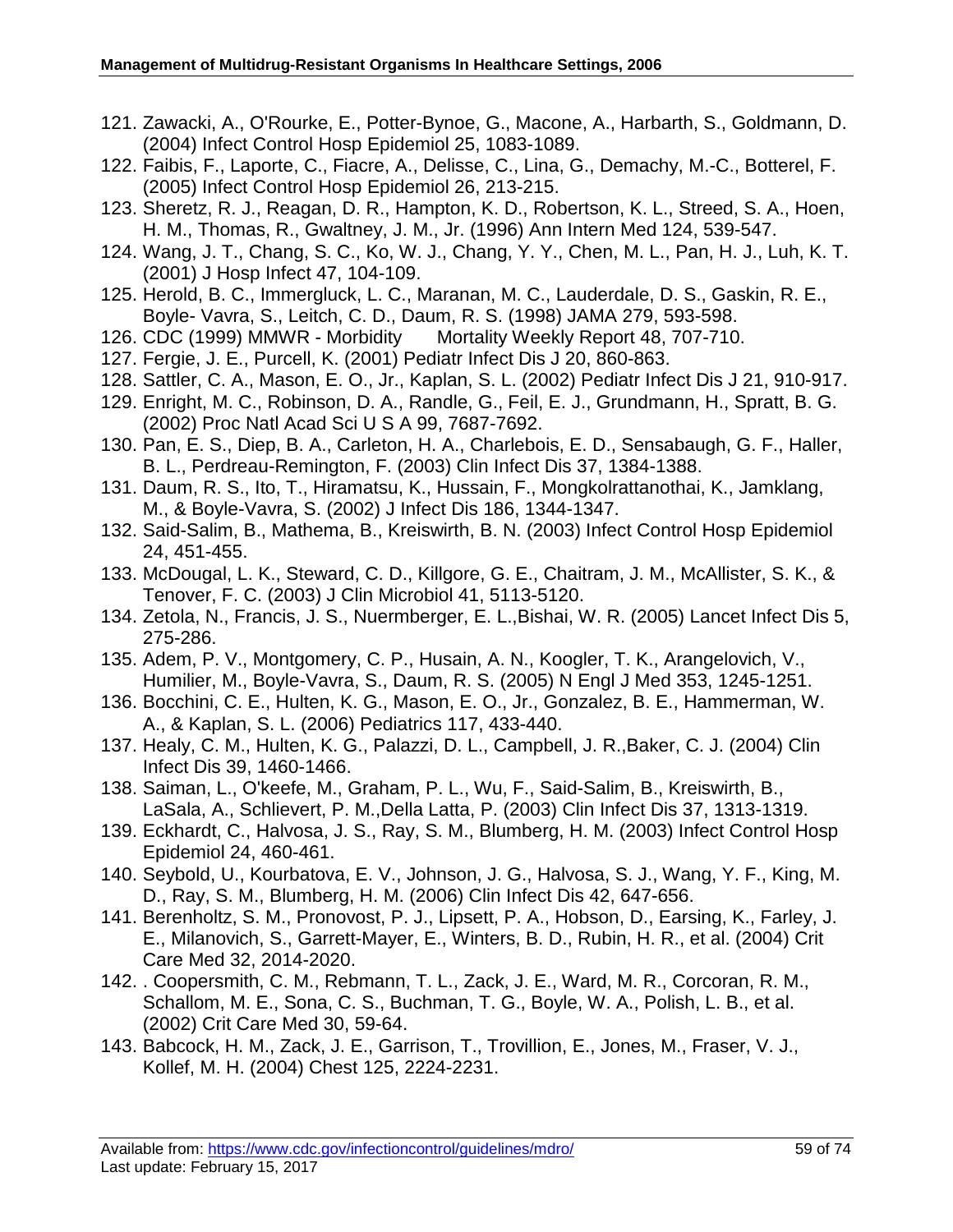- 144. Warren, D. K., Zack, J. E., Cox, M. J., Cohen, M. M., Fraser, V. J. (2003) Crit Care Med 31, 1959-1963.
- 145. Eggimann, P., Hugonnet, S., Sax, H., Harbarth, S., Chevrolet, J. C., Pittet, D. (2005) Ann Intern Med 142, 875-876.
- 146. Verhoef, J., Beaujean, D., Blok, H., Baars, A., Meyler, A., van der Werken, C., Weersink, A. (1999) Eur J Clin Microbiol Infect Dis 18, 461-466.
- 147. Salmenlinna, S., Lyytikainen, O., Kotilainen, P., Scotford, R., Siren, E., Vuopio-Varkila, J. (2000) Eur J Clin Microbiol Infect Dis 19, 101-107.
- 148. Struelens, M. J., Ronveaux, O., Jans, B., Mertens, R. (1996) Infect Control Hosp Epidemiol 17, 503-508.
- 149. Voss, A., Milatovic, D., Wallrauch-Schwarz, C., Rosdahl, V. T., Braveny, I. (1994) Eur J Clin Microbiol Infect Dis 13, 50-55.
- 150. Rosdahl, V. T., Knudsen, A. M. (1991) Infect Control Hosp Epidemiol 12, 83-88.
- 151. Ostrowsky, B. E., Trick, W. E., Sohn, A. H., Quirk, S. B., Holt, S., Carson, L. A., Hill, B. C., Arduino, M. J., Kuehnert, M. J., Jarvis, W. R. (2001) N Engl J Med 344, 1427- 1433.
- 152. Haley, R. W., Cushion, N. B., Tenover, F. C., Bannerman, T. L., Dryer, D., Ross, J., Sanchez, P. J., Siegel, J. D. (1995) J Infect Dis 171, 614-624.
- 153. Jernigan, J. A., Titus, M. G., Groschel, D. H., Getchell-White, S., Farr, B. M. (1996) Am J Epidemiol 143, 496-504.
- 154. Falk, P. S., Winnike, J., Woodmansee, C., Desai, M., Mayhall, C. G. (2000) Infect Control Hosp Epidemiol 21, 575-582.
- 155. Sherer, C. R., Sprague, B. M., Campos, J. M., Nambiar, S., Temple, R., Short, B., Singh, N. (2005) Emerg Infect Dis 11, 1470-1472.
- 156. Nourse, C., Byrne, C., Murphy, H., Kaufmann, M. E., Clarke, A., Butler, K. (2000) Epidemiol Infect 124, 53-59.
- 157. Rubin, L. G., Tucci, V., Cercenado, E., Eliopoulos, G., Isenberg, H. D. (1992) Infect Control Hosp Epidemiol 13, 700-705.
- 158. Karanfil, L. V., Murphy, M., Josephson, A., Gaynes, R., Mandel, L., Hill, B. C., Swenson, J. M. (1992) Infect Control Hosp Epidemiol 13, 195-200.
- 159. Hanna, H., Umphrey, J., Tarrand, J., Mendoza, M., Raad, I. (2001) Infect Control Hosp Epidemiol 22, 217-219.
- 160. Dembry, L. M., Uzokwe, K., Zervos, M. J. (1996) Infect Control Hosp Epidemiol 17, 286-292.
- 161. Bartley, P. B., Schooneveldt, J. M., Looke, D. F., Morton, A., Johnson, D. W., Nimmo, G. R. (2001) J Hosp Infect 48, 43-54.
- 162. Christiansen, K. J., Tibbett, P. A., Beresford, W., Pearman, J. W., Lee, R. C., Coombs, G. W., Kay, I. D., O'Brien, F. G., Palladino, S., Douglas, C. R., et al. (2004) Infect Control Hosp Epidemiol 25, 384-390.
- 163. Armstrong-Evans, M., Litt, M., McArthur, M. A., Willey, B., Cann, D., Liska, S., Nusinowitz, S., Gould, R., Blacklock, A., Low, D. E., et al. (1999) Infect Control Hosp Epidemiol 20, 312-317.
- 164. Webster, J., Faoagali, J. L., Cartwright, D. (1994) J Paediatr Child Health 30, 59-64.
- 165. Zafar, A. B., Butler, R. C., Reese, D. J., Gaydos, L. A., Mennonna, P. A. (1995) Am J Infect Control 23, 200-208.

Available from[: https://www.cdc.gov/infectioncontrol/guidelines/mdro/](https://www.cdc.gov/infectioncontrol/guidelines/mdro/) 60 of 74 Last update: February 15, 2017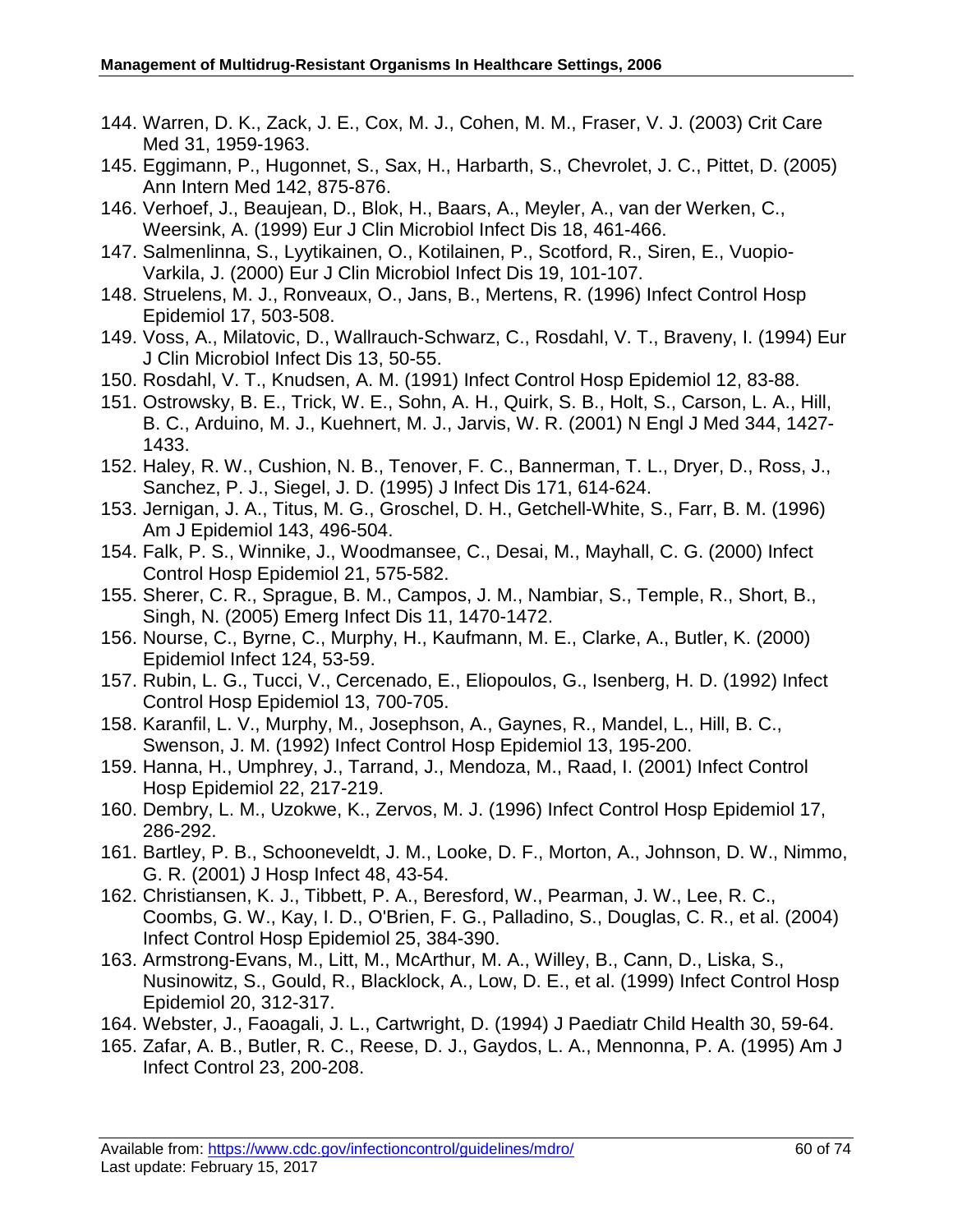- 166. Carrier, M., Marchand, R., Auger, P., Hebert, Y., Pellerin, M., Perrault, L. P., Cartier, R., Bouchard, D., Poirier, N., Page, P. (2002) J Thorac Cardiovasc Surg 123, 40-44.
- 167. Kotilainen, P., Routamaa, M., Peltonen, R., Evesti, P., Eerola, E., Salmenlinna, S., Vuopio- Varkila, J., Rossi, T. (2001) Arch Intern Med 161, 859-863.
- 168. Back, N. A., Linnemann, C. C., Jr., Staneck, J. L., Kotagal, U. R. (1996) Infect Control Hosp Epidemiol 17, 227-231.
- 169. Embil, J. M., McLeod, J. A., Al-Barrak, A. M., Thompson, G. M., Aoki, F. Y., Witwicki, E. J., Stranc, M. F., Kabani, A. M., Nicoll, D. R., Nicolle, L. E. (2001) Burns 27, 681- 688.
- 170. Rao, N., Jacobs, S., Joyce, L. (1988) Infect Control Hosp Epidemiol 9, 255-260.
- 171. Kotilainen, P., Routamaa, M., Peltonen, R., Oksi, J., Rintala, E., Meurman, O., Lehtonen, O. P., Eerola, E., Salmenlinna, S., Vuopio-Varkila, J., et al. (2003) Emerg Infect Dis 9, 169-175.
- 172. Cohen, S. H., Morita, M. M., Bradford, M. (1991) Am J Med 91, 233S-237S.
- 173. Adeyemi-Doro, F. A., Scheel, O., Lyon, D. J., Cheng, A. F. (1997) Infect Control Hosp Epidemiol 18, 765-767.
- 174. van der Zwet, W. C., Parlevliet, G. A., Savelkoul, P. H., Stoof, J., Kaiser, A. M., Koeleman, J. G., Vandenbroucke-Grauls, C. M. (1999) J Hosp Infect 42, 295-302.
- 175. Macrae, M. B., Shannon, K. P., Rayner, D. M., Kaiser, A. M., Hoffman, P. N., French, G. L. (2001) J Hosp Infect 49, 183-192.
- 176. Villari, P., Crispino, M., Salvadori, A., Scarcella, A. (2001) Infect Control Hosp Epidemiol 22, 630-634.
- 177. Paterson, D. L., Singh, N., Rihs, J. D., Squier, C., Rihs, B. L., Muder, R. R. (2001) Clin Infect Dis 33, 126-128.
- 178. Bukholm, G., Tannaes, T., Kjelsberg, A. B., Smith-Erichsen, N. (2002) Infect Control Hosp Epidemiol 23, 441-446.
- 179. Roberts, S. A., Findlay, R., Lang, S. D. (2001) J Hosp Infect 48, 228-232.
- 180. Hollander, R., Ebke, M., Barck, H., von Pritzbuer, E. (2001) J Hosp Infect 48, 207- 213.
- 181. Podnos, Y. D., Cinat, M. E., Wilson, S. E., Cooke, J., Gornick, W., Thrupp, L. D. (2001) Surgical Infections 2, 297-301.
- 182. Pittet, D., Hugonnet, S., Harbarth, S., Mourouga, P., Sauvan, V., Touveneau, S., Perneger, T. V. (2000) Lancet 356, 1307-1312.
- 183. Murray-Leisure, K. A., Geib, S., Graceley, D., Rubin-Slutsky, A. B., Saxena, N., Muller, H. A., Hamory, B. H. (1990) Infect Control Hosp Epidemiol 11, 343-350.
- 184. Jochimsen, E. M., Fish, L., Manning, K., Young, S., Singer, D. A., Baker, R., Jarvis, W. R. (1999) Infect Control Hosp Epidemiol 20, 106-109.
- 185. Calfee, D. P. Farr, B. M. (2002) Infect Control Hosp Epidemiol 23, 407-410.
- 186. Scheckler, W. E., Brimhall, D., Buck, A. S., Farr, B. M., Friedman, C., Garibaldi, R. A., Gross, P. A., Harris, J. A., Hierholzer, W. J., Jr., Martone, W. J., et al. (1998) Infect Control Hosp Epidemiol 19, 114-124.
- 187. Boyce, J. M., Mermel, L. A., Zervos, M. J., Rice, L. B., Potter-Bynoe, G., Giorgio, C., & Medeiros, A. A. (1995) Infect Control Hosp Epidemiol 16, 634-637.
- 188. Nicolle, L. E., Dyck, B., Thompson, G., Roman, S., Kabani, A., Plourde, P., Fast, M., & Embil, J. (1999) Infect Control Hosp Epidemiol 20, 202-205.

Available from[: https://www.cdc.gov/infectioncontrol/guidelines/mdro/](https://www.cdc.gov/infectioncontrol/guidelines/mdro/) 61 of 74 Last update: February 15, 2017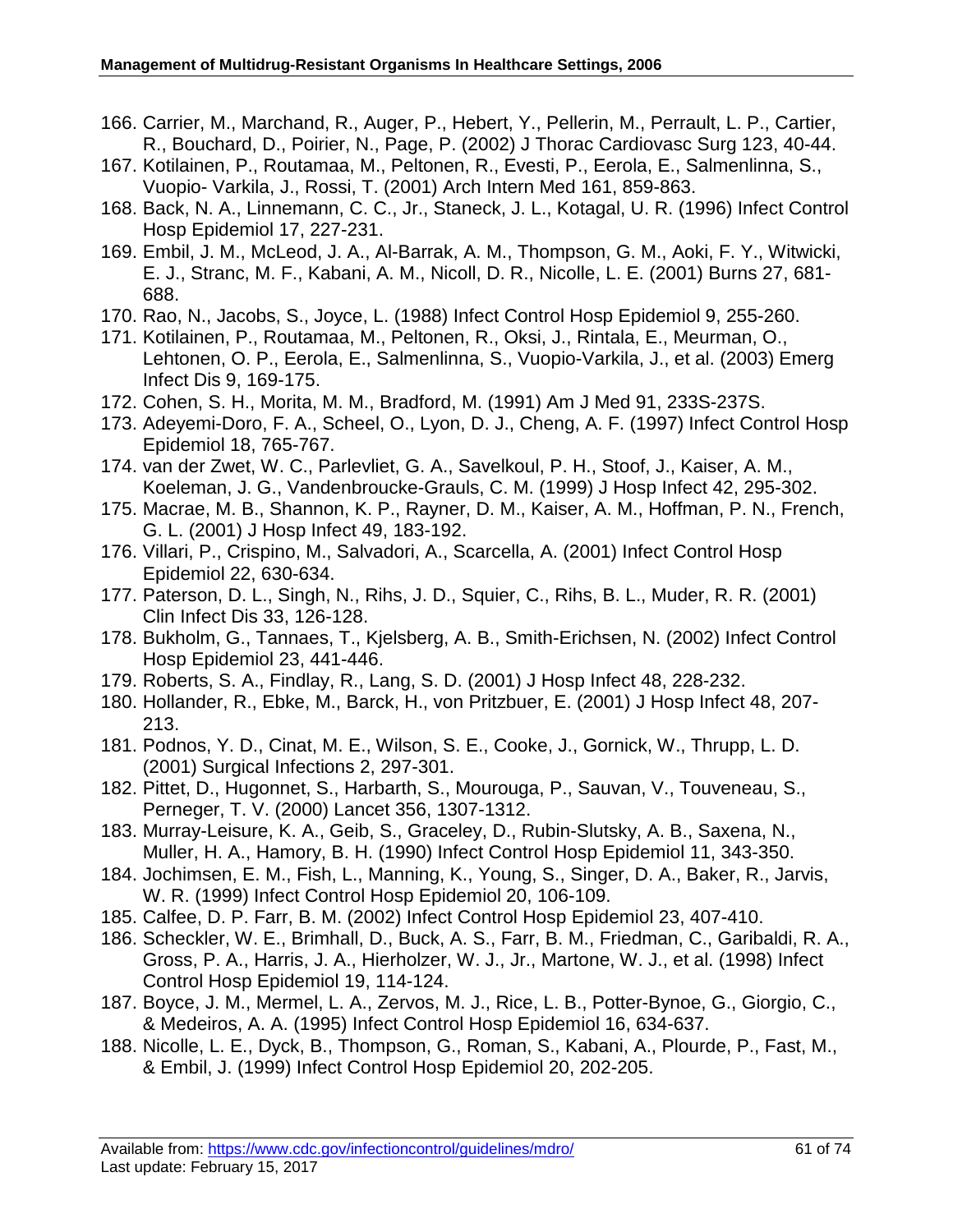- 189. Lucet, J. C., Decre, D., Fichelle, A., Joly-Guillou, M. L., Pernet, M., Deblangy, C., Kosmann, M. J., Regnier, B. (1999) Clin Infect Dis 29, 1411-1418.
- 190. D'Agata, E. M., Thayer, V., Schaffner, W. (2000) Infect Control Hosp Epidemiol 21, 588-591.
- 191. Papia, G., Louie, M., Tralla, A., Johnson, C., Collins, V., Simor, A. E. (1999) Infect Control Hosp Epidemiol 20, 473-477.
- 192. Siddiqui, A. H., Harris, A. D., Hebden, J., Wilson, P. D., Morris, J. G., Jr., Roghmann, M. C. (2002) Am J Infect Control 30, 40-43.
- 193. Byers, K. E., Anglim, A. M., Anneski, C. J., Germanson, T. P., Gold, H. S., Durbin, L. J., Simonton, B. M., Farr, B. M. (2001) Infect Control Hosp Epidemiol 22, 140-147.
- 194. Harbarth, S., Martin, Y., Rohner, P., Henry, N., Auckenthaler, R., Pittet, D. (2000) J Hosp Infect 46, 43-49.
- 195. Curtis, J. R., Cook, D. J., Wall, R. J., Angus, D. C., Bion, J., Kacmarek, R., Kane-Gill, S. L., Kirchhoff, K. T., Levy, M., Mitchell, P. H., et al. (2006) Crit Care Med 34, 211- 218.
- 196. Arnow, P., Allyn, P. A., Nichols, E. M., Hill, D. L., Pezzlo, M., Bartlett, R. H. (1982) J Trauma 22, 954-959.
- 197. Fridkin, S. K., Pear, S. M., Williamson, T. H., Galgiani, J. N., Jarvis, W. R. (1996) Infect Control Hosp Epidemiol 17, 150-158.
- 198. Harbarth, S., Sudre, P., Dharan, S., Cadenas, M., Pittet, D. (1999) Infect Control Hosp Epidemiol 20, 598-603.
- 199. Vicca, A. F. (1999) J Hosp Infect 43, 109-113.
- 200. Robert, J., Fridkin, S. K., Blumberg, H. M., Anderson, B., White, N., Ray, S. M., Chan, J., & Jarvis, W. R. (2000) Infect Control Hosp Epidemiol 21, 12-17. (mj).
- 201. Jackson, M., Chiarello, L. A., Gaynes, R. P., Gerberding, J. L. (2002) Am J Infect Control 30, 199-206.
- 202. Grundmann, H., Hori, S., Winter, B., Tami, A., Austin, D. J. (2002) J Infect Dis 185, 481-488.
- 203. Dubbert, P. M., Dolce, J., Richter, W., Miller, M., Chapman, S. W. (1990) Infect Control Hosp Epidemiol 11, 191-193.
- 204. Nettleman, M. D., Trilla, A., Fredrickson, M., Pfaller, M. (1991) Am J Med 91, 228S-232S.
- 205. Curran, E. T., Benneyan, J. C., Hood, J. (2002) Infect Control Hosp Epidemiol 23, 13- 18.
- 206. Gerber, S. I., Jones, R. C., Scott, M. V., Price, J. S., Dworkin, M. S., Filippell, M. B., Rearick, T., Pur, S. L., McAuley, J. B., Lavin, M. A., et al. (2006) Infect Control Hosp Epidemiol 27, 139-145.
- 207. Chicago Antimicrobial Resistance Project.
- 208. Rampling, A., Wiseman, S., Davis, L., Hyett, A. P., Walbridge, A. N., Payne, G. C., & Cornaby, A. J. (2001) J Hosp Infect 49, 109-116.
- 209. Rice, L. B., Eckstein, E. C., DeVente, J., Shlaes, D. M. (1996) Clin Infect Dis 23, 118- 124.
- 210. Wright, M. O., Hebden, J. N., Harris, A. D., Shanholtz, C. B., Standiford, H. C., Furuno, J. P., Perencevich, E. N. (2004) Infect Control Hosp Epidemiol 25, 167-168.
- 211. Smith, D. L., Dushoff, J., Perencevich, E. N., Harris, A. D., Levin, S. A. (2004) Proc Natl Acad Sci U S A 101, 3709-3714.
- Available from[: https://www.cdc.gov/infectioncontrol/guidelines/mdro/](https://www.cdc.gov/infectioncontrol/guidelines/mdro/) 62 of 74 Last update: February 15, 2017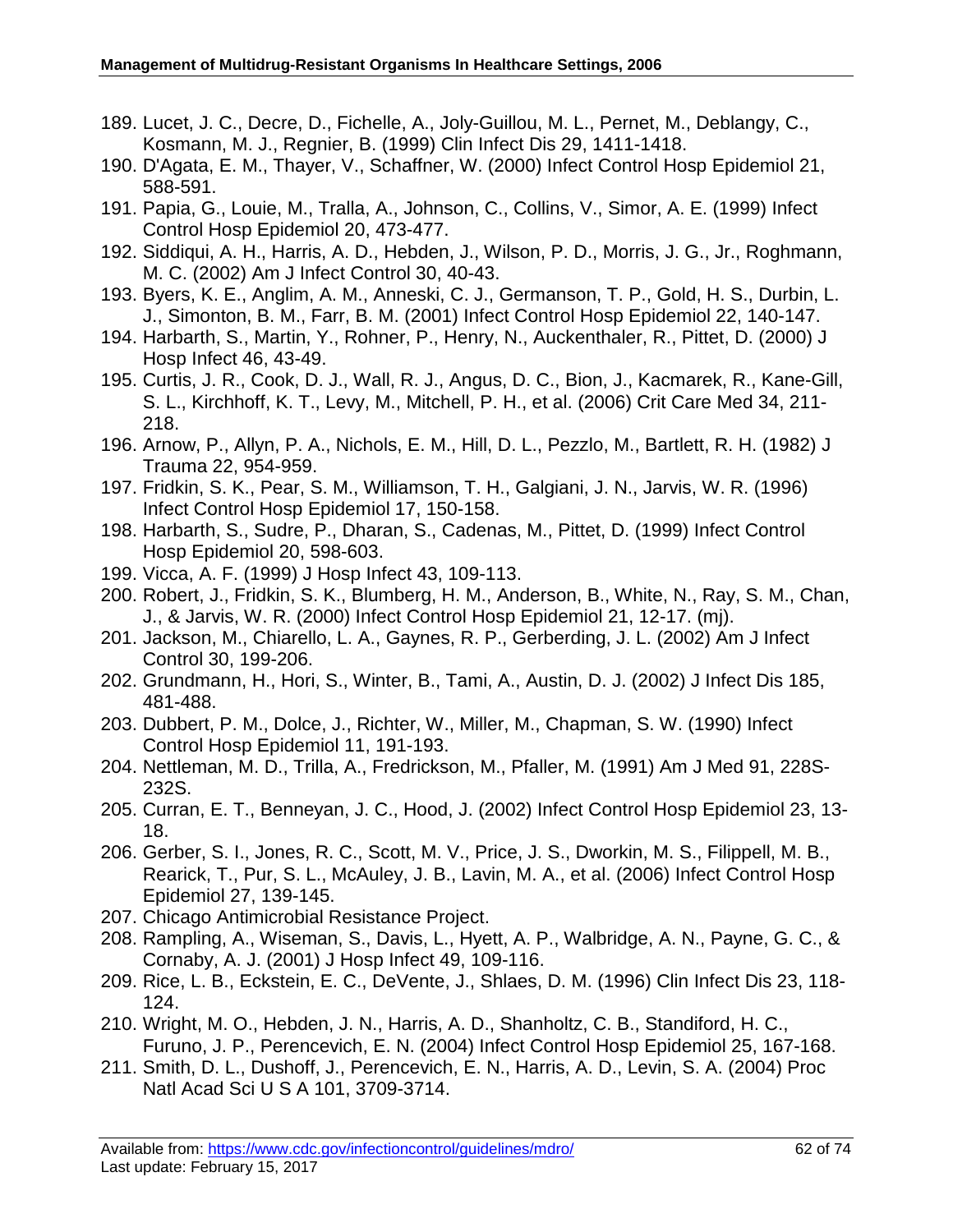- 212. Rahal, J. J., Urban, C., Horn, D., Freeman, K., Segal-Maurer, S., Maurer, J., Mariano, N., Marks, S., Burns, J. M., Dominick, D., et al. (1998) JAMA 280, 1233-1237.
- 213. Rahal, J. J., Urban, C., Segal-Maurer, S. (2002) Clin Infect Dis 34, 499-503.
- 214. Meyer, K. S., Urban, C., Eagan, J. A., Berger, B. J., Rahal, J. J. (1993) Ann Intern Med 119, 353-358.
- 215. Pena, C., Pujol, M., Ardanuy, C., Ricart, A., Pallares, R., Linares, J., Ariza, J., Gudiol, F. (1998) Antimicrob Agents Chemother 42, 53-58.
- 216. Quale, J. M., Landman, D., Bradford, P. A., Visalli, M., Ravishankar, J., Flores, C., Mayorga, D., Vangala, K., Adedeji, A. (2002) Clin Infect Dis 35, 834-841.
- 217. Rupp, M. E., Marion, N., Fey, P. D., Bolam, D. L., Iwen, P. C., Overfelt, C. M., Chapman, L. (2001) Infect Control Hosp Epidemiol 22, 301-303.
- 218. Calil, R., Marba, S. T., von Nowakonski, A., Tresoldi, A. T. (2001) Am J Infect Control 29, 133-138.
- 219. McDonald, L. C. (2005) Infect Control Hosp Epidemiol 26, 672-675.
- 220. Harbarth, S., Cosgrove, S., Carmeli, Y. (2002) Antimicrob Agents Chemother 46, 1619-1628.
- 221. Winston, L. G., Charlebois, E. D., Pang, S., Bangsberg, D. R., Perdreau-Remington, F., & Chambers, H. F. (2004) Am J Infect Control 32, 462-469.
- 222. Brinsley, K., Srinivasan, A., Sinkowitz-Cochran, R., Lawton, R., McIntyre, R., Kravitz, G., Burke, B., Shadowen, R., Cardo, D. (2005) Am J Infect Control 33, 53-54.
- 223. Bruno-Murtha, L. A., Brusch, J., Bor, D., Li, W., Zucker, D. (2005) Infect Control Hosp Epidemiol 26, 81-87.
- 224. Fridkin, S. K. (2003) Clin Infect Dis 36, 1438-1444.
- 225. John, J. F., Jr. (2000) Infect Control Hosp Epidemiol 21, 9-11.
- 226. McGowan, J. E., Jr. (2000) Infect Control Hosp Epidemiol 21, S36-43.
- 227. Evans, R. S., Pestotnik, S. L., Classen, D. C., Clemmer, T. P., Weaver, L. K., Orme, J. F., Jr., Lloyd, J. F., Burke, J. P. (1998) N Engl J Med 338, 232-238.
- 228. Huskins, W. C. (2001) Semin Pediatr Infect Dis 12, 138-146.
- 229. Mullett, C. J., Evans, R. S., Christenson, J. C., Dean, J. M. (2001) Pediatrics 108, E75.
- 230. Glowacki, R. C., Schwartz, D. N., Itokazu, G. S., Wisniewski, M. F., Kieszkowski, P., & Weinstein, R. A. (2003) Clin Infect Dis 37, 59-64.
- 231. Parrino, T. A. (2005) Pharmacotherapy 25, 289-298.
- 232. Paterson, D. L. (2006) Clin Infect Dis 42 Suppl 2, S90-95.
- 233. Binkley, S., Fishman, N. O., LaRosa, L. A., Marr, A. M., Nachamkin, I., Wordell, D., Bilker, W. B., Lautenbach, E. (2006) Infect Control Hosp Epidemiol 27, 682-687.
- 234. McGowan, J. E., Jr., Tenover, F. C. (2004) Nat Rev Microbiol 2, 251-258.
- 235. Fridkin, S. K., Edwards, J. R., Tenover, F. C., Gaynes, R. P., McGowan, J. E., Jr. (2001) Clin Infect Dis 33, 324-330.
- 236. Foca, M., Jakob, K., Whittier, S., Della Latta, P., Factor, S., Rubenstein, D., Saiman, L. (2000) N Engl J Med 343, 695-700.
- 237. Huang (In press) J Infect Dis.
- 238. Gaynes, R. P., Emori, T. G. (2001) in Saunders Infection Control Reference Service, eds. Abrutyn, E., Goldmann, D. A., Scheckler, W. E. (W.B. Saunders Company, Philadelphia, PA), pp. 40-44.
- Available from[: https://www.cdc.gov/infectioncontrol/guidelines/mdro/](https://www.cdc.gov/infectioncontrol/guidelines/mdro/) 63 of 74 Last update: February 15, 2017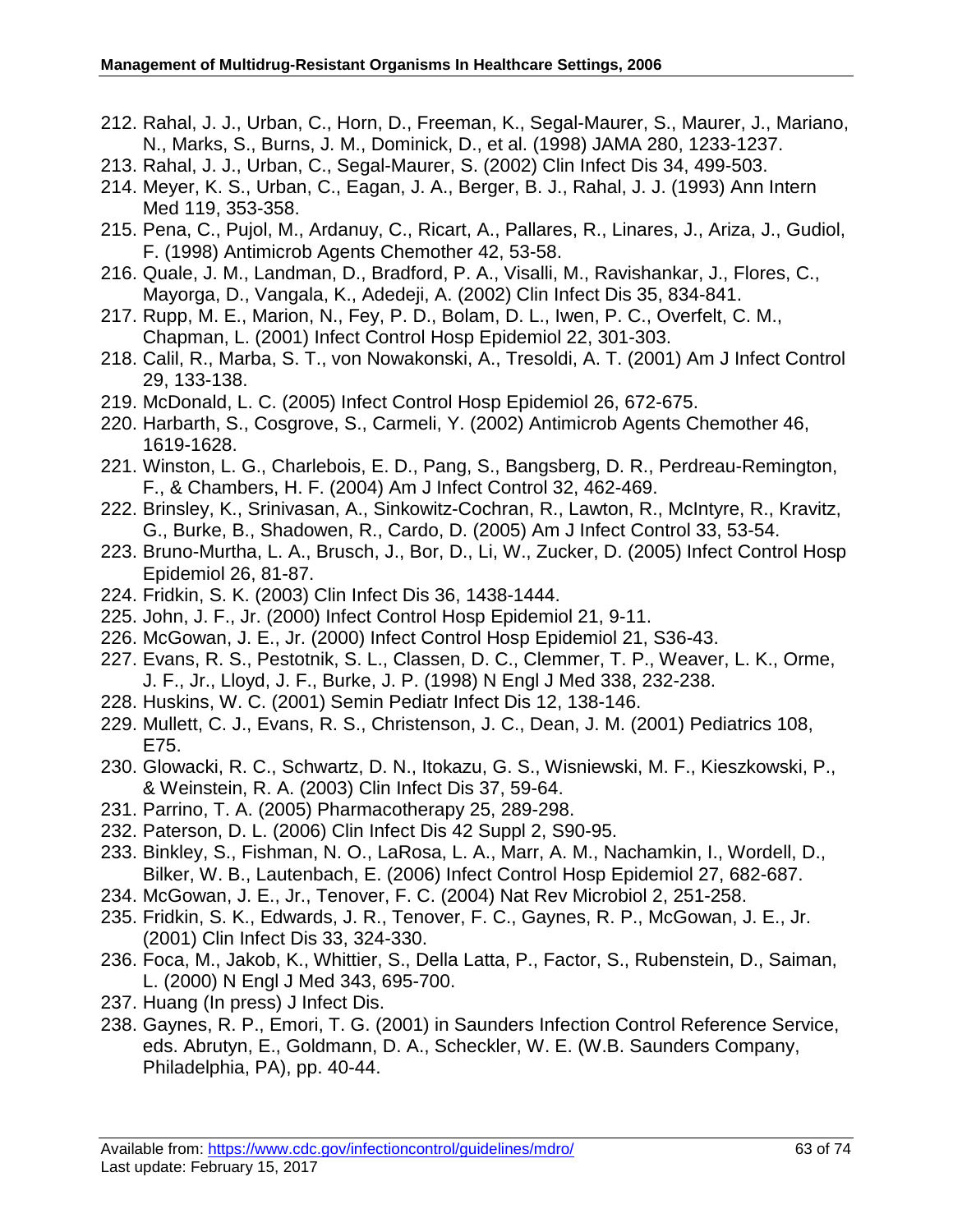- 239. Pottinger, J. M., Herwaldt, L. A., Perl, T. M. (1997) Infect Control Hosp Epidemiol 18, 513-527.
- 240. Hartstein, A. I., LeMonte, A. M., Iwamoto, P. K. (1997) Infect Control Hosp Epidemiol 18, 42-48.
- 241. Piagnerelli, M., Kennes, B., Brogniez, Y., Deplano, A., Govaerts, D. (2000) Infect Control Hosp Epidemiol 21, 651-653.
- 242. Montecalvo, M. A., Jarvis, W. R., Uman, J., Shay, D. K., Petrullo, C., Rodney, K., Gedris, C., Horowitz, H. W., Wormser, G. P. (1999) Ann Intern Med 131, 269-272.
- 243. Talon, D. R., Bertrand, X. (2001) Infect Control Hosp Epidemiol 22, 505-509.
- 244. Lucet, J. C., Grenet, K., Armand-Lefevre, L., Harnal, M., Bouvet, E., Regnier, B., al., e. (2005) Infect Control Hosp Epidemiol 26.
- 245. Troche, G., Joly, L. M., Guibert, M., Zazzo, J. F. (2005) Infect Control Hosp Epidemiol 26, 161-165.
- 246. Nijssen, S., Bonten, M. J., Weinstein, R. A. (2005) Clin Infect Dis 40, 405-409.
- 247. Cooper, B. S., Stone, S. P., Kibbler, C. C., Cookson, B. D., Roberts, J. A., Medley, G. F., Duckworth, G., Lai, R., Ebrahim, S. (2004) Bmj 329, 533.
- 248. Perencevich, E. N., Fisman, D. N., Lipsitch, M., Harris, A. D., Morris, J. G., Jr., Smith, D. L. (2004) Clin Infect Dis 38, 1108-1115.
- 249. Bootsma, M. C., Diekmann, O., Bonten, M. J. (2006) Proc Natl Acad Sci U S A 103, 5620-5625.
- 250. Gardam, M. A., Burrows, L. L., Kus, J. V., Brunton, J., Low, D. E., Conly, J. M., Humar, A. (2002) J Infect Dis 186, 1754-1760.
- 251. Thouverez, M., Talon, D., Bertrand, X. (2004) Infect Control Hosp Epidemiol 25, 838- 841.
- 252. Armeanu, E., Bonten, M. J. (2005) Clin Infect Dis 41, 210-216.
- 253. Muto, C. A., Giannetta, E. T., Durbin, L. J., Simonton, B. M., Farr, B. M. (2002) Infect Control Hosp Epidemiol 23, 429-435.
- 254. Morris, J. G., Jr., Shay, D. K., Hebden, J. N., McCarter, R. J., Jr., Perdue, B. E., Jarvis, W., Johnson, J. A., Dowling, T. C., Polish, L. B., Schwalbe, R. S. (1995) Ann Intern Med 123, 250-259.
- 255. Furuno, J. P., McGregor, J. C., Harris, A. D., Johnson, J. A., Johnson, J. K., Langenberg, P., Venezia, R. A., Finkelstein, J., Smith, D. L., Strauss, S. M., et al. (2006) Arch Intern Med 166, 580-585.
- 256. Harbarth, S., Sax, H., Fankhauser-Rodriguez, C., Schrenzel, J., Agostinho, A., Pittet, D. (2006) Am J Med 119, 275 e215-223.
- 257. Lee, T. A., Hacek, D. M., Stroupe, K. T., Collins, S. M., Peterson, L. R. (2005) Infect Control Hosp Epidemiol 26, 39-46.
- 258. Manian, F. A., Senkel, D., Zack, J., Meyer, L. (2002) Infect Control Hosp Epidemiol 23, 516-519.
- 259. Troillet, N., Carmeli, Y., Samore, M. H., Dakos, J., Eichelberger, K., DeGirolami, P. C., & Karchmer, A. W. (1998) Infect Control Hosp Epidemiol 19, 181-185.
- 260. Sanford, M. D., Widmer, A. F., Bale, M. J., Jones, R. N., Wenzel, R. P. (1994) Clin Infect Dis 19, 1123-1128.
- 261. Lucet, J. C., Chevret, S., Durand-Zaleski, I., Chastang, C., Regnier, B. (2003) Arch Intern Med 163, 181-188.
- 262. D'Agata, E. M., et al. (2002) Clin Infect Dis 34, 167-172.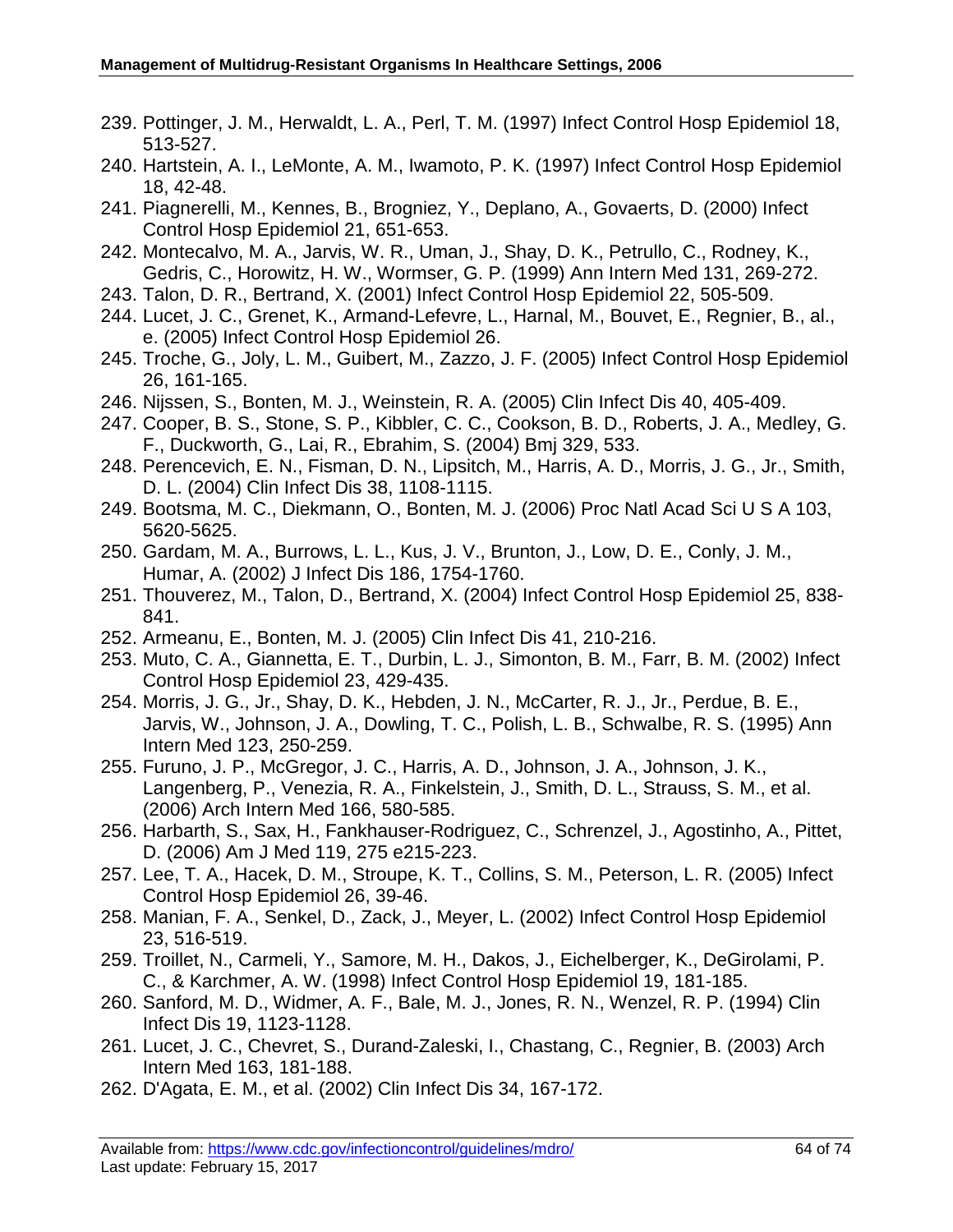- 263. Flayhart, D., Hindler, J. F., Bruckner, D. A., Hall, G., Shrestha, R. K., Vogel, S. A., Richter, S. S., Howard, W., Walther, R., Carroll, K. C. (2005) J Clin Microbiol 43, 5536-5540.
- 264. Perry, J. D., Davies, A., Butterworth, L. A., Hopley, A. L., Nicholson, A., Gould, F. K. (2004) J Clin Microbiol 42, 4519-4523.
- 265. Harbarth, S., Masuet-Aumatell, C., Schrenzel, J., Francois, P., Akakpo, C., Renzi, G., Pugin, J., Ricou, B., Pittet, D. (2006) Crit Care 10, R25.
- 266. Huletsky, A., Lebel, P., Picard, F. J., Bernier, M., Gagnon, M., Boucher, N., Bergeron, M. G. (2005) Clin Infect Dis 40, 976-981.
- 267. Warren, D. K., Liao, R. S., Merz, L. R., Eveland, M., Dunne, W. M., Jr. (2004) J Clin Microbiol 42, 5578-5581.
- 268. Palladino, S., Kay, I. D., Flexman, J. P., Boehm, I., Costa, A. M., Lambert, E. J., & Christiansen, K. J. (2003) J Clin Microbiol 41, 2483-2486.
- 269. Fazal, B. A., Telzak, E. E., Blum, S., Turett, G. S., Petersen-Fitzpatrick, F. E., Lorian, V. (1996) Infect Control Hosp Epidemiol 17, 372-374.
- 270. Toltzis, P., Hoyen, C., et al. (1999) Pediatrics 103 (4 Pt1), 719-723.
- 271. Weinstein, R. A., Kabins, S. A. (1981) Am J Med 70, 449-454.
- 272. Kim, P. W., Roghmann, M. C., Perencevich, E. N., Harris, A. D. (2003) Am J Infect Control 31, 97-103.
- 273. Slaughter, S., Hayden, M. K., Nathan, C., Hu, T. C., Rice, T., Van Voorhis, J., Matushek, M., Franklin, C., Weinstein, R. A. (1996) Ann Intern Med 125, 448-456.
- 274. CDC (1995) MMWR Recomm Rep 44 (RR-12), 1-13.
- 275. Evans, M. R., Meldrum, R., Lane, W., Gardner, D., Ribeiro, C. D., Gallimore, C. I., & Westmoreland, D. (2002) Epidemiol Infect 129, 355-360.
- 276. Hall, C. B., Douglas, R. G., Jr., Schnabel, K. C., Geiman, J. M. (1981) Infect Immun 33, 779-783.
- 277. Wu, H. M., Fornek, M., Kellogg, J. S., Chapin, A. R., Gibson, K., Schwab, E., Spencer, C., & Henning, K. (2005) Infect Control Hosp Epidemiol 26, 802-810.
- 278. Austin, D. J., Bonten, M. J., Weinstein, R. A., Slaughter, S., Anderson, R. M. (1999) Proc Natl Acad Sci U S A 96, 6908-6913.
- 279. Law, M. R., Gill, O. N., Turner, A. (1988) Epidemiol Infect 101, 301-309.
- 280. Ruchel, R., Mergeryan, H., Boger, O., Langefeld, C., Witte, W. (1999) Infect Control Hosp Epidemiol 20, 353-355.
- 281. Cepeda, J. A., Whitehouse, T., Cooper, B., Hails, J., Jones, K., Kwaku, F., Taylor, L., Hayman, S., Cookson, B., Shaw, S., et al. (2005) Lancet 365, 295-304.
- 282. Mulin, B., Rouget, C., Clement, C., Bailly, P., Julliot, M. C., Viel, J. F., Thouverez, M., Vieille, I., Barale, F., Talon, D. (1997) Infect Control Hosp Epidemiol 18, 499-503.
- 283. Nouwen, J. L., Ott, A., Kluytmans-Vandenbergh, M. F., Boelens, H. A., Hofman, A., van Belkum, A., Verbrugh, H. A. (2004) Clin Infect Dis 39, 806-811.
- 284. Byers, K. E., Anglim, A. M., Anneski, C. J., Farr, B. M. (2002) Infect Control Hosp Epidemiol 23, 207-211.
- 285. Baden, L. R., Thiemke, W., Skolnik, A., Chambers, R., Strymish, J., Gold, H. S., Moellering, R. C., Jr., Eliopoulos, G. M. (2001) Clin Infect Dis 33, 1654-1660.
- 286. Donskey, C. J., Hoyen, C. K., Das, S. M., Helfand, M. S., Hecker, M. T. (2002) Infect Control Hosp Epidemiol 23, 436-440.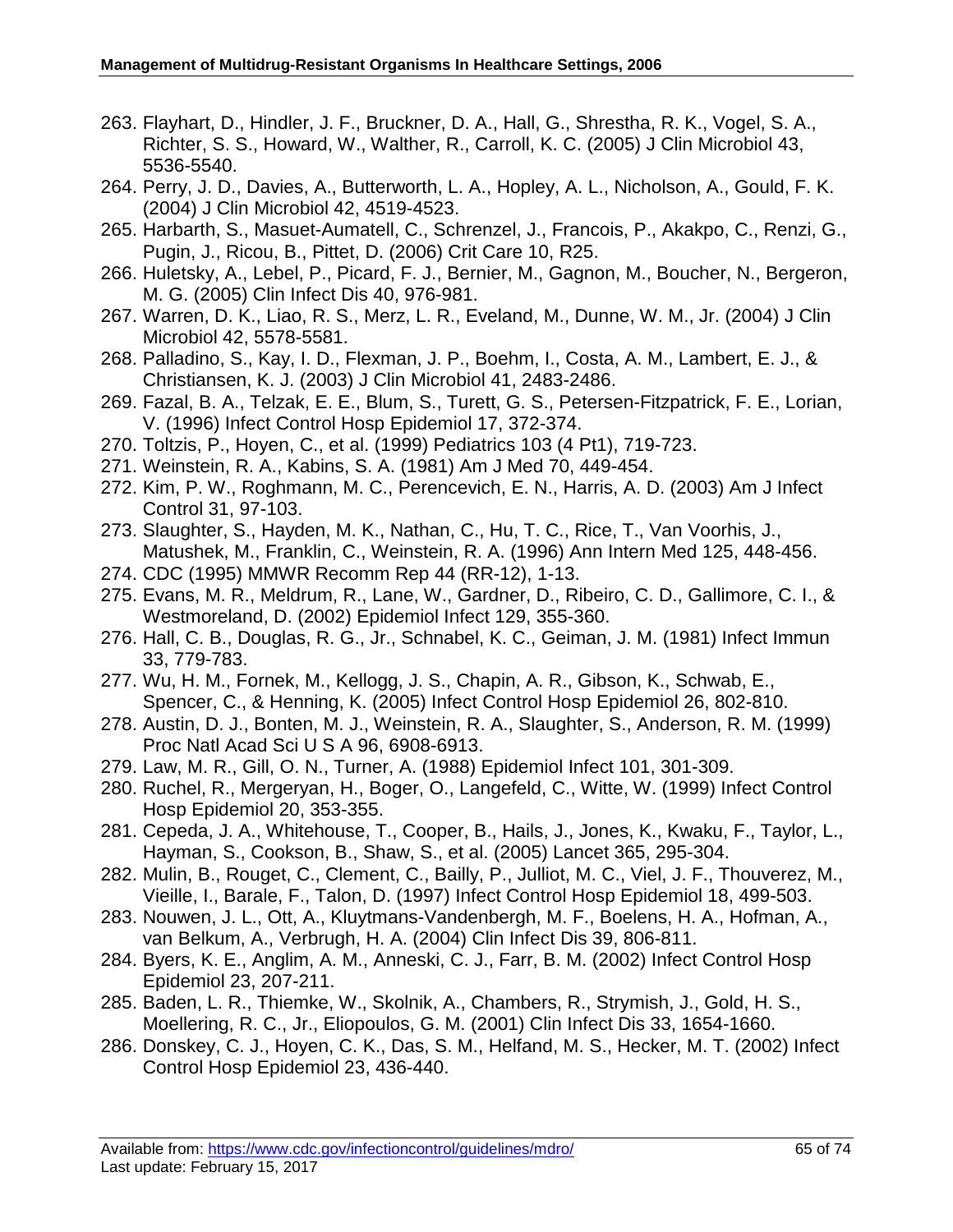- 287. Ridenour, G. A., Wong, E. S., Call, M. A., Climo, M. W. (2006) Infect Control Hosp Epidemiol 27, 271-278.
- 288. Scanvic, A., Denic, L., Gaillon, S., Giry, P., Andremont, A., Lucet, J. C. (2001) Clin Infect Dis 32, 1393-1398.
- 289. Kauffman, C. A., Terpenning, M. S., He, X., Zarins, L. T., Ramsey, M. A., Jorgensen, K. A., Sottile, W. S., Bradley, S. F. (1993) Am J Med 94, 371-378.
- 290. Strausbaugh, L. J., Jacobson, C., Sewell, D. L., Potter, S., Ward, T. T. (1992) Infect Control Hosp Epidemiol 13, 151-159.
- 291. Kirkland, K. B., Weinstein, J. M. (1999) Lancet 354, 1177-1178.
- 292. Saint, S., Higgins, L. A., Nallamothu, B. K., Chenoweth, C. (2003) Am J Infect Control 31, 354-356.
- 293. Evans, H. L., Shaffer, M. M., Hughes, M. G., Smith, R. L., Chong, T. W., Raymond, D. P., Pelletier, S. J., Pruett, T. L., Sawyer, R. G. (2003) Surgery 134, 180-188.
- 294. Catalano, G., Houston, S. H., Catalano, M. C., Butera, A. S., Jennings, S. M., Hakala, S. M., Burrows, S. L., Hickey, M. G., Duss, C. V., Skelton, D. N., et al. (2003) South Med J 96, 141-145.
- 295. Tarzi, S., Kennedy, P., Stone, S., Evans, M. (2001) J Hosp Infect 49, 250-254.
- 296. Stelfox, H. T., Bates, D. W., Redelmeier, D. A. (2003) JAMA 290, 1899-1905.
- 297. Hota, B. (2004) Clin Infect Dis 39, 1182-1189.
- 298. Martinez, J. A., Ruthazer, R., Hansjosten, K., Barefoot, L., Snydman, D. R. (2003) Arch Intern Med 163, 1905-1912.
- 299. CDC (2003) MMWR 52 (RR10);1-42.
- 300. Simor, A. E. (2001) Infect Control Hosp Epidemiol 22, 459-463.
- 301. Hayden, M. K., Bonten, M. J., Blom, D. W., Lyle, E. A., van de Vijver, D. A., Weinstein, R. A. (2006) Clin Infect Dis 42, 1552-1560.
- 302. Lai, K. K., Kelley, A. L., Melvin, Z. S., Belliveau, P. P., Fontecchio, S. A. (1998) Infect Control Hosp Epidemiol 19, 647-652.
- 303. Boyce, J. M. (2001) J Hosp Infect 48 Suppl A, S9-14.
- 304. Montesinos, I., Salido, E., Delgado, T., Lecuona, M., Sierra, A. (2003) Infect Control Hosp Epidemiol 24, 667-672.
- 305. Chen, S. F. (2005) Pediatr Infect Dis J 24, 79-80.
- 306. Kaplan, S. L. (2005) Pediatr Infect Dis J 24, 457-458.
- 307. Loeb, M., Main, C., Walker-Dilks, C., Eady, A. (2003) Cochrane Database Syst Rev, CD003340.
- 308. Deshpande, L. M., Fix, A. M., Pfaller, M. A., Jones, R. N. (2002) Diagn Microbiol Infect Dis 42, 283-290.
- 309. Mody, L., Kauffman, C. A., McNeil, S. A., Galecki, A. T., Bradley, S. F. (2003) Clin Infect Dis 37, 1467-1474.
- 310. Walker, E. S., Vasquez, J. E., Dula, R., Bullock, H., Sarubbi, F. A. (2003) Infect Control Hosp Epidemiol 24, 342-346.
- 311. Harris, A. D., Bradham, D. D., Baumgarten, M., Zuckerman, I. H., Fink, J. C., Perencevich, E. N. (2004) Clin Infect Dis 38, 1586-1591.
- 312. Eveillard, M., Eb, F., Tramier, B., Schmit, J. L., Lescure, F. X., Biendo, M., Canarelli, B., Daoudi, F., Laurans, G., Rousseau, F., et al. (2001) J Hosp Infect 47, 116-124.
- 313. Campbell, J. R., Zaccaria, E., Mason, E. O., Jr., Baker, C. J. (1998) Infect Control Hosp Epidemiol 19, 924-928.

Available from[: https://www.cdc.gov/infectioncontrol/guidelines/mdro/](https://www.cdc.gov/infectioncontrol/guidelines/mdro/) 66 of 74 Last update: February 15, 2017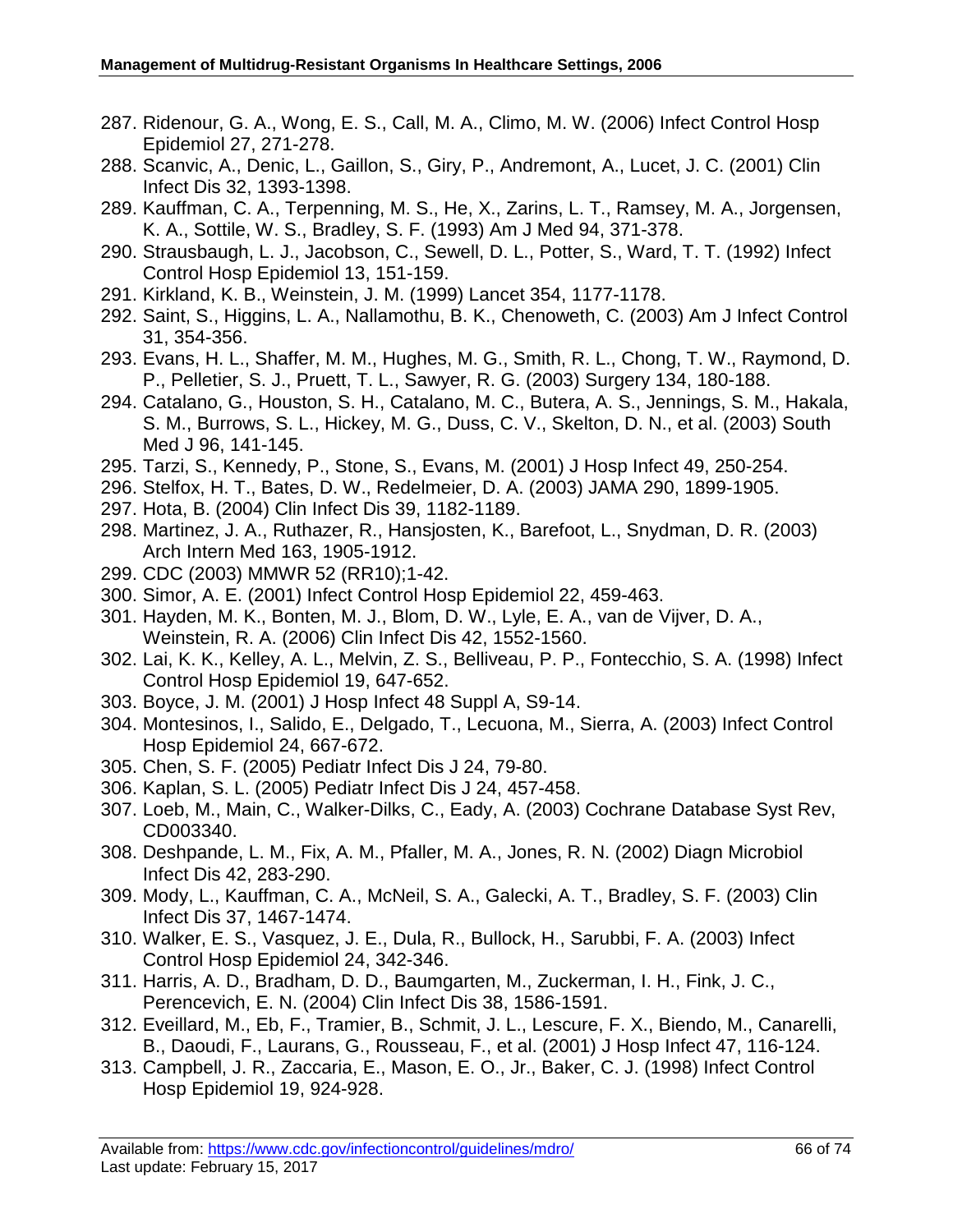- 314. Harris, A. D., Nemoy, L., Johnson, J. A., Martin-Carnahan, A., Smith, D. L., Standiford, H., Perencevich, E. N. (2004) Infect Control Hosp Epidemiol 25, 105-108.
- 315. Warren, D. K., Nitin, A., Hill, C., Fraser, V. J., Kollef, M. H. (2004) Infect Control Hosp Epidemiol 25, 99-104.
- 316. Trick, W. E., Weinstein, R. A., DeMarais, P. L., Kuehnert, M. J., Tomaska, W., Nathan, C., Rice, T. W., McAllister, S. K., Carson, L. A., Jarvis, W. R. (2001) J Am Geriatr Soc 49, 270-276.
- 317. Safdar, N., Maki, D. G. (2002) Ann Intern Med 136, 834-844.
- 318. Montecalvo, M. A., Jarvis, W. R., Uman, J., Shay, D. K., Petrullo, C., Horowitz, H. W., & Wormser, G. P. (2001) Infect Control Hosp Epidemiol 22, 437-442.
- 319. Rubinovitch, B., Pittet, D. (2001) J Hosp Infect 47, 9-18.
- 320. Puzniak, L. A., Gillespie, K. N., Leet, T., Kollef, M., Mundy, L. M. (2004) Infect Control Hosp Epidemiol 25, 418-424.
- 321. Cookson, B. (1997) Bmj 314, 664-665.
- 322. Farr, B. M., Jarvis, W. R. (2002) Infect Control Hosp Epidemiol 23, 65-68.
- 323. Strausbaugh, L. J., Siegel, J. D., Weinstein, R. A. (2006) Clin Infect Dis 42, 828-835.
- 324. Brooks, S., Khan, A., Stoica, D., Griffith, J., Friedeman, L., Mukherji, R., Hameed, R., & Schupf, N. (1998) Infect Control Hosp Epidemiol 19, 333-336.
- 325. Benneyan, J. C., Lloyd, R. C., Plsek, P. E. (2003) Qual Saf Health Care 12, 458-464.
- 326. Gustafson, T. L. (2000) Am J Infect Control 28, 406-414.
- 327. Aubry-Damon, H., Legrand, P., Brun-Buisson, C., Astier, A., Soussy, C. J., Leclercq, R. (1997) Clin Infect Dis 25, 647-653.
- 328. Cooper, B. S., Medley, G. F., Stone, S. P., Kibbler, C. C., Cookson, B. D., Roberts, J. A., Duckworth, G., Lai, R., Ebrahim, S. (2004) Proc Natl Acad Sci U S A 101, 10223- 10228.
- 329. Brown, A. R., Amyes, S. G., Paton, R., Plant, W. D., Stevenson, G. M., Winney, R. J., & Miles, R. S. (1998) J Hosp Infect 40, 115-124.
- 330. Cromer, A. L., Hutsell, S. O., Latham, S. C., Bryant, K. G., Wacker, B. B., Smith, S. A., Bendyk, H. A., Valainis, G. T., Carney, M. C. (2004) Am J Infect Control 32, 451- 455.
- 331. Pittsburgh Regional Project.
- 332. Assadian, O., Berger, A., Aspock, C., Mustafa, S., Kohlhauser, C., Hirschl, A. M. (2002) Infect Control Hosp Epidemiol 23, 457-461.
- 333. Byers, K. E., Durbin, L. J., Simonton, B. M., Anglim, A. M., Adal, K. A., Farr, B. M. (1998) Infect Control Hosp Epidemiol 19, 261-264.
- 334. Patterson, J. E., Hardin, T. C., Kelly, C. A., Garcia, R. C., Jorgensen, J. H. (2000) Infect Control Hosp Epidemiol 21, 455-458.
- 335. Bantar, C., Sartori, B., Vesco, E., Heft, C., Saul, M., Salamone, F., Oliva, M. E. (2003) Clin Infect Dis 37, 180-186.
- 336. Bisson, G., Fishman, N. O., Patel, J. B., Edelstein, P. H., Lautenbach, E. (2002) Infect Control Hosp Epidemiol 23, 254-260.
- 337. Carling, P., Fung, T., Killion, A., Terrin, N., Barza, M. (2003) Infect Control Hosp Epidemiol 24, 699-706.
- 338. Quale, J., Landman, D., Saurina, G., Atwood, E., DiTore, V., Patel, K. (1996) Clin Infect Dis 23, 1020-1025.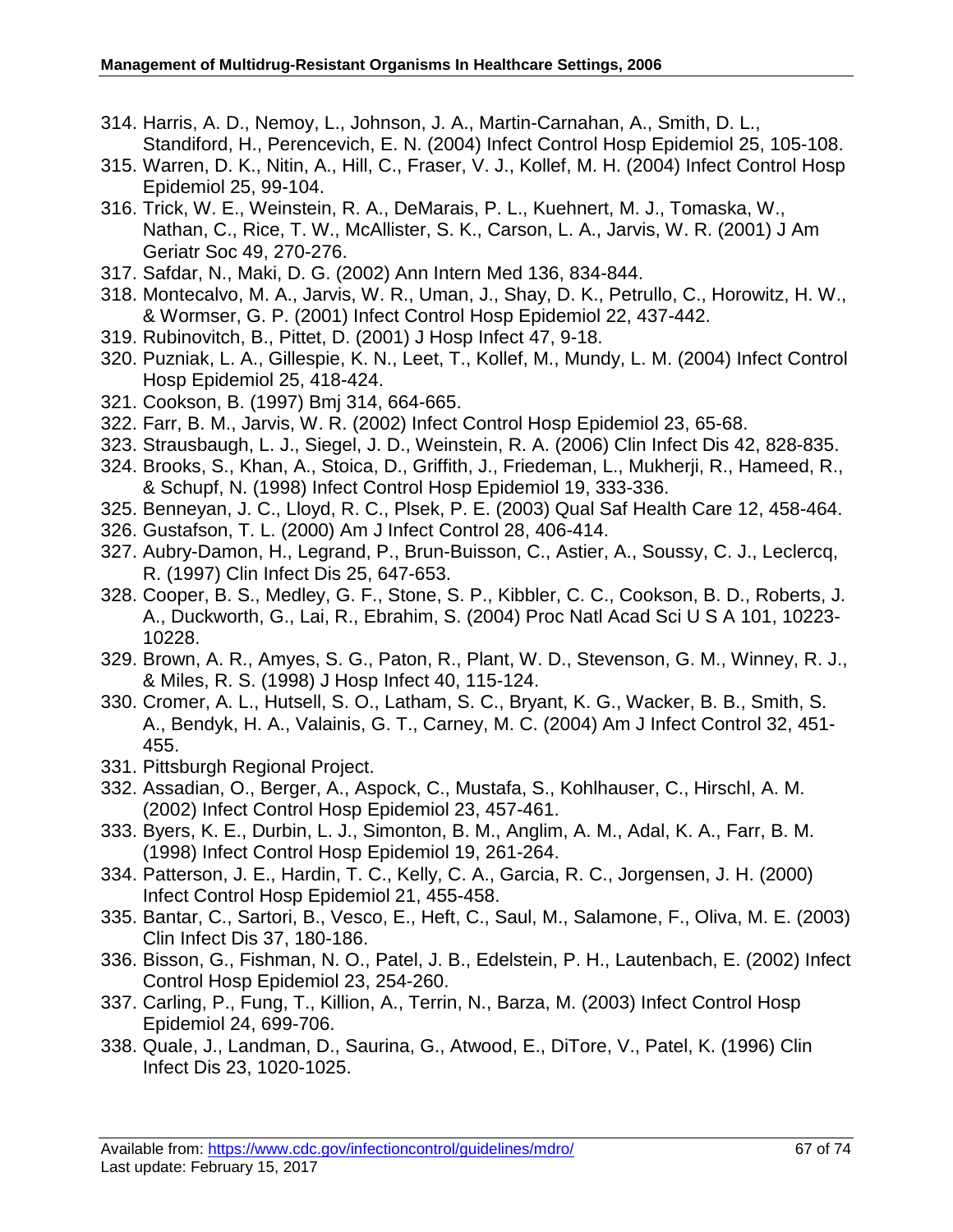- 339. Sample, M. L., Gravel, D., Oxley, C., Toye, B., Garber, G., Ramotar, K. (2002) Infect Control Hosp Epidemiol 23, 468-470.
- 340. Burke, J. P., Pestotnik, S. L. (1999) J Chemother 11, 530-535.
- 341. Cooper, E., Paull, A., O'Reilly, M. (2002) Infect Control Hosp Epidemiol 23, 151-153.
- 342. Lagerlov, P., Loeb, M., Andrew, M., Hjortdahl, P. (2000) Qual Health Care 9, 159- 165.
- 343. Lemmen, S. W., Zolldann, D., Gastmeier, P., Lutticken, R. (2001) Am J Infect Control 29, 89-93.
- 344. Liu, S. C., Leu, H. S., Yen, M. Y., Lee, P. I., Chou, M. C. (2002) Am J Infect Control 30, 381-385.
- 345. Monnet, D. L. (1998) Infect Control Hosp Epidemiol 19, 552-559.
- 346. Pestotnik, S. L., Classen, D. C., Evans, R. S., Burke, J. P. (1996) Ann Intern Med 124, 884-890.
- 347. NCCLS (2002).
- 348. Kupronis, B. A., Richards, C. L., Whitney, C. G. (2003) J Am Geriatr Soc 51, 1520- 1525.
- 349. Viray, M., Linkin, D., Maslow, J. N., Stieritz, D. D., Carson, L. S., Bilker, W. B., & Lautenbach, E. (2005) Infect Control Hosp Epidemiol 26, 56-62.
- 350. Chaitram, J. M., Jevitt, L. A., Lary, S., Tenover, F. C. (2003) J Clin Microbiol 41, 2372-2377.
- 351. Ernst, E. J., Diekema, D. J., BootsMiller, B. J., Vaughn, T., Yankey, J. W., Flach, S. D., Ward, M. M., Franciscus, C. L., Acosta, E., Pfaller, M. A., et al. (2004) Diagn Microbiol Infect Dis 49, 141-145.
- 352. Ginocchio, C. C. (2002) Am J Health Syst Pharm 59, S7-11.
- 353. Stevenson, K. B., Samore, M., Barbera, J., Moore, J. W., Hannah, E., Houck, P., Tenover, F. C., Gerberding, J. L. (2003) Diagn Microbiol Infect Dis 47, 303-311.
- 354. Gupta, A., Della-Latta, P., Todd, B., San Gabriel, P., Haas, J., Wu, F., Rubenstein, D., & Saiman, L. (2004) Infect Control Hosp Epidemiol 25, 210-215.
- 355. Rodriguez-Bano, J., Navarro, M. D., Romero, L., Muniain, M. A., Perea, E. J., Perez-Cano, R., Hernandez, J. R., Pascual, A. (2006) Clin Infect Dis 42, 37-45.
- 356. Bhavnani, S. M., Hammel, J. P., Forrest, A., Jones, R. N., Ambrose, P. G. (2003) Clin Infect Dis 37, 344-350.
- 357. Halstead, D. C., Gomez, N., McCarter, Y. S. (2004) J Clin Microbiol 42, 1-6.
- 358. Fridkin, S. K., Steward, C. D., Edwards, J. R., Pryor, E. R., McGowan, J. E., Jr., Archibald, L. K., Gaynes, R. P., Tenover, F. C. (1999) Clin Infect Dis 29, 245-252.
- 359. Lang, A., De Fina, G., Meyer, R., Aschbacher, R., Rizza, F., Mayr, O., Casini, M. (2001) Eur J Clin Microbiol Infect Dis 20, 657-660.
- 360. White, R. L., Friedrich, L. V., Mihm, L. B., Bosso, J. A. (2000) Clin Infect Dis 31, 16- 23.
- 361. Zoutman, D. E., Ford, B. D. (2005) Am J Infect Control 33, 1-5.
- 362. cms.
- 363. Peterson, L. R., Hamilton, J. D., Baron, E. J., Tompkins, L. S., Miller, J. M., Wilfert, C. M., Tenover, F. C., Thomson Jr, R. B., Jr. (2001) Clin Infect Dis 32, 605-611.
- 364. Calfee, D. P., Giannetta, E. T., Durbin, L. J., Germanson, T. P., Farr, B. M. (2003) Clin Infect Dis 37, 326-332.
- 365. Thompson, R. L., Cabezudo, I., Wenzel, R. P. (1982) Ann Intern Med 97, 309-317.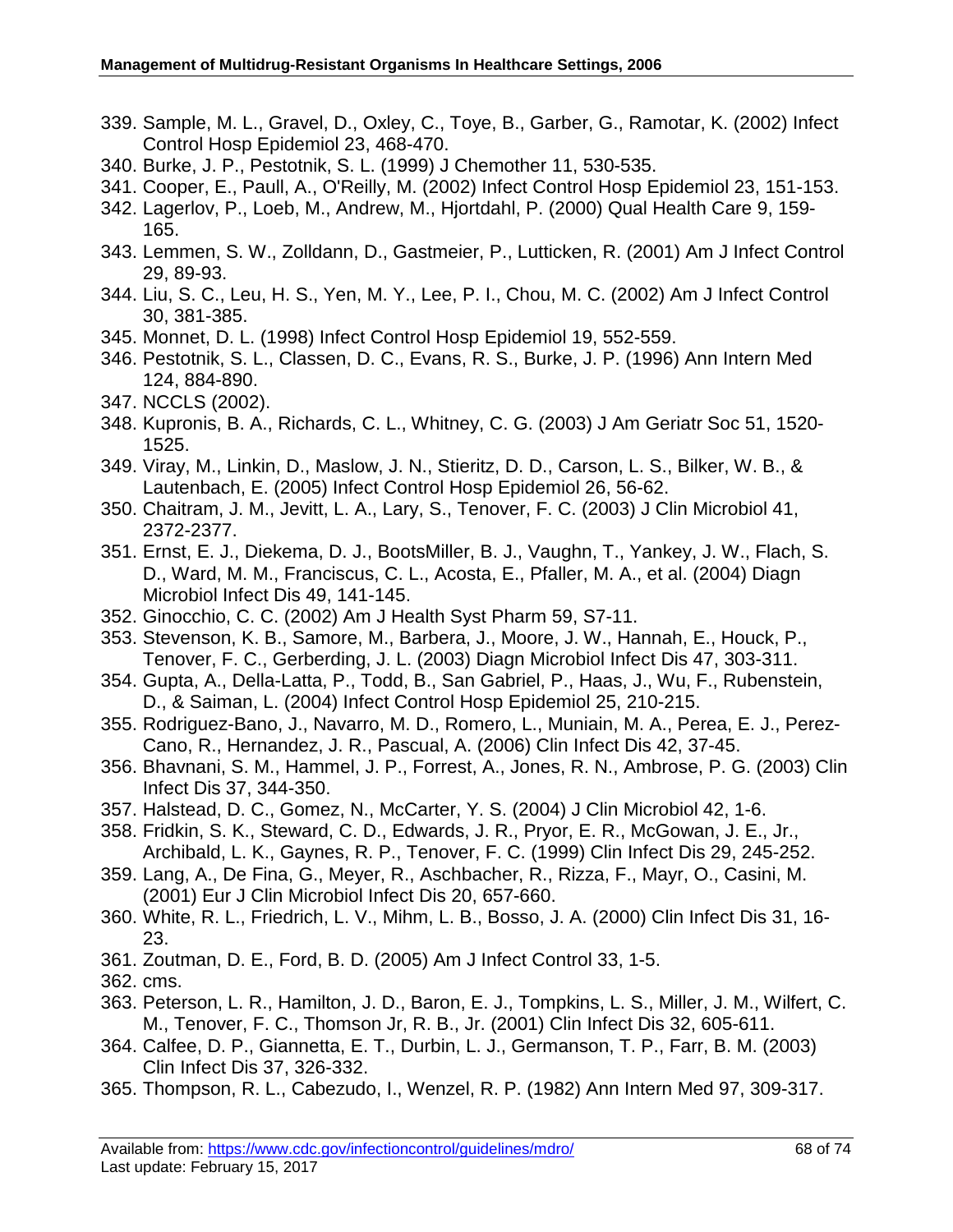- 366. Lacey, S., Flaxman, D., Scales, J., Wilson, A. (2001) J Hosp Infect 48, 308-311.
- 367. Greenaway, C. A., Miller, M. A. (1999) Infect Control Hosp Epidemiol 20, 341-343.
- 368. Spindel, S. J., Strausbaugh, L. J., Jacobson, C. (1995) Infect Control Hosp Epidemiol 16, 217-223.
- 369. Bula, C. J., Ghilardi, G., Wietlisbach, V., Petignat, C., Francioli, P. (2004) J Am Geriatr Soc 52, 700-706.
- 370. High, K. P., Bradley, S., Loeb, M., Palmer, R., Quagliarello, V., Yoshikawa, T. (2005) Clin Infect Dis 40, 114-122.
- 371. Silverblatt, F. J., Tibert, C., Mikolich, D., Blazek-D'Arezzo, J., Alves, J., Tack, M., & Agatiello, P. (2000) J Am Geriatr Soc 48, 1211-1215.
- 372. CDC (2001) MMWR 50 (RR05), 1-43.
- 373. Samore, M. H., Venkataraman, L., DeGirolami, P. C., Arbeit, R. D., Karchmer, A. W. (1996) Am J Med 100, 32-40.
- 374. Brooks, S. E., Veal, R. O., Kramer, M., Dore, L., Schupf, N., Adachi, M. (1992) Infect Control Hosp Epidemiol 13, 98-103.
- 375. Jernigan, J. A., Siegman-Igra, Y., Guerrant, R. C., Farr, B. M. (1998) Infect Control Hosp Epidemiol 19, 494-499.
- 376. Chang, V. T., Nelson, K. (2000) Clin Infect Dis 31, 717-722.
- 377. Nicolle, L. E. (2000) Clin Infect Dis 31, 752-756.
- 378. Bonten, M. J., Slaughter, S., Hayden, M. K., Nathan, C., van Voorhis, J., Weinstein, R. A. (1998) Crit Care Med 26, 2001-2004.
- 379. Loeb, M. B., Craven, S., McGeer, A. J., Simor, A. E., Bradley, S. F., Low, D. E., Armstrong- Evans, M., Moss, L. A., Walter, S. D. (2003) Am J Epidemiol 157, 40-47.
- 380. McDonald, L. C., Banerjee, S. N., Jarvis, W. R. (1998) Infect Control Hosp Epidemiol 19, 772-777.
- 381. Montecalvo, M. A., de Lencastre, H., Carraher, M., Gedris, C., Chung, M., VanHorn, K., & Wormser, G. P. (1995) Infect Control Hosp Epidemiol 16, 680-685.
- 382. Shannon, K. P., French, G. L. (2002) J Antimicrob Chemother 50, 965-969.
- 383. Singh, K., Gavin, P. J., Vescio, T., Thomson Jr, R. B., Jr., Deddish, R. B., Fisher, A., Noskin, G. A., Peterson, L. R. (2003) J Clin Microbiol 41, 2755-2757.
- 384. Grmek-Kosnik, I., Ihan, A., Dermota, U., Rems, M., Kosnik, M., Jorn Kolmos, H. (2005) J Hosp Infect 61, 155-161.
- 385. Villegas, M. V., Hartstein, A. I. (2003) Infect Control Hosp Epidemiol 24, 284-295.
- 386. Ramsey, A. H., Skonieczny, P., Coolidge, D. T., Kurzynski, T. A., Proctor, M. E., Davis, J. P. (2001) Infect Control Hosp Epidemiol 22, 423-426.
- 387. Harbarth, S., Liassine, N., Dharan, S., Herrault, P., Auckenthaler, R., Pittet, D. (2000) Clin Infect Dis 31, 1380-1385.
- 388. Lucet, J. C., Chevret, S., Decre, D., Vanjak, D., Macrez, A., Bedos, J. P., Wolff, M., & Regnier, B. (1996) Clin Infect Dis 22, 430-436.
- 389. Malik, R. K., Montecalvo, M. A., Reale, M. R., Li, K., Maw, M., Munoz, J. L., Gedris, C., van Horn, K., Carnevale, K. A., Levi, M. H., et al. (1999) Pediatr Infect Dis J 18, 352-356.
- 390. Stosor, V., Kruszynski, J., Suriano, T., Noskin, G. A., Peterson, L. R. (1999) Infect Control Hosp Epidemiol 20, 653-659.
- 391. Srinivasan, A., Song, X., Ross, T., Merz, W., Brower, R., Perl, T. M. (2002) Infect Control Hosp Epidemiol 23, 424-428.
- Available from[: https://www.cdc.gov/infectioncontrol/guidelines/mdro/](https://www.cdc.gov/infectioncontrol/guidelines/mdro/) 69 of 74 Last update: February 15, 2017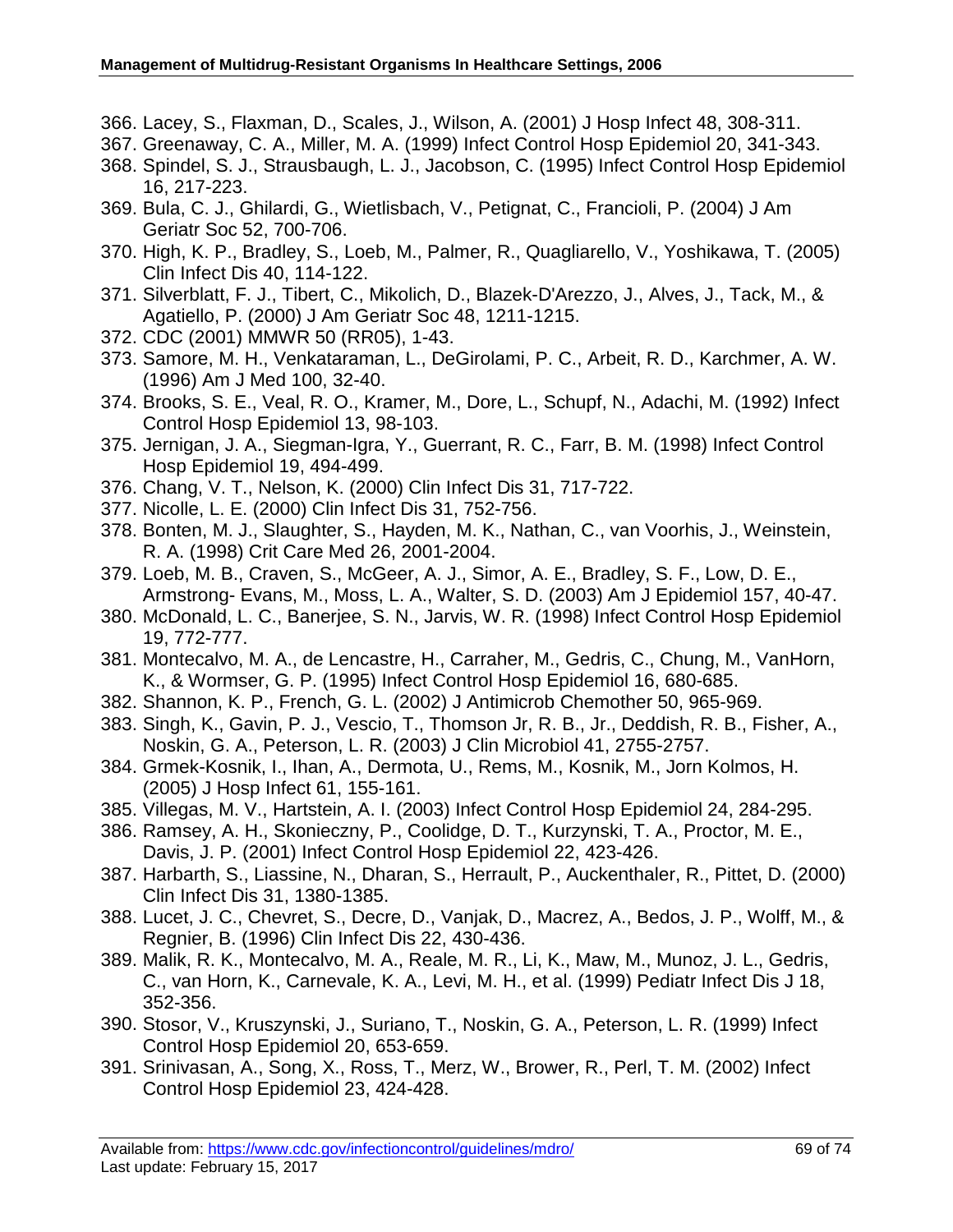- 392. Rumbak, M. J., Cancio, M. R. (1995) Crit Care Med 23, 1200-1203.
- 393. Quale, J., Landman, D., Atwood, E., Kreiswirth, B., Willey, B. M., Ditore, V., Zaman, M., Patel, K., Saurina, G., Huang, W., et al. (1996) Am J Infect Control 24, 372-379.
- 394. Livornese, L. L., Jr., Dias, S., Samel, C., Romanowski, B., Taylor, S., May, P., Pitsakis, P., Woods, G., Kaye, D., Levison, M. E., et al. (1992) Ann Intern Med 117, 112-116.
- 395. Gastmeier, P., Schwab, F., Geffers, C., Ruden, H. (2004) Infect Control Hosp Epidemiol 25, 109-113.
- 396. Ridwan, B., Mascini, E., van Der Reijden, N., Verhoef, J., Bonten, M. (2002) Bmj 324, 666-668.
- 397. Hitomi, S., Kubota, M., Mori, N., Baba, S., Yano, H., Okuzumi, K., Kimura, S. (2000) J Hosp Infect 46, 123-129.
- 398. Weber, D. J., Rutala, W. A. (1997) Infect Control Hosp Epidemiol 18, 306-309.
- 399. Schelenz, S., French, G. (2000) J Hosp Infect 46, 23-30.
- 400. Kirschke, D. L., Jones, T. F., Craig, A. S., Chu, P. S., Mayernick, G. G., Patel, J. A., & Schaffner, W. (2003) N Engl J Med 348, 214-220.
- 401. Srinivasan, A., Wolfenden, L. L., Song, X., Mackie, K., Hartsell, T. L., Jones, H. D., Diette, G. B., Orens, J. B., Yung, R. C., Ross, T. L., et al. (2003) N Engl J Med 348, 221-227.
- 402. Mangram, A. Jarvis, W. R. (1996) Infect Control Hosp Epidemiol 17, 718-720.
- 403. Vriens, M. R., Fluit, A. C., Troelstra, A., Verhoef, J., van der Werken, C. (2002) Infect Control Hosp Epidemiol 23, 491-494.
- 404. Cederna, J. E., Terpenning, M. S., Ensberg, M., Bradley, S. F., Kauffman, C. A. (1990) Infect Control Hosp Epidemiol 11, 13-16.
- 405. Hachem, R., Raad, I. (2002) Infect Control Hosp Epidemiol 23, 43-44.
- 406. Lui, S. L., Luk, W. K., Cheung, C. Y., Chan, T. M., Lai, K. N., Peiris, J. S. (2001) Transplantation 71, 59-64.
- 407. Zafar, A. B., Sylvester, L. K., Beidas, S. O. (2002) Am J Infect Control 30, 425-429.
- 408. Darouiche, R., Wright, C., Hamill, R., Koza, M., Lewis, D., Markowski, J. (1991) Antimicrob Agents Chemother 35, 1612-1615.
- 409. Goetz, M. B., Mulligan, M. E., Kwok, R., O'Brien, H., Caballes, C., Garcia, J. P. (1992) Am J Med 92, 607-614.
- 410. Pan, A., Carnevale, G., Catenazzi, P., Colombini, P., Crema, L., Dolcetti, L., Ferrari, L., Mondello, P., Signorini, L., Tinelli, C., et al. (2005) Infect Control Hosp Epidemiol 26, 127-133.
- 411. Silvestri, L., Milanese, M., Oblach, L., Fontana, F., Gregori, D., Guerra, R., van Saene, H. K. (2002) Am J Infect Control 30, 391-399.
- 412. Weber, J. M., Sheridan, R. L., Schulz, J. T., Tompkins, R. G., Ryan, C. M. (2002) Infect Control Hosp Epidemiol 23, 549-551.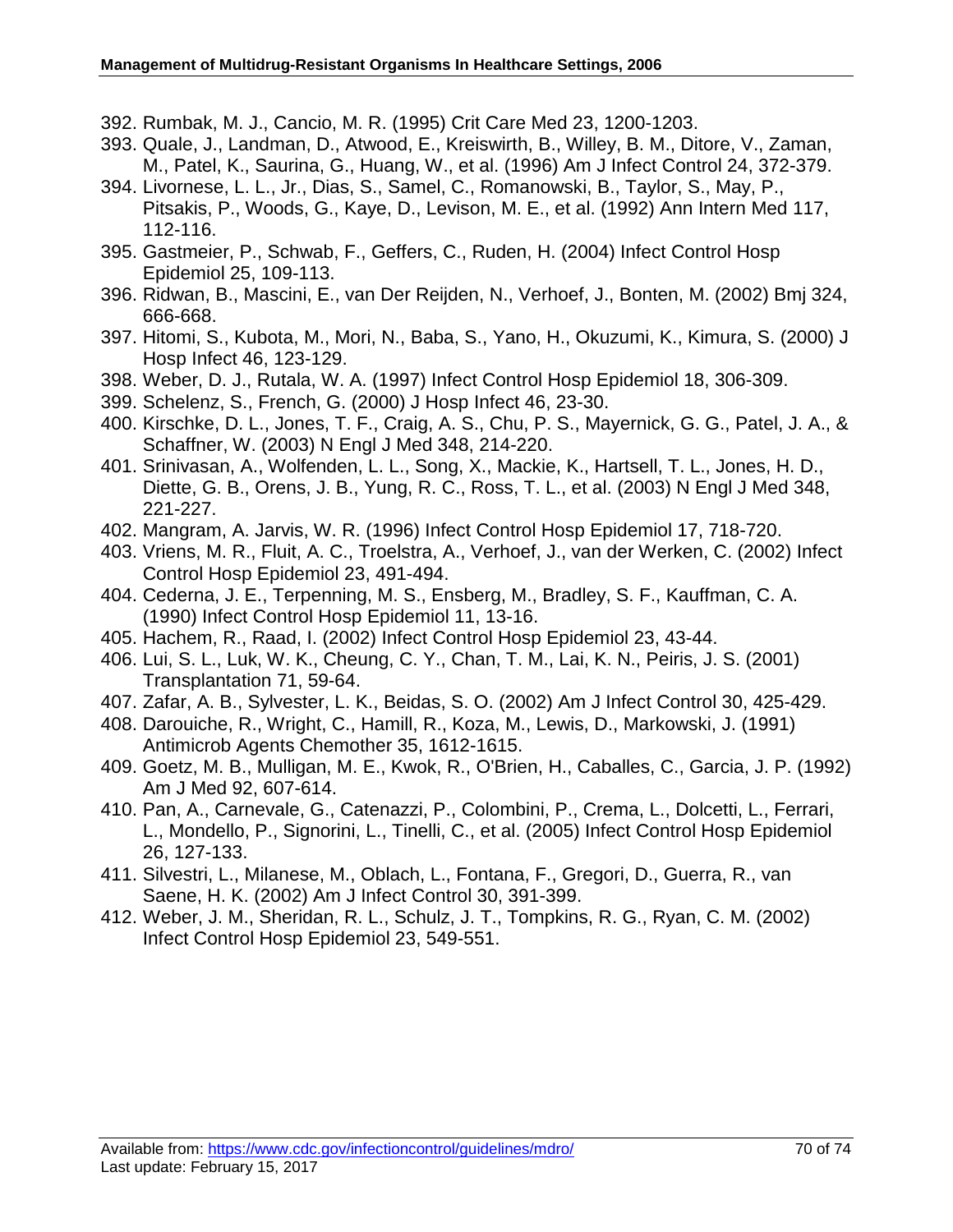# **Table 1. Categorization of Reports about Control of MDROs in Healthcare Settings, 1982-2005**

| <b>MDRC</b>                                                              | <b>MDR-GNB</b> | <b>MRSA</b> | $\cdots$<br>4 N H |
|--------------------------------------------------------------------------|----------------|-------------|-------------------|
| $\sim$<br><br>categorv<br><b>A RAVIAWADU</b><br><b>NO</b><br>ΩŤ<br>عمור. | ״<br>υc        | ~-<br>ັບ    | จด<br>ິ           |

#### **Types of Healthcare Facilities from which Study or Report Arose**

| <b>Facility Type</b>                         | <b>MDR-GNB</b> | <b>MRSA</b> | <b>VRE</b> |
|----------------------------------------------|----------------|-------------|------------|
| No. (%) from academic facilities $\alpha$    | 30(100)        | 28 (80)     | 33(85)     |
| No. (%) from other hospitals                 |                | 4(11)       | 3(8)       |
| No. (%) from LTCFs                           |                | 1(3)        | 2(5)       |
| No. (%) from multiple facilities in a region |                | 2 (6)       | 1 (2)      |

 $\alpha$  Variably described as university hospitals, medical school affiliated hospitals, VA teaching hospitals, and, to a much lesser extent, community teaching hospitals

#### **Unit of Study for MDRO Control Efforts**

| <b>Unit of Study</b> | <b>MDR-GNB</b> | <b>MRSA</b> | <b>VRE</b> |
|----------------------|----------------|-------------|------------|
| Special unit $\beta$ | 20             | 13          | 10         |
| Hospital             |                | 19          |            |
| <b>LTCF</b>          |                |             |            |
| Region               |                |             |            |

β Includes intensive care units, burn units, dialysis units, hematology/oncology units, neonatal units, neonatal intensive care units, and, in a few instances, individual wards of a hospital

#### **Nature of Study or Report on MDRO Control** χ

| <b>Nature of Study</b> | <b>MDR-GNB</b> | <b>MRSA</b> | VRE |
|------------------------|----------------|-------------|-----|
| <b>Outbreak</b>        | oc             | 19          | 28  |
| Non-outbreak           |                | 16          |     |

χ Based on authors' description – if they called their experience an outbreak or not; authors vary in use of term so there is probable overlap between two categories

#### **Total Period of Observation after Interventions Introduced**

| <b>Time Period</b>   | <b>MDR-GNB</b> | <b>MRSA</b> | <b>VRE</b> |
|----------------------|----------------|-------------|------------|
| Less than 1 year     |                | 14          | 25         |
| 1-2 years            |                |             |            |
| 2-5 years            |                |             |            |
| Greater than 5 years |                |             |            |

#### **Numbers of Control Measures Employed in Outbreaks/Studies**

| <b>Outbreak Control Measures</b> | <b>MDR-GNB</b> | <b>MRSA</b> | <b>VRE</b> |
|----------------------------------|----------------|-------------|------------|
| Range                            | $2 - 12$       | በ-11        | $1 - 12$   |
| Median                           |                |             |            |
| Mode                             |                |             |            |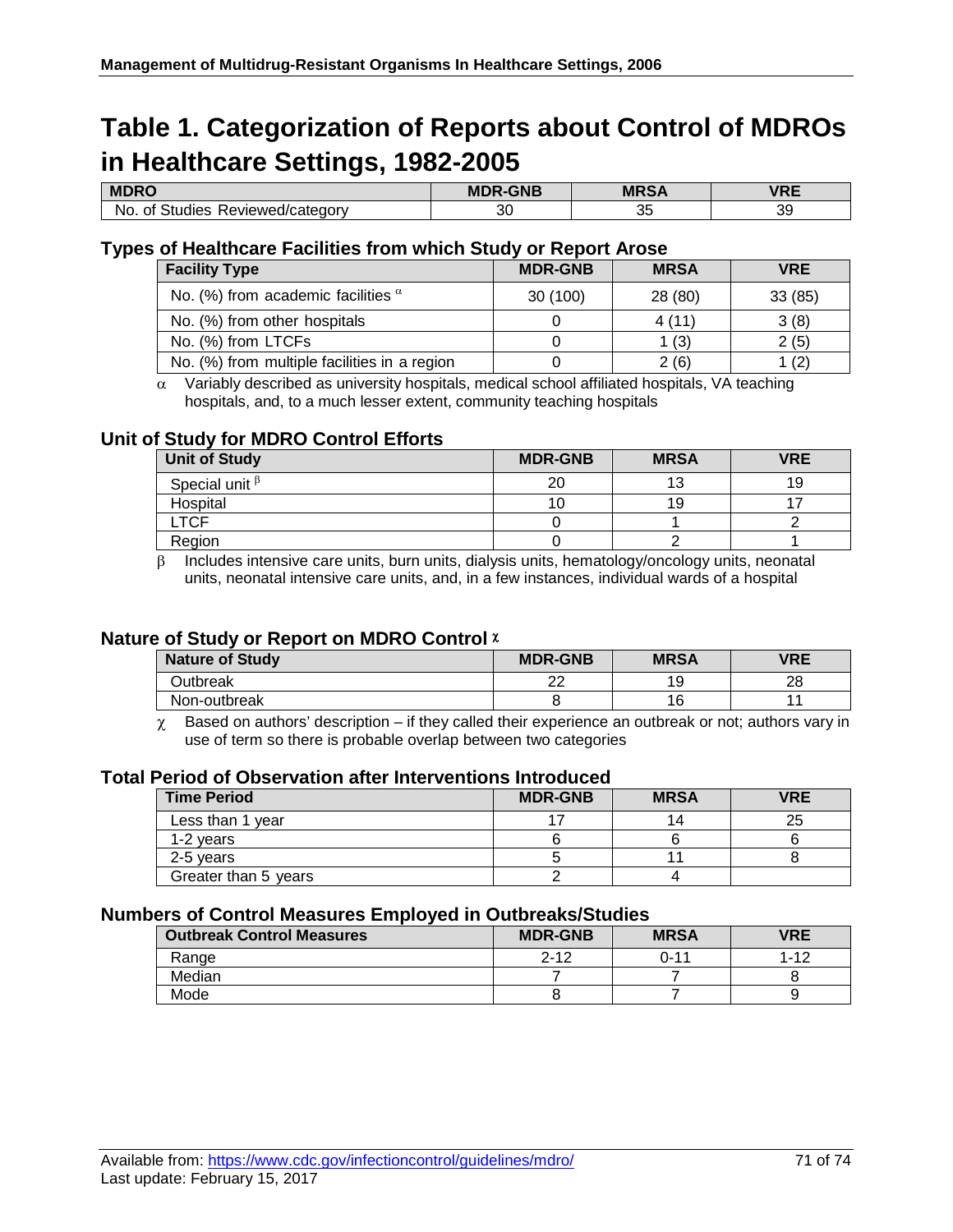# **Table 2. Number of Studies Using Control Measures for MDROs Employed in Studies Performed in Healthcare Settings, 1982-2005**

| <b>Focus of MDRO Study</b>                          | <b>MDR-GNB</b><br>$(n=30)$<br>No. (%) | $MRSA(n=35)$<br>No. (%) | <b>VRE (n=39)</b><br>No. (%) |
|-----------------------------------------------------|---------------------------------------|-------------------------|------------------------------|
| Education of staff, patients or visitors            | 19 (63)                               | 11 (31)                 | 20(53)                       |
| Emphasis on handwashing                             | 16 (53)                               | 21(60)                  | 9(23)                        |
| Use of antiseptics for handwashing                  | 8(30)                                 | 12 (36)                 | 16(41)                       |
| Contact Precautions or glove use $\alpha$           | 20 (67)                               | 27(77)                  | 34 (87)                      |
| <b>Private Rooms</b>                                | 4 (15)                                | 10(28)                  | 10(27)                       |
| Segregation of cases                                | 4(15)                                 | 3(9)                    | 5(14)                        |
| <b>Cohorting of Patients</b>                        | 11 (37)                               | 12 (34)                 | 14 (36)                      |
| <b>Cohorting of Staff</b>                           | 2(7)                                  | 6(17)                   | 9(23)                        |
| Change in Antimicrobial Use                         | 12(41)                                | 1(3)                    | 17 (44)                      |
| Surveillance cultures of patients                   | 19 (63)                               | 34 (97)                 | 36 (92)                      |
| Surveillance cultures of staff                      | 9(31)                                 | 8(23)                   | 7 (19)                       |
| <b>Environmental cultures</b>                       | 15 (50)                               | 14 (42)                 | 15 (38)                      |
| Extra cleaning & disinfection                       | 11 (37)                               | 7(21)                   | 20(51)                       |
| <b>Dedicated Equipment</b>                          | 5(17)                                 | 0                       | 12 (32)                      |
| Decolonization                                      | 3(10)                                 | 25(71)                  | 4(11)                        |
| Ward closure to new admission or to all<br>patients | 6(21)                                 | 4 (12)                  | 5(14)                        |
| Other miscellaneous measures                        | 6 $(22)^{p}$                          | 9 (27) $x$              | 17 (44) $\delta$             |

 $\alpha$  Contact Precautions mentioned specifically, use of gloves with gowns or aprons mentioned, barrier precautions, strict isolation, all included under this heading

β includes signage, record flagging, unannounced inspections, selective decontamination, and peer compliance monitoring (1 to 4 studies employing any of these measures)

- $\chi$  includes requirements for masks, signage, record tracking, alerts, early discharge, and preventive isolation of new admissions pending results of screening cultures (1 to 4 studies employing any of these measures)
- $\delta$  includes computer flags, signage, requirement for mask, one-to-one nursing, changing type of thermometer used, and change in rounding sequence (1 to 7 studies employing any of these measures)

## *References for Tables 1 and 2*

MDR-GNBs: (6, 8, 9, 11, 16, 38, 174, 175, 180, 209, 210, 213-215, 218, 334, 388, 406, 407)

MRSA: (68, 89, 152, 153, 165-173, 183, 188, 194, 204, 205, 208, 240, 269, 279, 280, 289, 304, 312, 327, 365, 392, 397, 408-412)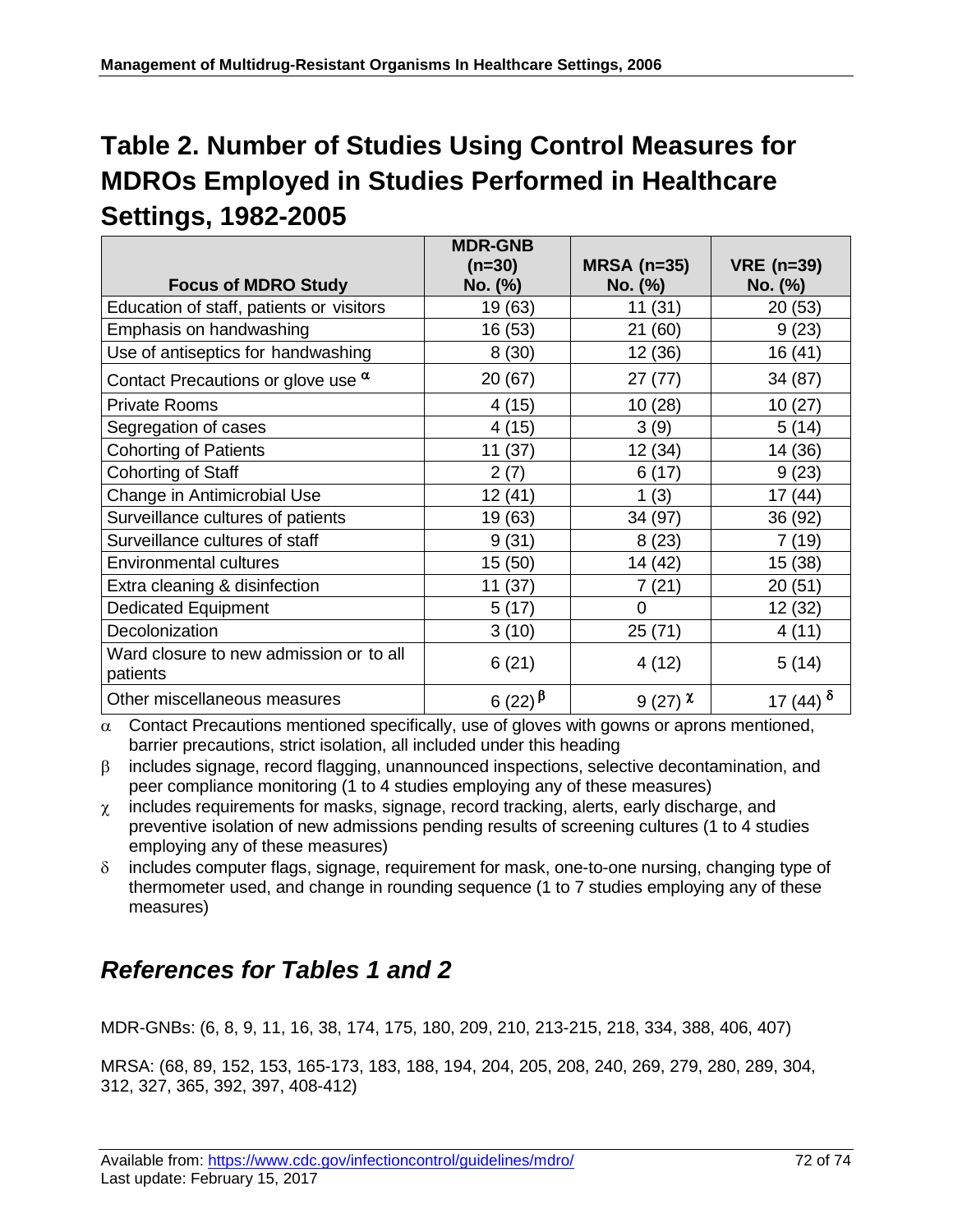### **Table 3. Tier 1. General Recommendations for Routine Prevention and Control of MDROs in Healthcare Settings**

| Administrative                       | <b>MDRO</b>                         | <b>Judicious</b>                            |                                                        | <b>Infection Control Precautions to Prevent</b>                                       | <b>Environmental</b>   |                |
|--------------------------------------|-------------------------------------|---------------------------------------------|--------------------------------------------------------|---------------------------------------------------------------------------------------|------------------------|----------------|
| <b>Measures/Adherence Monitoring</b> | <b>Education</b>                    | <b>Antimicrobial Use</b>                    | <b>Surveillance</b>                                    | <b>Transmission</b>                                                                   | <b>Measures</b>        | Decolonization |
| Make MDRO prevention/control         | Provide                             | In hospitals and                            | Use standardized laboratory                            | Follow Standard Precautions in all healthcare                                         | Follow                 | <b>Not</b>     |
| an organizational priority. Provide  | education and                       | <b>LTCFs, ensure that a</b>                 | methods and follow published                           | settings. (IB)                                                                        | recommended            | recommended    |
| administrative support and both      | training on risks                   | multi-disciplinary                          | guidelines for determining                             | Use of Contact Precautions (CP):                                                      | cleaning,              | routinely      |
| fiscal and human resources to        | and prevention                      | process is in place to                      | antimicrobial susceptibilities of                      |                                                                                       | disinfection and       |                |
| prevent and control MDRO             | of MDRO                             | review local                                | targeted and emerging MDROs.                           | • In acute care settings: Implement CP for all                                        | sterilization          |                |
| transmission. (IB) Identify experts  | transmission                        | susceptibility patterns                     | Establish systems to ensure that                       | patients known to be colonized/infected with<br>target MDROs.(IB)                     | guidelines for         |                |
| who can provide consultation and     | during                              | (antibiograms], and                         | clinical micro labs (in-house and                      |                                                                                       | maintaining            |                |
| expertise for analyzing              | orientation and                     | antimicrobial agents                        | outsourced) promptly notify                            | • In LTCFs: Consider the individual patient's                                         | patient care           |                |
| epidemiologic data, recognizing      | periodic                            | included in the                             | infection control or a medical                         | clinical situation and facility resources in                                          | areas and              |                |
| MDRO problems, or devising           | educational                         | formulary, to foster                        | director/designee when a novel                         | deciding whether to implement CP (II)                                                 | equipment.             |                |
| effective control strategies, as     | updates for                         | appropriate                                 | resistance pattern for that facility                   | In ambulatory and home care settings, follow                                          | Dedicate non-          |                |
| needed. (II)                         | HCP; include                        | antimicrobial use. (IB)                     | is detected. (IB)                                      | <b>Standard Precautions (II)</b>                                                      | critical medical       |                |
| Implement systems to                 | information on                      | Implement systems                           | In hospitals and LTCFs:                                | • In <i>hemodialysis units</i> : Follow dialysis specific                             | tems to use on         |                |
| communicate information              | organizational                      | (e.g., CPOE,                                | develop and implement                                  | guidelines (IC)                                                                       | individual             |                |
| about reportable MDROs to            | experience with<br><b>MDROs</b> and | susceptibility report                       | laboratory protocols for storing                       |                                                                                       | patients known         |                |
| administrative personnel and         | prevention                          | comment, pharmacy                           | isolates of selected MDROs for                         | No recommendation can be made regarding<br>when to discontinue CP. (Unresolved issue) | to be infected         |                |
| state/local health departments.      | strategies. (IB)                    | or unit director                            | molecular typing when needed                           |                                                                                       | or colonized           |                |
| (II)                                 |                                     | notification) to prompt                     | to confirm transmission or                             | Masks are not recommended for routine use to                                          | with an MDRO.          |                |
| Implement a multi-disciplinary       |                                     | clinicians to use the                       | delineate epidemiology of MDRO                         | prevent transmission of MDROs from patients to                                        | Prioritize room        |                |
| process to monitor and improve       |                                     | appropriate agent                           | in facility. (IB)                                      | HCWs. Use masks according to Standard                                                 | cleaning of            |                |
| HCP adherence to recommended         |                                     | and regimen for the                         | establish laboratory-based                             | Precautions when performing splash-generating                                         | patients on<br>Contact |                |
| practices for Standard and           |                                     | given clinical                              | systems to detect and                                  | procedures, caring for patients with open                                             | Precautions.           |                |
| Contact Precautions. (IB)            |                                     | situation. (IB)                             | communicate evidence of                                | tracheostomies with potential for projectile                                          | Focus on               |                |
| Implement systems to designate       |                                     | Provide clinicians with                     | MDROs in clinical isolates (IB)                        | secretions, and when there is evidence for                                            | cleaning and           |                |
| patients known to be colonized or    |                                     | antimicrobial                               |                                                        | transmission from heavily colonized sources<br>(e.g., burn wounds).                   | disinfecting           |                |
| infected with a targeted MDRO        |                                     | susceptibility reports                      | prepare facility-specific                              |                                                                                       | frequently             |                |
| and to notify receiving healthcare   |                                     | and analysis of                             |                                                        | atimicrobial susceptibility reports   Patient placement in hospitals and LTCFs:       | touched                |                |
| facilities or personnel prior to     |                                     | current trends,                             | as recommended by CLSI;                                | When single-patient rooms are available,                                              | surfaces (e.g.,        |                |
| transfer of such patients within or  |                                     | updated at least                            | monitor reports for evidence of                        | assign priority for these rooms to patients                                           | bed rails,             |                |
| between facilities. (IB)             |                                     | annually, to guide                          | changing resistance that may                           | with known or suspected MDRO colonization                                             | bedside                |                |
| Support participation in local,      |                                     | antimicrobial                               | indicate emergence or<br>transmission of MDROs (IA/IC) | or infection. Give highest priority to those                                          | commodes,              |                |
| regional and/or national coalitions  |                                     | prescribing practices.                      |                                                        | patients who have conditions that may                                                 | bathroom               |                |
| to combat emerging or growing        |                                     | (IB)                                        | develop and monitor special-care                       | facilitate transmission, e.g., uncontained                                            | fixtures in            |                |
| MDRO problems.(IB)                   |                                     | In settings with limited                    | unit-specific antimicrobial                            | secretions or excretions. When single-patient                                         | patient room,          |                |
| Provide updated feedback at least    |                                     | electronic                                  | susceptibility reports (e.g.,                          | rooms are not available, cohort patients with                                         | doorknobs) and         |                |
| annually to healthcare providers     |                                     | communication                               | ventilator- dependent units,                           | the same MDRO in the same room or                                                     | equipment in           |                |
| and administrators on facility and   |                                     | system infrastructures                      | ICUs, oncology units). (IB)                            | patient-care area. (IB)                                                               | immediate              |                |
| patient- care unit MDRO              |                                     | to implement                                | monitor trends in incidence of                         | When cohorting patients with the same                                                 | vicinity of            |                |
| infections. Include information on   |                                     | physician prompts,                          | target MDROs in the facility over                      | MDRO is not possible, place MDRO patients                                             | patient.               |                |
| changes in prevalence and            |                                     | etc., at a minimum                          | time to determine if MDRO rates                        | in rooms with patients who are at low risk for                                        |                        |                |
| incidence, problem assessment        |                                     | implement a process<br>to review antibiotic | are decreasing or if additional                        | acquisition of MDROs and associated                                                   |                        |                |
| and performance improvement          |                                     |                                             | interventions are needed. (IA)                         | adverse outcomes from infection and are                                               |                        |                |
| plans. (IB)                          |                                     | use. Prepare and<br>distribute reports to   |                                                        | likely to have short lengths of stay. (II)                                            |                        |                |
|                                      |                                     | providers. (II)                             |                                                        |                                                                                       |                        |                |
|                                      |                                     |                                             |                                                        |                                                                                       |                        |                |